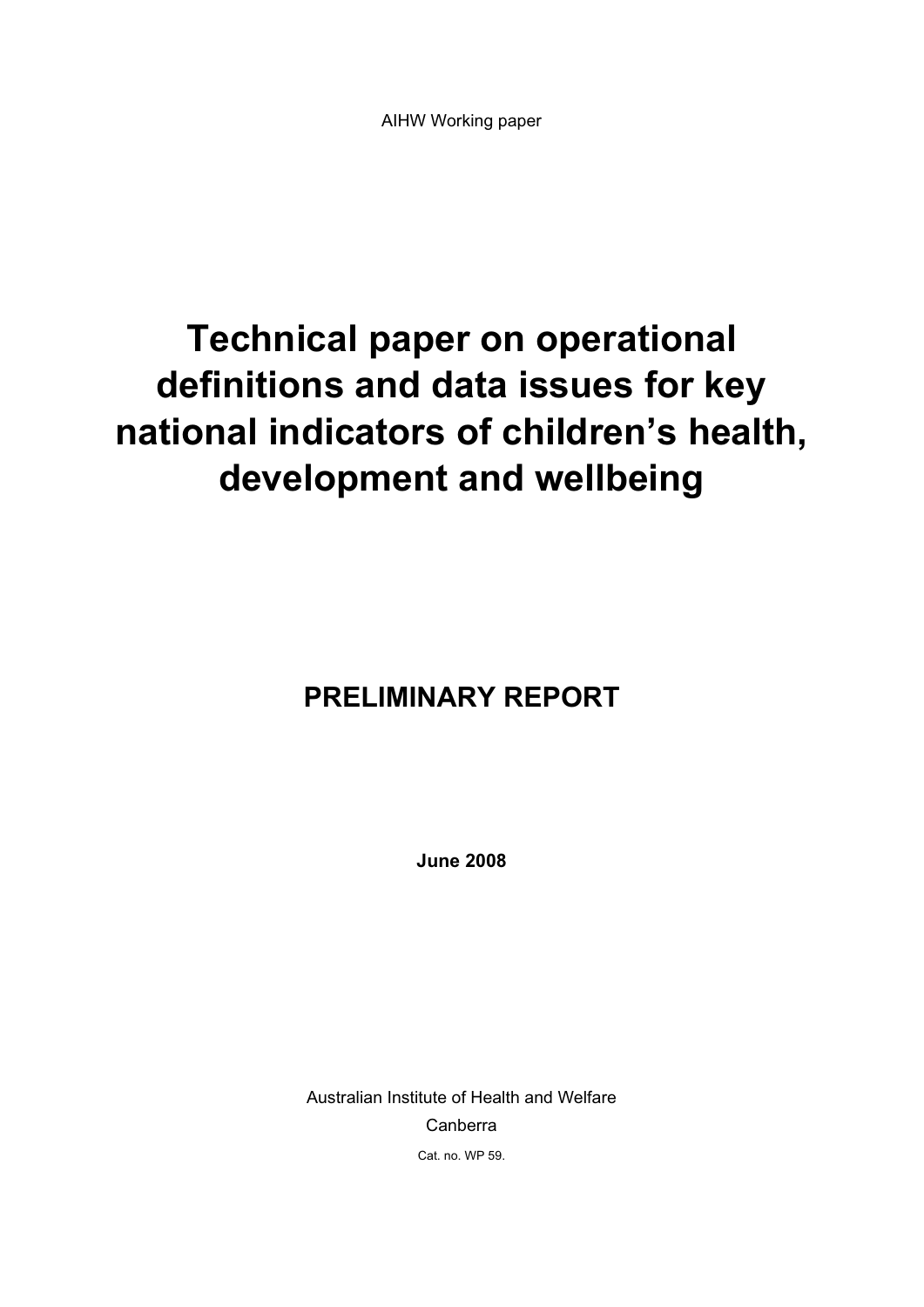© Australian Institute of Health and Welfare 2008

This work is copyright. Apart from any use as permitted under the *Copyright Act 1968*, no part may be reproduced without prior written permission from the Australian Institute of Health and Welfare. Requests and enquiries concerning reproduction and rights should be directed to the Head, Media and Communications Unit, Australian Institute of Health and Welfare, GPO Box 570, Canberra ACT 2601.

This publication is part of the Australian Institute of Health and Welfare's working paper series. A complete list of the Institute's publications is available from the Institute's website <www.aihw.gov.au>.

ISBN: 978 1 74024 805 1

#### **Suggested citation**

Australian Institute of Health and Welfare 2008. Technical paper on operational definitions and data issues for key national indicators of children's health, development and wellbeing. AIHW Working paper. Cat. no. WP 59. Canberra: AIHW.

#### **Australian Institute of Health and Welfare**

Board Chair Hon. Peter Collins, AM, QC

**Director** Penny Allbon

Any enquiries about or comments on this publication should be directed to: Deanna Eldridge Australian Institute of Health and Welfare GPO Box 570 Canberra ACT 2601 Phone: (02) 6244 1011 Email: deanna.eldridge@aihw.gov.au

Published by the Australian Institute of Health and Welfare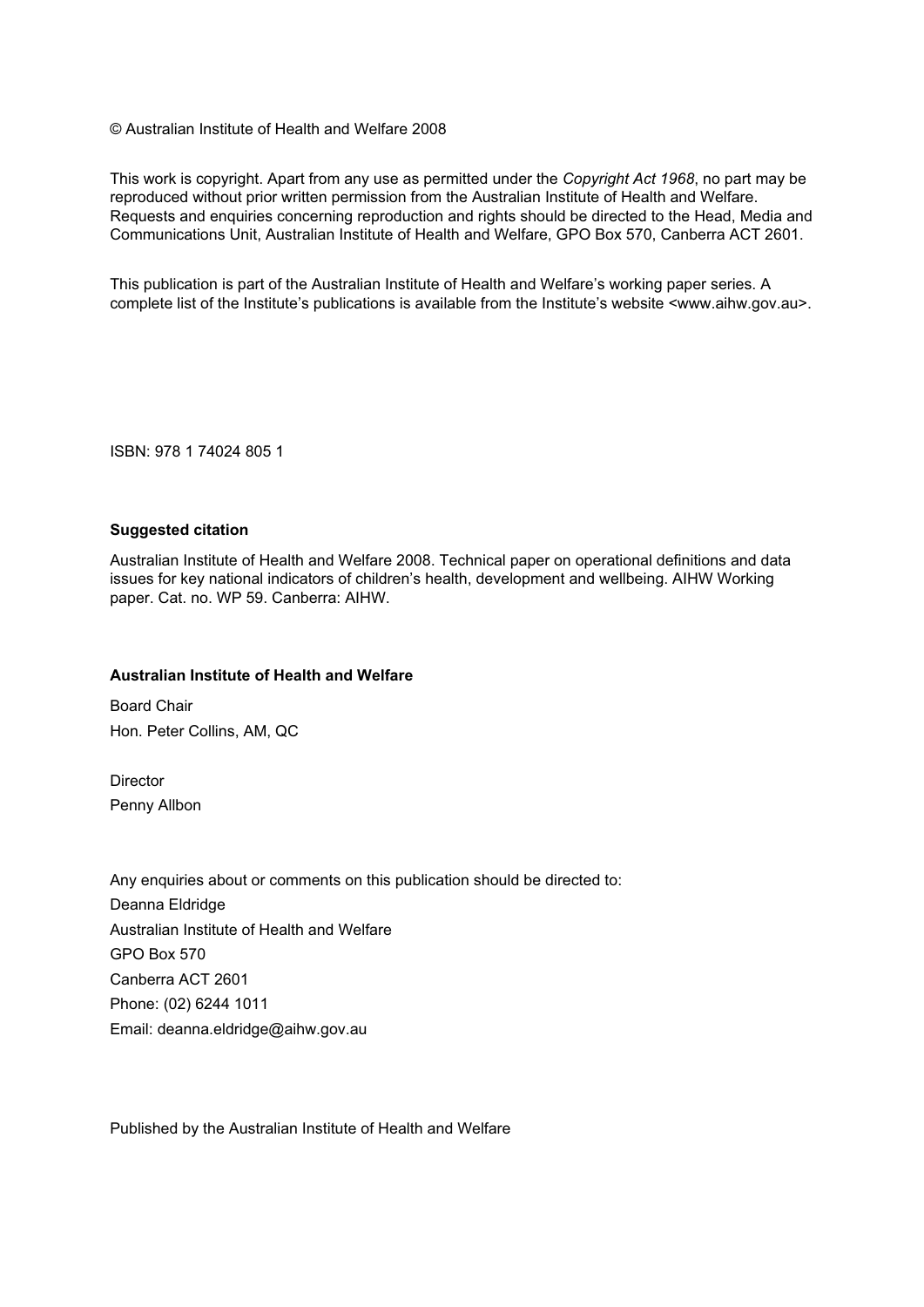# **Contents**

| 1              |                                                                          |  |
|----------------|--------------------------------------------------------------------------|--|
|                |                                                                          |  |
|                |                                                                          |  |
|                |                                                                          |  |
| $\overline{2}$ |                                                                          |  |
|                |                                                                          |  |
|                |                                                                          |  |
|                |                                                                          |  |
|                |                                                                          |  |
|                |                                                                          |  |
|                |                                                                          |  |
|                |                                                                          |  |
|                |                                                                          |  |
|                |                                                                          |  |
|                |                                                                          |  |
|                |                                                                          |  |
|                |                                                                          |  |
|                |                                                                          |  |
|                |                                                                          |  |
|                |                                                                          |  |
|                |                                                                          |  |
|                |                                                                          |  |
|                |                                                                          |  |
|                |                                                                          |  |
|                |                                                                          |  |
|                |                                                                          |  |
|                |                                                                          |  |
|                |                                                                          |  |
|                |                                                                          |  |
|                |                                                                          |  |
|                | What kind of families and communities do Australia's children live in?43 |  |
|                |                                                                          |  |
|                |                                                                          |  |
|                |                                                                          |  |
|                |                                                                          |  |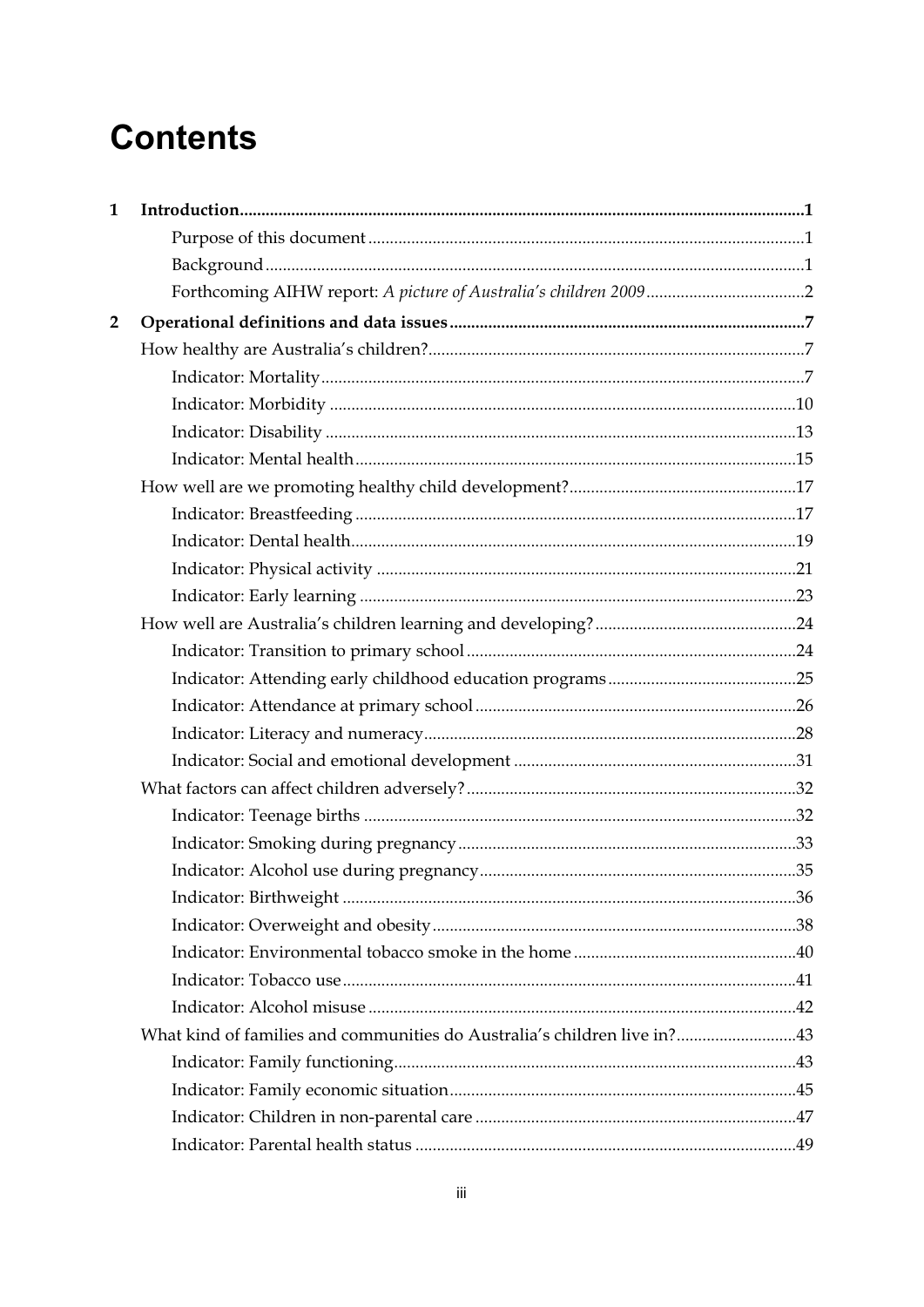|   | How well is the system performing in delivering quality health and wellbeing actions to |  |
|---|-----------------------------------------------------------------------------------------|--|
|   |                                                                                         |  |
|   |                                                                                         |  |
|   |                                                                                         |  |
|   |                                                                                         |  |
|   |                                                                                         |  |
|   |                                                                                         |  |
| 3 |                                                                                         |  |
|   |                                                                                         |  |
|   |                                                                                         |  |
|   |                                                                                         |  |
|   | Appendix 1: Headline Indicators for Children's Health, Development and Wellbeing88      |  |
|   |                                                                                         |  |
|   |                                                                                         |  |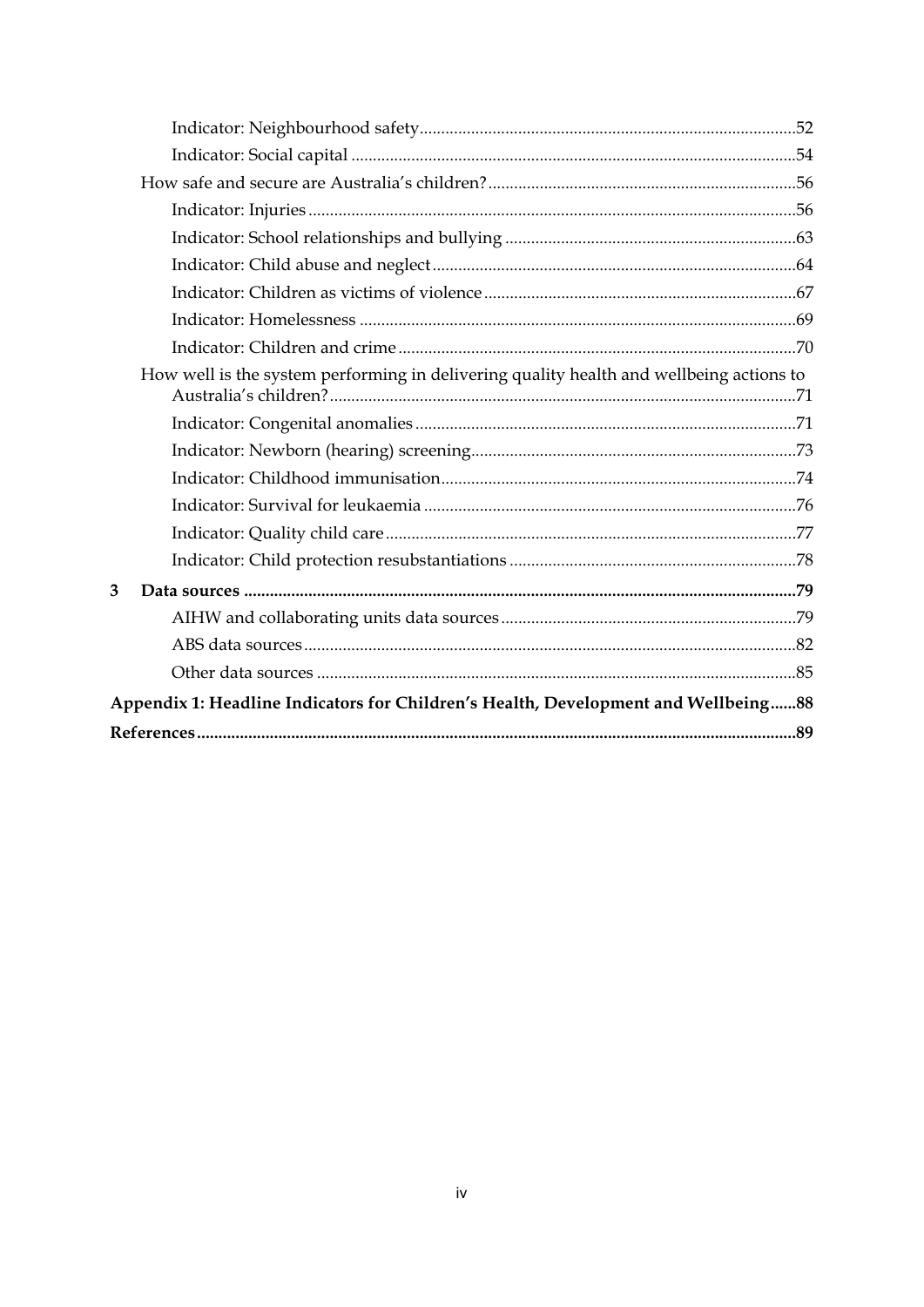# **1 Introduction**

## **Purpose of this document**

The AIHW aims to produce comprehensive and accurate national statistical reports on patterns and trends in children's health, development and wellbeing. Successive issues of AIHW reports on children (1998, 2002, 2005, and 2009 forthcoming) represent major milestones in an evolutionary process of knowledge, indicator and data development in the areas of child health, development and wellbeing. The indicators included in these reports cover a broad range of areas including health and health risk factors, learning and development, family and community environments, safety and security.

This technical paper specifies the operational definitions and primary data sources for the key national indicators of children's health, development and wellbeing (AIHW 2008c). It identifies the best currently available data sources for the key national indicators as identified by the AIHW, in conjunction with the National Child Information Advisory Group. It comments on data gaps and limitations, particularly inconsistencies between indicator (ideal) definitions and existing data definitions. These specifications are guiding the analysis of data for the key national indicators in *A picture of Australia's children 2009*, planned for release in 2009. This technical paper is subject to revision as new issues come to light, for example, in relation to new data sources or changes to existing data sources.

The information in this paper may be useful to researchers and analysts who are interested in compiling data on children's health, development and wellbeing. The AIHW encourages the use of indicator concepts and specifications contained in this paper, with appropriate acknowledgement of the use of AIHW material.

## **Background**

The AIHW has been monitoring the health, development and wellbeing of Australia's children and young people since 1996 and, to date, has produced six comprehensive national reports in this area (AIHW 2003, 2005, 2007d; AIHW: Al-Yaman et al. 2002; AIHW: Moon et al. 2000; AIHW: Moon et al. 1999). This work has been undertaken in consultation with the National Child Information Advisory Group and earlier expert advisory groups, and the Australian Council for Children and Parenting, with funding provided jointly by the AIHW and the Australian Government Department of Health and Ageing.

In April 2008, the AIHW released the latest bulletin on key national indicators of children's health, development and wellbeing: 39 indicators and 56 measures covering important aspects of health and health risk factors, learning and development, family and community environments, safety and security (AIHW 2008c). The bulletin also outlines the process for developing a national indicator reporting framework that incorporates the Headline Indicators for Children's Health, Development and Wellbeing endorsed by the Australian Health Ministers' Conference (AHMC) and the Community and Disability Services Ministers' Conference (CDSMC). The reporting of the Headline Indicators is funded by the Australian Health Ministers' Advisory Council (AHMAC), the Community and Disability Services Ministers' Advisory Council (CDSMAC) and the Australian Education Systems Officials Committee (AESOC). The Headline Indicators are listed in Appendix 1.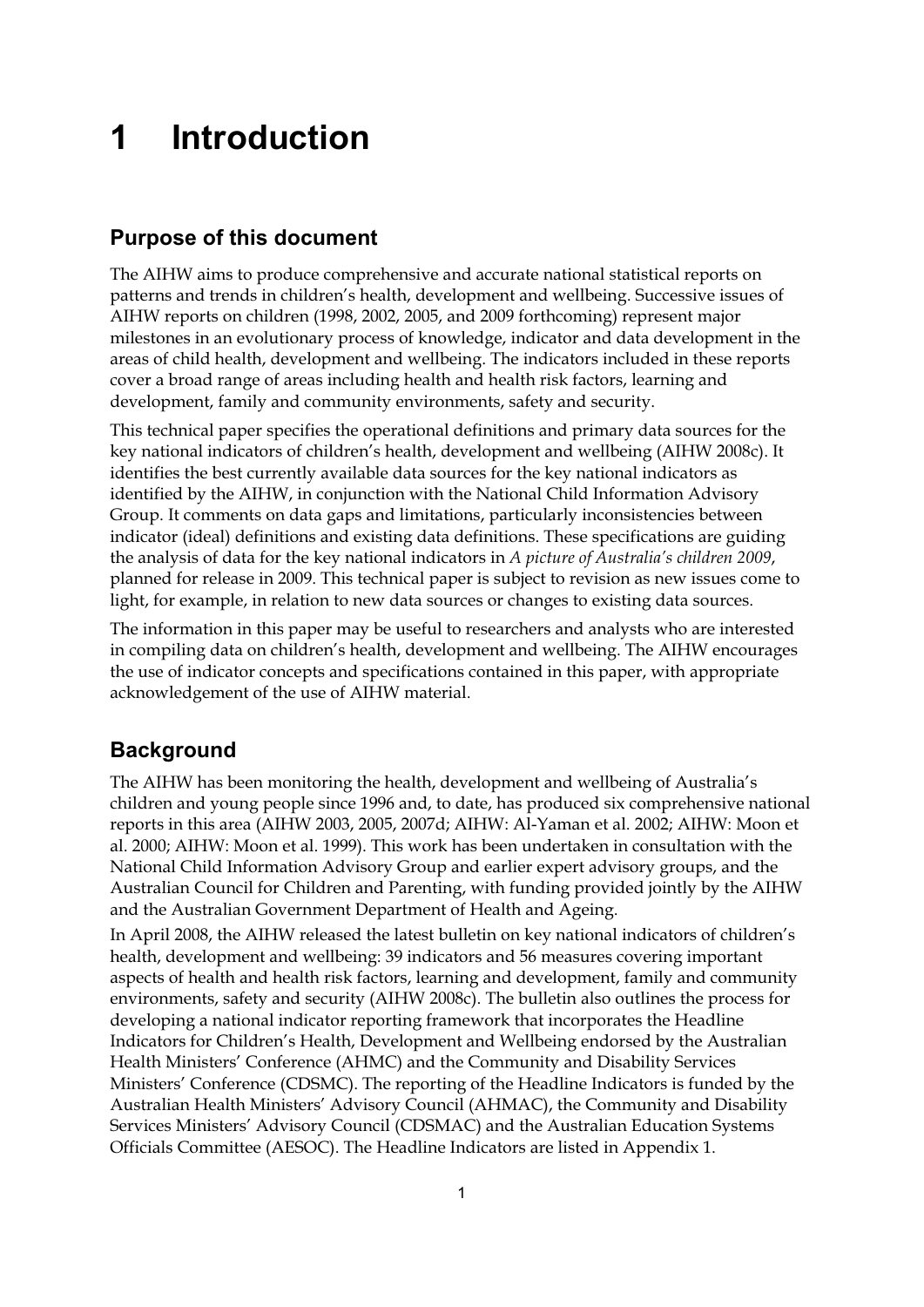The key national indicators and Headline Indicators to appear in *A picture of Australia's children 2009* are structured around answering questions considered vital to assessing the health and wellbeing of Australian children, such as:

- How healthy are Australia's children?
- How well are we promoting healthy child development?
- How well are Australia's children learning and developing?
- What factors can affect children adversely?
- What kind of families and communities do Australia's children live in?
- How safe and secure are Australia's children?
- How well is the system performing in delivering quality health, development and wellbeing actions to Australia's children?

The selection of the key national indicators for children's health, development and wellbeing was guided by criteria developed by the National Health Performance Committee (NHPC 2004, see also AIHW 2008c).

Readers who are interested in more background information on the development of indicators of children's health, development and wellbeing should refer to recent bulletins on this topic (AIHW 2004, 2008c).

## **Forthcoming AIHW report:** *A picture of Australia's children 2009*

The forthcoming AIHW report *A picture of Australia's children 2009* will bring together the most up-to-date information on the health, development and wellbeing of children in Australia aged 0–14 years. The report will present national data, with state and territory level data for the Headline Indicators included in appendix tables. As with previous issues, the 2009 report will present trend information to monitor how Australia's children are faring on key measures over time, and how certain population groups, such as Indigenous children, children from socioeconomically disadvantaged backgrounds and rural and regional Australia, are faring by comparison (subject to data of sufficient quality being available).

*A picture of Australia's children 2009* will report on how Australia compares internationally for indicators where internationally comparable data are available, such as infant mortality and childhood immunisation. It is important to note that there are complexities associated with international comparisons. Even where seemingly comparable data are available, differences in data definitions, underlying administrative practices and collection methodology may mean that the data are assessed as not directly comparable. The decision to include international comparisons is made on an indicator-by-indicator basis taking these considerations into account.

Table 1 summarises the key national indicators to appear in *A picture of Australia's children 2009*, and their main data sources.

The operational definitions in Part 2 of this technical paper list the data source and availability of data as at June 2008. There is usually a substantial lag between the collection of data and the availability of this data for analysis and reporting due to administrative and data quality-assurance processes. *A picture of Australia's children 2009* will contain the latest data that are available to the AIHW in time for inclusion in the report. The year of data included in *A picture of Australia's children 2009* may therefore differ from that in this technical paper, depending on the availability of updated data.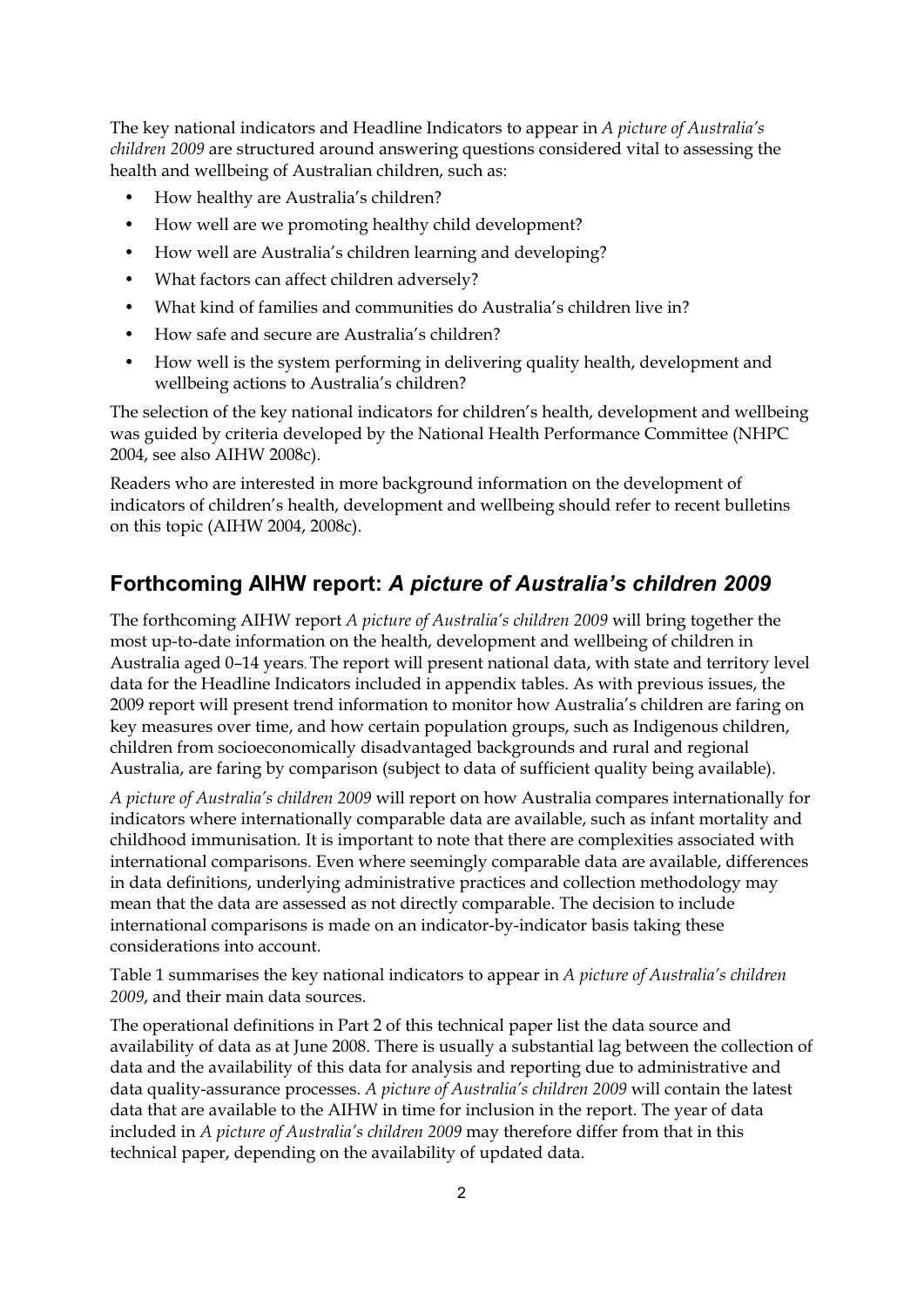The data issues and cross tabulations presented for each indicator are those that have been identified for the purposes of producing *A picture of Australia's children 2009*, and are not exhaustive lists of all possible data issues and cross tabulations from the data source.

Part 3 of this technical paper presents information on the data sources to be used to present the key national and Headline Indicators in *A picture of Australia's children 2009*.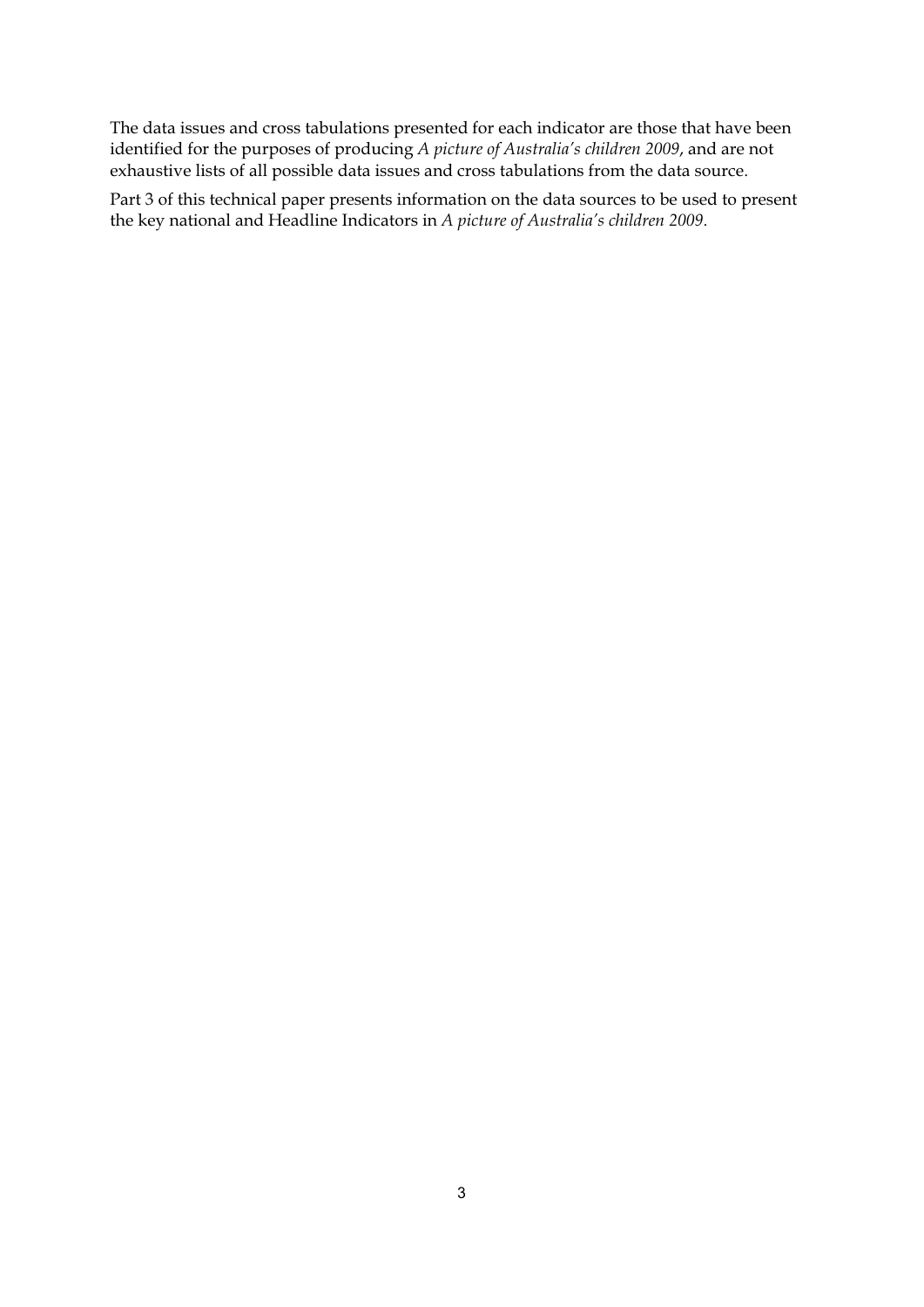| <b>Indicator</b>                                             | Measure                                                                                                                                                               | Data source                                                                                            |
|--------------------------------------------------------------|-----------------------------------------------------------------------------------------------------------------------------------------------------------------------|--------------------------------------------------------------------------------------------------------|
|                                                              |                                                                                                                                                                       |                                                                                                        |
|                                                              | How healthy are Australia's children?                                                                                                                                 |                                                                                                        |
| <b>Mortality</b>                                             | Mortality rate for infants less than 1 year of<br>age <sup>(a)</sup>                                                                                                  | <b>AIHW National Mortality Database</b>                                                                |
|                                                              | Sudden infant death syndrome (SIDS) rate                                                                                                                              | <b>AIHW National Mortality Database</b>                                                                |
|                                                              | Death rate for children aged 1-14 years                                                                                                                               | <b>AIHW National Mortality Database</b>                                                                |
| <b>Morbidity</b>                                             | Proportion of children aged 0-14 years with<br>asthma as a long-term condition                                                                                        | <b>ABS National Health Survey</b>                                                                      |
|                                                              | New cases of cancer per 100,000 children<br>aged 0-14 years                                                                                                           | AIHW National Cancer Statistics Clearing House                                                         |
|                                                              | New cases of insulin-dependent diabetes<br>per 100,000 children aged 0-14 years                                                                                       | <b>AIHW National Diabetes Register</b>                                                                 |
| <b>Disability</b>                                            | Proportion of children aged 0-14 years with<br>severe or profound core activity limitations                                                                           | ABS Survey of Disability, Ageing and Carers                                                            |
| <b>Mental health</b>                                         | Proportion of children aged 4-14 years with<br>mental health problems                                                                                                 | To be determined                                                                                       |
|                                                              | Proportion of children aged 6-14 years with<br>mental health disorders (attention deficit<br>hyperactivity disorder [ADHD], depressive<br>disorder, conduct disorder) | To be determined                                                                                       |
|                                                              | How well are we promoting healthy child development?                                                                                                                  |                                                                                                        |
| <b>Breastfeeding</b>                                         | Proportion of infants exclusively breast fed<br>at 4 months of age $(a)$                                                                                              | National data not available as at June 2008                                                            |
| <b>Dental health</b>                                         | Proportion of children decay-free at age 6<br>years and at age 12 years                                                                                               | Child Dental Health Survey                                                                             |
|                                                              | Mean number of decayed, missing or filled<br>teeth (dmft/DMFT) among primary school<br>children <sup>(a)</sup>                                                        | Child Dental Health Survey                                                                             |
| <b>Physical</b><br>activity                                  | Under development                                                                                                                                                     | National Children's Physical Activity and Nutrition Survey (data<br>expected to be available mid-2008) |
| <b>Early learning</b>                                        | Proportion of children aged <1 year old who<br>are read to by an adult on a regular basis                                                                             | To be determined                                                                                       |
|                                                              | How well are Australia's children learning and developing?                                                                                                            |                                                                                                        |
| <b>Transition to</b><br>primary school                       | Proportion of children entering school with<br>basic skills for life and learning <sup>(a)</sup>                                                                      | To be determined                                                                                       |
| <b>Attending early</b><br>childhood<br>education<br>programs | Proportion of children attending an early<br>educational program in the 2 years prior to<br>beginning primary school <sup>(a)</sup>                                   | Children's Services National Minimum Dataset (data source<br>not available as at June 2008)            |
| Attendance at<br>primary school                              | Attendance rate of children at primary<br>school <sup>(a)</sup>                                                                                                       | MCEETYA National Report on Schooling in Australia<br>(data not available as at June 2008)              |
| Literacy and<br>numeracy                                     | Proportion of primary school children who<br>achieve the literacy benchmark <sup>(a)</sup>                                                                            | MCEETYA National Report on Schooling in Australia                                                      |
|                                                              | Proportion of primary school children who<br>achieve the numeracy benchmark <sup>(a)</sup>                                                                            | MCEETYA National Report on Schooling in Australia                                                      |
| Social and<br>emotional<br>development                       | Under development                                                                                                                                                     | To be determined                                                                                       |

## **Table 1: Data sources for key national indicators of children's health, development and wellbeing as at 30 June 2008**

*(continued)*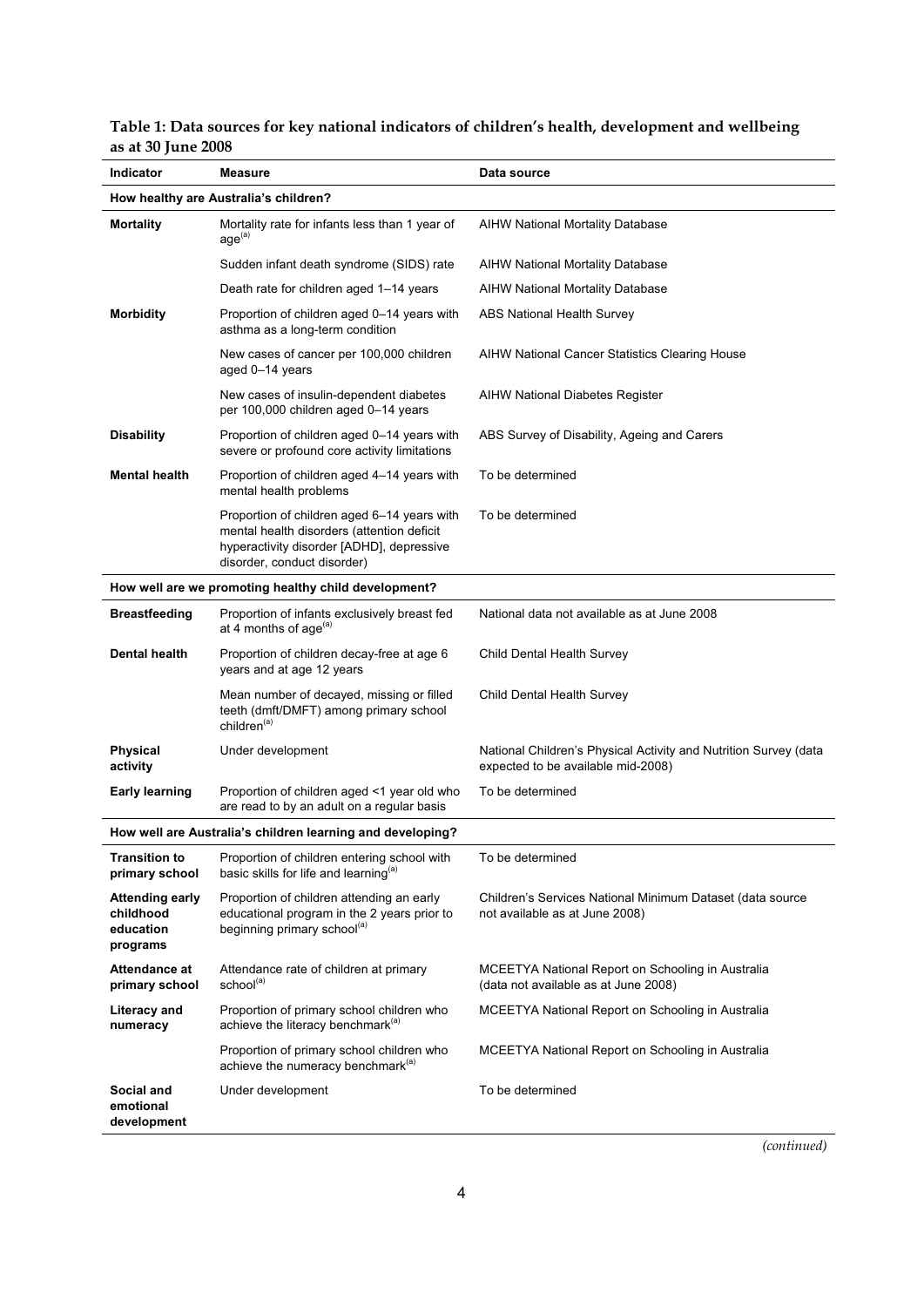| <b>Indicator</b>                                                       | <b>Measure</b>                                                                                                                                                             | Data source                                                                                            |  |  |  |
|------------------------------------------------------------------------|----------------------------------------------------------------------------------------------------------------------------------------------------------------------------|--------------------------------------------------------------------------------------------------------|--|--|--|
| What factors can affect children adversely?                            |                                                                                                                                                                            |                                                                                                        |  |  |  |
| <b>Teenage births</b>                                                  | Age-specific fertility rate for 15 to 19 year<br>old women                                                                                                                 | National Perinatal Data Collection                                                                     |  |  |  |
| Smoking in<br>pregnancy                                                | Proportion of women who smoked during<br>the first 20 weeks of pregnancy <sup>(a)</sup>                                                                                    | National Perinatal Data Collection (national data not available<br>as at June 2008)                    |  |  |  |
| Alcohol use<br>during<br>pregnancy                                     | Proportion of women who consume alcohol<br>during pregnancy                                                                                                                | AIHW National Drug Strategy Household Survey                                                           |  |  |  |
| <b>Birthweight</b>                                                     | Proportion of live born infants of low<br>birthweight <sup>(a)</sup>                                                                                                       | National Perinatal Data Collection                                                                     |  |  |  |
| Overweight and<br>obesity                                              | Proportion of children whose body mass<br>index (BMI) score is above the international<br>cut-off points for 'overweight' and 'obese'<br>for their age and sex $(a)$       | National Children's Physical Activity and Nutrition Survey (data<br>expected to be available mid-2008) |  |  |  |
| <b>Environmental</b><br>tobacco smoke<br>in the home                   | Proportion of households with children aged<br>0-14 years where adults smoke inside                                                                                        | AIHW National Drug Strategy Household Survey                                                           |  |  |  |
| <b>Tobacco use</b>                                                     | Proportion of children aged 12-14 years<br>who are current smokers                                                                                                         | Australian School Students' Alcohol and Drug (ASSAD) Survey                                            |  |  |  |
| <b>Alcohol misuse</b>                                                  | Proportion of children aged 12–14 years<br>who have engaged in high-risk drinking (5<br>or more drinks in a row) at least once in the<br>last 2 weeks                      | Australian School Students' Alcohol and Drug (ASSAD) Survey                                            |  |  |  |
| What kind of families and communities do Australia's children live in? |                                                                                                                                                                            |                                                                                                        |  |  |  |
| Family<br>functioning                                                  | Under development                                                                                                                                                          | To be determined                                                                                       |  |  |  |
| Family<br>economic<br>situation                                        | Average real equivalised disposable<br>household income for households with<br>children in the 2 <sup>nd</sup> and 3 <sup>rd</sup> income deciles <sup>(a)</sup>           | ABS Survey of Income and Housing                                                                       |  |  |  |
| Children in<br>non-parental                                            | Rate of children aged 0-14 years in out-of-<br>home care                                                                                                                   | AIHW Child Protection Data Collection                                                                  |  |  |  |
| care                                                                   | Under development-Children in<br>grandparent families                                                                                                                      | To be determined                                                                                       |  |  |  |
| <b>Parental health</b><br>status                                       | Proportion of parents rating their health as<br>'fair' or 'poor'                                                                                                           | Household, Income and Labour Dynamics in Australia (HILDA)<br>Survey                                   |  |  |  |
|                                                                        | Proportion of parents with disability                                                                                                                                      | ABS Survey of Disability, Ageing and Carers                                                            |  |  |  |
|                                                                        | Proportion of parents with mental health<br>problems                                                                                                                       | Household, Income and Labour Dynamics in Australia (HILDA)<br>Survey                                   |  |  |  |
| Neighbourhood<br>safety                                                | Proportion of households with children aged<br>0-14 years where their neighbourhood is<br>perceived as unsafe                                                              | <b>ABS General Social Survey</b>                                                                       |  |  |  |
| Social capital                                                         | Proportion of households with children<br>under 15 years of age where respondent<br>was able to get support in time of crisis from<br>persons living outside the household | <b>ABS General Social Survey</b>                                                                       |  |  |  |
| How safe and secure are Australia's children?                          |                                                                                                                                                                            |                                                                                                        |  |  |  |
| <b>Injuries</b>                                                        | Age-specific death rates from all injuries for<br>children aged $0-4$ , 5-9 and 10-14 years <sup>(a)</sup>                                                                 | AIHW National Mortality Database                                                                       |  |  |  |

**Table 1: Data sources for key national indicators of children's health, development and wellbeing as at 30 June 2008 (continued)** 

*(continued)*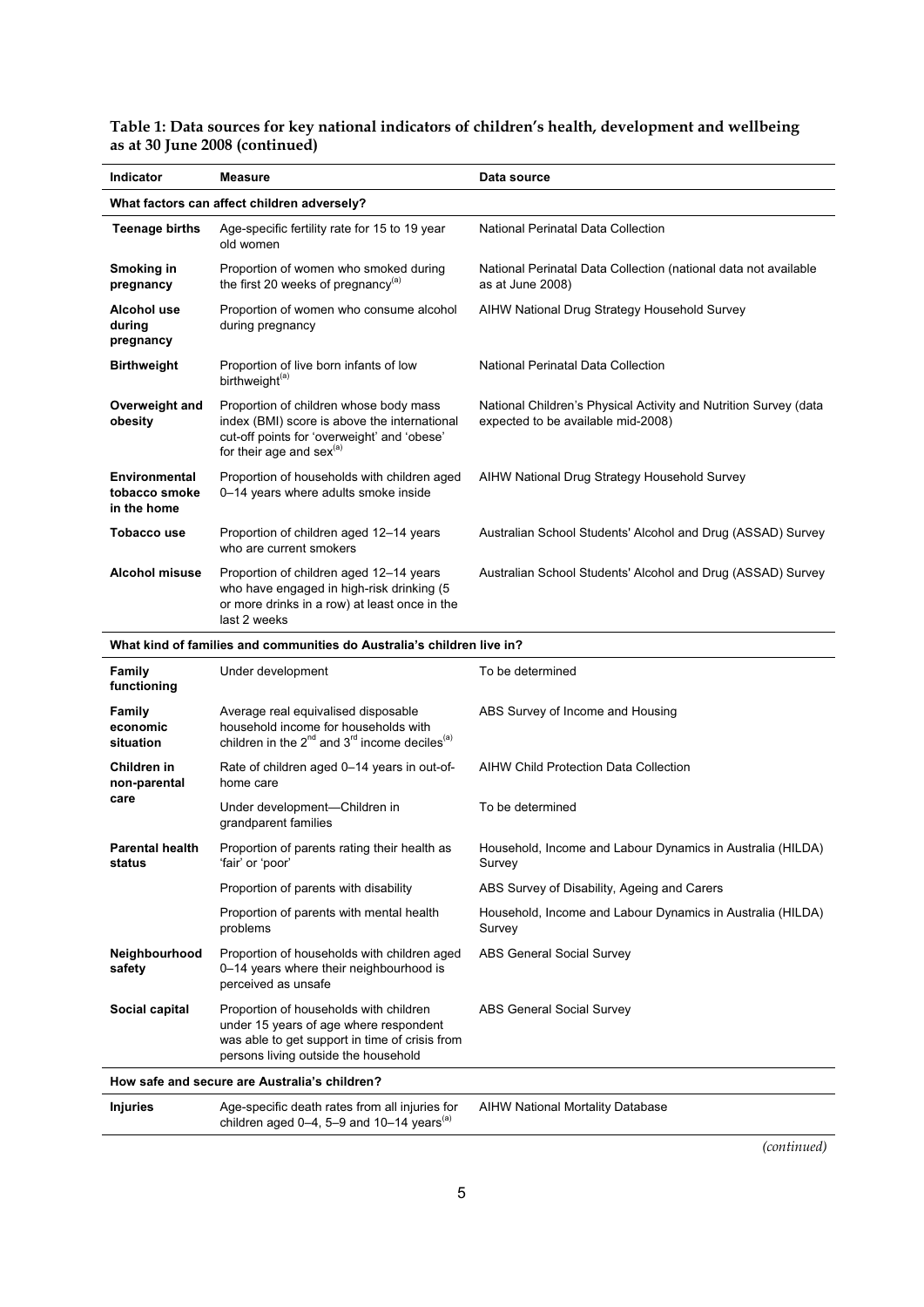| Indicator                                                 | Measure                                                                                                                                          | Data source                                                                        |  |  |
|-----------------------------------------------------------|--------------------------------------------------------------------------------------------------------------------------------------------------|------------------------------------------------------------------------------------|--|--|
| How safe and secure are Australia's children? (continued) |                                                                                                                                                  |                                                                                    |  |  |
| <b>Injuries</b><br>(continued)                            | Road transport accident death rate for<br>children aged 0-14 years                                                                               | Australian Transport Safety Bureau Fatal Road Crash<br>Database                    |  |  |
|                                                           | Accidental drowning death rate for children<br>aged 0-14 years                                                                                   | AIHW National Mortality Database                                                   |  |  |
|                                                           | Intentional self-harm hospitalisation rate for<br>children aged 10-14 years                                                                      | AIHW National Hospital Morbidity Database                                          |  |  |
|                                                           | Assault death rate for children aged 0-14<br>years                                                                                               | Australian Institute of Criminology National Homicide<br><b>Monitoring Program</b> |  |  |
|                                                           | Assault hospitalisation rate for children<br>aged 0-14 years                                                                                     | AIHW National Hospital Morbidity Database                                          |  |  |
|                                                           | Injury hospitalisation rate for children aged<br>0–14 years                                                                                      | AIHW National Hospital Morbidity Database                                          |  |  |
| School<br>relationships<br>and bullying                   | Under development                                                                                                                                | To be determined                                                                   |  |  |
| <b>Child abuse</b><br>and neglect                         | Rate of children aged 0-12 years who were<br>the subject of child protection substantiation<br>in a given year <sup>(a)</sup>                    | <b>AIHW Child Protection Data Collection</b>                                       |  |  |
|                                                           | Rate of children aged 0-12 years who are<br>the subject of care and protection orders                                                            | AIHW Child Protection Data Collection                                              |  |  |
| Children as<br>victims of<br>violence                     | Rate of children aged 0-14 years who have<br>been the victim of physical and sexual<br>assault                                                   | ABS Recorded Crime-Victims, Australia                                              |  |  |
| <b>Homelessness</b>                                       | Rate of children aged 0-15 years seeking<br>assistance from the Supported<br>Accommodation Assistance Program<br>(accompanied and unaccompanied) | AIHW Supported Accommodation Assistance Program (SAAP)<br>National Data Collection |  |  |
| <b>Children and</b><br>crime                              | Rate of children aged 10-14 years who are<br>under juvenile justice supervision                                                                  | AIHW Juvenile Justice National Minimum Dataset                                     |  |  |
| children?                                                 | How well is the system performing in delivering quality health, development and wellbeing actions to Australia's                                 |                                                                                    |  |  |
| Congenital<br>anomalies                                   | Under development-Rate of selected<br>congenital anomalies among infants at birth                                                                | Australian Congenital Anomalies Monitoring System                                  |  |  |
| Newborn<br>screening<br>(hearing)                         | Under development                                                                                                                                | To be determined                                                                   |  |  |
| Immunisation                                              | Proportion of children on the Australian<br>Childhood Immunisation Register who are<br>fully immunised at 2 years of age <sup>(a)</sup>          | Australian Childhood Immunisation Register                                         |  |  |
| <b>Survival for</b><br>leukaemia                          | Five-year relative survival rate for<br>leukaemia in children aged 0-14 years                                                                    | AIHW National Cancer Statistics Clearing House and National<br>Death Index         |  |  |
| <b>Quality child</b><br>care                              | Under development                                                                                                                                | To be determined                                                                   |  |  |
| <b>Child</b><br>protection re-<br>substantiations         | Rate of children aged 0-12 years who were<br>the subject of child protection<br>resubstantiation in a given year                                 | AIHW Child Protection Data Collection                                              |  |  |

#### **Table 1: Data sources for key national indicators of children's health, development and wellbeing as at 30 June 2008 (continued)**

(a) Headline Indicator for Children's Health, Development and Wellbeing.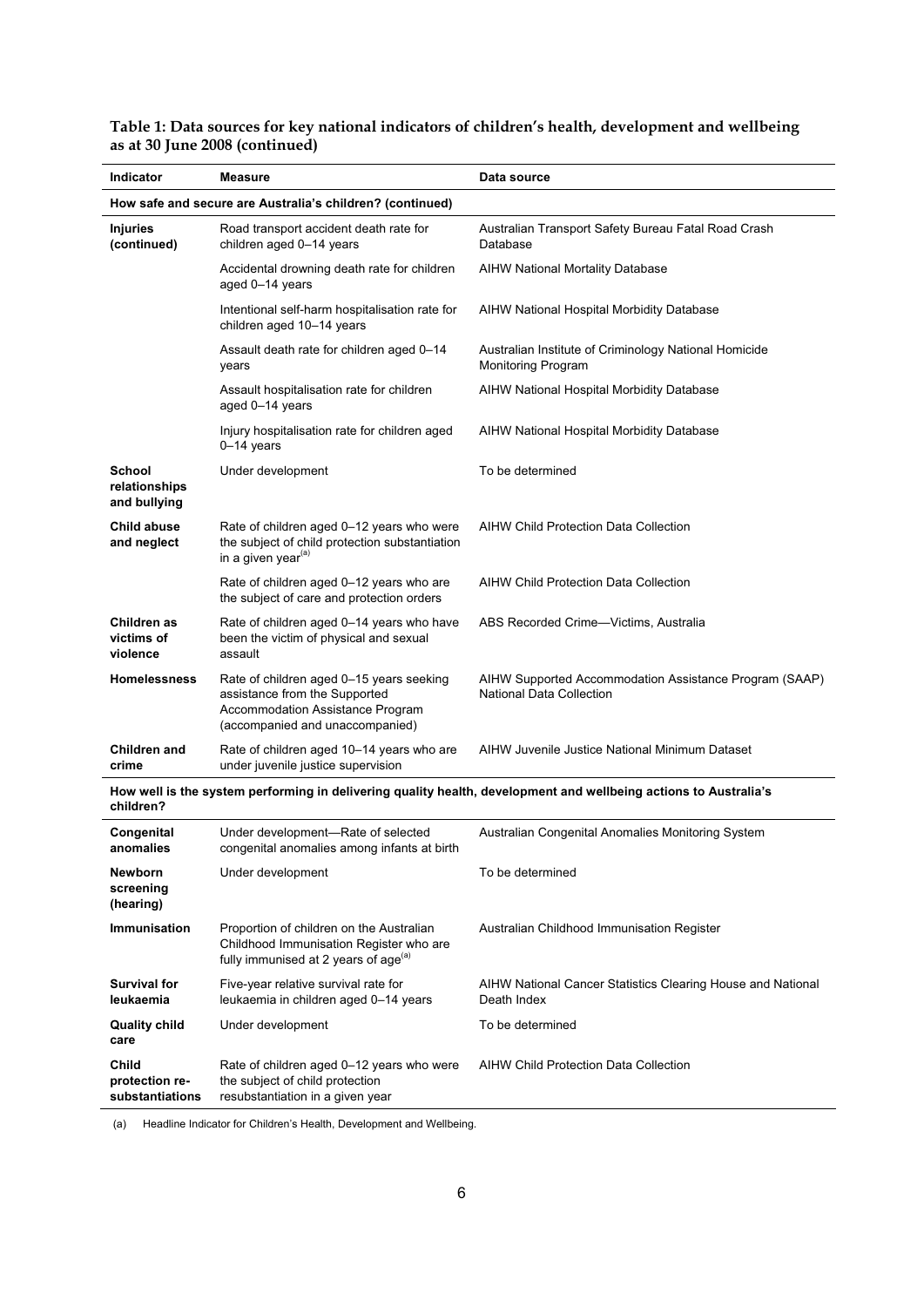# **2 Operational definitions and data issues**

# **How healthy are Australia's children?**

## **Indicator: Mortality**

## **Measure: Mortality rate for infants less than 1 year of age 1**

## **Operational definition**

#### *Numerator*

Number of infant deaths (less than 1 year of age) registered in the reference year

Data source: AIHW National Mortality Database

Data availability: Annual from 1964 onwards (2005 available as at June 2008)

#### *Denominator*

Number of live births registered in reference year

Data source: ABS Births Collection (see ABS 2007b)

Data availability: Annual from 1964 onwards (2006 available as at June 2008)

## **Justification for selection**

The majority of childhood deaths occur in the first year of life, reflecting the prevailing health and hygiene conditions and effectiveness of the health system in maternal and perinatal health.

Australia experiences very low and relatively stable infant mortality rates compared with other countries, however these overall rates mask significantly higher rates of infant mortality for Indigenous Australians (SCRGSP 2005).

## **Data issues**

- Rate is calculated based on live births, not the estimated resident population of infants.
- In reporting by state/territory, deaths can be classified by state/territory where death was registered or by state/territory of the usual place of residence prior to death. For the purpose of Headline Indicator reporting, deaths are presented by state/territory of usual residence, excluding deaths where the state/territory of usual residence was different to the state/territory of registration.

## **Cross tabulations**

• Sex

-

• Age (neonatal/post-neonatal)

<sup>1</sup> Headline Indicator for Children's Health, Development and Wellbeing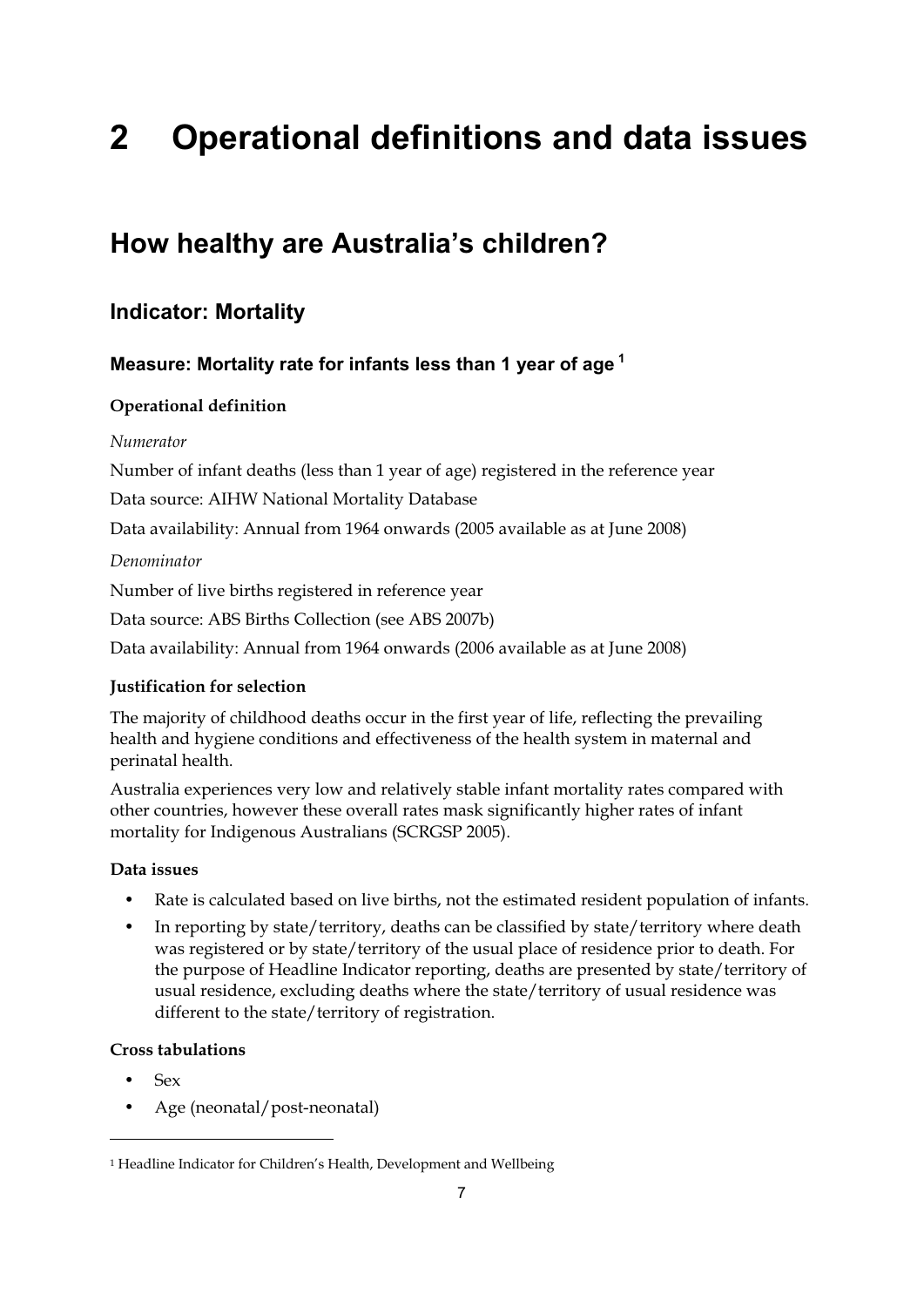- State and territory (based on usual place of residence and state/territory of registration)
- Indigenous status (Indigenous/non-Indigenous) (data available for Queensland, Western Australia, South Australia and the Northern Territory only)
- Remoteness
- Socioeconomic status

## **Measure: Sudden Infant Death Syndrome (SIDS) rate**

#### **Operational definition**

#### *Numerator*

Number of SIDS deaths in reference year

Data source: AIHW National Mortality Database

Data availability: Annual from 1964 onwards (2005 available as at June 2008)

*Denominator* 

Number of live births registered in the reference year

Data source: ABS Births Collection (see ABS 2007b)

Data availability: Annual from 1964 onwards (2006 available as at June 2008)

#### **Justification for selection**

SIDS has been reduced to low levels in Australia (AIHW 2005), however further gains are possible, particularly for Indigenous Australians, through a reduction in exposure to modifiable risk factors (Hunt & Hauck 2006).

#### **Data issues**

- The number of infant deaths recorded as being attributed to SIDS has been affected by a number of factors, including: the lack of a consistent clinical definition across jurisdictions, unreliable autopsy procedures in some regional areas and a diagnostic shift in the classification of SIDS deaths to 'unascertainable' deaths (ABS & SIDS and Kids 2003; Byard 2001; Freemantle et al. 2005). As a result, the actual number of deaths due to SIDS may be underestimated and the extent of the decrease in SIDS deaths over time may therefore be overestimated, particularly for regional areas and Indigenous children. In 2004, a consensus was reached on a national definition of SIDS and a commitment made to developing a standardised autopsy procedure for Australia (SIDS and Kids 2004).
- This indicator is based on deaths with an underlying cause of death of SIDS (ICD-9 798.0/ICD-10 R95).

## **Cross tabulations**

- Sex
- State and territory of usual place of residence
- Indigenous status (Indigenous/non-Indigenous) (data available for Queensland, Western Australia, South Australia and the Northern Territory only)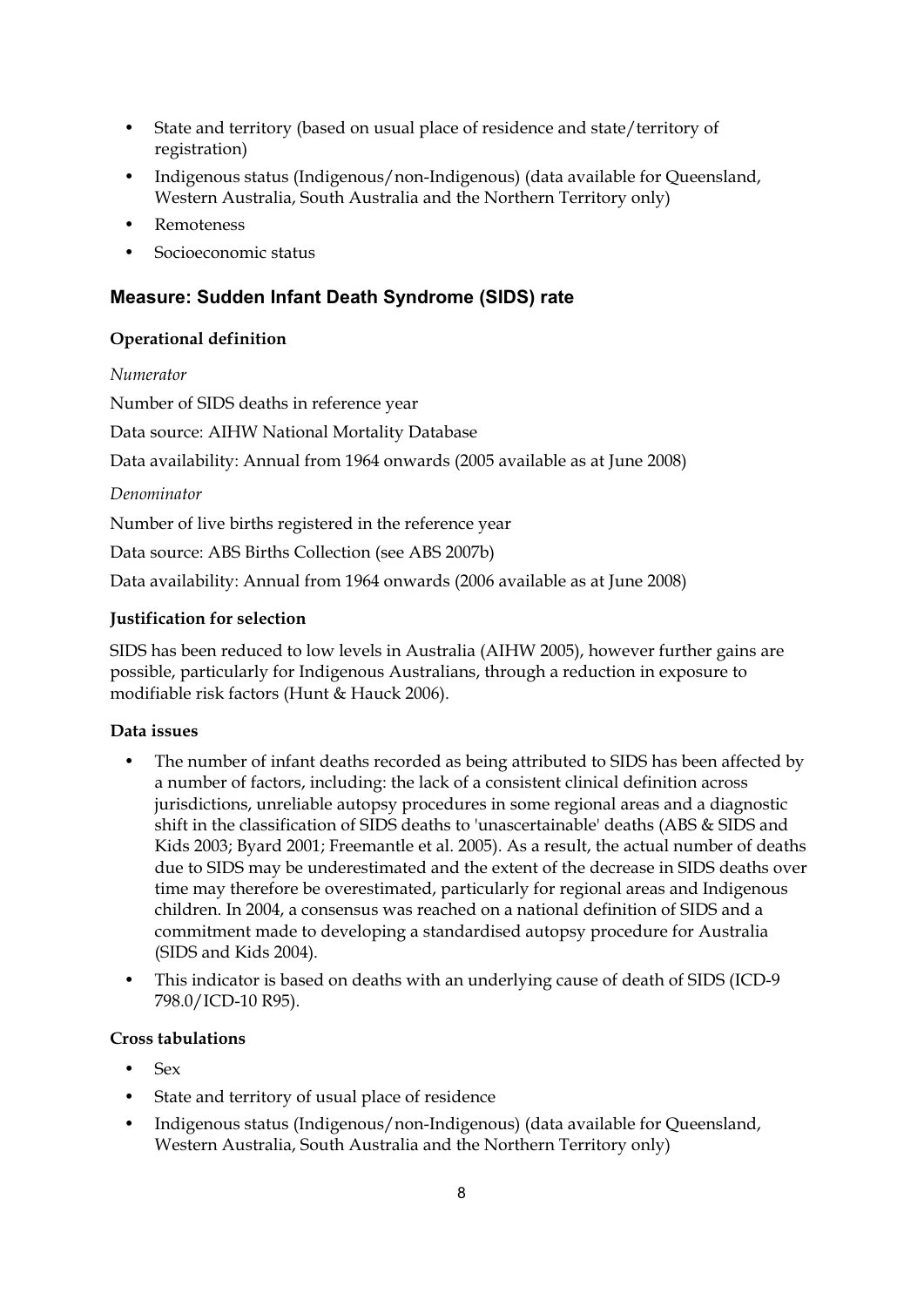- Remoteness
- Socioeconomic status

## **Measure: Death rate for children aged 1–14 years**

## **Operational definition**

## *Numerator*

Number of deaths of children aged 1–14 years registered in reference year

Data source: AIHW National Mortality Database

Data availability: Annual from 1964 onwards (2005 available as at June 2008)

## *Denominator*

Number of children aged 1–14 years in reference year (at 30 June)

Data source: AIHW Population Database

Data availability: Quarterly and/or annual time series from 1979 onwards (2007 available as at June 2008)

## **Justification for selection**

Death rates are commonly used to measure population health (Mathers et al. 2005) and reflect circumstances around the time of death, provide insight into changes in social and environmental conditions, medical interventions, lifestyles and trends in underlying risk factors.

## **Cross tabulations**

- Age
- Sex
- State and territory of usual place of residence
- Cause of death
- Indigenous status (Indigenous/non-Indigenous) (data available for Queensland, Western Australia, South Australia and the Northern Territory only)
- Remoteness
- Socioeconomic status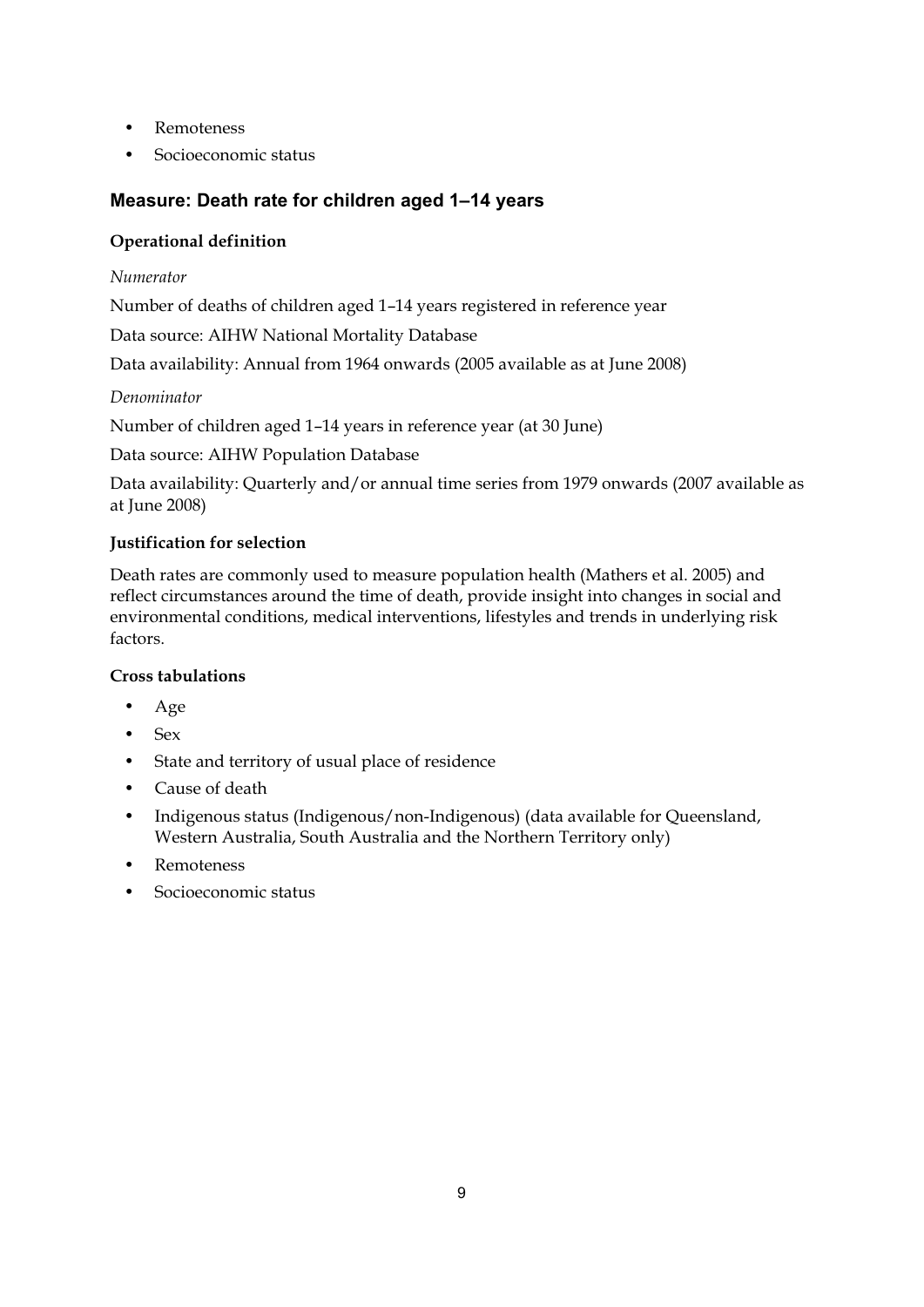## **Indicator: Morbidity**

## **Measure: Proportion of children aged 0–14 years with asthma as a long-term condition**

#### **Operational definition**

#### *Numerator*

Number of children aged 0–14 years with asthma as a long-term condition.

Data source: ABS National Health Survey (NHS) and National Aboriginal and Torres Strait Islander Health Survey (NATSIHS)

Data availability: NHS: 1995, 2001, 2004–05; NATSIHS: 2001, 2004–05

#### *Denominator*

Number of children aged 0–14 years in reference year

Data source: ABS National Health Survey (NHS) and National Aboriginal and Torres Strait Islander Health Survey (NATSIHS)

Data availability: NHS: 1995, 2001, 2004–05; NATSIHS 2001, 2004–05

#### **Justification for selection**

Asthma is a National Health Priority Area. It is the leading cause of disease burden among children (Begg et al. 2007), leading to increased levels of health-care utilisation, school absenteeism, restriction of normal activities and sleep disturbances (Poulos et al. 2005).

Asthma prevalence appears to have peaked in the mid-1990s, with some indication that the trend may have reversed (AIHW ACAM 2005). Further monitoring is needed to detect changes in prevalence.

#### **Data issues**

- The prevalence of asthma among children in ABS National Health Surveys is based on the report of an adult, referred to as a child proxy. Around 80% of child proxies for children aged 0–14 years were mother/step mother and 18% were father/step father in 2004–05 (ABS 2006e).
- Information is primarily collected for those children ever told by a doctor or nurse that they have asthma, and whose asthma is regarded as a current condition. It may also include children for which current long-term asthma was reported in later general questions about medical conditions. The definition of asthma for identification and enumeration purposes is difficult as there are a range of different methodologies and criteria which can be applied. In this survey, almost all current asthma cases identified are those which the respondent reported as being medically diagnosed. Those cases which were identified through general questions about long-term conditions (rather than the specific asthma questions) have not necessarily been medically diagnosed, and may instead be a different respiratory condition. In both situations, however, cases are essentially self-reported.

#### **Cross tabulations**

• Age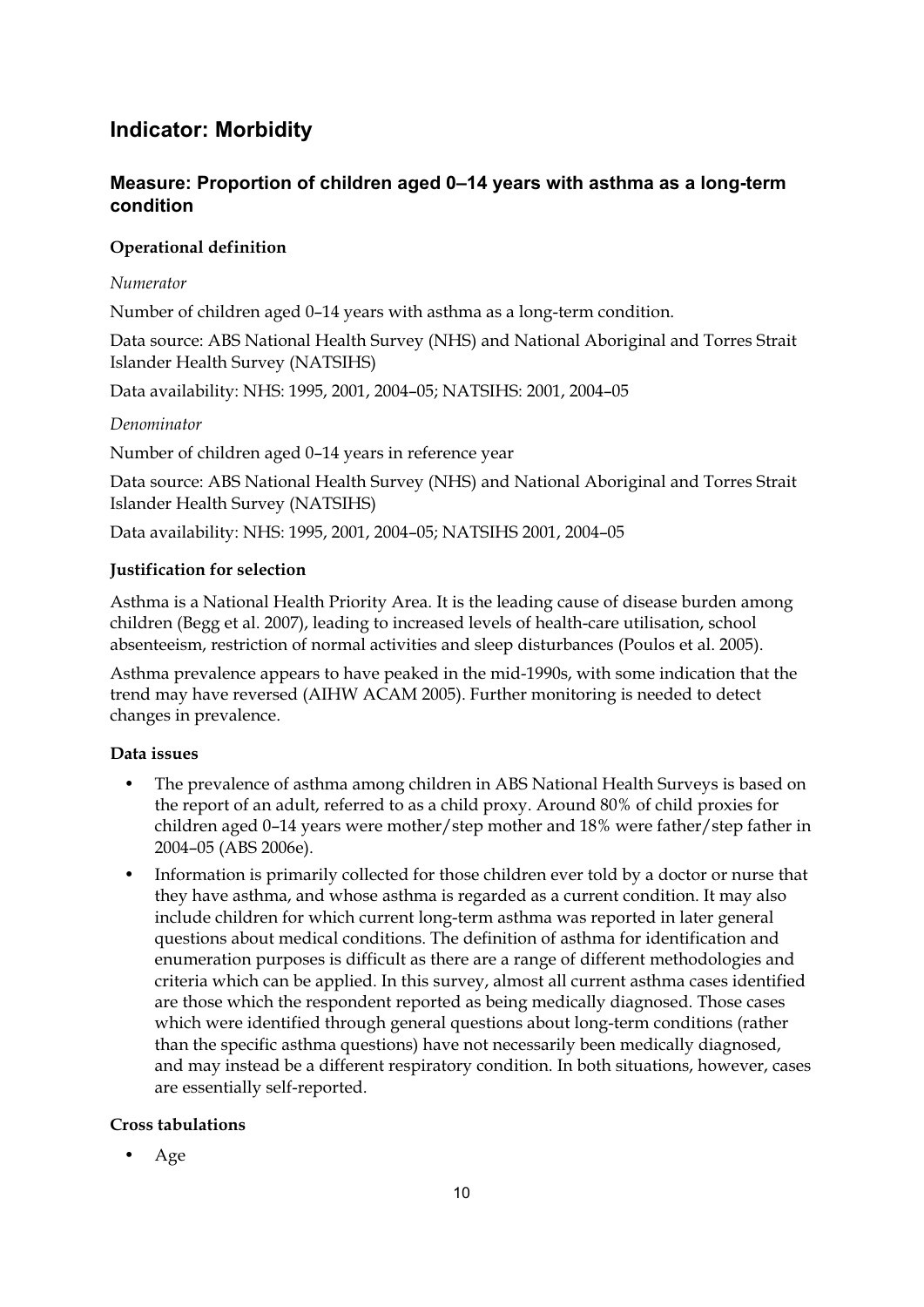- Sex
- Indigenous status
- **Remoteness**
- Socioeconomic status

## **Measure: New cases of cancer per 100,000 children aged 0–14 years**

### **Operational definition**

#### *Numerator*

Number of new cases of cancer for children aged 0–14 years in reference year

Data source: AIHW National Cancer Statistics Clearing House Database

Data availability: Annual from 1982 onwards (2004 available as at June 2008)

#### *Denominator*

Number of children aged 0–14 years in reference year (at 30 June)

Data source: AIHW Population Database

Data availability: Quarterly and/or annual time series from 1979 onwards (2007 available as at June 2008)

#### **Justification for selection**

Cancer, although relatively uncommon among children, is the second highest cause of death among 1–14 year olds (AIHW 2005), and is a National Health Priority Area.

#### **Data issues**

• This indicator is based on the registration of a cancer diagnosis (ICD-9 140–208, 238.4, 238.6, 238.7, 273.3, 273.9 and ICD-10 C00–C97, D45–D46, D47.1, D47.3). This includes cancers that were reclassified from 'borderline malignancy' to 'malignant' by the World Health Organization in 2000 and excludes non-melanocytic skin cancers (ICD-9 173 and ICD-10 C44), as they are not legally notifiable.

## **Cross tabulations**

- Age
- Sex
- Type of cancer

## **Measure: New cases of insulin-dependent diabetes per 100,000 children aged 0–14 years**

## **Operational definition**

#### *Numerator*

Number of children aged 0–14 years who are recorded on the National Diabetes Register as receiving insulin in a given year

Data source: AIHW National Diabetes Register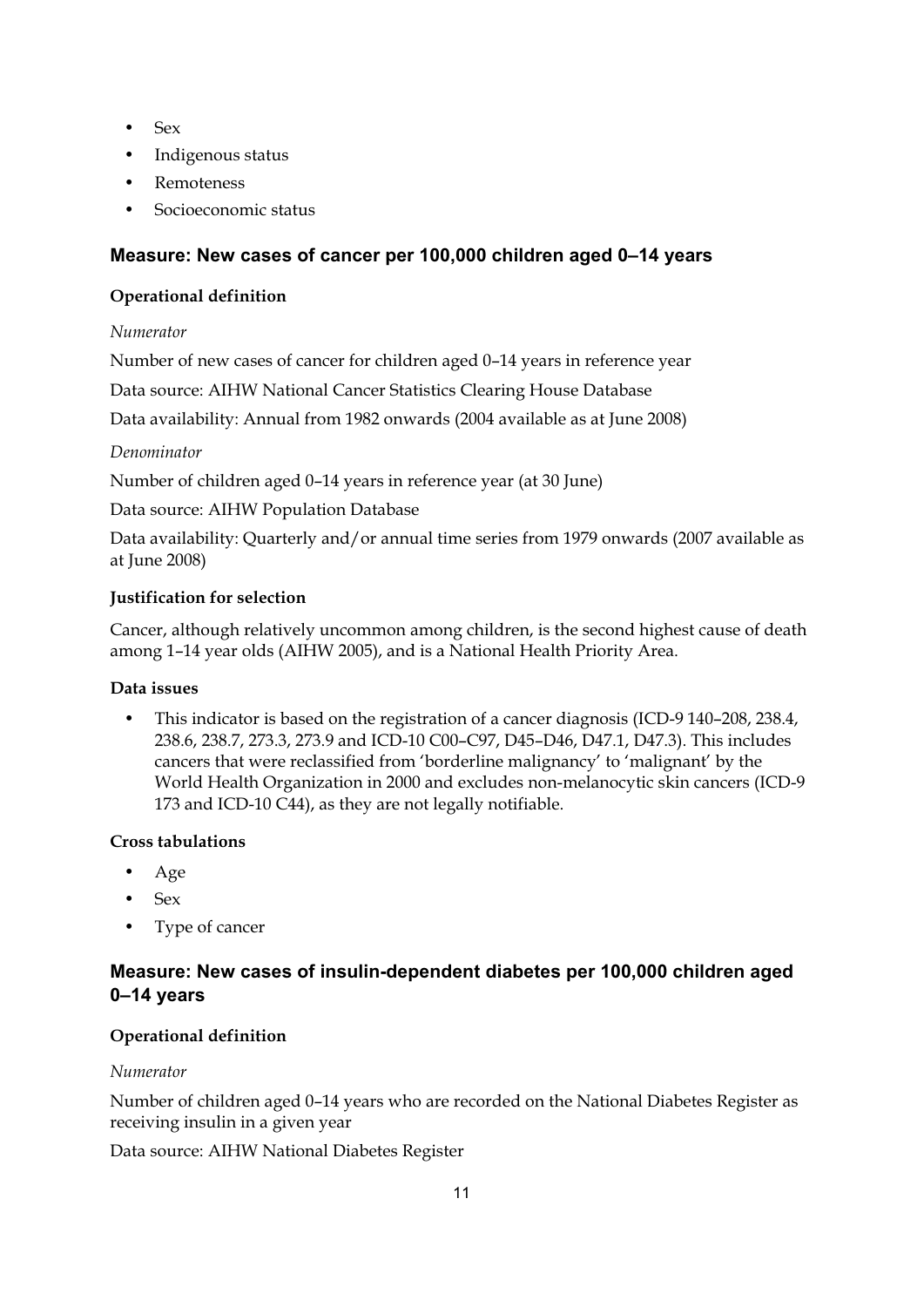Data availability: Annual from 1999 onwards (2005 available as at June 2008)

*Denominator* 

Number of children aged 0–14 years in reference year (at 30 June)

Data source: AIHW Population Database

Data availability: Quarterly and/or annual time series from 1979 onwards (2007 available as at June 2008)

#### **Justification for selection**

Diabetes is a National Health Priority Area and is a common chronic disease in childhood. There is evidence that Type 1 diabetes is increasing among children (Chong et al. 2007; Haynes et al. 2004; Taplin et al. 2005), and that Type 2 diabetes is becoming a significant problem (Craig et al. 2007; McMahon et al. 2004)

#### **Data issues**

- People are eligible to be on the NDR if they use insulin to treat their diabetes and their insulin use began on or after 1 January 1999. The NDR has two main data sources:
	- the National Diabetes Services Scheme (NDSS) database, administered by Diabetes Australia
	- the Australasian Paediatric Endocrine Group's (APEG) state and territory databases (for 0–14 year olds).
- The NDR aims to collect all new cases of insulin-treated diabetes mellitus, which includes persons using insulin to manage Type 1, Type 2, gestational and other types of diabetes.
- Data recorded in 1999 is known to be of lower coverage than subsequent years and should be treated with caution in time trend analyses.
- In August 2003, the NDSS registration form was changed, allowing eligible persons to be automatically registered on the NDR, unless they requested to be excluded. Following these changes, ascertainment increased and should be distinguished from an increase in incidence. Incidence estimates have been adjusted for these changes however, for children aged 0–14 years with Type 1 diabetes, no adjustments were made as coverage between 1999–2005 was over 96% (AIHW: Catanzariti et al. 2007).

#### **Cross tabulations**

- Age
- Sex
- Type 1 and Type 2 diabetes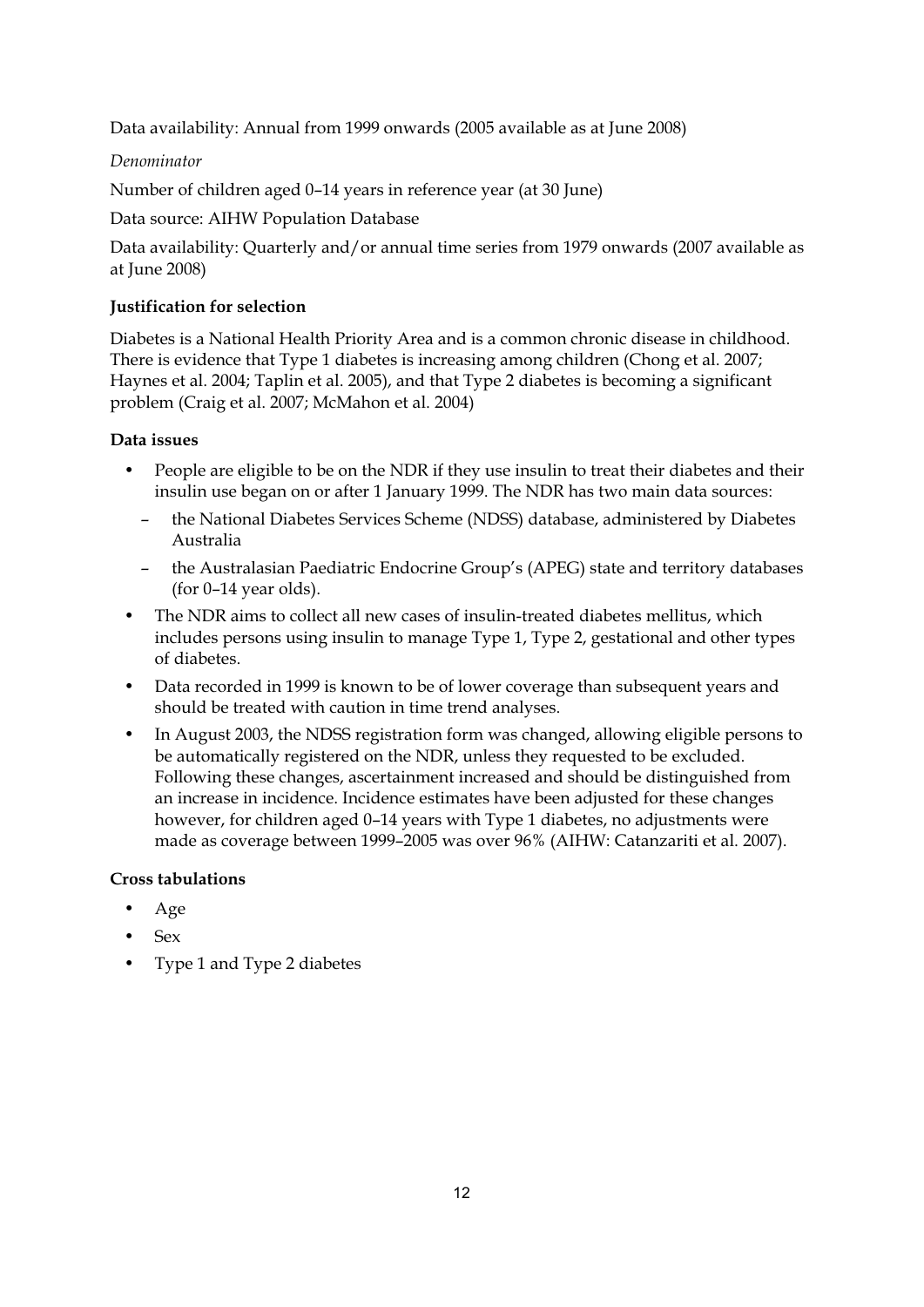## **Indicator: Disability**

## **Measure: Proportion of children aged 0–14 years with severe or profound core activity limitations**

#### **Operational definition**

#### *Numerator*

Number of children aged 0–14 years with severe or profound core activity limitation

Data source: ABS Survey of Disability, Ageing and Carers (SDAC)

Data availability: 1981, 1988, 1998 and 2003

#### *Denominator*

Number of children aged 0–14 years in reference year Data source: ABS Survey of Disability, Ageing and Carers (SDAC) Data availability: 1981, 1988, 1998 and 2003

#### **Justification for selection**

Children with disabilities can have diverse physical and/or intellectual impairments. Childhood disability may also result in activity and participation limitations which restrict their full involvement in society (and that of their carers) and can create serious financial hardship for families (AIHW: Al-Yaman et al. 2002).

#### **Data issues**

- Disability is a multidimensional concept that is distinct from health condition. The WHO defines disability as 'a complex phenomenon, reflecting an interaction between features of a person's body and features of the society in which he or she lives' (WHO 2008). Disability is commonly described in terms of impairment to body structures and functions; activities (and activity limitations); participation (and participation restriction). Disability is the presence of one, some, or all of these dimensions associated with a health condition, disease or injury, and is closely interrelated to aspects of the physical and social environment (AIHW 2007a).
- Children with a disability can have a core activity limitation if the disability limits their ability to perform tasks in relation to self-care, mobility or communication. There are four levels of core activity limitation: profound, severe, moderate and mild. Children with a profound limitation are not able to do, or always need help with, a core activity (such as self-care, mobility or communication). Those with a severe limitation sometimes need help with a core activity, may have difficulty understanding or being understood by others, or may use sign language more easily than spoken communication (ABS 2003). Because core activities are activities that most people perform at least daily, a child who has severe or profound core activity limitation will usually need at least daily assistance with activities that their peers without this level of disability do not need. A further category of activity limitation for many children with a disability is schooling restriction.
- There have been changes to questions and data items between surveys. Efforts to improve the criteria for identifying disability may have contributed to changes in the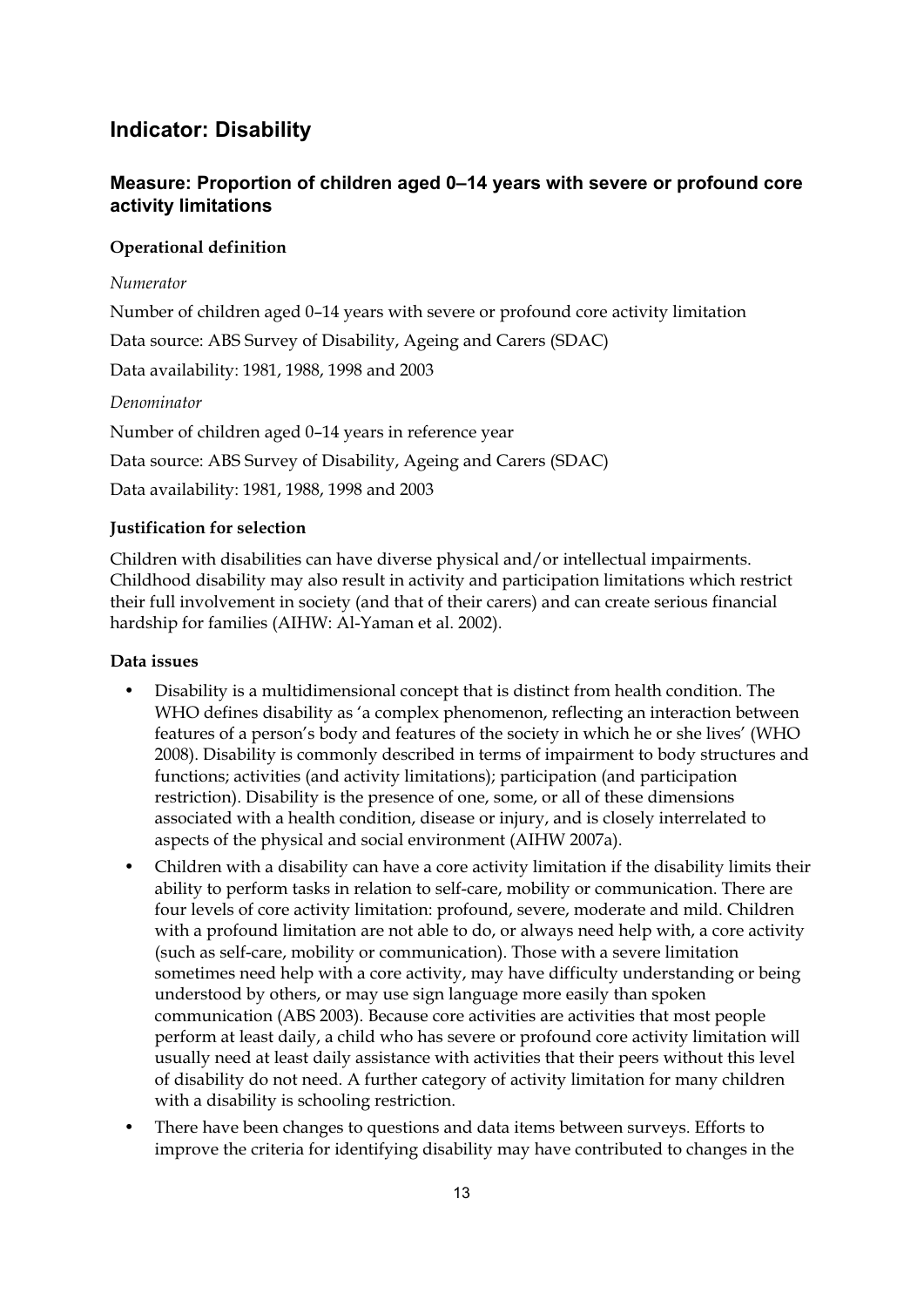results between surveys before the 1998 survey. There were also some changes made to the 1998 and 2003 disability screening questions. Any changes need to be taken into account when comparing trend data.

- For the first time, the 2006 Census included questions on disability (core activity need for assistance). The SDAC captures a more sophisticated concept of disability; it is recommended that the Census core activity need for assistance items should be used only for analysis that is not possible from the SDAC, such as small area estimates (ABS 2006a).
- Proportion of children with profound/severe or moderate/mild core activity limitation will be reported.

#### **Cross tabulations**

- Age
- Sex
- Disability type
- A range of other characteristics can also be obtained from the SDAC regarding cause of disability, activities for which assistance is required, relationship to primary carer, education impacts (including days off school, type of school attends) and income quintiles.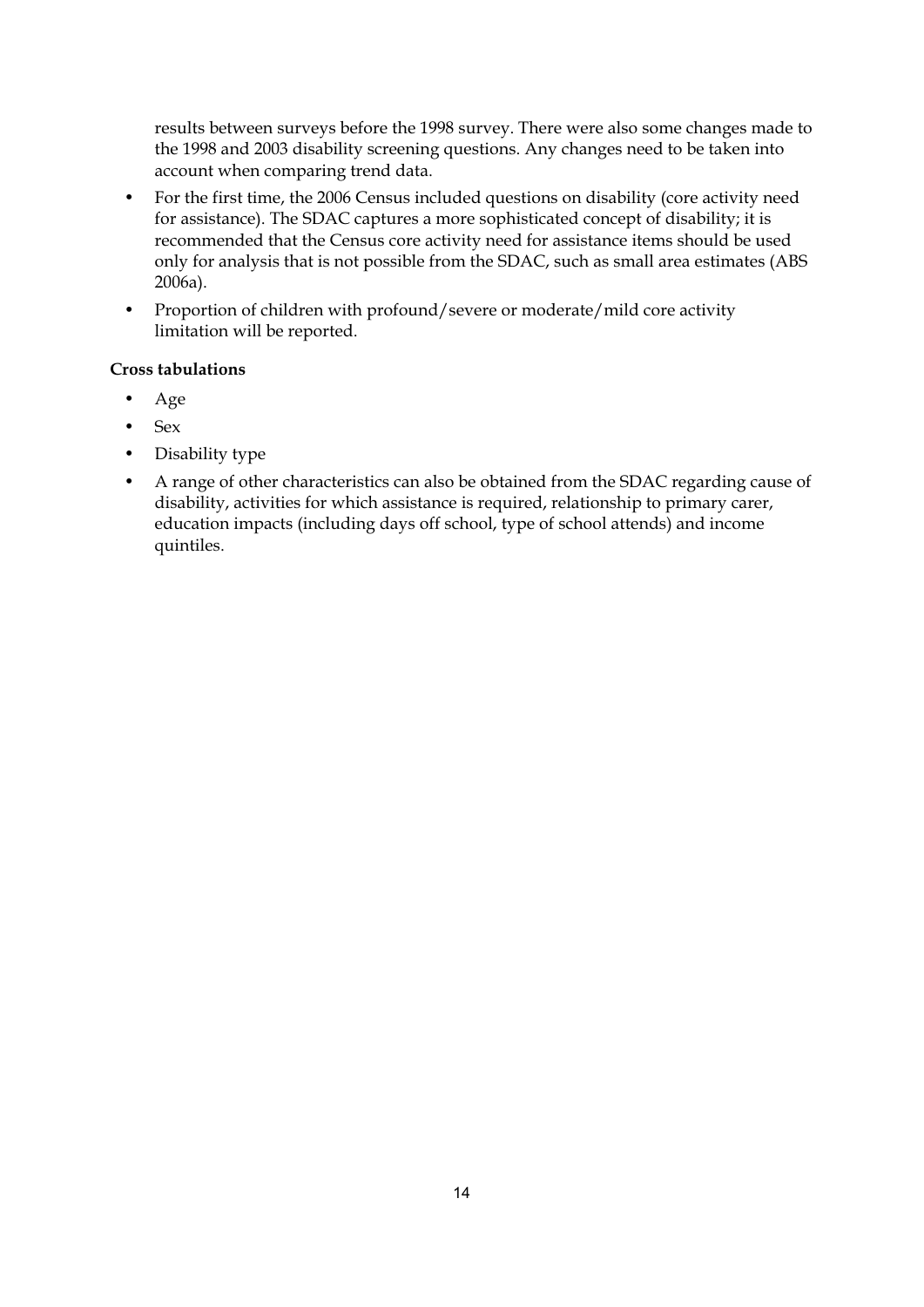## **Indicator: Mental health**

## **Measure: Proportion of children aged 4–14 years with mental health problems**

## **Operational definition**

### *Numerator*

Number of children aged 4–14 years with mental health problems

Data source: To be determined

Data availability:

*Denominator* 

Number of children aged 4–14 years in reference year

Data source: To be determined

Data availability:

## **Justification for selection**

Mental health is a National Health Priority Area. It is estimated that as many as 20% of children in modern societies are affected by mental health problems (Bayer et al. 2007). Children with mental health problems experience suffering, functional impairment, exposure to stigma and discrimination, and increased risk of premature death (Patel et al. 2007). In Australia, mental health problems and disorders accounted for the second highest burden of disease among children in 2003 (Begg et al. 2007).

## **Data issues**

- The most recent national data to address this indicator come from the 1998 Child and Adolescent component of the National Survey of Mental Health and Wellbeing (Sawyer et al. 2000). Data from this survey have been previously reported in *Australia's children: their health and wellbeing 2002* (AIHW: Al-Yaman et al. 2002) and *A picture of Australia's children* (AIHW 2005)*.* These data will not be republished in *A picture of Australia's children 2009,* as it is considered to be too out-dated to provide an accurate picture of the current proportion of children with mental health disorders in 2009.
- The Strengths and Difficulties Questionnaire (SDQ) collects information about children's mental health and behaviour (Goodman 2001). The SDQ has been used by a number of jurisdictions, however is not comparable between jurisdictions due to different survey methodology and age of children. *Growing Up in Australia: the Longitudinal Study of Australian Children* (LSAC) used the SDQ to measure social and emotional outcomes in the K-cohort (children aged 4–5 years in Wave 1 and 6–7 years in Wave 2). These data sources are being investigated for their suitability to report on this indicator in *A picture of Australia's children 2009*.

## **Cross tabulations**

To be defined.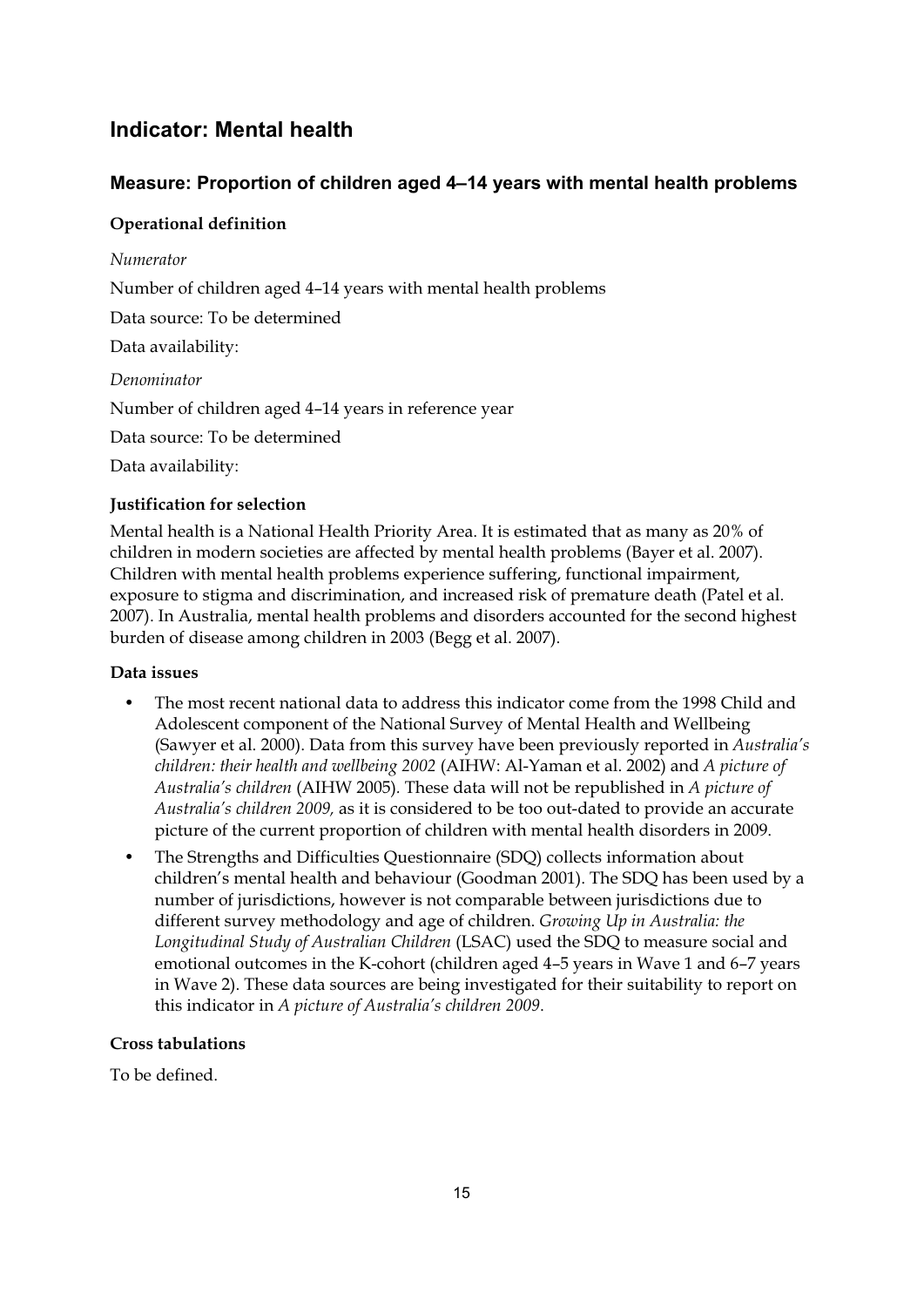## **Measure: Proportion of children aged 6–14 years with mental health disorders (attention deficit hyperactivity disorder [ADHD], depressive disorder, conduct disorder)**

#### **Operational definition**

#### *Numerator*

Number of children aged 6–14 years with mental health disorders (attention deficit hyperactivity disorder [ADHD], depressive disorder, conduct disorder)

Data source: To be determined

Data availability:

*Denominator*  Number of children aged 6–14 years in reference year

Data source: To be determined

Data availability:

#### **Justification for selection**

ADHD, depressive disorder and conduct disorder have great significance for child and adolescent health in Australia (Sawyer et al. 2000), with ADHD and anxiety and depression being leading causes of the disease burden among children in 2003 (Begg et al. 2007). These conditions have implications for a child's psychosocial growth and development, health-care requirements, educational and occupational attainment and their involvement with the justice system (Bhatia & Bhatia 2007; Eme 2007; Laurel & Wolraich 2007).

#### **Data issues**

- The most recent national data to address this indicator come from the 1998 Child and Adolescent component of the National Survey of Mental Health and Wellbeing (Sawyer et al. 2000). Data from this survey have been previously reported in *Australia's children: their health and wellbeing 2002* (AIHW: Al-Yaman et al. 2002) and *A picture of Australia's children* (AIHW 2005)*.* These data will not be republished in *A picture of Australia's children 2009,* as it is considered to be too out-dated to provide an accurate picture of the current proportion of children with mental health disorders in 2009.
- Prevalence estimates from the 2003 Burden of Disease and Injury Study are available for anxiety and depression and ADHD for children aged 5–14 years. These prevalence estimates have been modelled based on prevalence data from the 1998 Child and Adolescent component of the National Survey of Mental Health and Wellbeing. The modelling includes assumptions for remission rates, mortality risk, and for depression and anxiety, a pooled estimate from follow-up studies of people with various anxiety disorders (Begg et al. 2007). This data source is being investigated for its suitability to report on this indicator as a proxy data source in *A picture of Australia's children 2009*.

#### **Cross tabulations**

To be defined.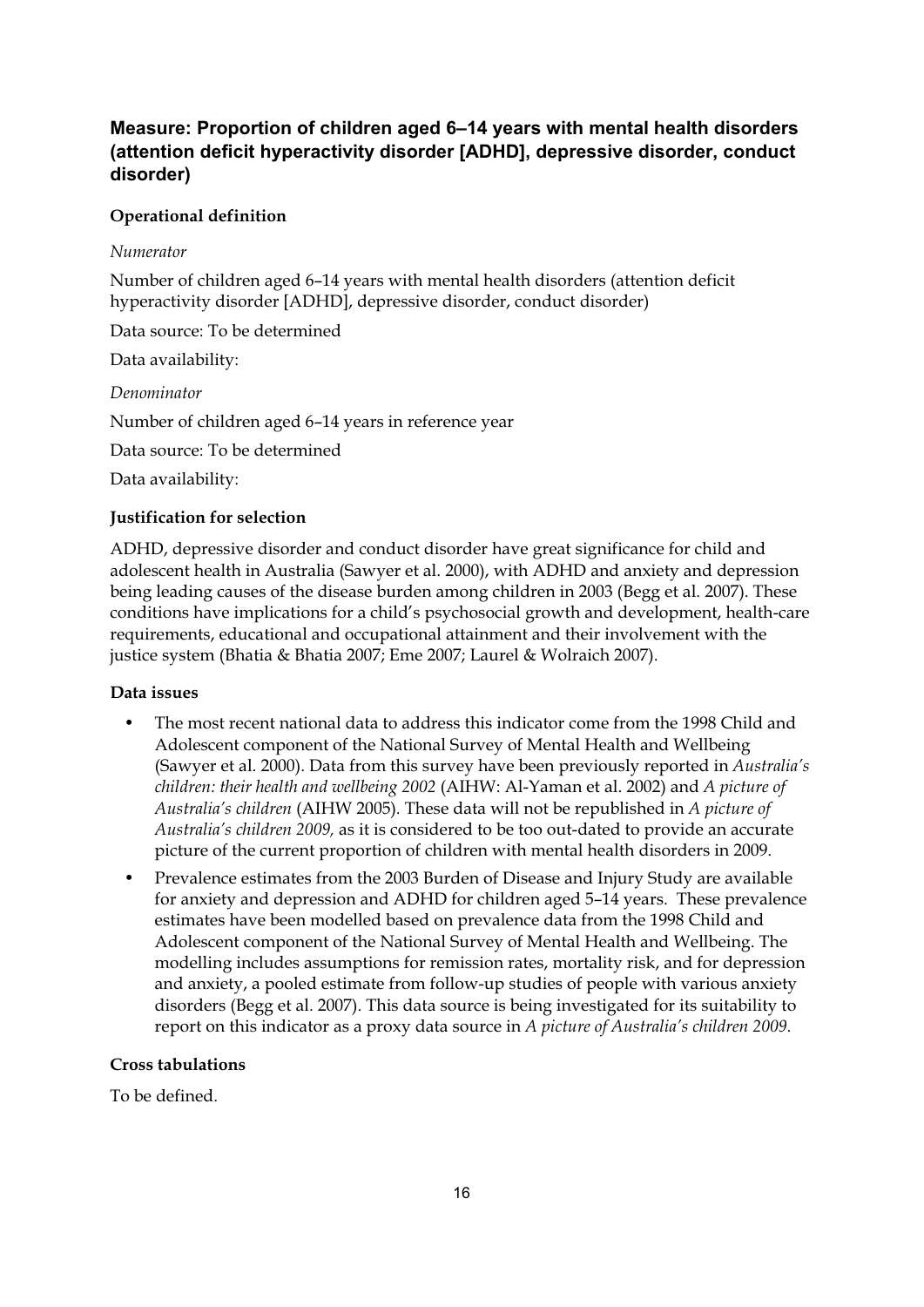# **How well are we promoting healthy child development?**

# **Indicator: Breastfeeding**

## **Measure: Proportion of infants exclusively breast fed at 4 months of age2**

## **Operational definition**

#### *Numerator*

Number of infants exclusively breastfed at 4 months of age

Data source: National data not currently available

Data availability:

*Denominator* 

Number of infants in reference year

Data source: National data not currently available

Data availability:

## **Proxy measure: Proportion of infants exclusively or partially breastfed to 4 months of age**

Data will be sourced from the ABS 2004–05 National Health Survey (see 'Data issues').

## **Justification for selection**

Breastfeeding aids in growth, cognitive development and is protective against infections and immune-related diseases later in life (Schack-Nielsen & Michaelsen 2006).

In Australia, in accordance with World Health Organization guidelines, exclusive breastfeeding is recommended up to 6 months of age, before additional fluids and solids need to be introduced (NHMRC 2003).

## **Data issues**

- Recommended indicators for monitoring breastfeeding in Australia, based on the WHO guidelines, define an exclusively breastfed infant as 'an infant has received only breastmilk from his/her mother or a wet nurse, or expressed breastmilk, and no other liquids or solids with the exception of drops or syrups consisting of vitamins, mineral supplements or medicines'.
- The 2001 NHS breastfeeding status data item included a 'fully breastfed' category. The ABS NHS defined 'fully breastfed' as receiving only breastmilk on a regular basis. The 'fully breastfed' category was not included in the 2004–05 NHS; in this survey breastfeeding status was recorded as 'exclusively or partially breastfed'. The ABS advised that 'data from this survey cannot be compiled to the concepts of "exclusively breastfed" or "predominantly breastfed" … data to support these concepts were not

<sup>2</sup> Headline Indicator for Children's Health, Development and Wellbeing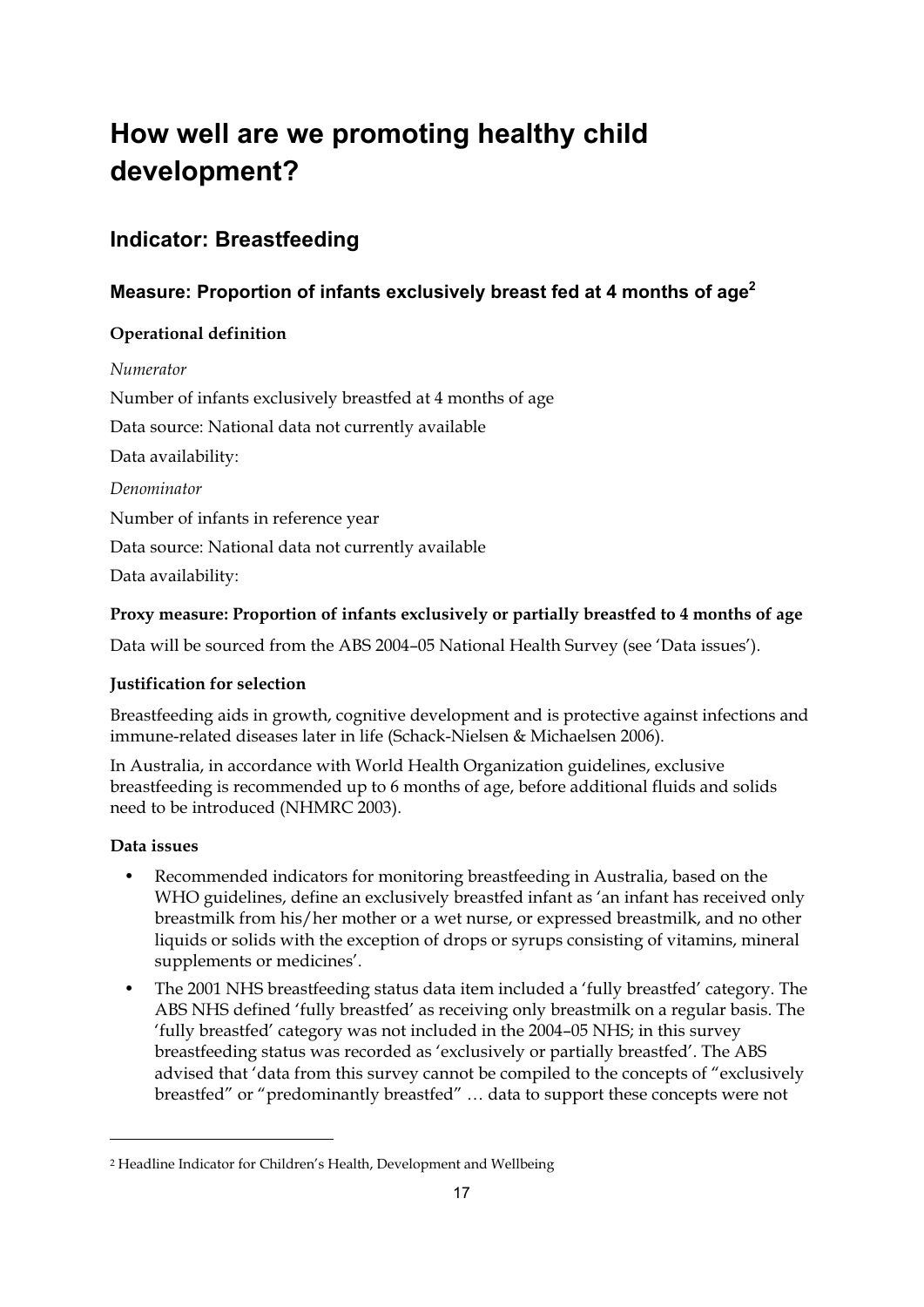obtained in the survey' (ABS 2006e). 'Exclusively or partially breastfed on a regular basis' is the only data available to report in *A picture of Australia's children 2009*; data on fully breastfed from the 2001 NHS were reported previously in *A picture of Australia's children* (AIHW 2005).

- The 2004–05 NHS collected information on whether children (aged 0 to 3 years) had ever been breastfed, were currently being breastfed, the total time breastfed, including weaning, and the age at which solid food started to be given regularly (defined as at least once a day). It reports on breastfeeding practice over the period 2001–02 to 2004–05, since some children reported on were 3 years old at time of survey. The most accurate available national picture of breastfeeding practice in 2004–05 would seem to come from NHS data on children aged 1 year in 2004–05.
- The Growing up in Australia: Longitudinal Study of Australian Children (LSAC) contains information on full and complementary (supplementation of breastmilk with other food and drink) breastfeeding for the B cohort.
- The Australian Government Department of Health and Ageing plans to conduct a national breastfeeding survey. This may collect information on exclusive breastfeeding, however, the results will be not be available for inclusion in *A picture of Australia's children 2009*.

#### **Cross tabulations**

To be defined.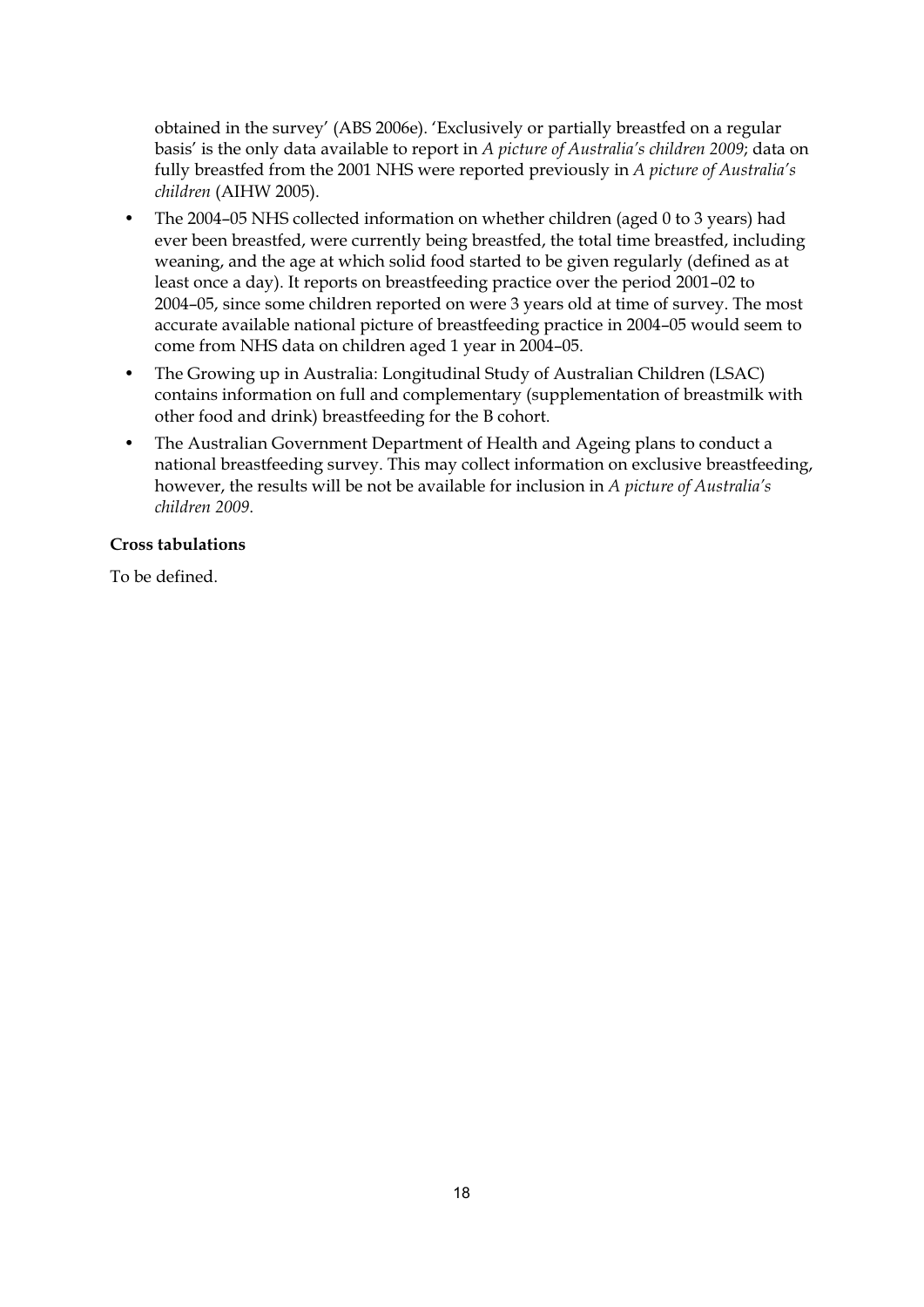# **Indicator: Dental health**

## **Measure: Mean number of decayed, missing or filled teeth (dmft/DMFT) among primary school children3**

## **Operational definition**

### *Numerator*

Sum of decayed, missing or filled teeth scores for children aged 12 years

Data source: Child Dental Health Survey

Data availability: Annual from 1990 (2002 available as at June 2008)

## *Denominator*

Number of children aged 12 years with a decayed, missing or filled teeth score in reference year

Data source: Child Dental Health Survey

Data availability: Annual from 1990 (2002 available as at June 2008)

#### **Justification for selection**

Good oral health throughout infancy and early childhood contributes to better dental health in adulthood, resulting in less decay and reduced loss of natural teeth (AIHW 2005).

Conversely, poor dental health adversely affects children's health and wellbeing. Untreated dental caries facilitate abscess formation, cellulitis and the systemic spread of disease. Poor dental health can lead to failure to thrive and school absences which can negatively affect school performance (Berg & Coniglio 2006).

## **Data issues**

- DMFT/dmft is the measure of decayed, missing and filled teeth (upper case for permanent teeth, lower case for deciduous).
- The Child Dental Health Survey only looks at public dental services. Access to these services can vary greatly between jurisdictions.
- Data are available for single year of age from 4 to 12 years.
- There are no national standards for dental services data, which impacts on data quality. In particular, it is not possible to report by Indigenous status due to the poor quality of Indigenous identification data in most jurisdictions. Data on culturally and linguistically diverse (CALD) background is not collected.
- Major changes to school dental services in NSW occurred during the period 1996–2002, which has a significant impact on trend analysis. For this reason, the data to be reported in *A picture of Australia's children 2009* will exclude NSW.

## **Cross tabulations**

• Sex

-

• State and territory (excluding NSW)

<sup>3</sup> Headline Indicator for Children's Health, Development and Wellbeing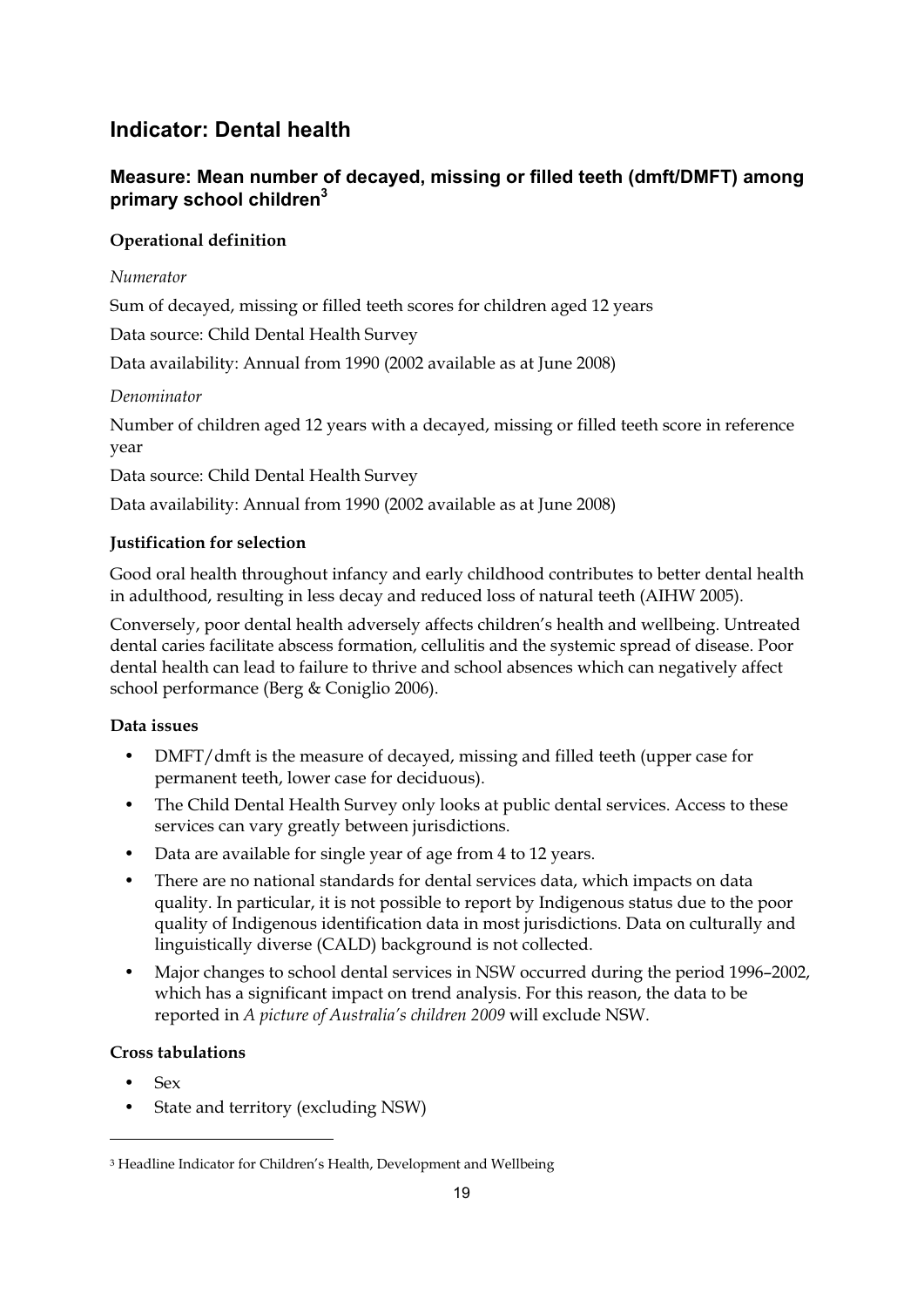- **Remoteness**
- Socioeconomic status

## **Measure: Proportion of children decay-free at age 6 years and at age 12 years**

#### **Operational definition**

#### *Numerator*

Number of children aged 6 years with dmft and DMFT score of zero/Number of children aged 12 years with dmft and DMFT score of zero

Data source: Child Dental Health Survey

Data availability: Annual from 1990 (2002 available as at June 2008)

#### *Denominator*

Number of children aged 6 years in reference year /Number of children aged 12 years in reference year

Data source: Child Dental Health Survey

Data availability: Annual from 1990 (2002 available as at June 2008)

#### **Justification for selection**

Good oral health throughout infancy and early childhood contributes to better dental health in adulthood, resulting in less decay and reduced loss of natural teeth (AIHW 2005).

Conversely, poor dental health adversely affects children's health and wellbeing. Untreated dental caries facilitate abscess formation, cellulitis and the systemic spread of disease. Poor dental health can lead to failure to thrive and school absences which can negatively affect school performance (Berg & Coniglio 2006).

#### **Data issues**

- DMFT/dmft is the measure of decayed, missing and filled teeth (upper case for permanent teeth, lower case for deciduous).
- Data for single year of age from 4 to 12 years is available.
- The Child Dental Health Survey looks at public dental services only. Access to these services can vary greatly between jurisdictions.
- There are no national standards for dental services data, which impacts on data quality. In particular, it is not possible to report by Indigenous status due to the poor quality of Indigenous identification data in most jurisdictions. Data on culturally and linguistically diverse (CALD) background is not collected.
- Major changes to school dental services in NSW occurred during the period 1996–2002, which has a significant impact on trend analysis. For this reason, the data to be reported in *A picture of Australia's children 2009* will exclude NSW.

#### **Cross tabulations**

- Sex
- State and territory (excluding NSW)
- Socioeconomic status
- **Remoteness**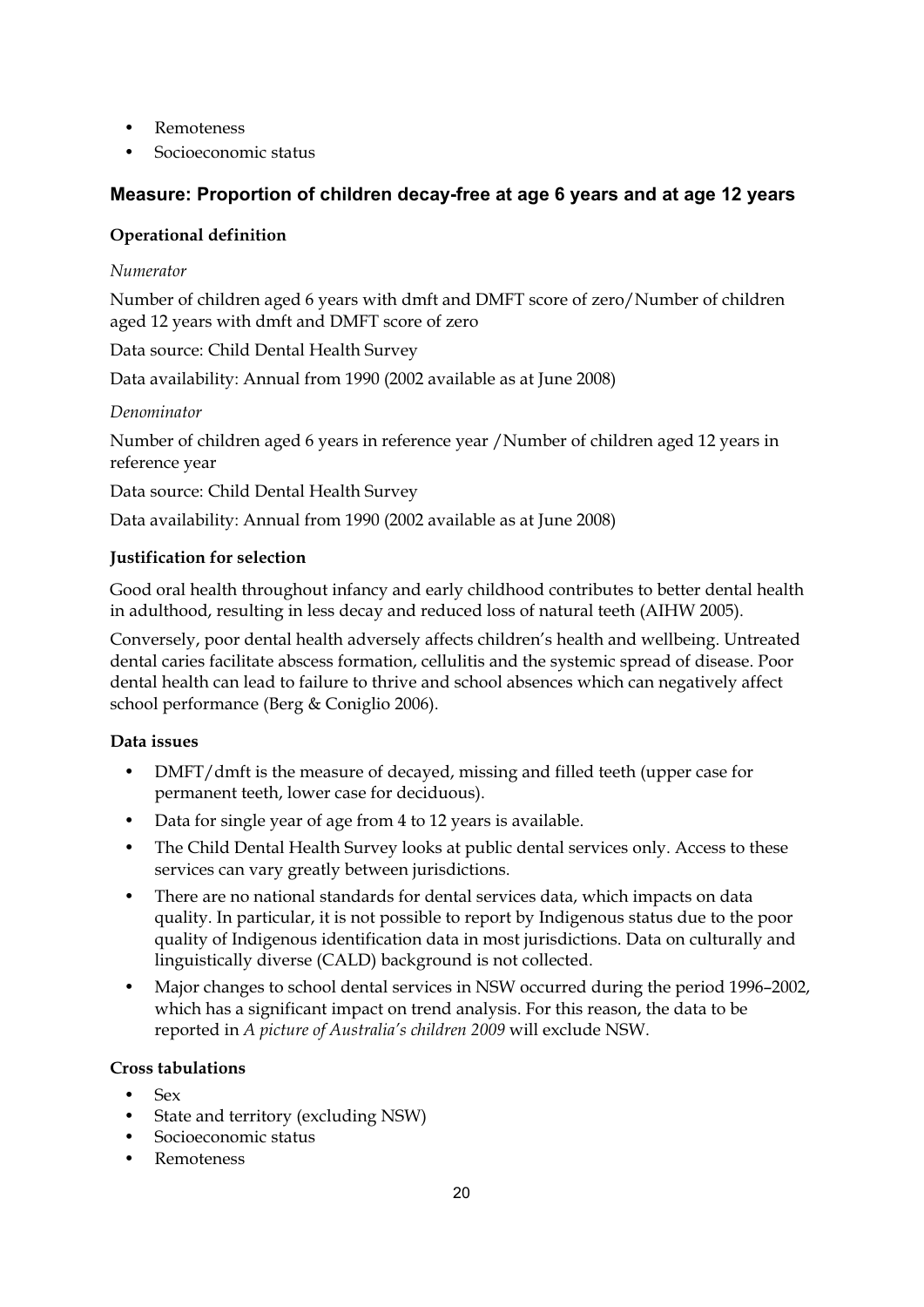# **Indicator: Physical activity**

## **Measure: Under development—Proportion of children meeting the National Physical Activity Guidelines and exceeding the screen time guidelines**

## **Operational definition**

### *Numerator*

Number of children meeting the National Physical Activity Guidelines and exceeding the screen time guidelines

Data source: 2007 National Children's Nutrition and Physical Activity Survey

Data availability: 2007 (data expected to be available mid-2008)

#### *Denominator*

Number of children in reference year

Data source: 2007 National Children's Nutrition and Physical Activity Survey

Data availability: 2007 (data expected to be available mid-2008)

## **Justification for selection**

Physical activity is important in maintaining good health. Regular physical activity reduces cardiovascular risk factors such as overweight, high blood pressure, and Type 2 diabetes, protects against some forms of cancer and strengthens the musculoskeletal system (AIHW 2006). Physical activity also improves the psychosocial wellbeing of children by reducing symptoms of depression, stress and anxiety and through improvements in self-confidence, self-esteem, energy levels, sleep quality and ability to concentrate (Hills et al. 2007).

#### **Data issues**

- This indicator is currently under development. A proposed indicator is the proportion of children meeting the National Physical Activity Guidelines (at least 60 minutes of moderate to vigorous physical activity) and exceeding the screen time guidelines (no more than 2 hours per day). The difficulty with this indicator relates to how the Guidelines are operationalised for reporting, for example, whether children meet the activity and screen time targets: all days of the week, most days of the week, on average across all days; or as the probability that a randomly selected child meets the guidelines on a randomly selected day (Olds et al. 2007).
- Data from the 2007 National Nutrition and Physical Activity Survey are comparable with the ABS 1995 National Nutrition Survey.

## **Cross tabulations**

- Age
- Sex
- State and territory
- Family type (for example, lone parent, couple parent)
- Indigenous status
- Remoteness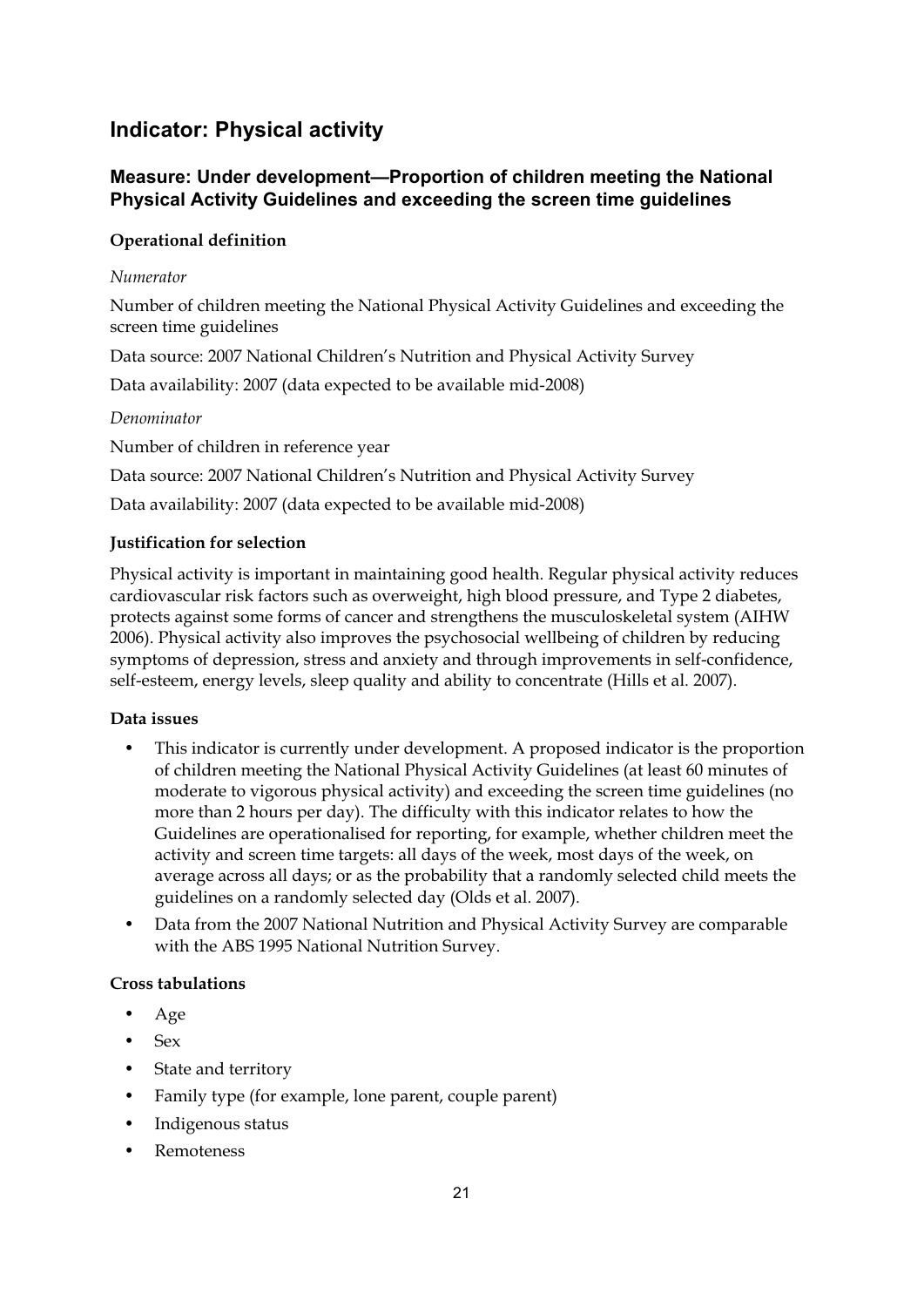- Socioeconomic status
- Culturally and Linguistically Diverse (CALD) background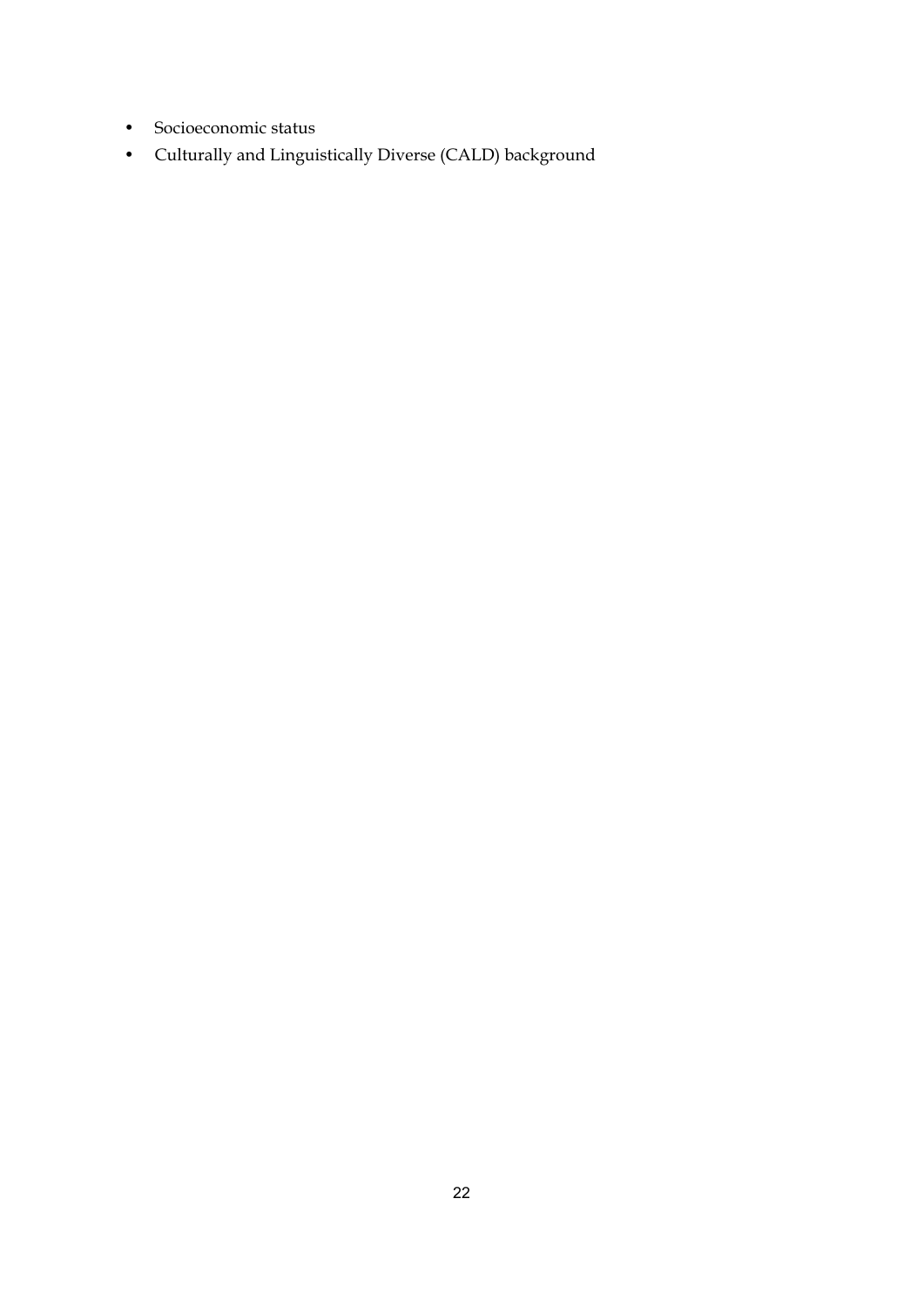# **Indicator: Early learning**

## **Measure: Proportion of children aged <1 year old who are read to by an adult on a regular basis**

## **Operational definition**

### *Numerator*

Number of children aged <1 year who are read to by an adult on a regular basis

Data source: To be determined

Data availability:

*Denominator* 

Number of children aged <1 year old in reference year

Data source: To be determined

Data availability:

## **Justification for selection**

Shared reading positively affects children's vocabulary development, listening comprehension and understanding of the conventions of print. It also encourages phonological awareness (the ability to recognise the internal sound structure of words) and is an important predictor of early literary success (Centre for Community Child Health & The Smith Family 2004).

#### **Data issues**

- Measurement difficulties arise in the use of the term 'regular', being read to by an 'adult' (which may exclude reading by older siblings), and in connection with selfreport. For example, some studies have defined 'regular' as being read to at least three times per week; however, further specification is possible (for example, on at least three separate days, or three separate occasions, possibly more than once per day).
- Self-report of reading to infants introduces the possibility of inaccurate estimation of reading frequency to provide a socially desirable response.
- Limited national data are available. *Growing up in Australia: the Longitudinal Study of Australian Children* (LSAC) includes a receptive vocabulary measure and a precursor to reading measure (K cohort), and also a time-use diary (B and K cohorts) for time spent reading to children. This data source is being investigated for its suitability to report on this indicator as a proxy data source in *A picture of Australia's children 2009*.

## **Cross tabulations**

To be defined.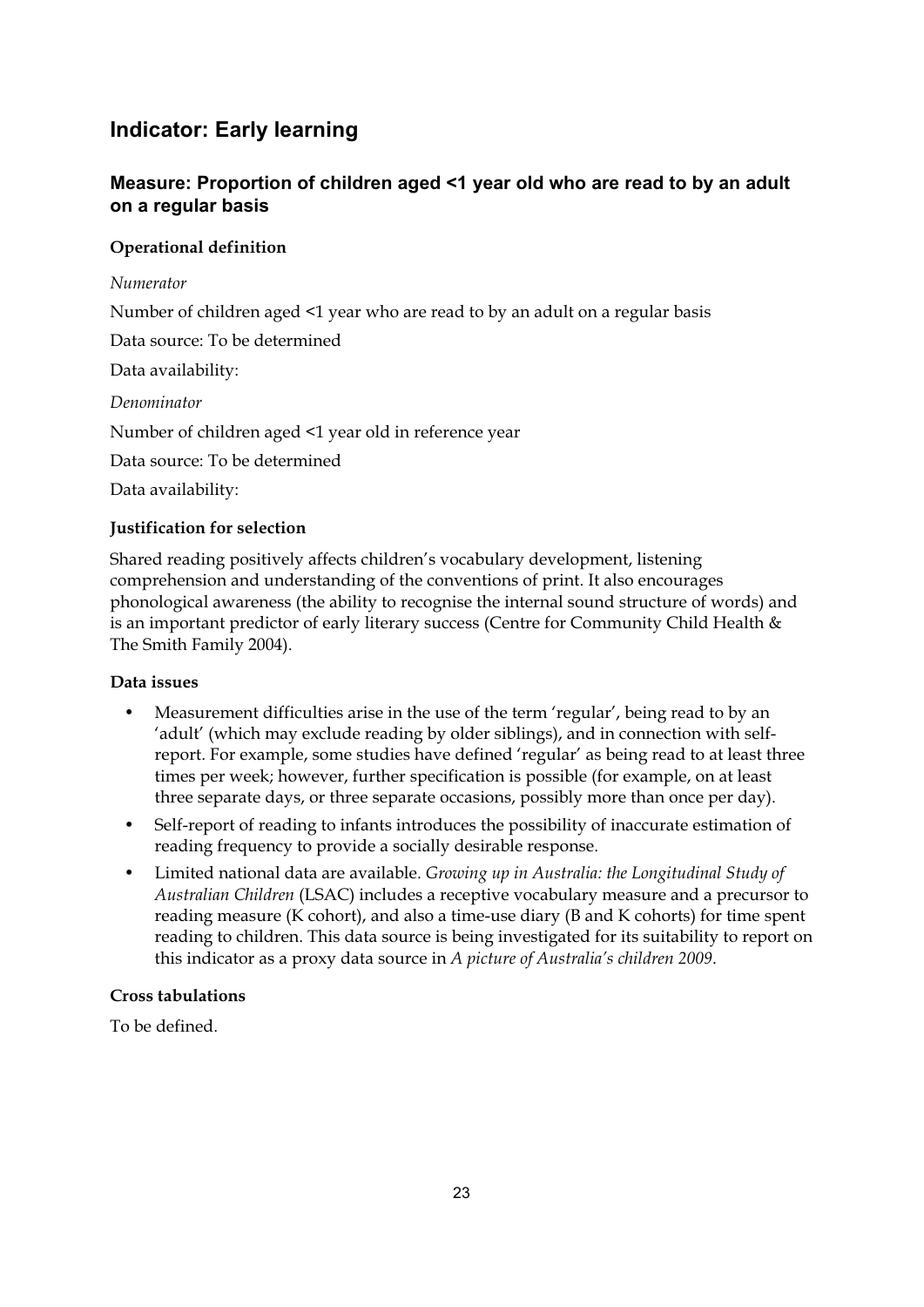# **How well are Australia's children learning and developing?**

## **Indicator: Transition to primary school**

## **Measure: Under development—Proportion of children entering school with basic skills for life and learning<sup>4</sup>**

## **Operational definition**

*Numerator under development.*  Data source: To be determined Data availability: *Denominator under development*  Data source: To be determined Data availability:

## **Justification for selection**

Research has shown that children experience greater success at school when they have developed the emotional capability to manage their feelings and behaviour and when they have a base of strong academic and social skills (Klein 2006).

## **Data issues**

• This measure requires considerable indicator and data development. The Australian Early Development Index (AEDI) and Growing up in Australia: the Longitudinal Study of Australian Children *(*LSAC) are being investigated for their suitability as proxy data sources until the measure is further defined.

## **Cross tabulations**

To be defined.

<sup>4</sup> Headline Indicator for Children's Health, Development and Wellbeing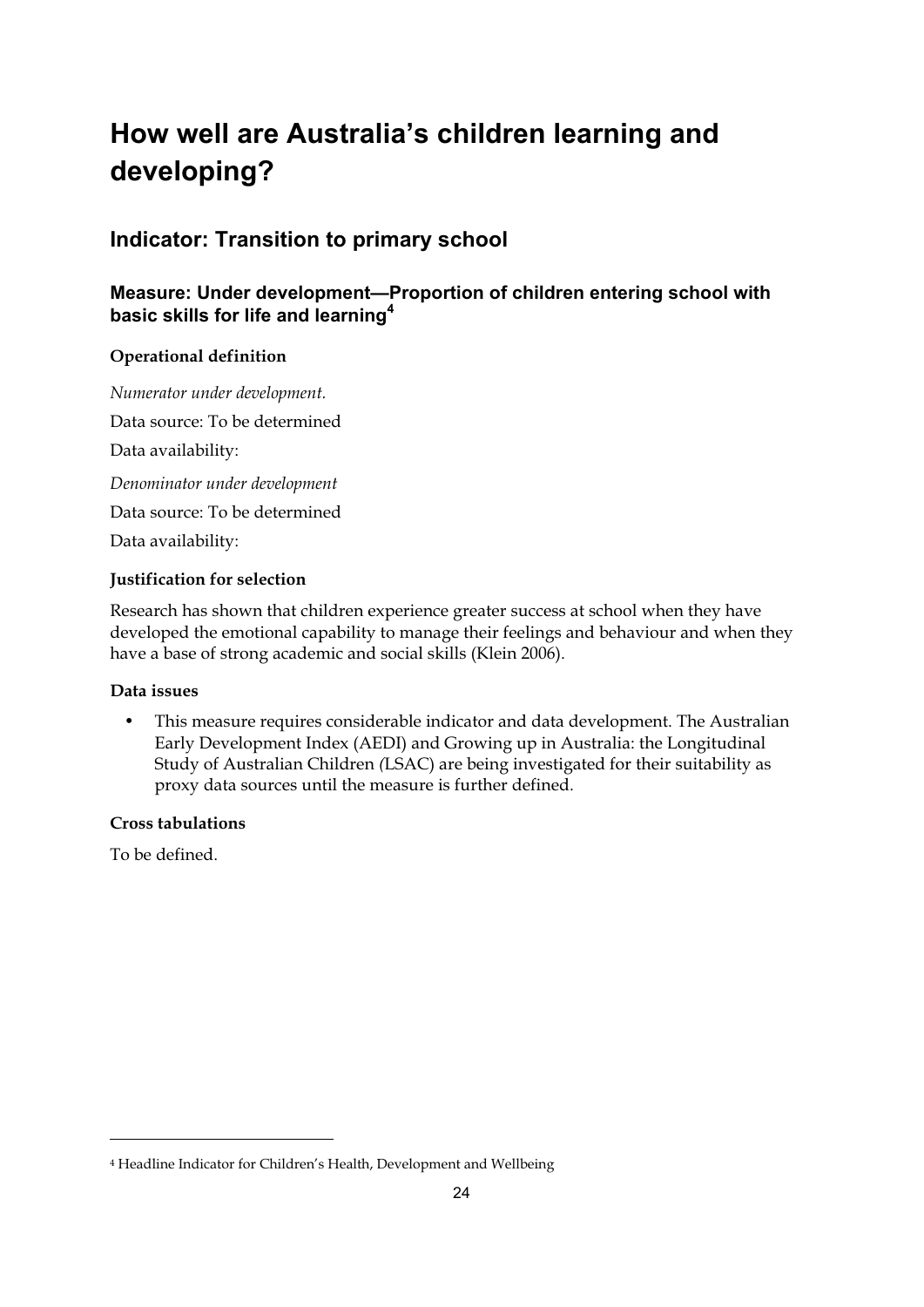# **Indicator: Attending early childhood education programs**

## **Measure: Proportion of children attending an early educational program in the 2 years prior to beginning primary school<sup>5</sup>**

### **Operational definition**

#### *Numerator*

Number of children attending an early educational program in the two years prior to beginning primary school in the reference year

Data source: Children's Services National Minimum Data Set (not yet implemented)

Data availability: Not currently available

#### *Denominator*

Number of children in the population in the reference year in the age range corresponding to two years prior to beginning primary school in the reference year

Data source: Children's Services National Minimum Data Set (not yet implemented)

Data availability: Not currently available

#### **Proxy measure: Proportion of children aged 3–4 years enrolled at preschool or attending long day care**

Data will be sourced from the ABS Child Care Survey, with data available triennially from 1993 onwards (2005 available as at June 2008) (see 'Data issues').

#### **Justification for selection**

Preschool attendance can aid in preparing children for formal schooling. It prepares children emotionally and socially and aids their motor skill, language and cognitive development. Preschool programs may be especially positive for children from disadvantaged backgrounds where children may not be receiving adequate stimulation from the home environment (AIHW 2005).

#### **Data issues**

• Data presented for the proxy measure (children attending preschool or long day care centre) will overestimate the number of children attending an early educational program, as not all long day care centres offer an early educational program delivered by a qualified early childhood teacher.

#### **Cross tabulations (for proxy measure)**

- Age
- Sex

- Remoteness
- Socioeconomic status
- Family composition (couple family/lone-parent family)
- Employment status of parent(s)

<sup>5</sup> Headline Indicator for Children's Health, Development and Wellbeing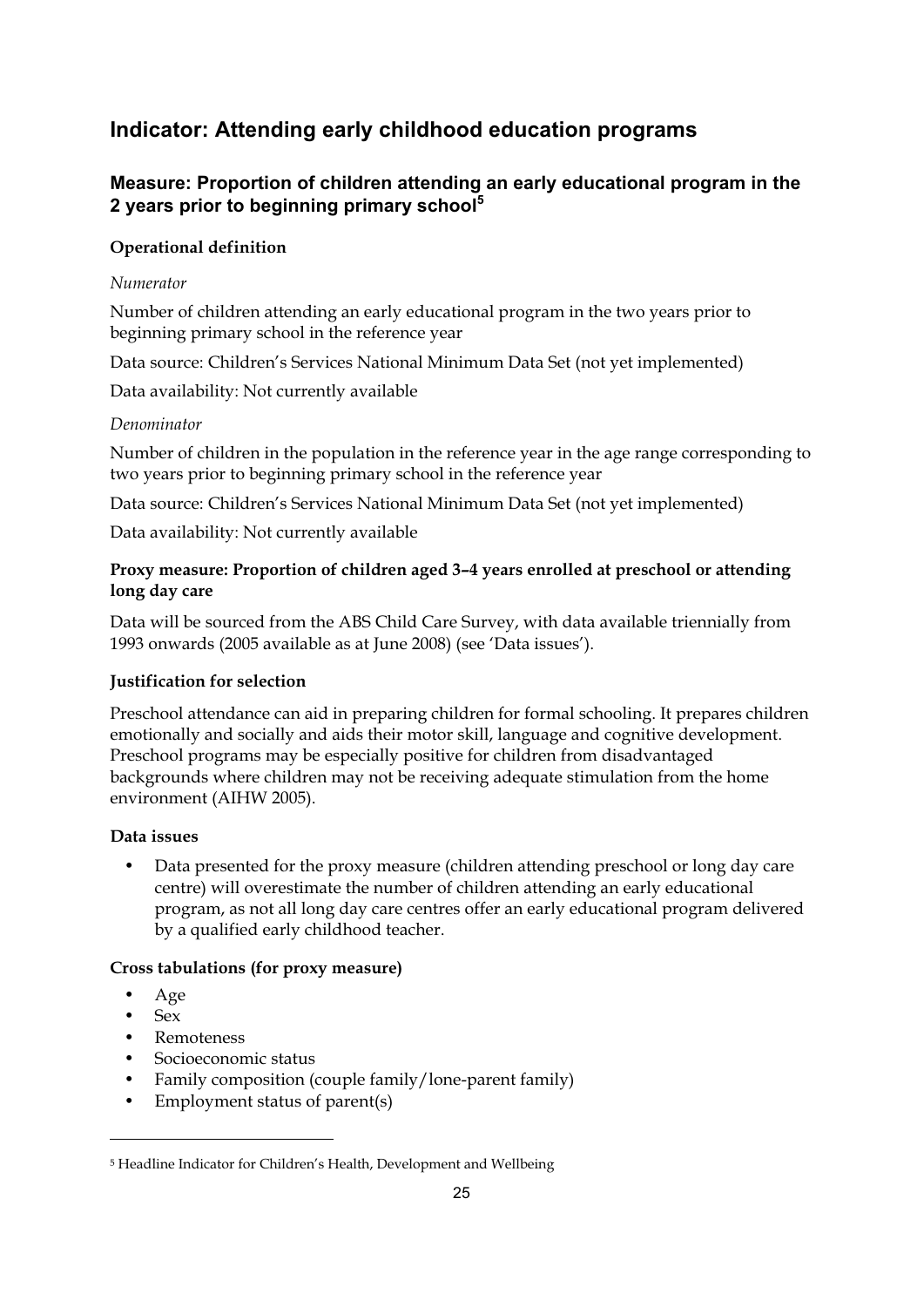## **Indicator: Attendance at primary school**

## **Measure: Attendance rate of children at primary school<sup>6</sup>**

#### **Operational definition**

#### *Numerator*

Number of actual full-time equivalent 'student days' attended over the first semester as defined by each State and Territory's school calendar<sup>7</sup>

Data source: MCEETYA National Report on Schooling in Australia 2007

Data availability: Annual from 2007 onwards (data not available as at June 2008)

#### *Denominator*

Total number of possible 'student days' over the first semester as defined by each State and Territory's school calendar*<sup>7</sup>*

Data source: MCEETYA National Report on Schooling in Australia 2007

Data availability: Annual from 2007 onwards (data not available as at June 2008)

#### **Justification for selection**

Absenteeism from primary school has adverse effects on a child's educational and social development. They miss out on critical stages of development with their peers and are less likely to achieve academic progress and success. Absenteeism can also exacerbate issues of low self-esteem, social isolation and dissatisfaction (Victorian Department of Human Services 2007).

#### **Data issues**

- The focus of this indicator is attendance at school rather than school enrolment. No data will be available for reporting in *A picture of Australia's children 2009*.
- The South Australian Department of Education and Children's Services has done some analysis on non-attendance at school (South Australian Department of Education and Children's Services 2006), and *The 'growing up' of Aboriginal and Torres Strait Islander children: a literature review* discusses non-attendance for Indigenous children (Penman 2006).

#### **Cross tabulations**

- Age or school year level (to be defined)
- Sex

- State and territory
- Indigenous status (methods used for identification vary between jurisdictions)

<sup>6</sup> Headline Indicator for Children's Health, Development and Wellbeing

<sup>7</sup> In the transitional phase, the period will vary between jurisdictions/sectors but must include at least the last 20 days in May. Transitional arrangements were agreed until data can be collected in a consistent manner across all education jurisdictions/sectors.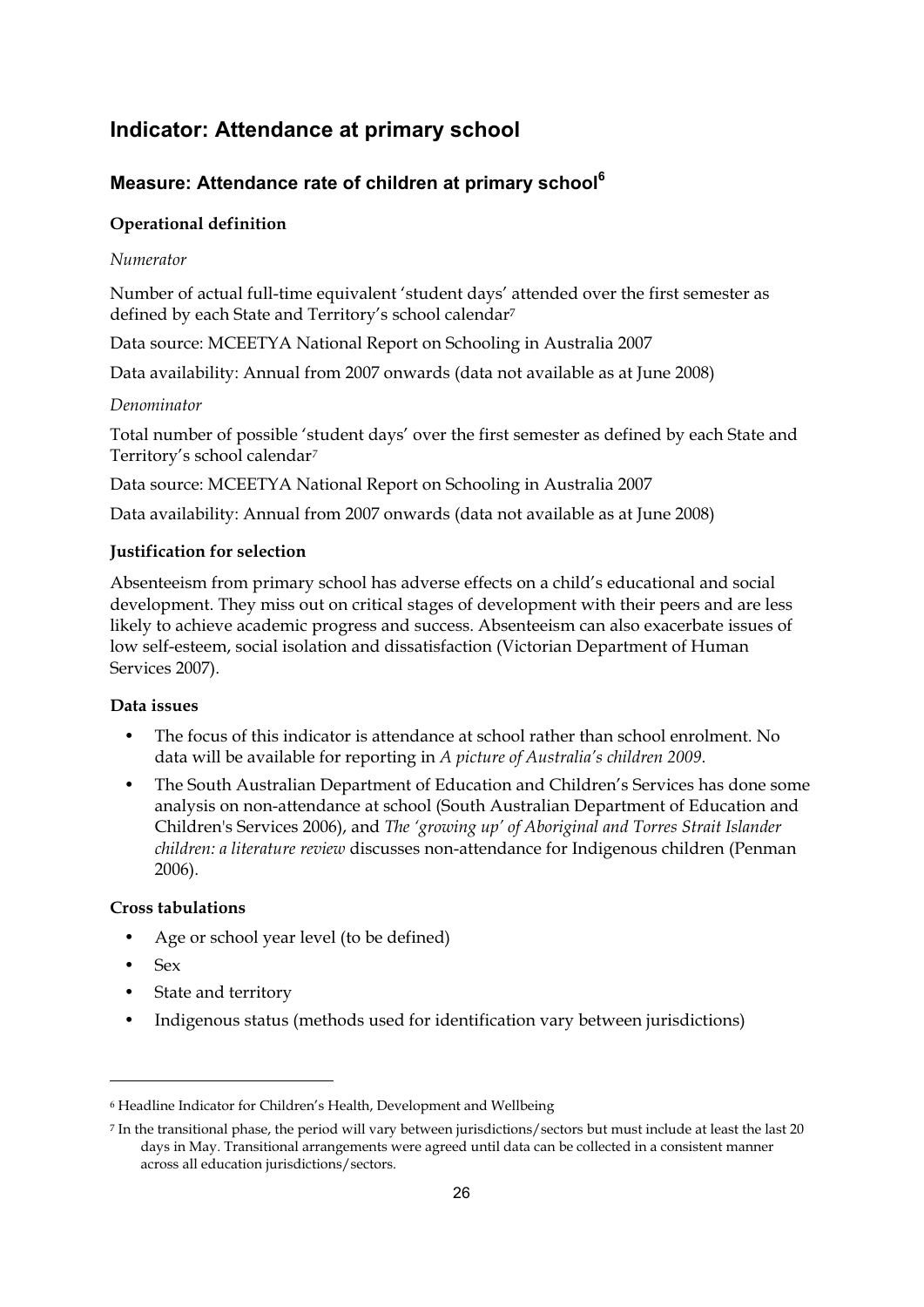- Language background other than English (methods used for identification vary between jurisdictions)
- Remoteness based on the MCEETYA Schools Geographic Location Classification (Metropolitan, Provincial, Remote and Very Remote)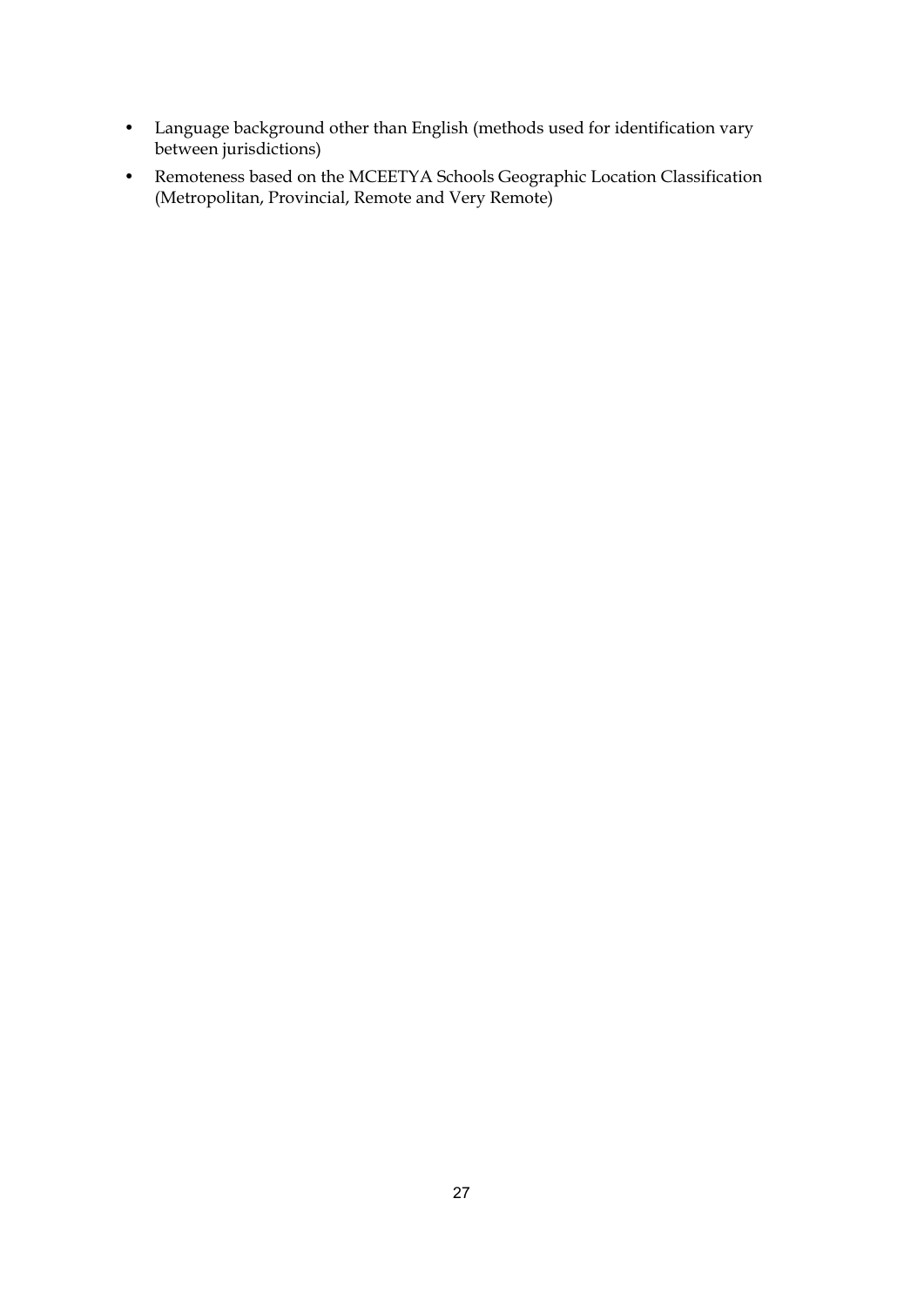## **Indicator: Literacy and numeracy**

## **Measure: Proportion of primary school children who achieve the literacy benchmark8**

## **Operational definition**

### *Numerator*

Number of children in Year 5 meeting national literacy (reading and writing) benchmarks Data source: MCEETYA National Report on Schooling in Australia (see MCEETYA 2007) Data availability: Annual from 1999 onwards (2006 available as at June 2008)

## *Denominator*

Number of children in Year 5 eligible and tested for literacy (reading and writing) benchmarks

Data source: MCEETYA National Report on Schooling in Australia (see MCEETYA 2007)

Data availability: Annual from 1999 onwards (2006 available as at June 2008)

## **Justification for selection**

National benchmarks in literacy and numeracy represent the minimum acceptable standard below which a student will have difficulty making sufficient progress at school (MCEETYA 2007). Academic performance in early grades is considered a significant predictor of children's retention in high school and secondary college. Proficiency in literacy and numeracy is essential for day-to-day living, for further educational opportunities and for employment prospects.

## **Data issues**

- Years 3 and 5 literacy achievement reported annually from 1999 onwards.
- Year 7 literacy achievement reported annually from 2001 onwards.
- From 2008 an additional literacy measure—spelling—will be available, although this will not be available for reporting in *A picture of Australia's children 2009*.
- Average age at a given year level (Years 3, 5, 7) varies between jurisdictions.
- While all children enrolled in Years 3, 5, and 7 should participate in the education department-based literacy tests, some children may have been absent on the day of the test, some may have been withdrawn by parents/care-givers from the testing, and others may have been attending a school not participating in the testing. Other students may have been formally exempted from the tests where testing would not be appropriate, such as those with a disability or high support needs, those with English language difficulties, and those where testing would have adverse effects on their health and wellbeing (AIHW 2007c).

## **Cross tabulations:**

• Year level

<sup>8</sup> Headline Indicator for Children's Health, Development and Wellbeing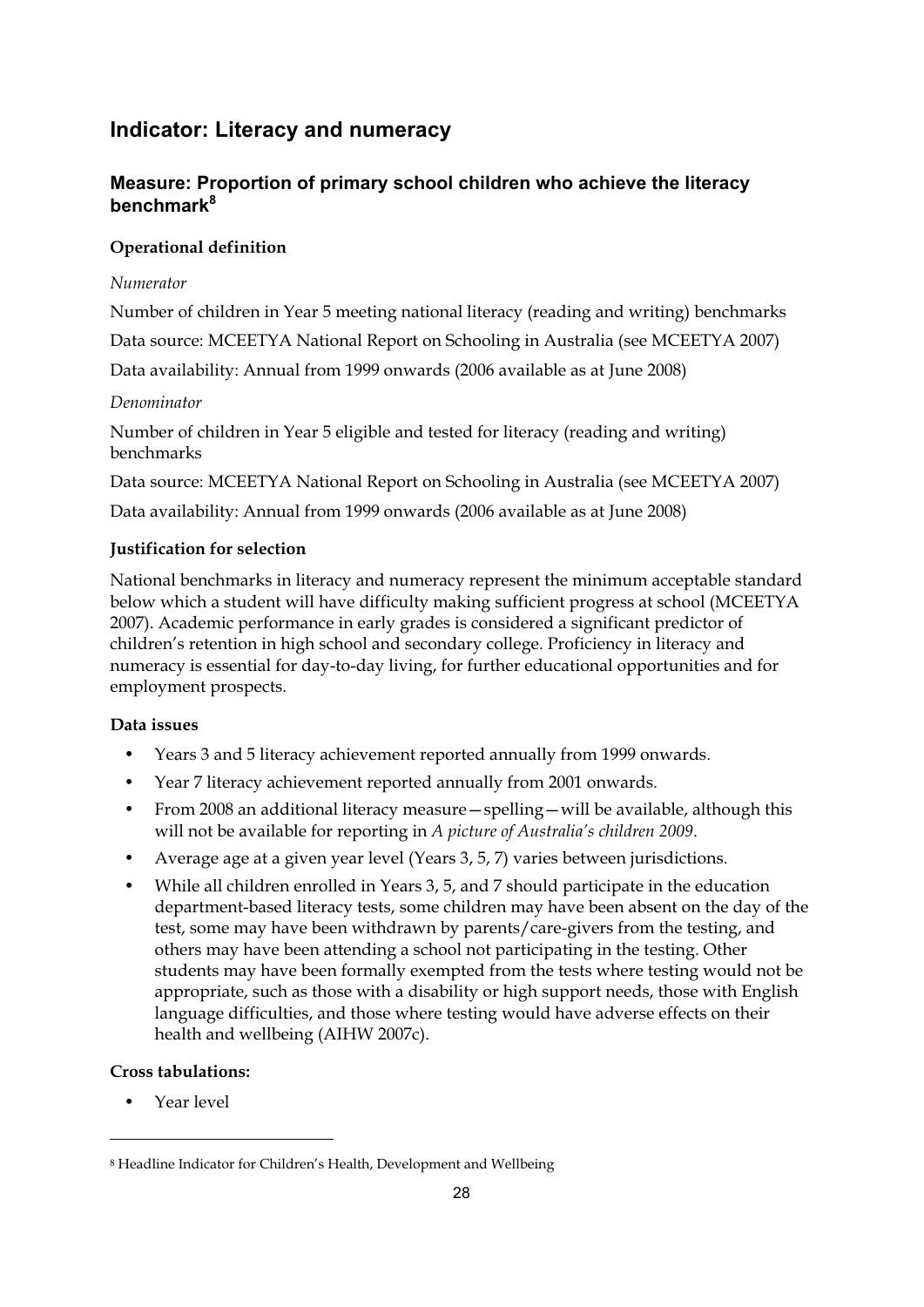- Sex
- State and territory
- Indigenous status (methods used for identification vary between jurisdictions)
- Language background other than English (methods used for identification vary between jurisdictions)
- Remoteness based on the MCEETYA Schools Geographic Location Classification (Metropolitan, Provincial, Remote and Very Remote)

## **Measure: Proportion of primary school children who achieve the numeracy benchmark9**

## **Operational definition**

#### *Numerator*

Number of children in Year 5 meeting national numeracy benchmarks

Data source: MCEETYA National Report on Schooling in Australia (see MCEETYA 2007)

Data availability: Annual from 2000 onwards (2006 available as at June 2008)

#### *Denominator*

Number of children in Year 5 eligible and tested for numeracy benchmarks

Data source: MCEETYA National Report on Schooling in Australia (see MCEETYA 2007)

Data availability: Annual from 2000 onwards (2006 available as at June 2008)

## **Justification for selection**

National benchmarks in literacy and numeracy represent the minimum acceptable standard below which a student will have difficulty making sufficient progress at school (MCEETYA 2007). Academic performance in early grades is considered a significant predictor of children's retention in high school and secondary college. Proficiency in literacy and numeracy is essential for day-to-day living, for further educational opportunities and for employment prospects.

#### **Data issues**

- Years 3 and 5 numeracy achievement reported annually from 2000 onwards.
- Year 7 numeracy achievement reported annually from 2001 onwards.
- Average age at a given year level (3, 5, 7) varies between jurisdictions.
- While all children enrolled in Years 3, 5, and 7 should participate in the education department-based numeracy tests, some children may have been absent on the day of the test, some may have been withdrawn by parents/care-givers from the testing, and others may have been attending a school not participating in the testing. Other students may have been formally exempted from the tests where testing would not be appropriate, such as those with a disability or high support needs, those with English language difficulties, and those where testing would have adverse effects on their health and wellbeing (AIHW 2007c).

<sup>9</sup> Headline Indicator for Children's Health, Development and Wellbeing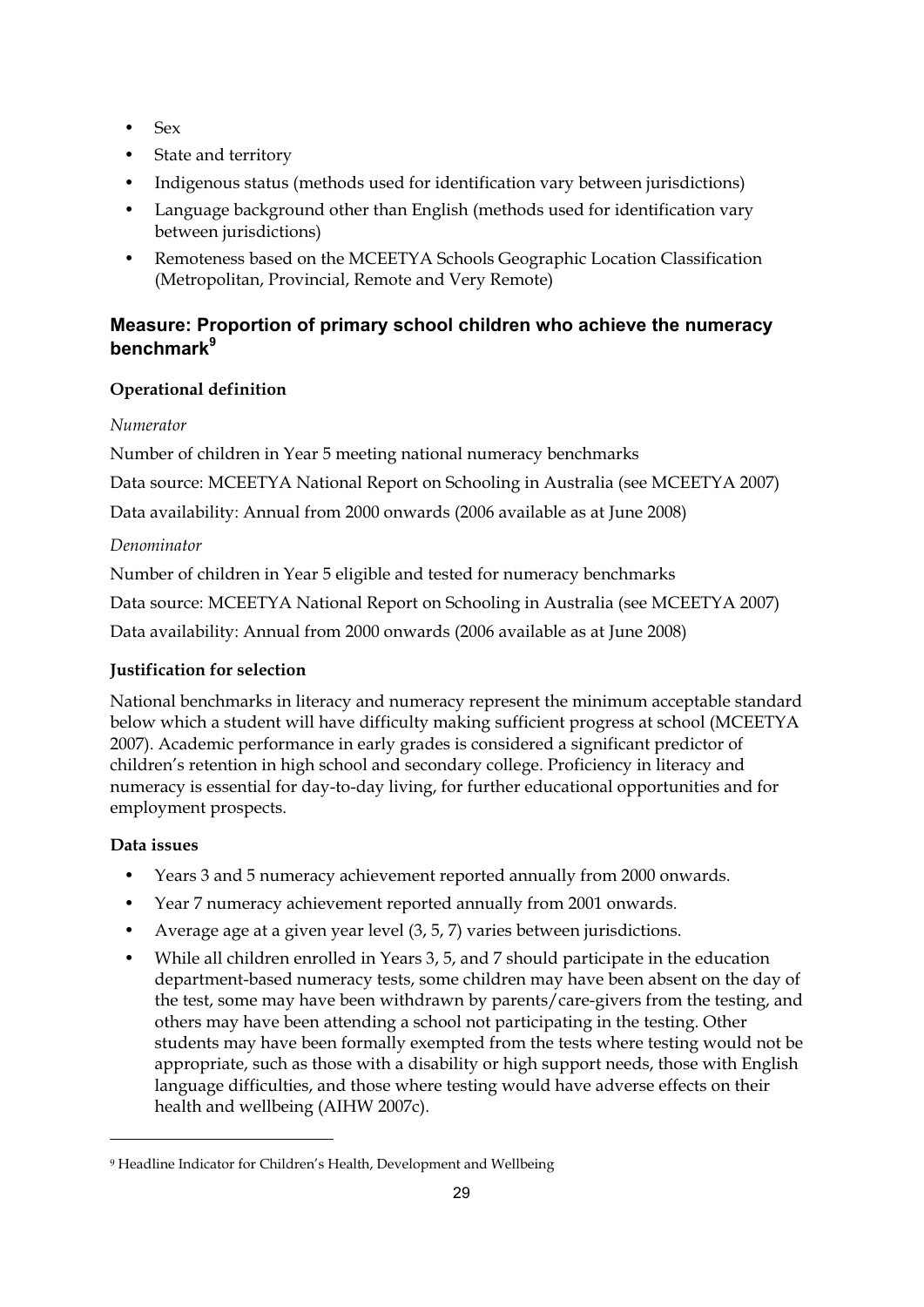### **Cross tabulations:**

- Year level
- Sex
- State and territory
- Indigenous status (methods used for identification vary between jurisdictions)
- Language background other than English (methods used for identification vary between jurisdictions)
- Remoteness based on the MCEETYA Schools Geographic Location Classification (Metropolitan, Provincial, Remote and Very Remote)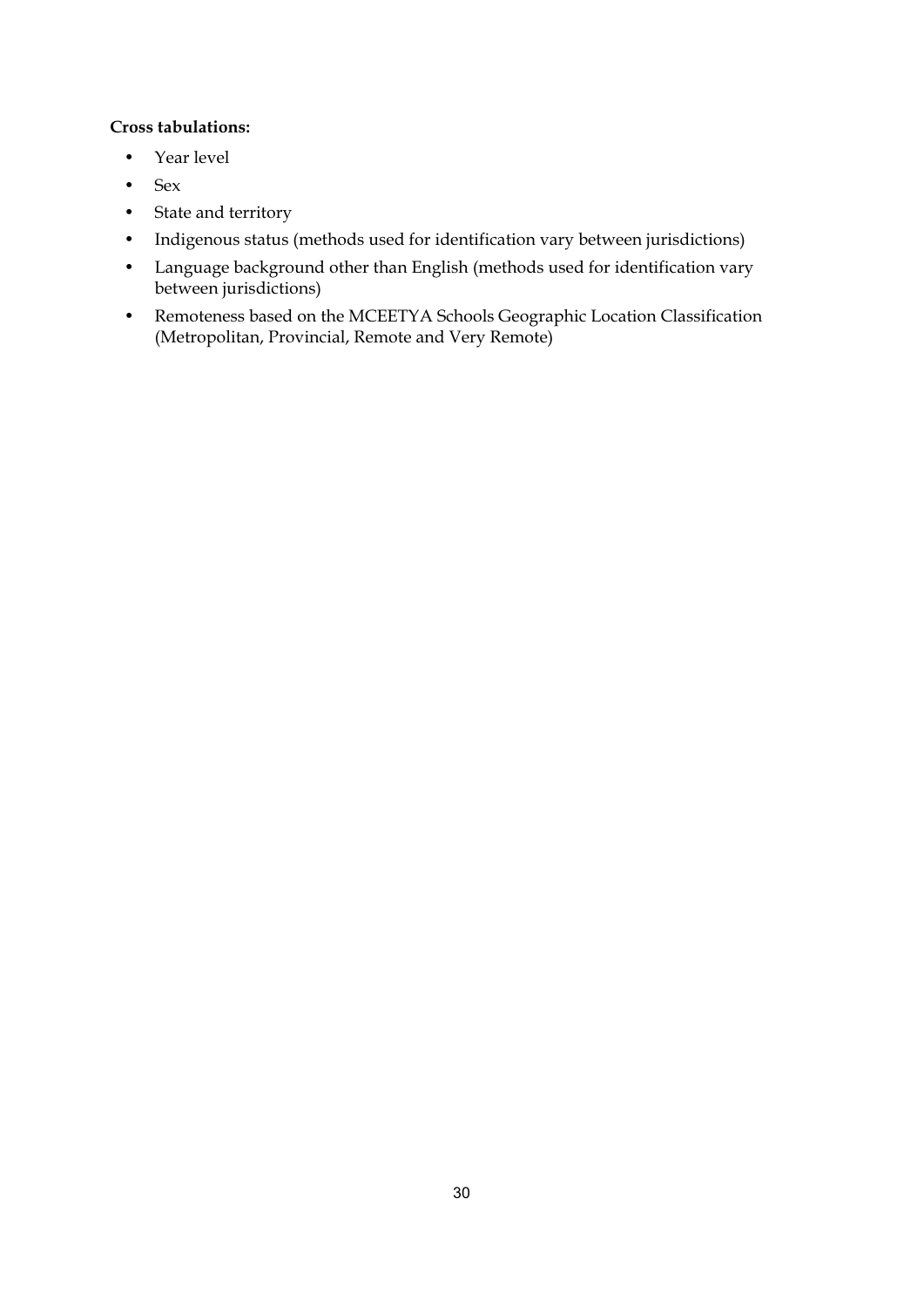# **Indicator: Social and emotional development**

## **Measure: Under development**

#### **Operational definition**

*Numerator under development*  Data source: To be determined Data availability: *Denominator under development*  Data source: To be determined Data availability:

#### **Justification for selection**

Social and emotional development encompasses a number of skills that children need to develop in order to succeed at school and in life in general. These include the ability to identify and understand one's feelings, accurately recognise and comprehend emotional states in others, manage strong emotions and their expression, regulate ones behaviour, develop empathy for others and establish and sustain relationships. These skills form the basis for self-regulation, enabling children to withstand impulses, maintain focus and undertake tasks regardless of competing interests (NIEER 2005).

#### **Data issues**

- Considerable indicator development needs to be undertaken prior to identifying potential data sources.
- There is a distinction between social and emotional development (developmental pathway) and social and emotional wellbeing/mental health (illness pathway).
- The Australian Early Development Index (AEDI), Growing up in Australia: the Longitudinal Study of Australian Children (LSAC) and the Programme for International Student Assessment (PISA) are potential data sources. PISA includes a substantial student questionnaire. Although students responding to this questionnaire are aged 15 years, there is acknowledgement of the cumulative effect of what occurs between 0–14 years.
- The AEDI was identified as a possible data source to provide further information on children's social and emotional development. The index collects information on the physical health and wellbeing, social competence, emotional maturity, language and cognitive skills, communication skills and general knowledge of children in their first year of primary school. Two domain scores, social competence and emotional maturity, seem possible candidates for measures of social and emotional development in early childhood.

#### **Cross tabulations**

To be defined.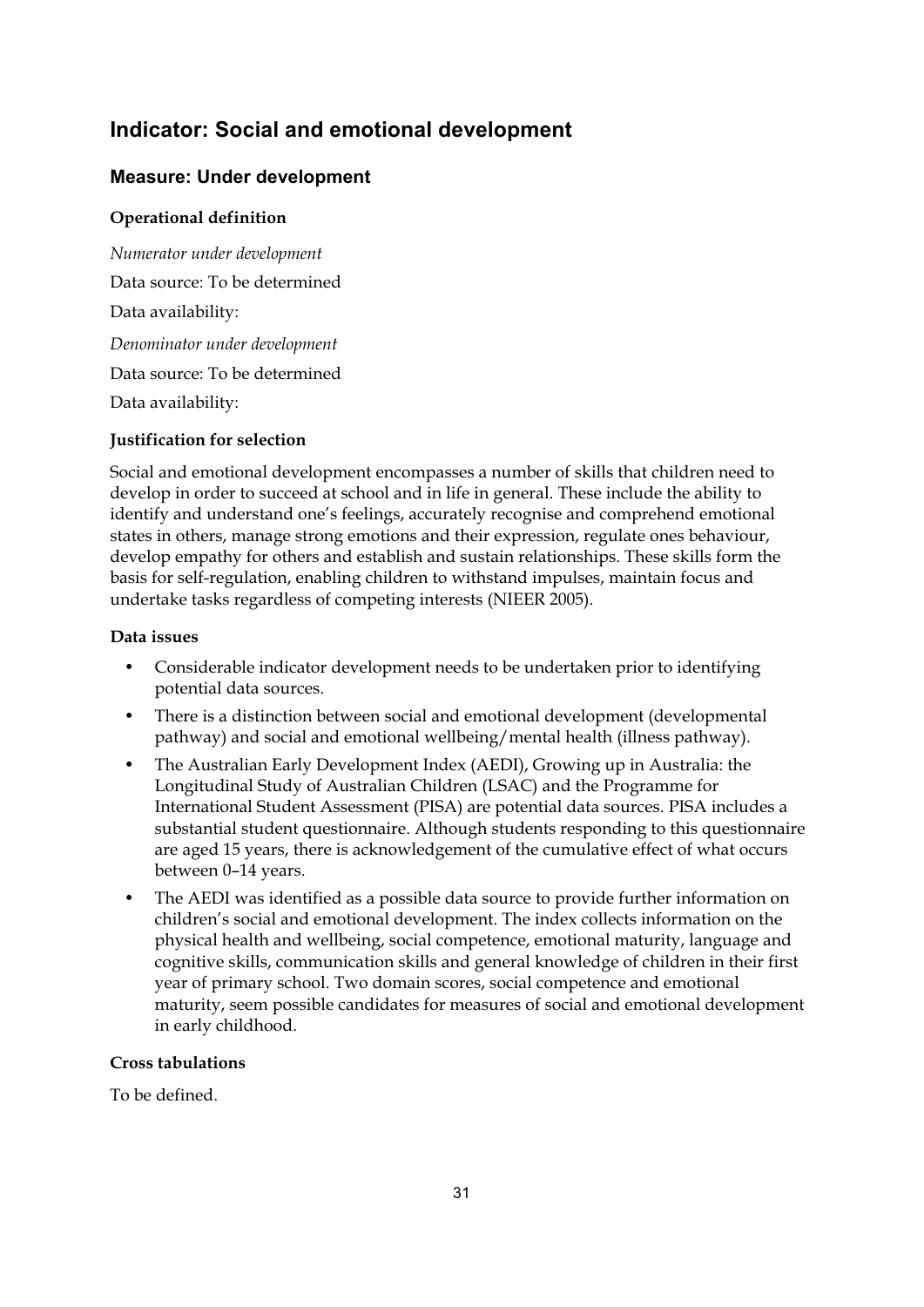# **What factors can affect children adversely?**

# **Indicator: Teenage births**

## **Measure: Age-specific fertility rate for 15 to 19 year old women<sup>10</sup>**

#### **Operational definition**

#### *Numerator*

Number of live births to women aged 15–19 years in reference year

Data source: National Perinatal Data Collection

Data availability: Annual from 1991 onwards (2005 available as at June 2008)

#### *Denominator*

The female estimated resident population aged 15–19 years in reference year (at 30 June)

Data source: National Perinatal Data Collection

Data availability: Annual from 1991 onwards (2005 available as at June 2008)

### **Justification for selection**

Children born to teenage mothers develop more behaviour problems, tend to be more impulsive than children of older mothers and are more likely to be born into, and continue to live in, social and economic disadvantage (Ambert 2006). Other health risks include low birthweight due to either prematurity or intrauterine growth restriction, infection, chemical dependence (due to maternal substance abuse) and sudden infant death syndrome (Malamitsi-Puchner & Boutsikou 2006).

#### **Data issues**

• Due to the small number of births occurring among women aged less than 15 years, births to mothers aged under 15 years are included in the 15–19 year age group.

#### **Cross tabulations**

- State and territory
- Indigenous status of mother
- Birthplace of mother (born in Australia/overseas born)
- Remoteness

-

• Socioeconomic status

<sup>10</sup> Headline Indicator for Children's Health, Development and Wellbeing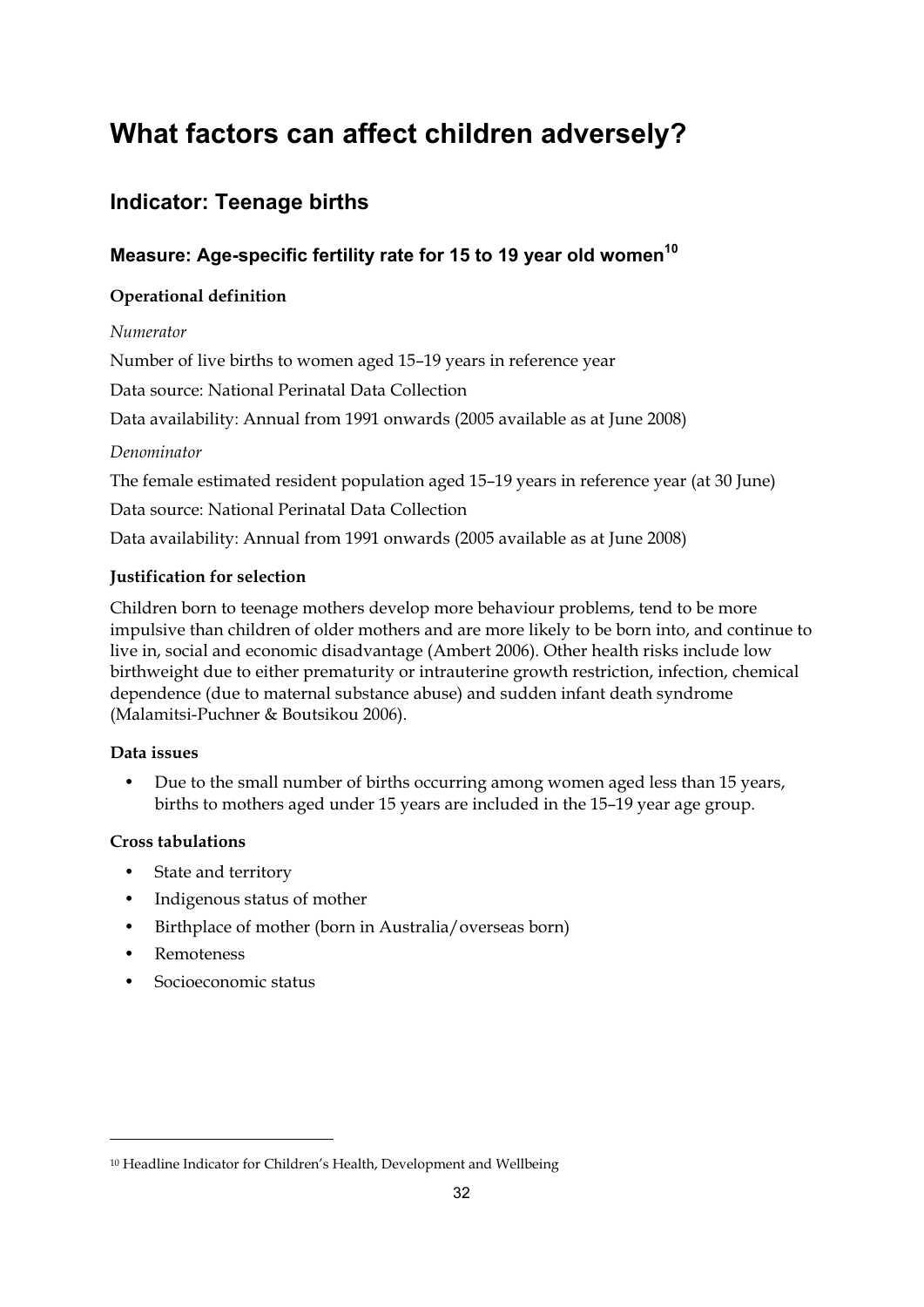# **Indicator: Smoking during pregnancy**

# **Measure: Proportion of women who smoked during the first 20 weeks of pregnancy11**

# **Operational definition**

#### *Numerator*

Number of women who report having smoked in the first 20 weeks of pregnancy (among women who gave birth in reference year)

Data source: National Perinatal Data Collection

Data availability: National data not currently available (as at June 2008)

#### *Denominator*

Number of women who gave birth in reference year

Data source: National Perinatal Data Collection

Data availability: National data not currently available (as at June 2008)

### **Proxy measure: Proportion of women who report having smoked at any time during pregnancy**

Data will be sourced from the National Perinatal Data Collection, with data available for most jurisdictions in 2005 (see 'Data issues').

# **Justification for selection**

Smoking in pregnancy is associated with multiple adverse outcomes for children such as low birthweight, intrauterine growth restriction, prematurity, birth defects of extremities, perinatal mortality, sudden infant death syndrome and lowered cognitive development in preschool-aged children (Chomitz et al. 1995; Julvez et al. 2007; McDermott et al. 2002). Smoking during pregnancy is a known modifiable risk factor for low birthweight and perinatal death (Laws et al. 2006).

#### **Data issues**

-

- National data on smoking in the first 20 weeks are currently not available. Data on smoking in the first 20 weeks of pregnancy are only collected in South Australia. Other jurisdictions plan to implement standard data items to measure the prevalence of smoking in the first 20 weeks throughout 2008 and early-2009. The first year of complete data will most likely be available for reporting in 2010.
- Data on smoking at any time during pregnancy have been collected in some states and territories since 2001. The latest available data are for 2005 (all jurisdictions except Victoria). For Queensland, data are available from 1 July 2005 and therefore only six months of Queensland data are available in the collection at this time.

<sup>11</sup> Headline Indicator for Children's Health, Development and Wellbeing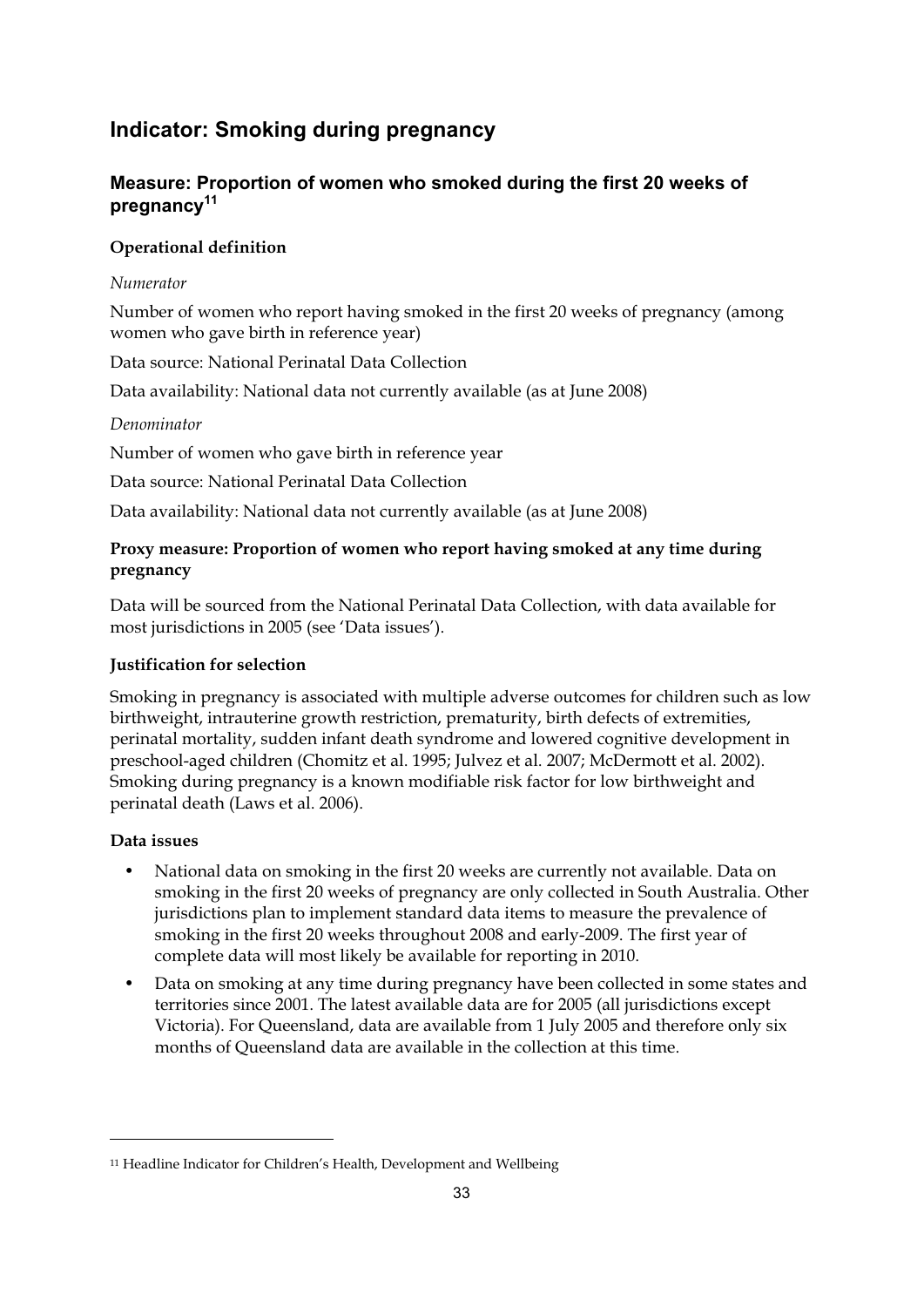# **Cross tabulations (for proxy measure)**

- State and territory (excluding Victoria; 6 months of data only available for Queensland)
- Indigenous status
- Remoteness
- Birthplace (born in Australia/overseas born)
- Socioeconomic status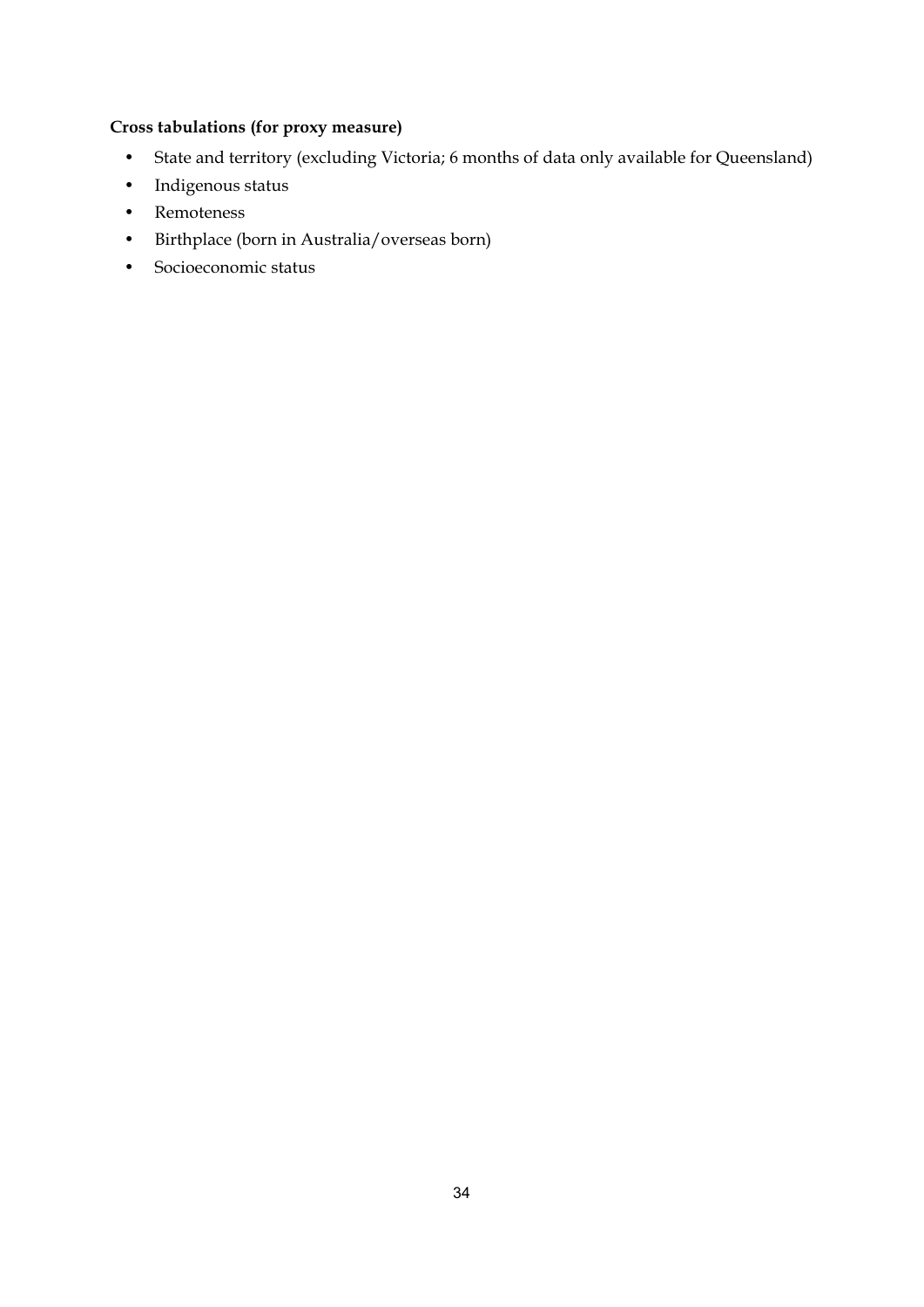# **Indicator: Alcohol use during pregnancy**

# **Measure: Proportion of women who consume alcohol during pregnancy**

### **Operational definition**

#### *Numerator*

Number of women who consumed alcohol while pregnant in reference year Data source: AIHW National Drug Strategy Household Survey (NDSHS) Data availability: 1985, 1988, 1991, 1993, 1995, 1998, 2001, 2004 and 2007

#### *Denominator*

Number of pregnant women in reference year Data source: AIHW National Drug Strategy Household Survey (NDSHS) Data availability: 1985, 1988, 1991, 1993, 1995, 1998, 2001, 2004 and 2007

#### **Justification for selection**

Alcohol use during pregnancy is associated with abnormal patterns of development in newborns. It can cause birth defects and presents in a range of disorders including growth deficiency, neurological problems and facial abnormalities (Kumada et al. 2007). The current Australian alcohol guidelines recommend that women who are pregnant consider not drinking at all and should never drink to become intoxicated (NHMRC 2001). These guidelines are currently being reviewed—the draft Australian alcohol guidelines for low-risk drinking currently recommend abstaining from alcohol while pregnant and breastfeeding (NHMRC 2007).

#### **Data issues**

- The AIHW NDSHS collects information on women who consumed alcohol while pregnant or while pregnant and breastfeeding in the last 12 months.
- Alcohol use during pregnancy is currently collected by some jurisdictions in the Midwives Collection, however there is no standardised data collection instrument or data definition for alcohol consumption during pregnancy across jurisdictions. Development of alcohol consumption in pregnancy is required as a data element for the *National Health Data Dictionary* (AIHW: Ford et al. 2003).

- Age
- Indigenous status
- **Remoteness**
- Socioeconomic status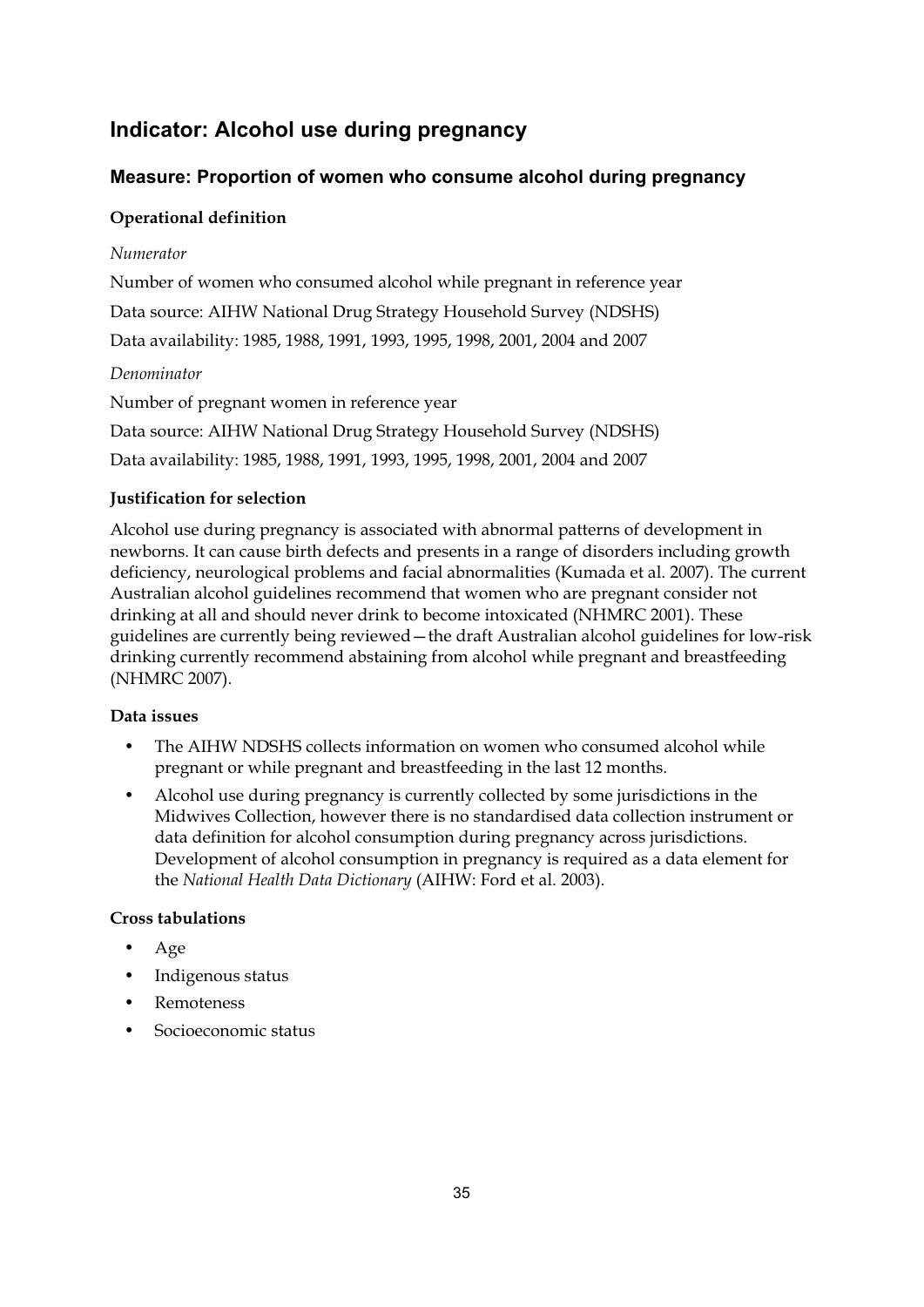# **Indicator: Birthweight**

# **Measure: Proportion of live born infants of low birthweight**<sup>12</sup>

# **Operational definition**

#### *Numerator*

Number of low birth weight (<2,500g) live born infants in reference year

Data source: National Perinatal Data Collection

Data availability: Annual from 1991 onwards (2005 available as at June 2008)

#### *Denominator*

Number of births (live born) registered in reference year

Data source: National Perinatal Data Collection

Data availability: Annual from 1991 onwards (2005 available as at June 2008)

# **Justification for selection**

Birthweight is an indicator of general health for infants and is a determinant of infant survival, health, development and wellbeing. Low birthweight is associated with increased risk of dying during the first year of life and long-term disability and disease (AIHW: Ford et al. 2003).

Low birthweight is associated with pre-term births, multiple births, substance abuse, socioeconomic disadvantage and poor maternal health and lifestyle. Many of these risks are amenable to interventions such as good antenatal care and nutrition, controlling infections and limiting substance use (Chomitz et al. 1995).

# **Data issues**

- The definition of low birth weight as weighing less than 2,500 grams at birth is the Australian and World Health Organization standard.
- A small number of births occurring in one year are registered in the following year. This is due to parents delaying the registration or the Registrar delaying the registration of a birth.

# **Cross tabulations**

- Baby characteristics:
	- sex
	- gestational age
- Maternal characteristics:
	- age

-

- Indigenous status
- remoteness of residence
- country of birth

<sup>12</sup> Headline Indicator for Children's Health, Development and Wellbeing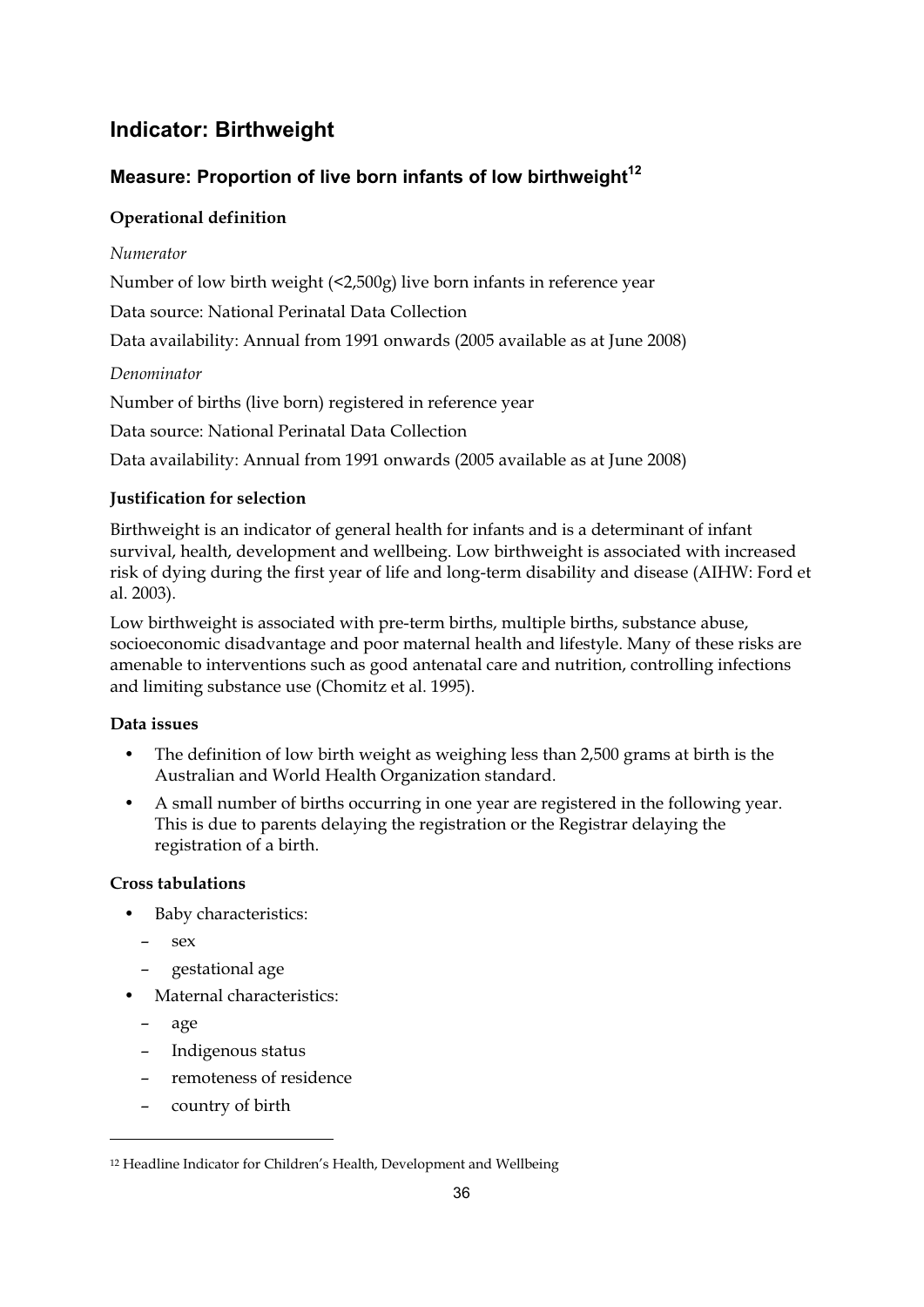- parity
- plurality
- socioeconomic status
- State and territory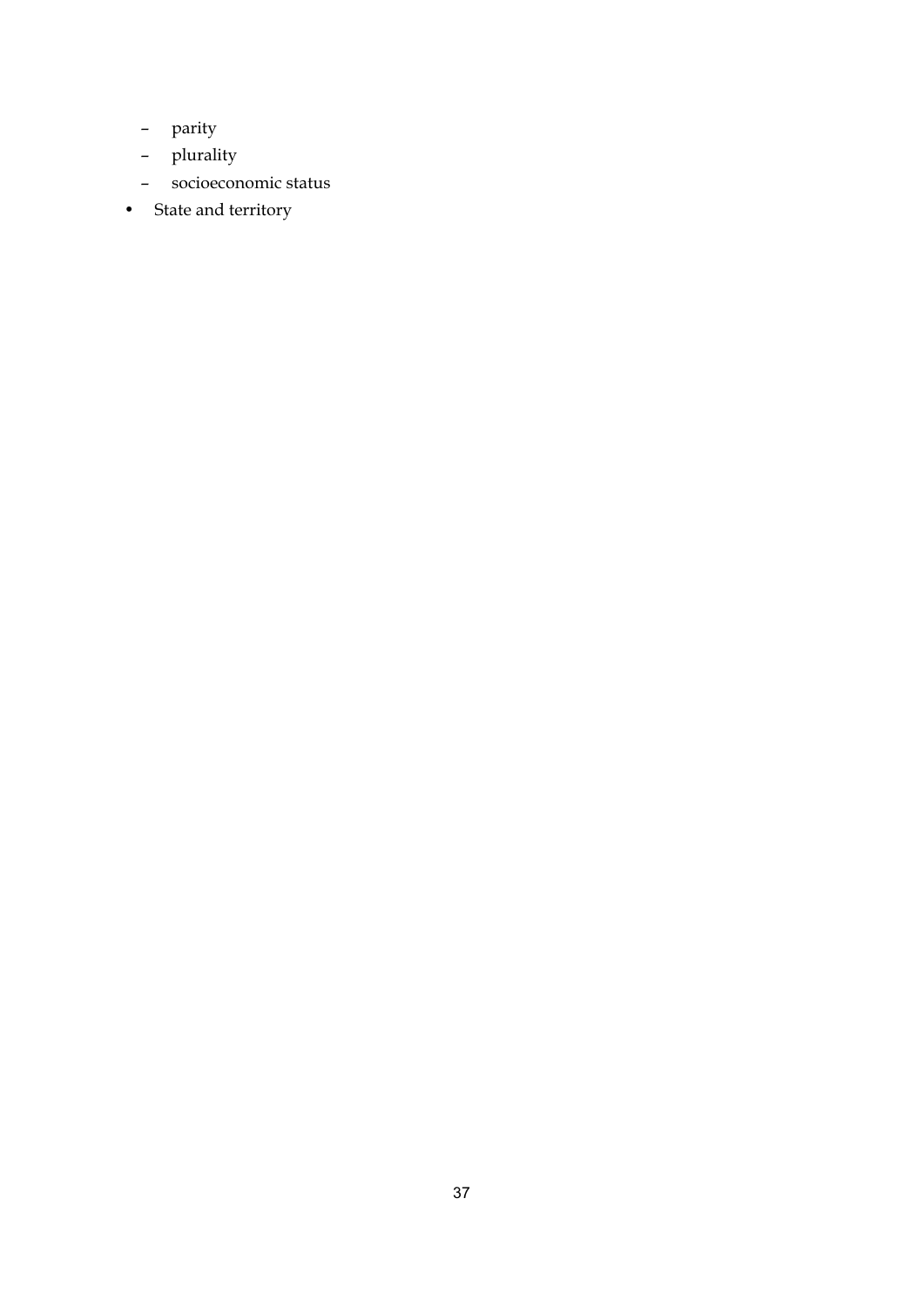# **Indicator: Overweight and obesity**

# **Measure: Proportion of children whose body mass index (BMI) is above the**  international cut off points for 'overweight' and 'obese' for their age and sex<sup>13</sup>

# **Operational definition**

### *Numerator*

Number of children whose BMI is above the international cut off points for 'overweight' and 'obese' for their age and sex

Data source: 2007 National Children's Nutrition and Physical Activity Survey

Data availability: 2007 (data expected to be available mid-2008)

#### *Denominator*

Number of children of same age and sex in reference year

Data source: 2007 National Children's Nutrition and Physical Activity Survey

Data availability: 2007 (data expected to be available mid-2008)

#### **Justification for selection**

Overweight and obese children are at a higher risk of being overweight and obese in adulthood (Guo et al. 2002). Some children may experience immediate health complications such as gallstones, hepatitis and sleep apnoea, or initiate the disease processes that lead to higher risks of morbidity and mortality later in life (Must & Strauss 1999). Obesity carries more stigma in children than a physical disability and can affect social acceptance and selfesteem (Waters & Baur 2003).

# **Data issues**

- Overweight and obesity are measured according to Body Mass Index (BMI), which is the ratio of weight in kilograms to the square of the height in metres (kg/m2). Age- and sex-specific BMI cut-offs should be used for children under 18 years (see Cole et al. 2000). BMI categorises people into one of four groups: underweight, acceptable weight, overweight or obese.
- Further work is required to determine the most appropriate ages for reporting BMI for this Headline Indicator.
- Data from the 2007 National Nutrition and Physical Activity Survey are comparable with the ABS 1995 National Nutrition Survey.

#### **Cross tabulations**

- Age
- Sex

-

- State and territory
- Family type (for example, lone parent, couple parent)

<sup>13</sup> Headline Indicator for Children's Health, Development and Wellbeing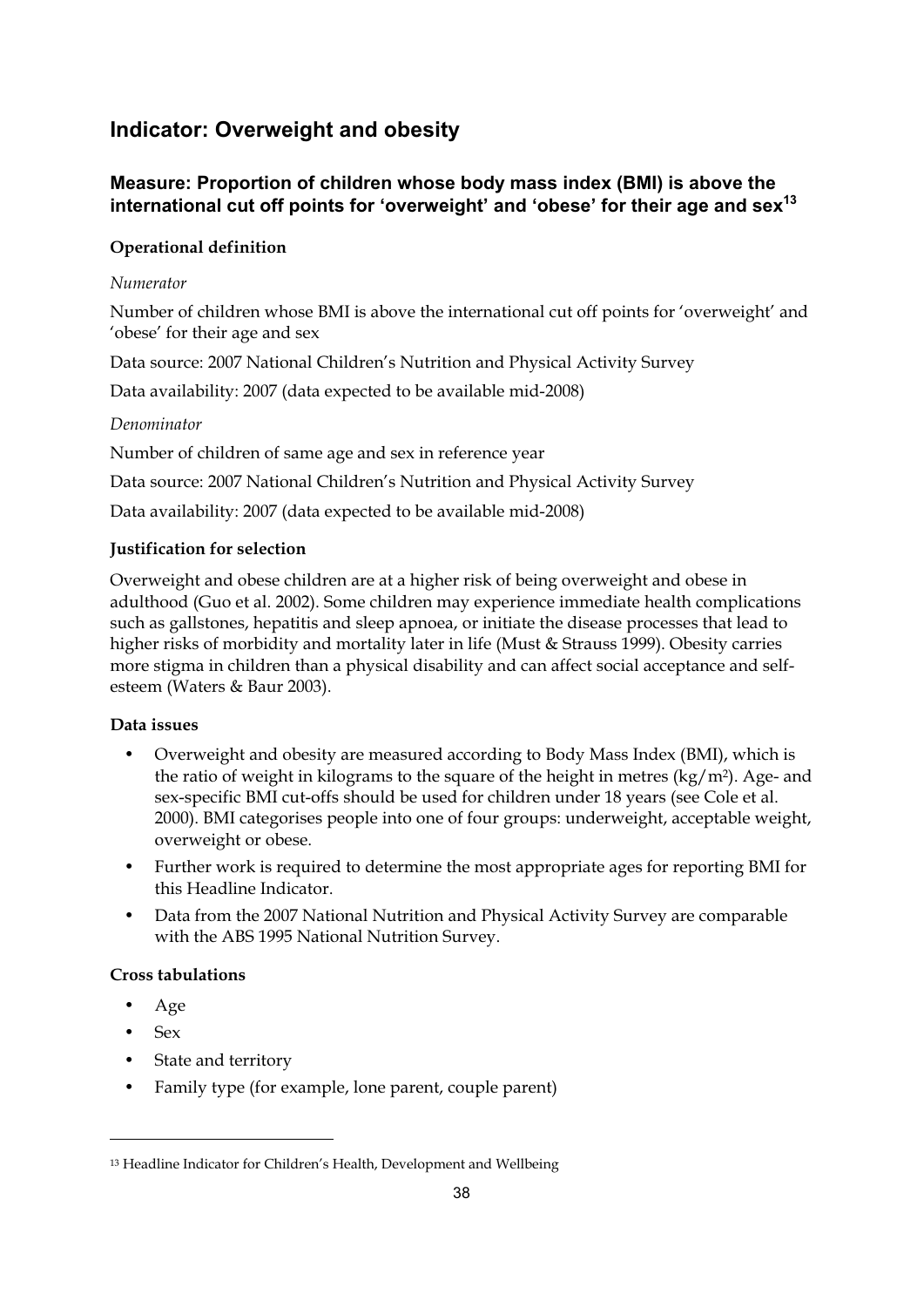- Indigenous status
- Remoteness
- Socioeconomic status
- Culturally and Linguistically Diverse (CALD) background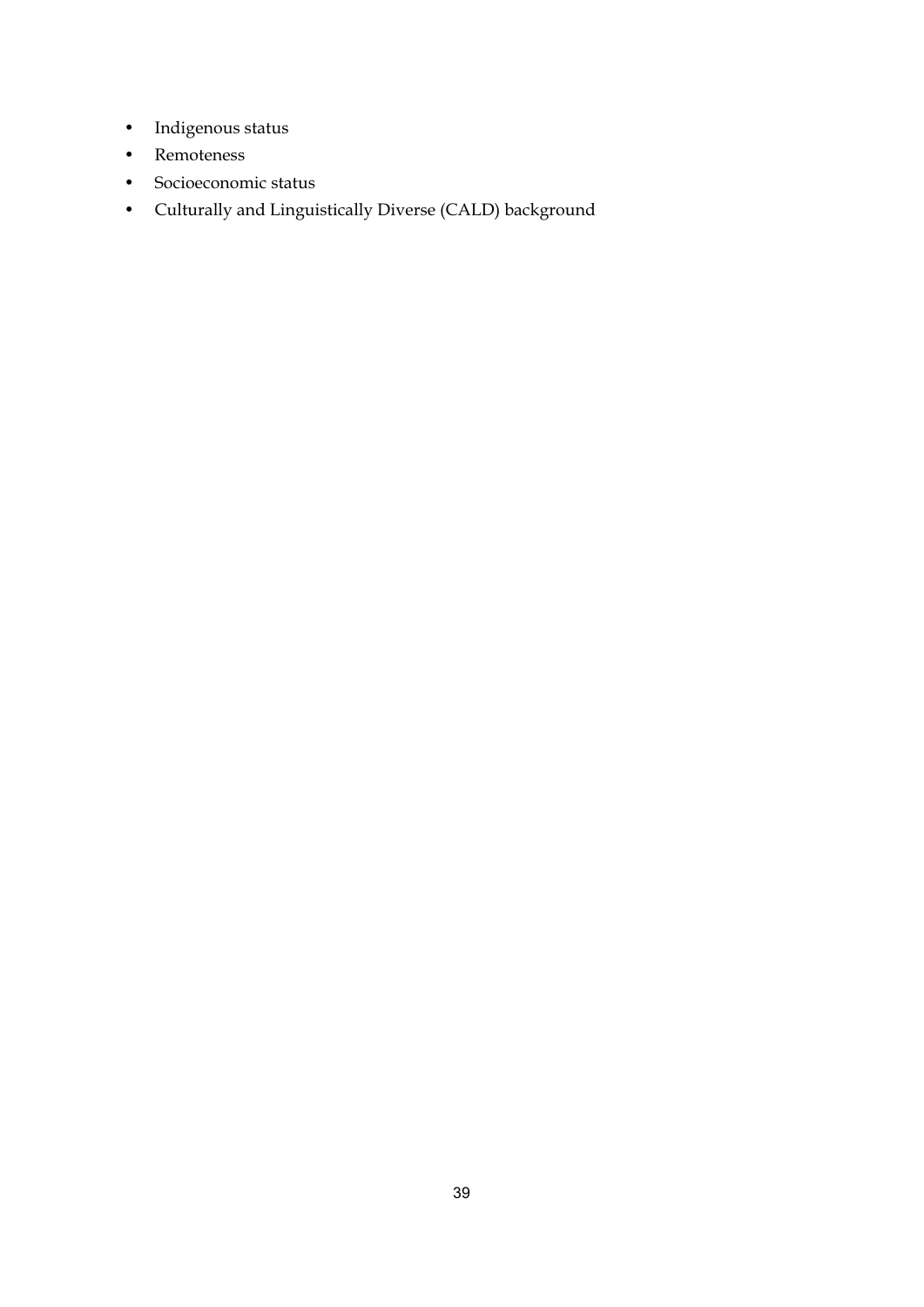# **Indicator: Environmental tobacco smoke in the home**

# **Measure: Proportion of households with children aged 0–14 years where adults smoke inside**

### **Operational definition**

#### *Numerator*

Number of households with dependent children aged 0–14 years where a household member smoked inside the home

Data source: AIHW National Drug Strategy Household Survey (NDSHS)

Data availability: 1985, 1988, 1991, 1993, 1995, 1998, 2001, 2004 and 2007

#### *Denominator*

Number of households with dependent children aged 0–14 years

Data source: AIHW National Drug Strategy Household Survey (NDSHS)

Data availability: 1985, 1988, 1991, 1993, 1995, 1998, 2001, 2004 and 2007

#### **Justification for selection**

Young or unborn children who are exposed to tobacco smoke are at risk of serious health problems including increased risk and severity of asthma, infections of the lower respiratory tract, low birthweight, middle ear infections and sudden infant death syndrome (Chan-Yeung & Dimich-Ward 2003; NHMRC 1997; Thomson 2007).

#### **Data issues**

• The AIHW NDSHS collects information on any member in the household smoking at least one cigarette, cigar or pipe of tobacco per day in the home. This household member is not necessarily an adult.

- Age of child
- Dependent/no dependent children
- Socioeconomic status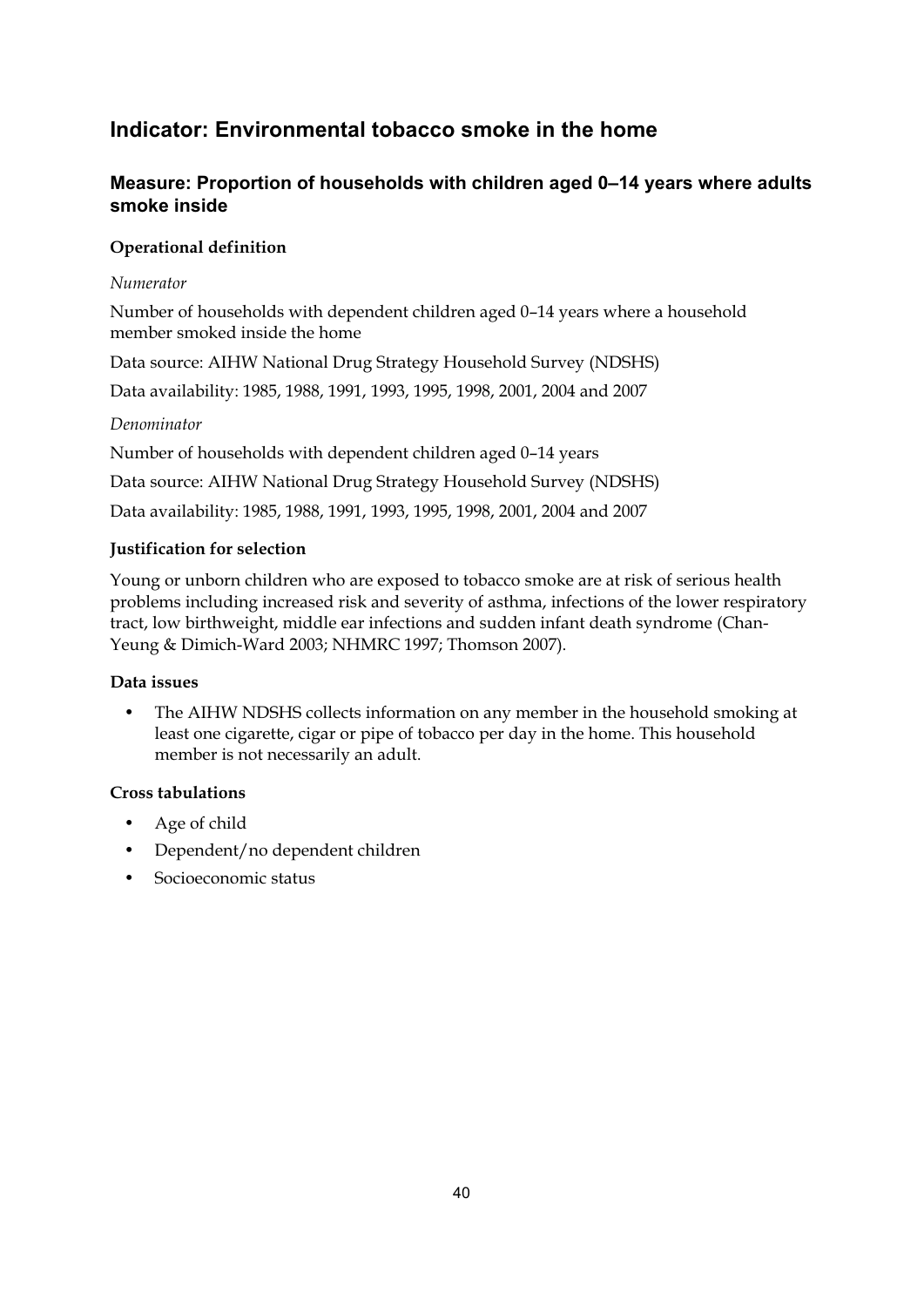# **Indicator: Tobacco use**

# **Measure: Proportion of children aged 12–14 who are current smokers**

# **Operational definition**

# *Numerator*

Number of 'current smokers' at each age (12, 13, 14 years)

Data source: Australian School Students' Alcohol and Drug (ASSAD) Survey

Data availability: Triennial from 1984 onwards (2005 available as at June 2008)

# *Denominator*

Number of children at each age (12, 13, 14 years)

Data source: Australian School Students' Alcohol and Drug (ASSAD) Survey

Data availability: Triennial from 1984 onwards (2005 available as at June 2008)

# **Justification for selection**

Children and adolescents who smoke are less physically fit and have more respiratory illness than their peers. Smoking is also associated with impaired lung growth, chronic coughing and wheezing (CDCP 2004). Smoking in childhood is strongly associated with smoking in adulthood (Difranza & Wellman 2003), leading to increased risk of diseases such as lung cancer, chronic obstructive pulmonary disease and coronary heart disease (Burns 2003).

# **Data issues**

- No data are available for children younger than 12 years.
- A 'current smoker' is defined in ASSAD surveys as smoking at least once in the week prior to the survey.
- The AIHW National Drug Strategy Household Survey (NDSHS) collected data on 12–14 year olds in 2004 and 2007. This may allow for further cross tabulations (for example, by remoteness status), providing that data are sufficiently reliable to publish for this age group.

- Age
- Sex
- Socioeconomic status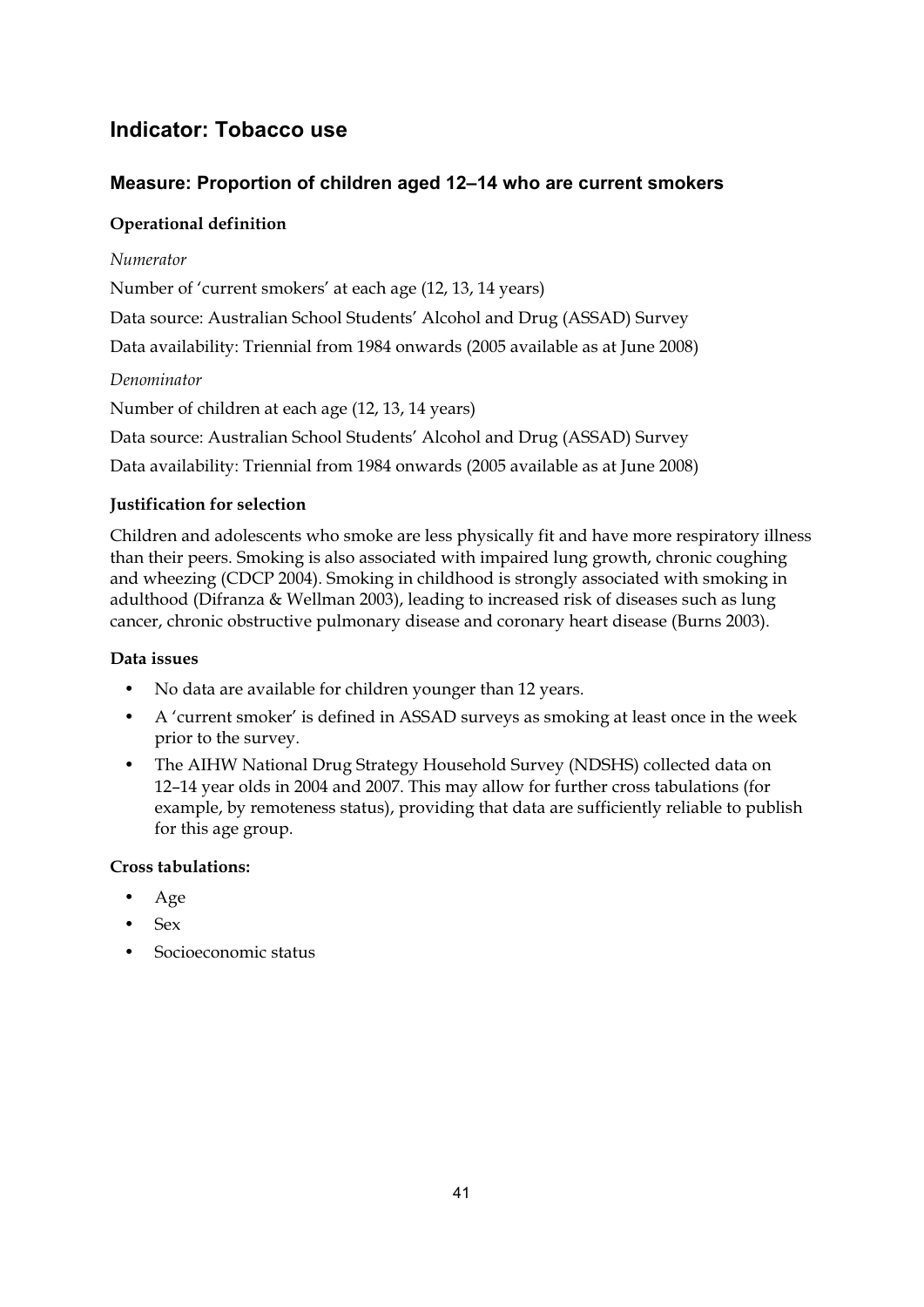# **Indicator: Alcohol misuse**

# **Measure: Proportion of children aged 12–14 years who have engaged in high risk drinking (5 or more drinks in a row) at least once in the last 2 weeks**

# **Operational definition**

#### *Numerator*

Number of children at each age (12, 13, 14 years) who have engaged in high risk drinking (5 or more drinks in a row) at least once in the last 2 weeks

Data source: Australian School Students' Alcohol and Drug (ASSAD) Survey

Data availability: Triennial from 1984 onwards (2005 available as at June 2008)

#### *Denominator*

Number of children at each age (12, 13, 14 years)

Data source: Australian School Students' Alcohol and Drug (ASSAD) Survey

Data availability: Triennial from 1984 onwards (2005 available as at June 2008)

#### **Justification for selection**

Alcohol use by children and adolescents is a factor in many injury-related deaths, risky sexual behaviour, academic failure, illicit drug and tobacco use, unruly behaviour, violence and property destruction, and can damage the maturing adolescent brain (United States Department of Health and Human Services 2007). Early use of alcohol has also been associated with more frequent use during late adolescence, increased risk for later dependence, as well as other health problems in early adulthood, including accidental injuries and mental health problems (Lubman et al. 2007).

# **Data issues**

- No data are available for children younger than 12 years.
- The AIHW National Drug Strategy Household Survey (NDSHS) collected data on 12–14 year olds in 2004 and 2007. This may allow for further cross tabulations (for example, by remoteness status), providing that data are sufficiently reliable to publish for this age group.

- Age
- Sex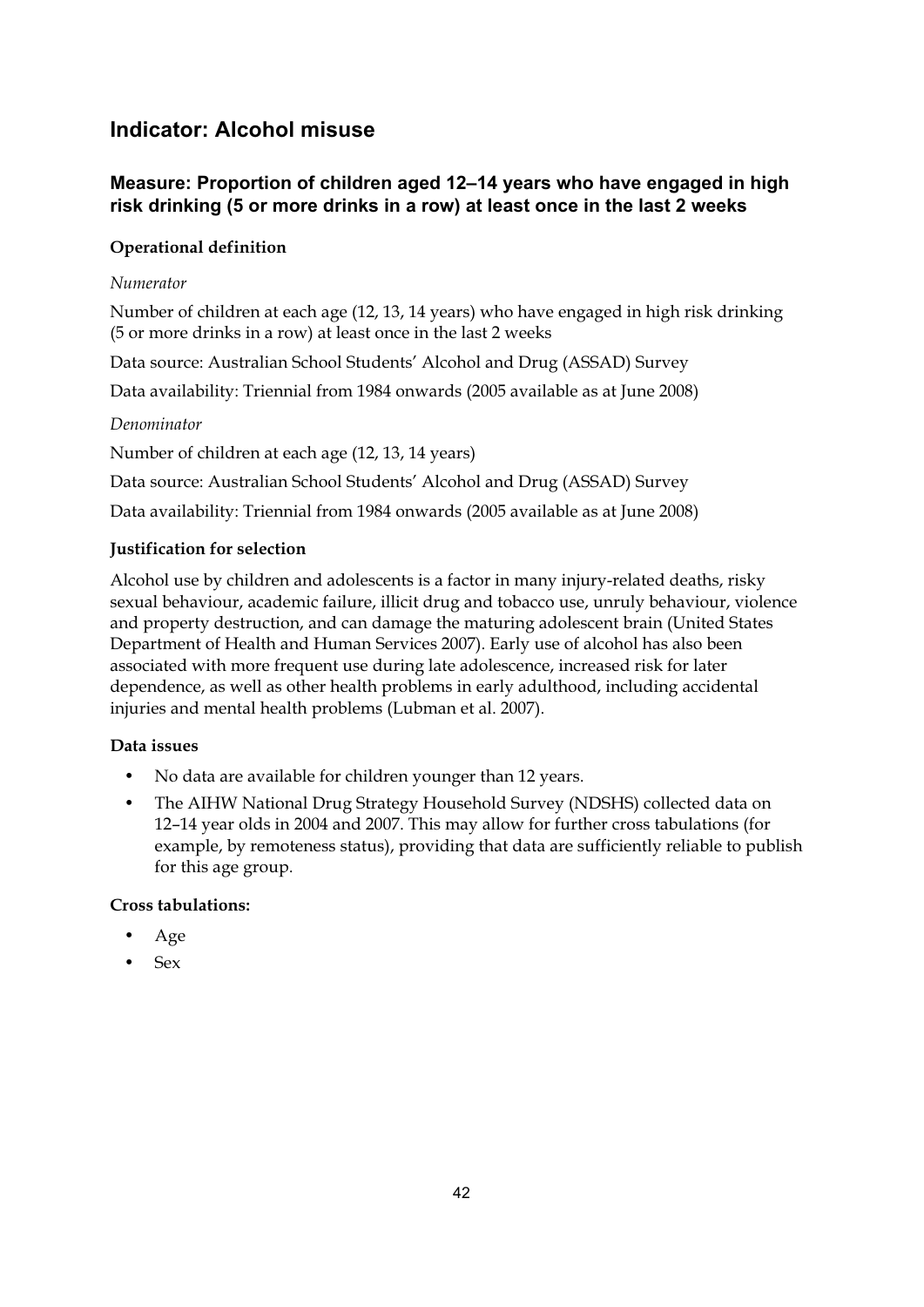# **What kind of families and communities do Australia's children live in?**

# **Indicator: Family functioning**

# **Measure: Under development**

# **Operational definition**

*Numerator under development*  Data source: To be determined Data availability: *Denominator under development*  Data source: To be determined Data availability:

#### **Justification for selection**

Family functioning is concerned with how families relate, communicate, make decisions, solve problems and maintain relationships. Benefits for children living in families that get on together include having positive role models for building relationships, the ability to cope with stressful life events and the development of high self-esteem (AIHW 2005).

#### **Data issues**

- The Child and Adolescent Component of the 1998 National Survey of Mental Health and Wellbeing (Sawyer et al. 2000) has not been repeated and thus data are available for one time period only. These data were previously reported in *Australia's Children 2002* (AIHW: Al-Yaman et al. 2002) and *A Picture of Australia's Children* (AIHW 2005) and will not be republished in *A picture of Australia's children 2009,* as it is considered to be too out-dated to provide an accurate picture of family functioning in 2009*.*
- Potential data sources to be explored include:
	- The ABS Time Use Survey 2006. Includes data on mothers/fathers time spent on child care activities (including playing/reading/talking with child, teaching/helping/reprimanding children).
	- The Household, Income and Labour Dynamics (HILDA) Survey collects information on relationship satisfaction (with partner, children, between children), parenting stress, work–family stress, and time spent playing with children. Most items are available for Waves 1–6 (2001–2006).
	- The Growing up in Australia: Longitudinal Study of Australian Children (LSAC) collects information on activities with children (such as reading, playing, playground, movies, helping with homework, eating meals together), parenting style, parental warmth, family cohesion, attachment to family and relationship with partner. Most items are available for both the birth and kindergarten cohorts (infants and 4–5 year olds).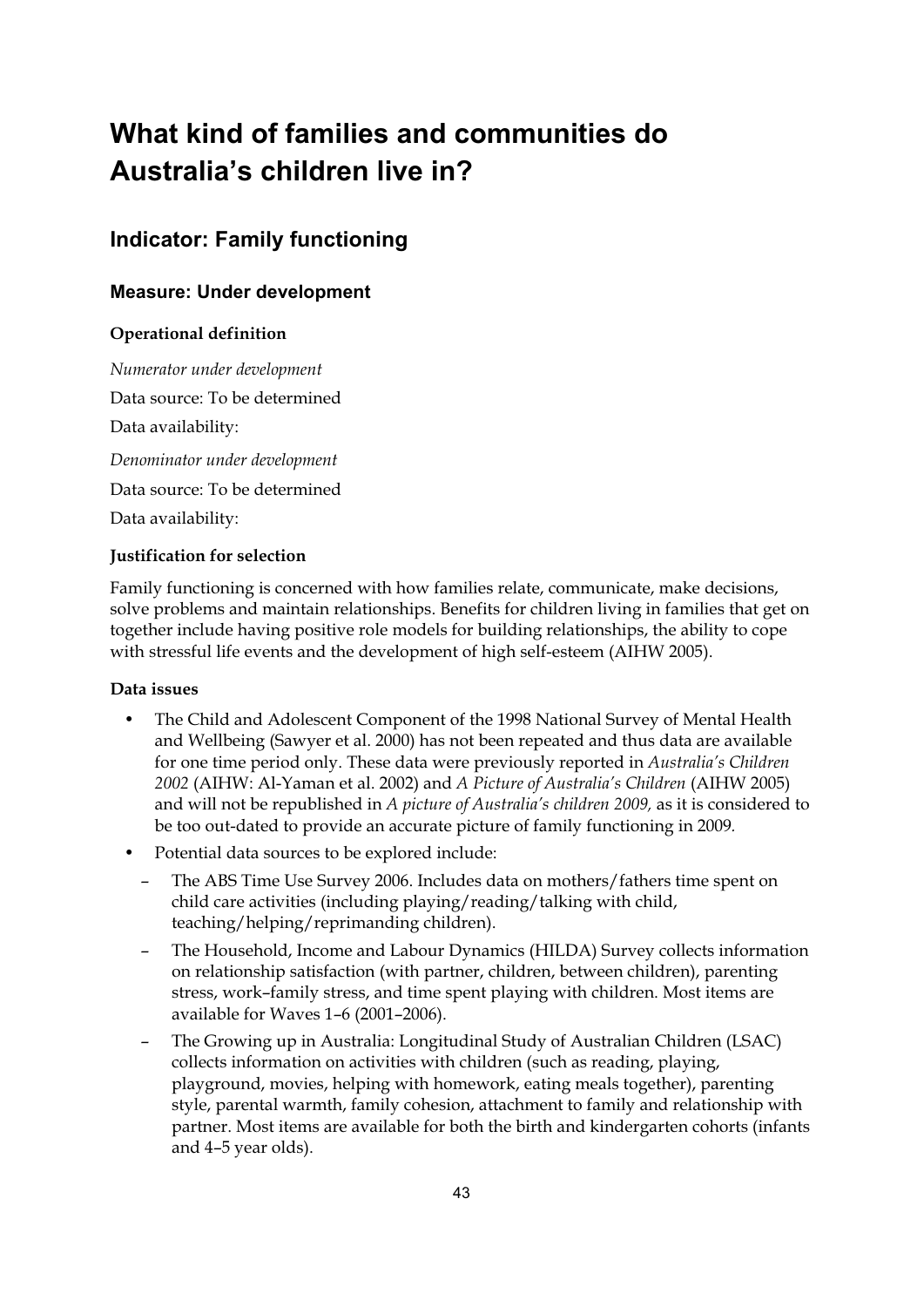### **Cross tabulations**

To be defined.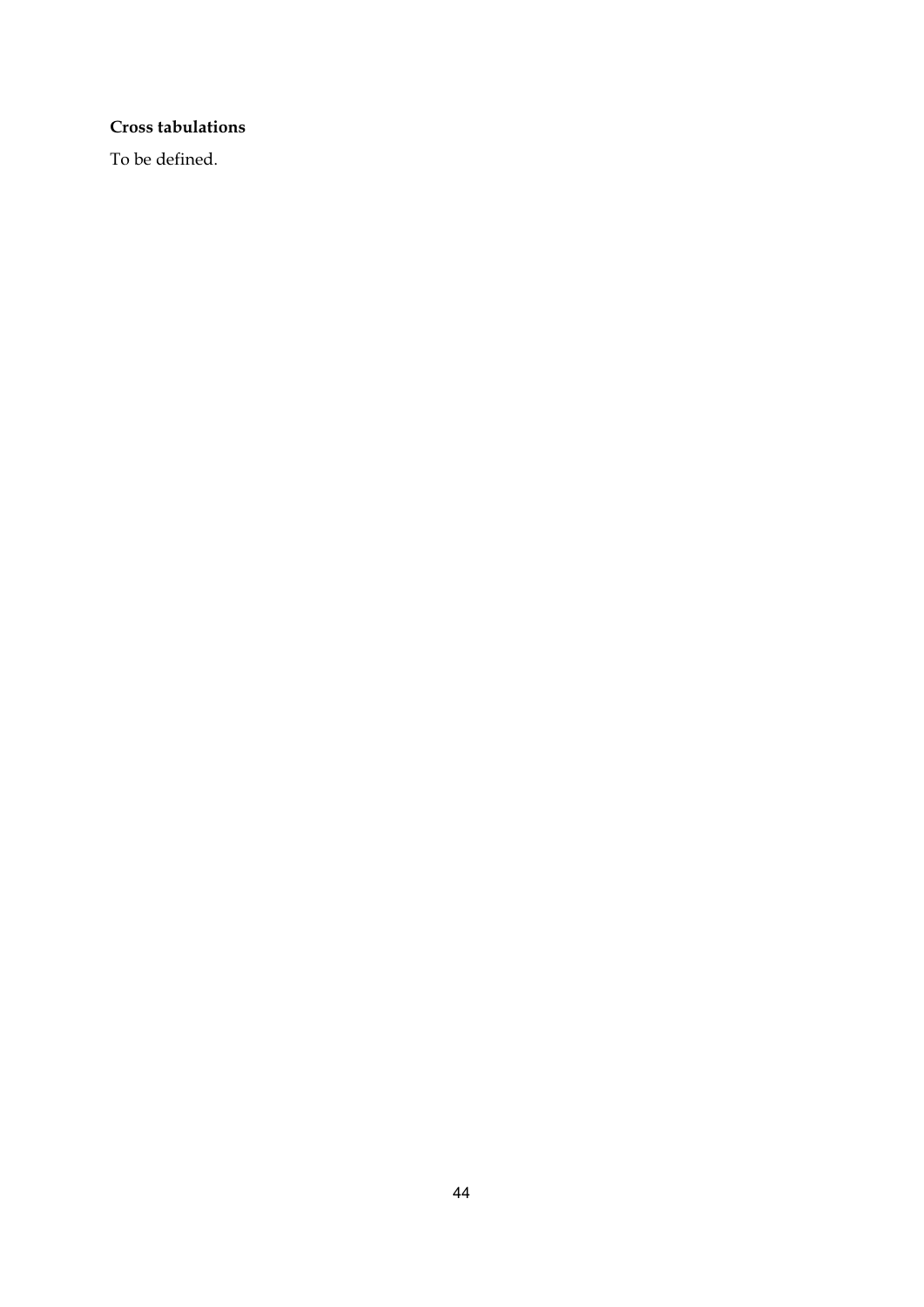# **Indicator: Family economic situation**

# **Measure: Average real equivalised disposable household income for**  households with children in the 2<sup>nd</sup> and 3<sup>rd</sup> income deciles<sup>14</sup>

# **Operational definition**

#### *Numerator*

Disposable equivalised household income for households with children in the  $2^{nd}$  and  $3^{rd}$ income deciles with children aged 0–12 years

Data source: ABS Survey of Income and Housing

Data availability: Most years from 1994–95 to 2003–04 (no survey was run in 1998–99 or 2001–02), 2005–06

#### *Denominator*

Number of households in the  $2<sup>nd</sup>$  and  $3<sup>rd</sup>$  income deciles with children aged 0–12 years

Data source: ABS Survey of Income and Housing

Data availability: Most years from 1994–95 to 2003–04 (no survey was run in 1998–99 or 2001–02), 2005–06

#### **Justification for selection**

For most families, household income is the most important determinant of their economic situation. Children living in low-income households are more likely to have insufficient economic resources to support a minimum standard of living and this can affect a child's nutrition, access to medical care, the safety of their environment, level of stress in the family and the quality and stability of their care (ABS 2006b; AIHW 2005).

#### **Data issues**

-

- The ABS Survey of Income and Housing estimates the income available to individuals within a household from total household income by taking into account differences in household size and composition. The survey measures net income, that is, after deduction of income tax and the Medicare levy.
- Changes in income can be measured over time by adjusting for inflation; however, the survey is limited in addressing the causes of financial hardship in families.
- The determination of households in the 2nd and 3rd income deciles with children is based on the national income deciles. For some households, net income is nil or negative; the lowest decile, which includes households with negative or nil incomes, is not used because household income is not always a good indicator of the total economic resources available to many people in this group (ABS 2007c).
- Income does not necessarily measure the total economic resources available to a household. The ABS survey also measures household net worth which, together with income, provides a comprehensive picture of family economic situation.

<sup>14</sup> Headline Indicator for Children's Health, Development and Wellbeing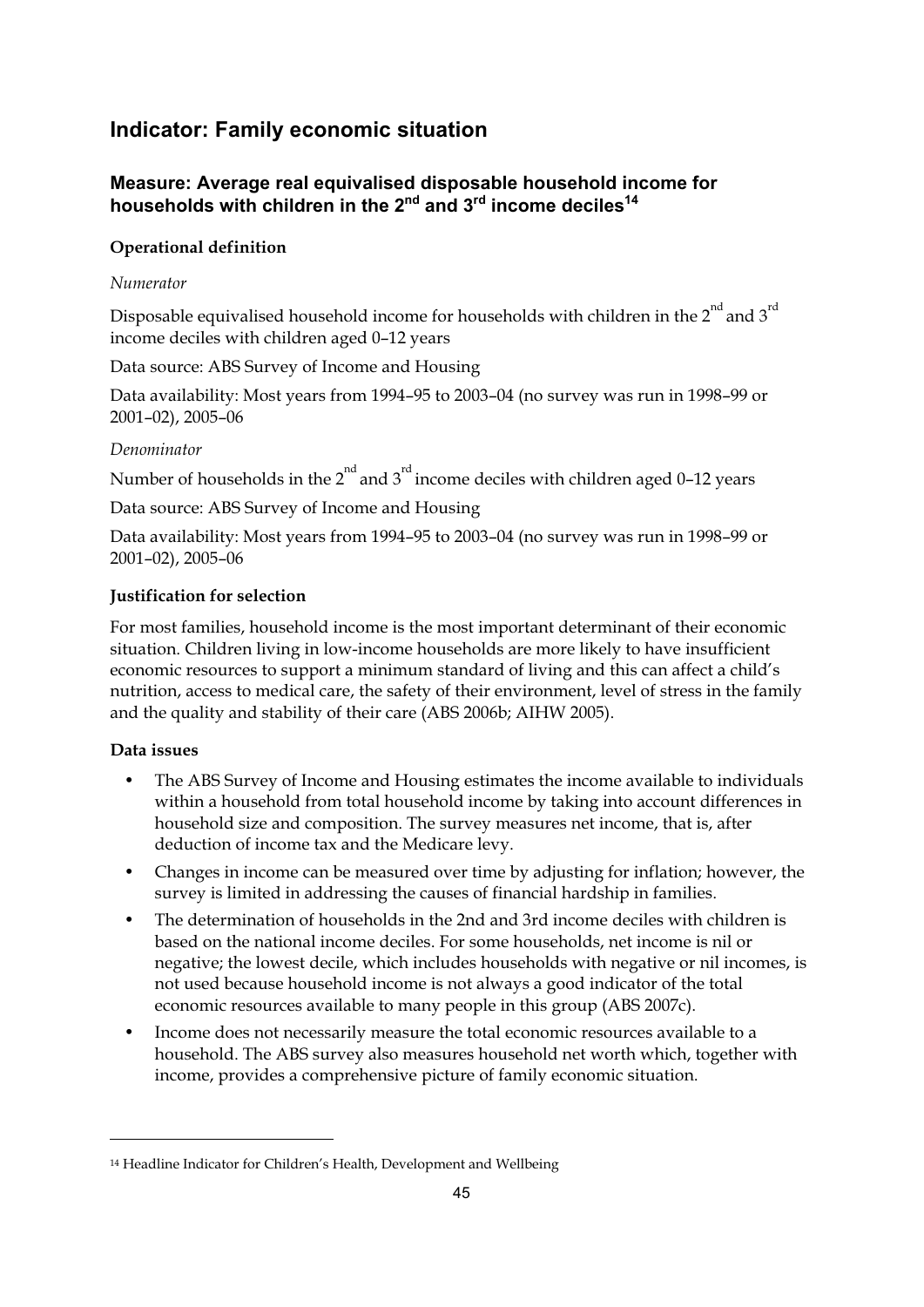- The ABS General Social Survey (2002 and 2006) and the Household, Income and Labour Dynamics in Australia (HILDA) Survey can also be used to obtain a measure of employment status of parents and can provide cross tabulations with other indicators of financial stress such as number and type of cash flow problems (for example, inability to pay bills, heat home) and family and community support (for example, asking for favours, contact with family/friends).
- The ABS Survey of Income and Housing does not collect Indigenous identification data.

- Age of youngest child in household (>5 years, 5–14 years)
- Family type
- Main source of income
- State and territory
- Remoteness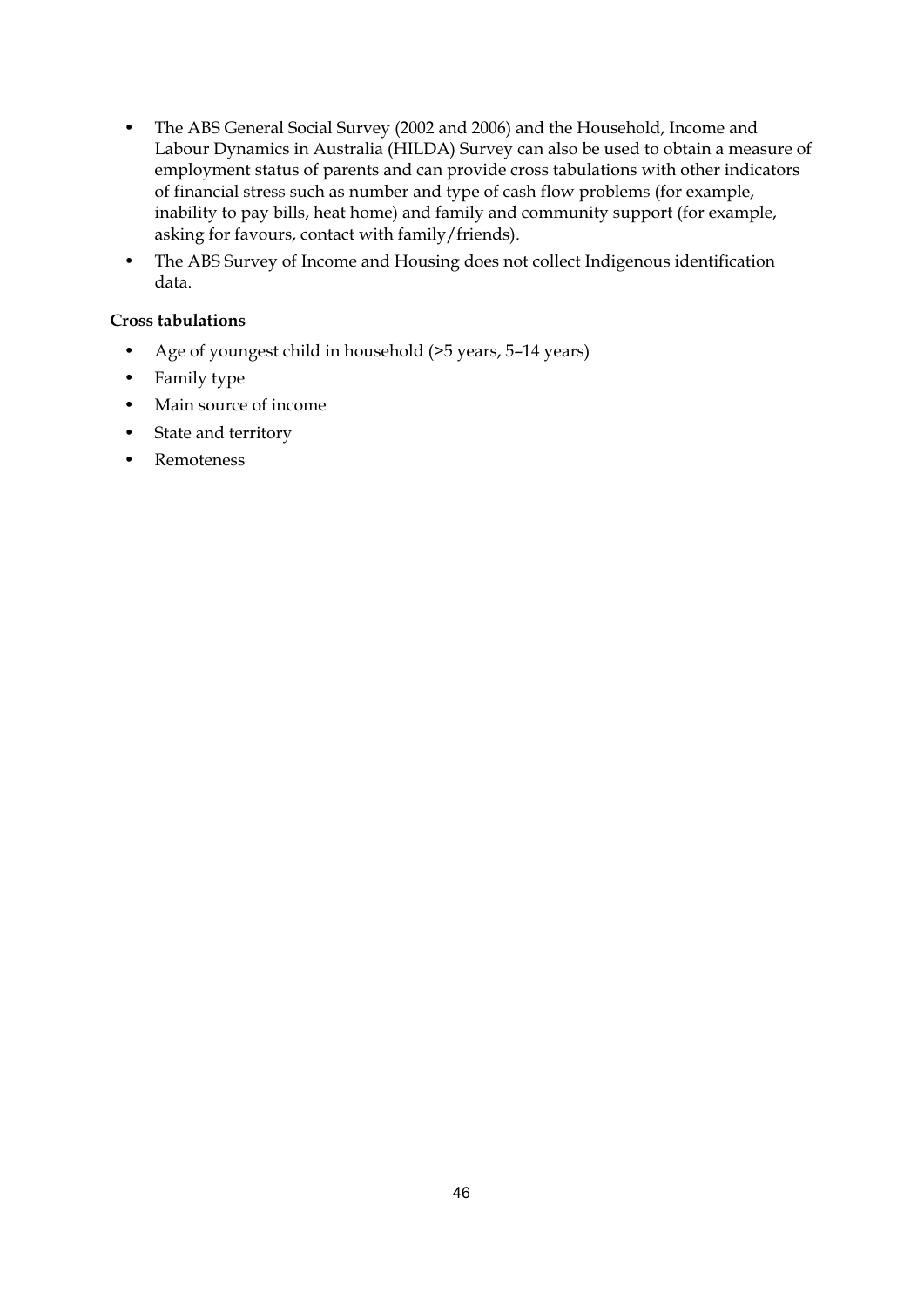# **Indicator: Children in non-parental care**

# **Measure: Rate of children aged 0–14 years in out-of-home care**

# **Operational definition**

### *Numerator*

Number of children aged 0–14 years who were in out-of-home care

Data source: AIHW Child Protection Data Collection

Data availability: Annual from 1997 onwards (2007 available as at June 2008)

#### *Denominator*

Number of children aged 0–14 years in reference year (at 31 March)

Data source: AIHW Population Database

Data availability: Quarterly/and or annual time series from 1979 onwards (2007 available as at June 2008)

#### **Justification for selection**

Children in out-of-home care represent a particularly disadvantaged group. Most have suffered child abuse or neglect and/or family relationship breakdown. Young people in outof-home care have higher levels of aggressive/violent behaviour, substance use, intellectual disability and mental health problems and poorer educational outcomes compared with other young people (Cashmore & Ainsworth 2004; Jackson 2001).

#### **Data issues**

- Out-of-home care provides alternative accommodation to children and young people who are unable to live with their parents. Data are available on the type of placement which can include foster care, relative/kinship care, facility-based or residential care, and independent living arrangements.
- Differences in child protection legislation, policies and practices across jurisdictions and over time can affect the number and rate of children in out-of-home care and so caution must be taken when interpreting the data.
- There is considerable overlap between this indicator and with the indicator of children on care and protection orders. Around 87% of children on care and protection orders were also placed in out-of-home care in 2005–06.

- Sex
- Age
- Type of placement
- Indigenous status
- State and territory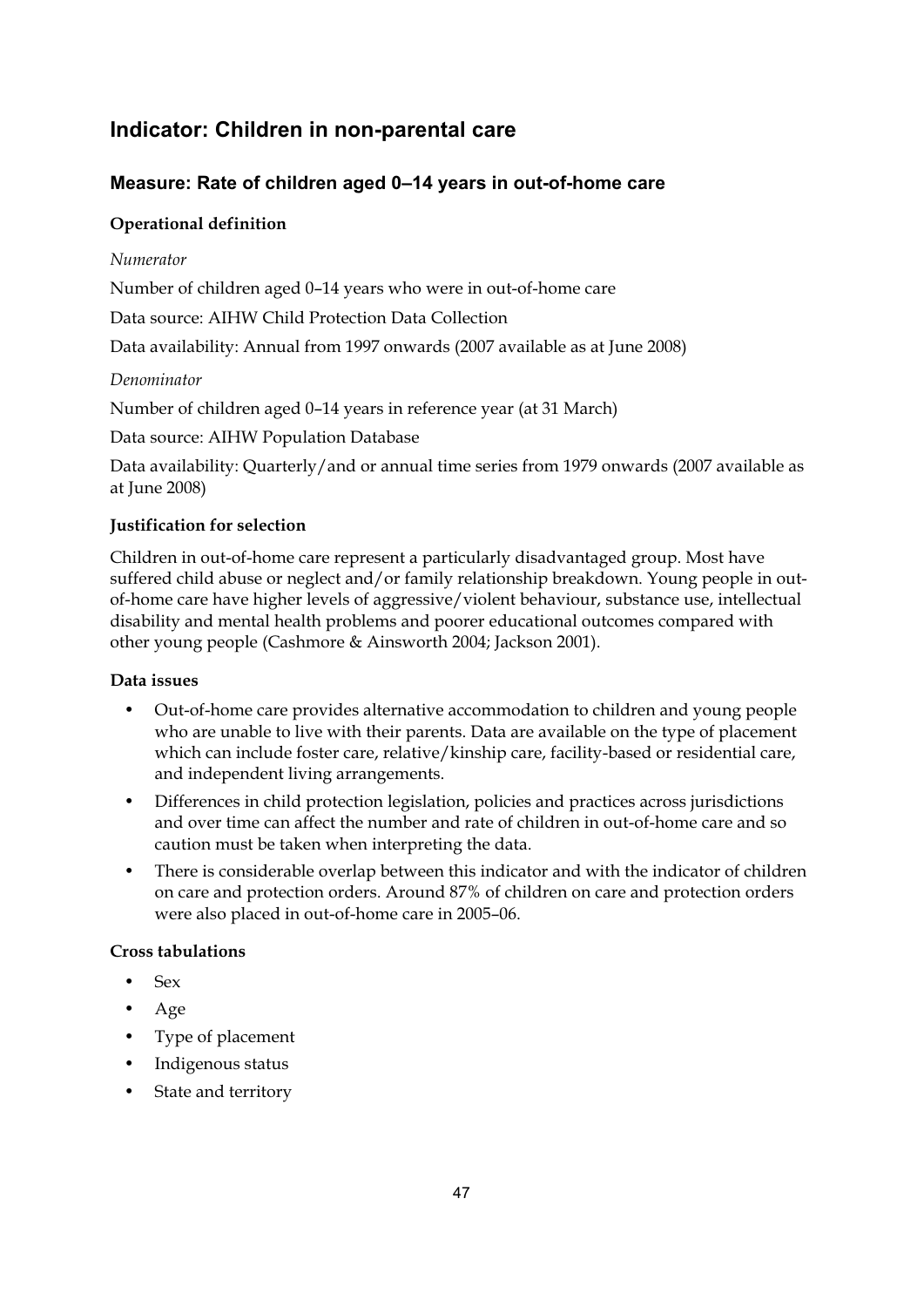# **Measure: Under development—Children in grandparent families**

# **Operational definition**

*Numerator under development*  Data source: To be determined Data availability: *Denominator under development*  Data source: To be determined Data availability:

#### **Justification for selection**

Grandparent-headed families are becoming increasingly prevalent in Australia (Horner et al. 2007). Children living in grandparent families have often been exposed to parental substance use, child abuse or neglect, and family violence. This has significant implications for the physical, cognitive and psychosocial development of these children (Patton 2003).

#### **Data issues**

- The 2006 Census collected information about relationships between family members but it is difficult to obtain an accurate measure of the number of children living with grandparents and not living with parents.
- Various ABS surveys contain information about family composition of households, but grandparent families are not readily identifiable from data items on family composition and relationship in household
- The ABS 2006–07 Family Characteristics and Transitions Survey (ABS 2008b) will be investigated as a potential data source.

# **Cross tabulations**

To be defined.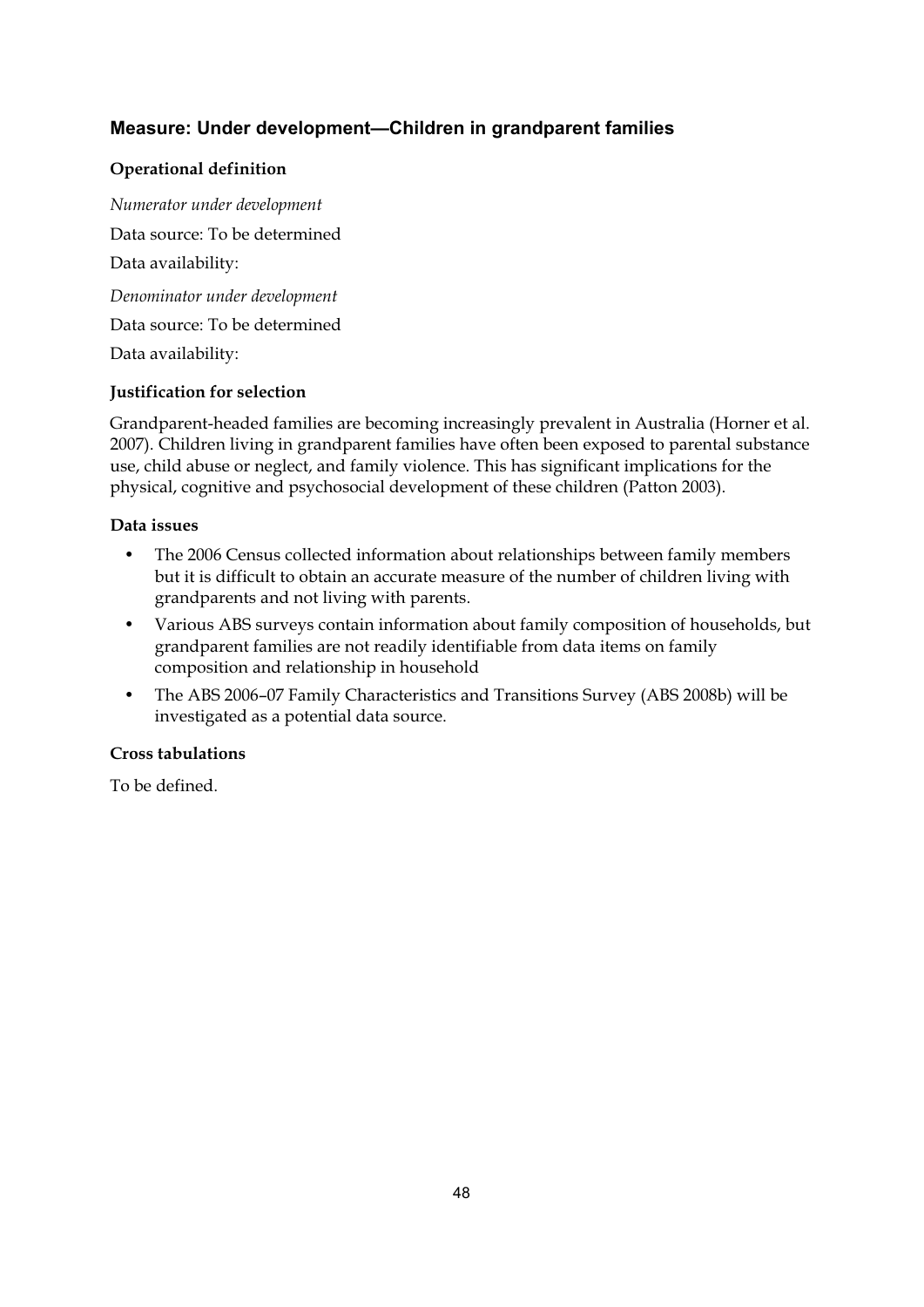# **Indicator: Parental health status**

# **Measure: Proportion of parents rating their health as 'fair' or 'poor'**

# **Operational definition**

#### *Numerator*

Number of parents with dependent children aged 0–14 years who rate their health as fair or poor

Data source: Household, Income and Labour Dynamics in Australia (HILDA) Survey

Data availability: Annual from 2001 onwards (2006 available as at June 2008)

#### *Denominator*

Number of parents with dependent children aged 0–14 years

Data source: Household, Income and Labour Dynamics in Australia (HILDA) Survey

Data availability: Annual from 2001 onwards (2006 available as at June 2008)

#### **Justification for selection**

Parents' health and wellbeing impacts on the health and wellbeing of children in a number of ways. Children rely on their primary carer for their physical, emotional and economic needs, and support. When disruption to parenting occurs, as sometimes happens with the onset of a physical or mental illness, the needs of a child may receive less attention or may not be met at all (Silburn et al. 1996).

#### **Data issues**

- This is a subjective data item. Perceptions may be influenced by many factors, which may be unrelated to health or which may reflect momentary or short term, rather than usual, feelings or circumstances. Responses may have been influenced by factors involved in the interview itself, such as the presence of another family member.
- There are limited data sources which collect information on general health status in conjunction with the parental role of the respondent.

#### **Cross tabulations**

- Age
- Sex
- Household/family type
- Indigenous status
- Socioeconomic status

# **Measure: Proportion of parents with disability**

#### **Operational definition**

#### *Numerator*

Number of parents with disability with co-resident dependent children aged 0–14 years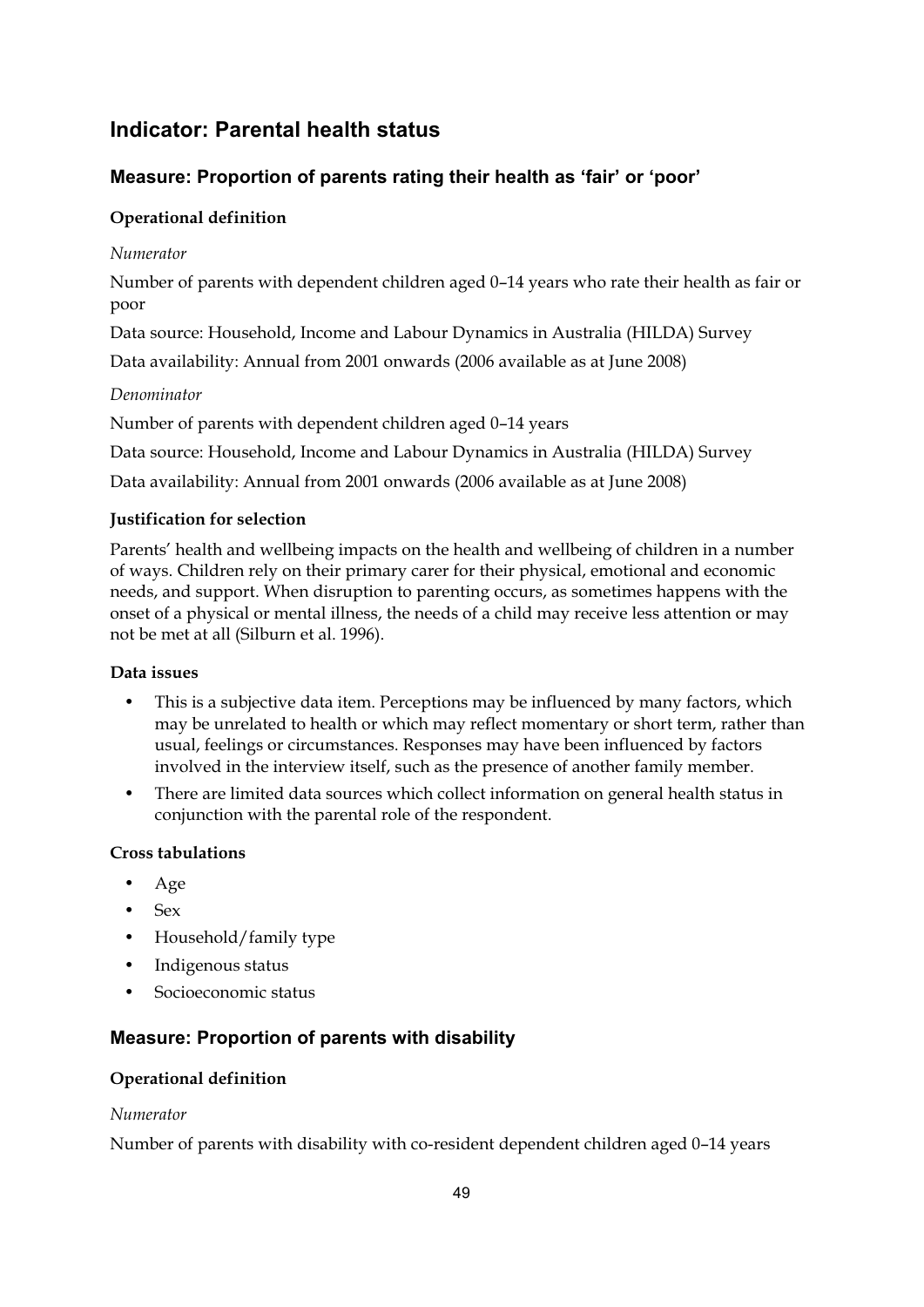Data source: ABS Survey of Disability, Ageing and Carers (SDAC) Data availability: 1981, 1988, 1993, 1998 and 2003

*Denominator* 

Total number of parents with co-resident dependent children aged 0–14 years

Data source: ABS Survey of Disability, Ageing and Carers (SDAC)

Data availability: 1981, 1988, 1993, 1998 and 2003

# **Justification for selection**

Parental disabilities may include physical and mental health problems. Depending on the severity of the disability, the wellbeing of children may be affected by factors such as family discord, discontinuity of care, poor general parental skills, social isolation, poverty and they may experience developmental delays (ABS 1999; AICAFMHA 2001; McConnell et al. 2003). Children who take on a caring role may have restricted social and educational opportunities and experience increased levels of stress (Mukherjee et al. 2002).

# **Data issues**

- Disability can be difficult to define and measure because of a person's perception and ability to perform a range of activities associated with daily life. The SDAC has a specific focus on disability and seeks to identify persons with disability based on the presence of one or more of 17 limitations, restrictions and impairments. Information is available on main disabling condition, including intellectual, sensory/speech, psychiatric, physical/diverse disorders.
- The SDAC is based on self report, or through proxy, of disability status and therefore certain conditions may not have been reported. For example, sensitive conditions, such as alcohol- or drug-related problems, or seasonal conditions, such as asthma or epilepsy (ABS 2003).
- There have been changes to questions and data items between surveys. Efforts to improve the criteria for identifying disability may have contributed to changes in the results between surveys before the 1998 survey. There were also some changes made to the 1998 and 2003 disability screening questions. Any changes need to be taken into account in the analysis of trend data.

- Sex
- Age
- Disability status (profound/severe, moderate, mild, no activity limitation)
- Disability group (intellectual, sensory/speech, psychiatric, physical/diverse)
- Family type
- Carer information—dependent child as carer, activities for which the child provides assistance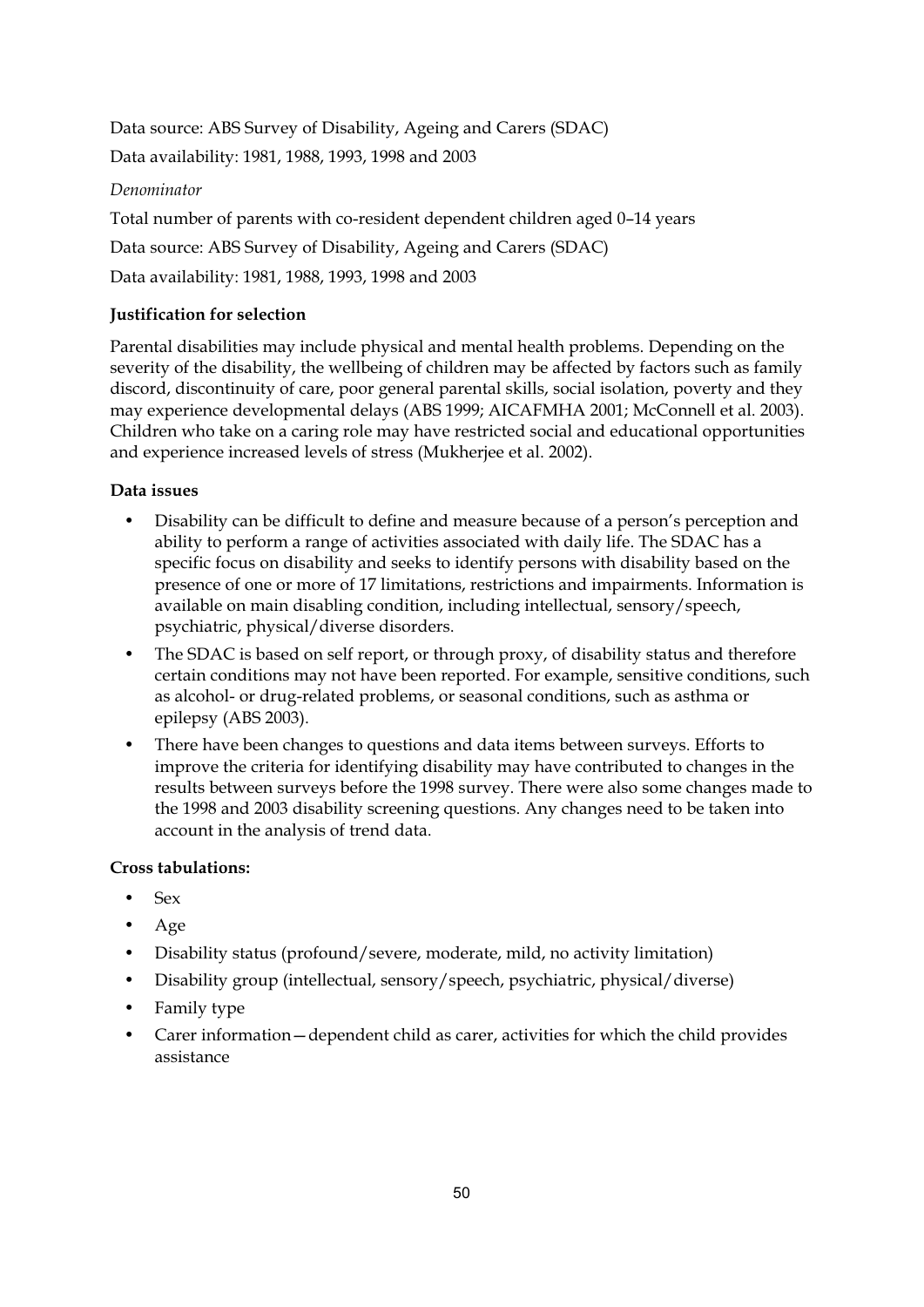# **Measure: Proportion of parents with a mental health problem**

# **Operational definition**

#### *Numerator*

Number of parents with dependent children aged 0–14 years who have a mental health problem

Data source: Household, Income and Labour Dynamics in Australia (HILDA) Survey

Data availability: Annual from 2001 onwards (2006 available as at June 2008)

# *Denominator*

Total number of parents with dependent children aged 0–14 years

Data source: Household, Income and Labour Dynamics in Australia (HILDA) Survey

Data availability: Annual from 2001 onwards (2006 available as at June 2008)

#### **Justification for selection**

While many parents who have a mental illness are capable parents, mental health problems can affect parent-child relationships in a number of ways. Problems may include relationship discord, discontinuity of care, poor general parenting skills, social isolation and exclusion (AICAFMHA 2001).

#### **Data issues**

- It is difficult to measure the number of children living with a parent with mental illness as the parental role of people accessing mental health services is not always recorded and definitions of mental illness vary in survey data.
- The HILDA Survey measures mental health using the SF36—a 36 item survey that measures 8 domains of subjective health. Scale scores for each of the 8 health domains can be summarised to produce a single measure of mental health: the Mental Health Component Summary (MCS) Score. An analysis of population averages suggests that an MCS score of less than 41 is indicative of a poor level of mental health.
- The ABS Survey of Disability, Ageing and Carers (SDAC) also collects information on parents with mental health problems. This survey has a specific focus on disability and seeks to identify persons with disability based on the presence of one or more of 17 limitations, restrictions and impairments. Information is available on main disabling condition, including intellectual and other mental disorders.

- Sex
- Age
- Family type
- Indigenous status
- Socioeconomic status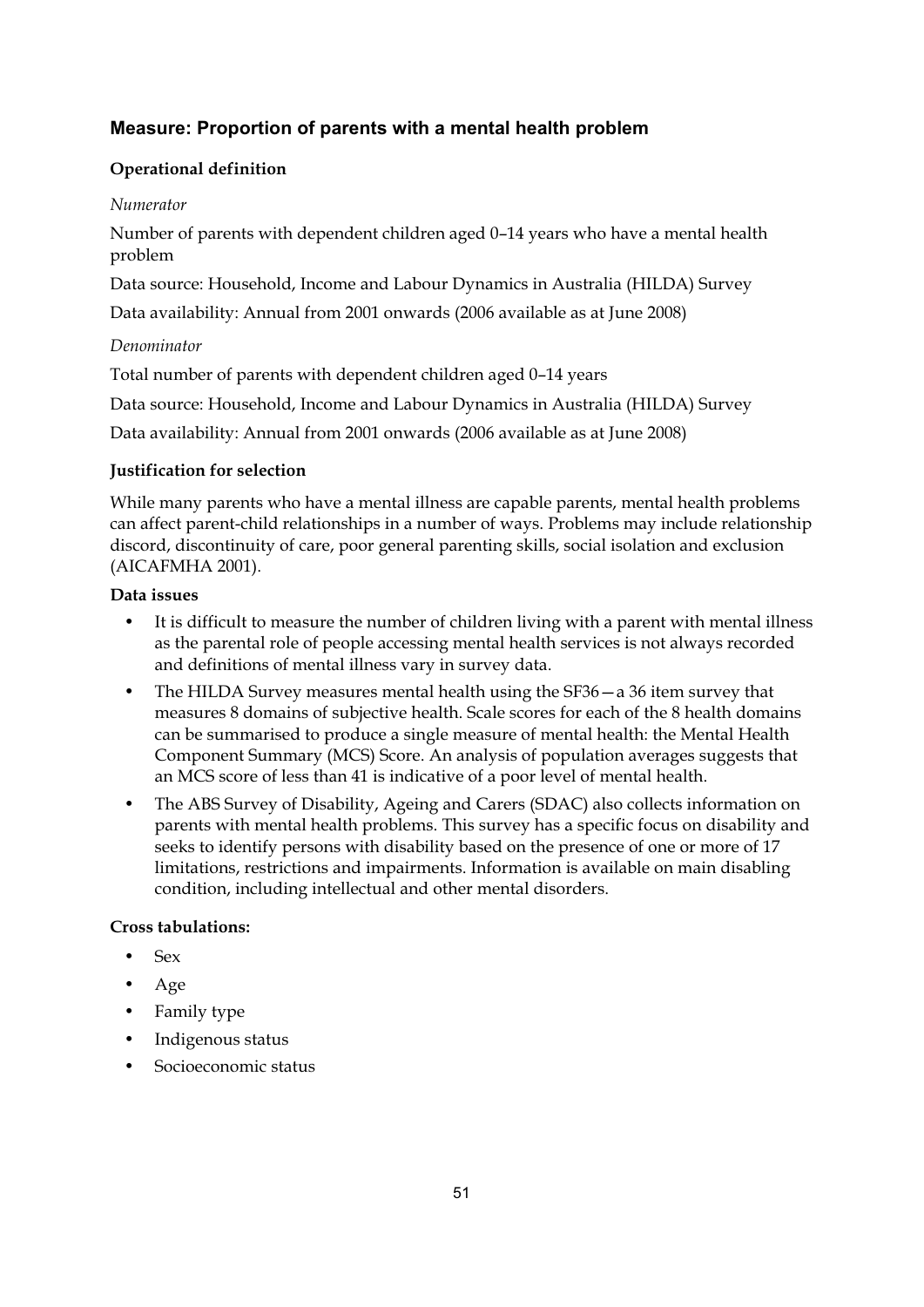# **Indicator: Neighbourhood safety**

# **Measure: Proportion of households with children aged 0–14 years where neighbourhood is perceived as unsafe**

### **Operational definition**

#### *Numerator*

Number of households with dependent children aged 0–14 years where the selected person in household perceives their neighbourhood as unsafe or very unsafe

Data source: ABS General Social Survey (GSS)

Data availability: 2002 and 2006

#### *Denominator*

Number of households with dependent children aged 0–14 years in reference year

Data source: ABS General Social Survey (GSS)

Data availability: 2002 and 2006

#### **Justification for selection**

High neighbourhood quality has been associated with positive outcomes for children, including lower levels of child maltreatment and youth delinquency and higher levels of children's physical and mental health, educational attainment and collective efficacy. One of the most common indicators of neighbourhood quality is parents' perception of neighbourhood safety (Ferguson 2006).

Children living in unsafe, particularly violent, neighbourhoods are more likely than their peers in safer communities to display or experience anti-social behaviours (such as aggression or bullying), suffer from stress, anxiety or depression, and/or start to fail at school (Aneshensel & Succo 1996; Attar et al. 1994; Coulton et al. 1996; Schwartz & Proctor 2000; Wilson 1987, in Coulton et al. 1996). This association is strongest where lack of safety is real, but perceived feelings of living in an unsafe neighbourhood may also affect these responses (Colder et al. 2000).

#### **Data issues**

- The ABS GSS asks about how safe a person feels in various circumstances (for example, when home alone during the day, when home alone after dark or when walking alone through their local area after dark). Respondents are also asked if they have been the victim of an actual or attempted break-in the last 12 months.
- The order of response categories was changed for the 2006 GSS, so that 'Very safe' was the first possible response ('Very unsafe' was the first possible response in the 2002 survey). This methodological change has had an impact on the data, with more people reporting they feel safer in 2006. Due to this change, 2002 and 2006 data are not directly comparable and trend information should be interpreted with caution.
- It is important to note that the 'selected person' in the household for the GSS is not necessarily the parent. Even though family households are selected with children under 15 years of age as the population of interest, the person interviewed could be another child in the house aged 18 years or over.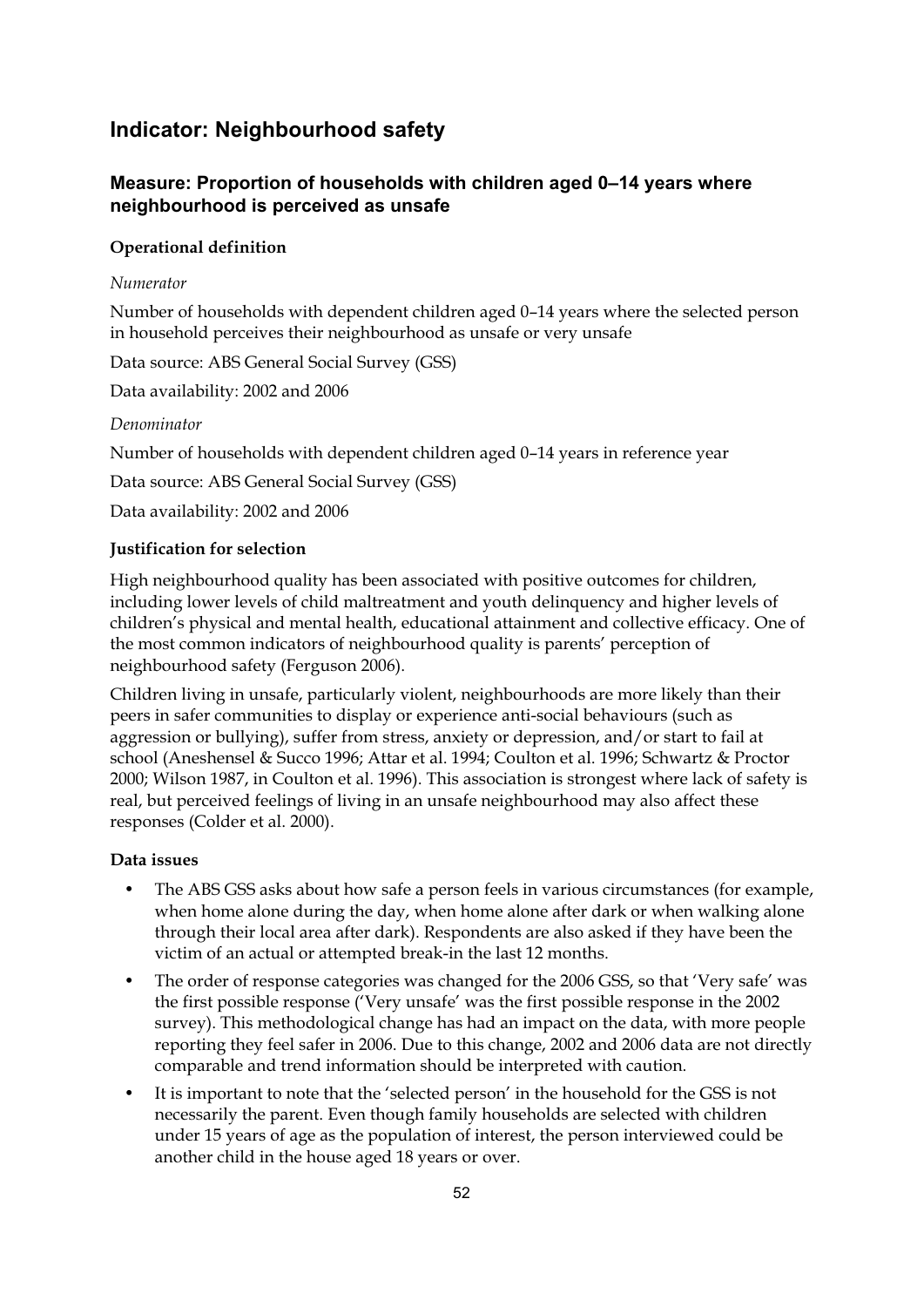- Remoteness
- Socioeconomic status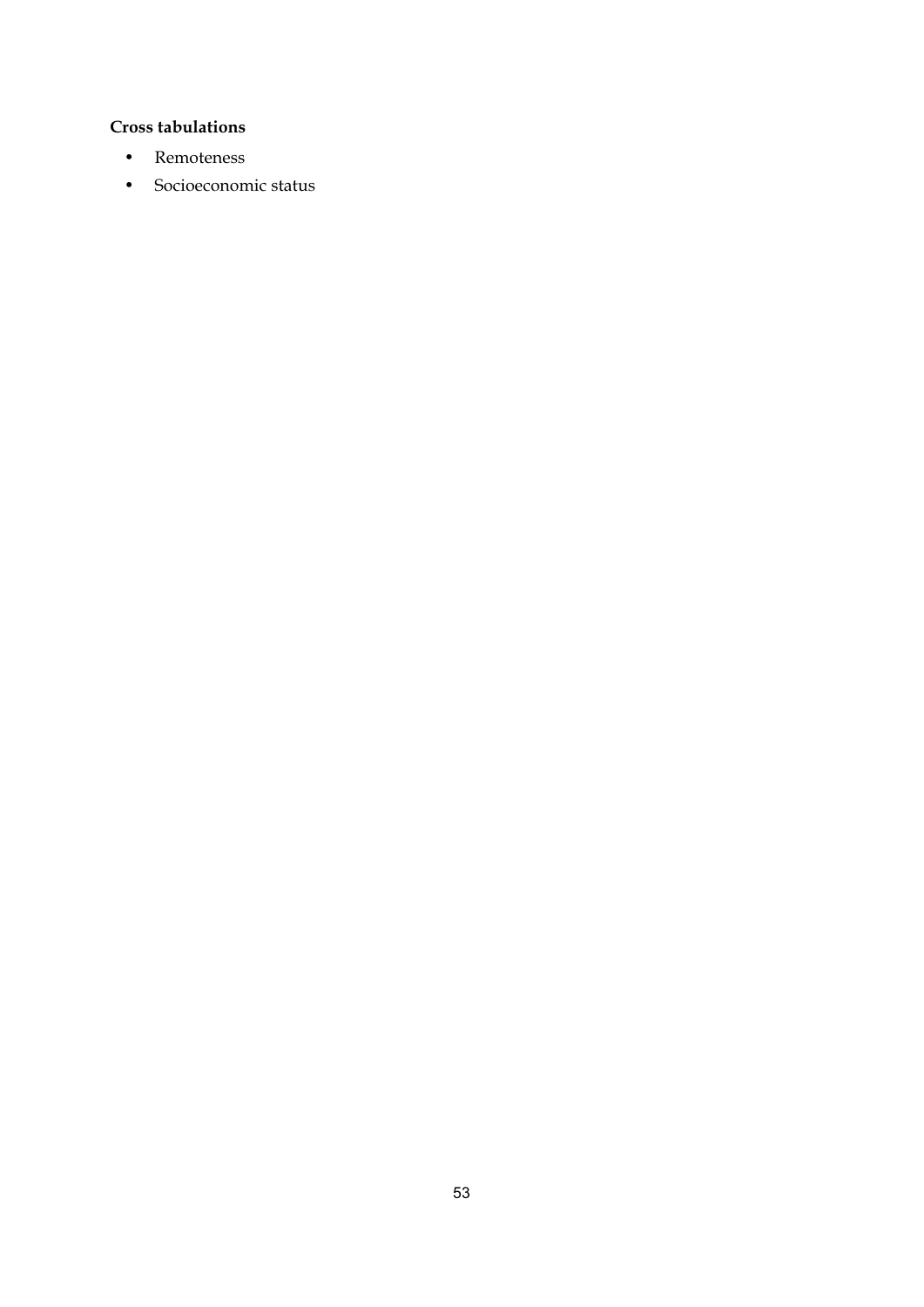# **Indicator: Social capital**

# **Measure: Proportion of households with children under 15 years of age where respondent was able to get support in time of crisis from persons living outside the household**

#### **Operational definition**

#### *Numerator*

Number of households with dependent children aged 0–14 years where respondent was able to get support in time of crisis from persons living outside the household

Data source: ABS General Social Survey (GSS); ABS 2002 National Aboriginal and Torres Strait Islander Social Survey (NATSISS)

Data availability: GSS 2002 and 2006; NATSISS 2002

#### *Denominator*

Number of households with dependent children aged 0–14 years in reference year

Data source: ABS General Social Survey (GSS); ABS 2002 National Aboriginal and Torres Strait Islander Social Survey (NATSISS)

Data availability: GSS 2002 and 2006; NATSISS 2002

#### **Justification for selection**

Social capital is an important part of the social context in which a child develops. It refers to the connections among individuals or the social networks that facilitate the norms of reciprocity and trustworthiness (AIHW 2005).

Families with rich social support networks have been found to have increased access to information, material resources, and friends and neighbours to assist them in managing their daily lives and problems. Benefits to children of strong social networks include decreased school dropout rate, lower risk of involvement in gangs and the committing of delinquent acts, increased likelihood of gaining meaningful employment, lower levels of depression in at-risk teens and positive behavioural outcomes in at-risk children (Ferguson 2006).

#### **Data issues**

- There are a number of data items in the ABS GSS that relate to 'social capital'. The ABS has adopted the OECD definition of social capital. Data collected include:
	- support for children and other relatives in other households
	- support in time of crisis
	- levels of trust in people and institutions
	- whether feels able to have a say on important issues
	- diversity of people's social networks
	- active involvement in groups
	- contact with family and friends
	- close friendships
	- provision of unpaid assistance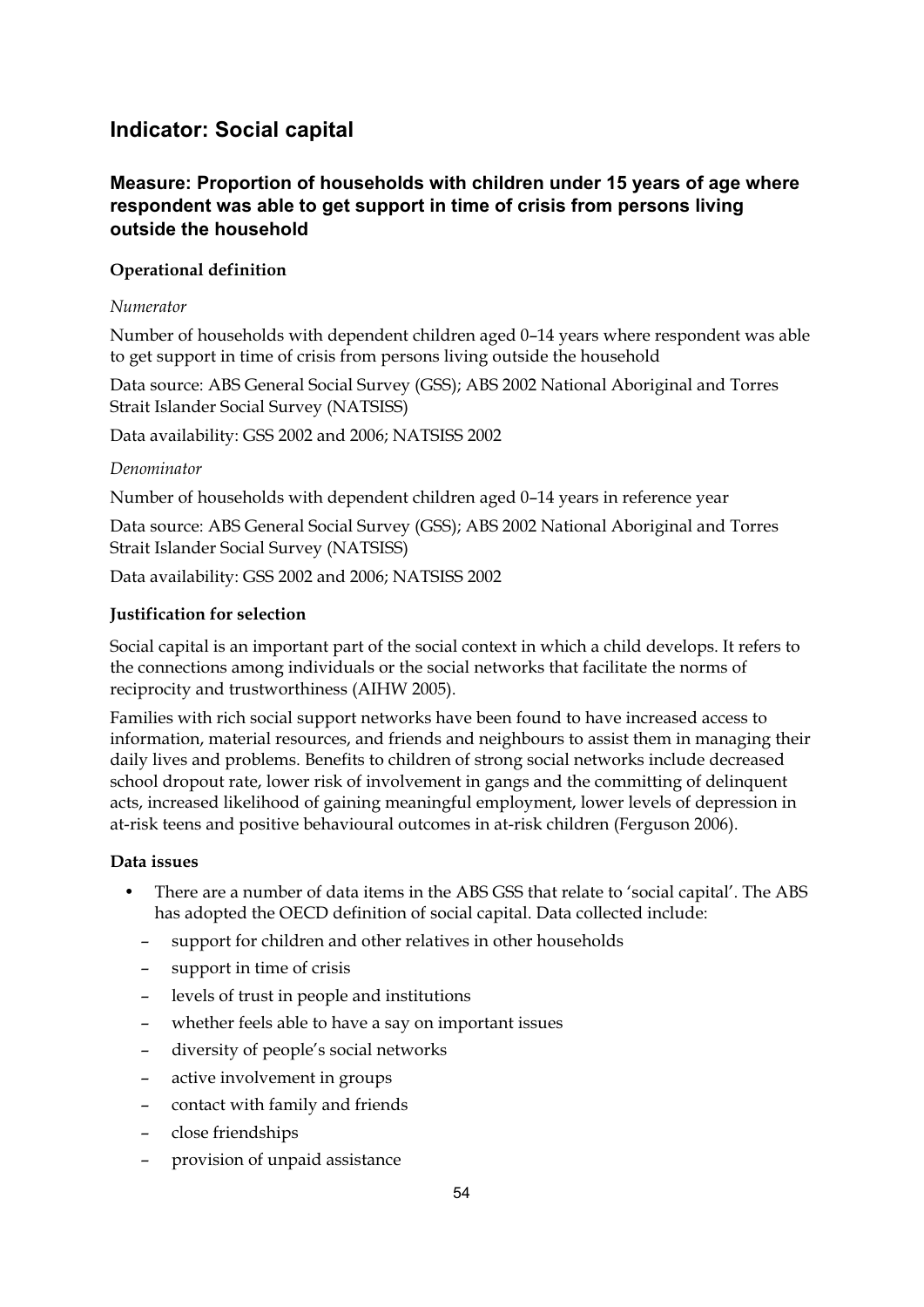- civic and community activities
- linking relationships to people in organisations of influence
- Different studies have used varying indicators to measure social capital. Due to data deficiencies, measures of social and support networks will be used as a proxy measure of social capital. The main indicator of a support network is the access to social support in times of crisis.
- Support in time of crisis refers to whether there is someone outside the person's household that could be asked for support in a time of crisis. Support could be in the form of emotional, physical or financial help. Potential sources of support could be family members, friends, neighbours, work colleagues and various community, government and professional organisations.
- Information is available for Indigenous Australians on this measure from the ABS 2002 NATSISS.

- Family type
- **Remoteness**
- Income quintiles
- Indigenous status (from ABS 2002 NATSISS)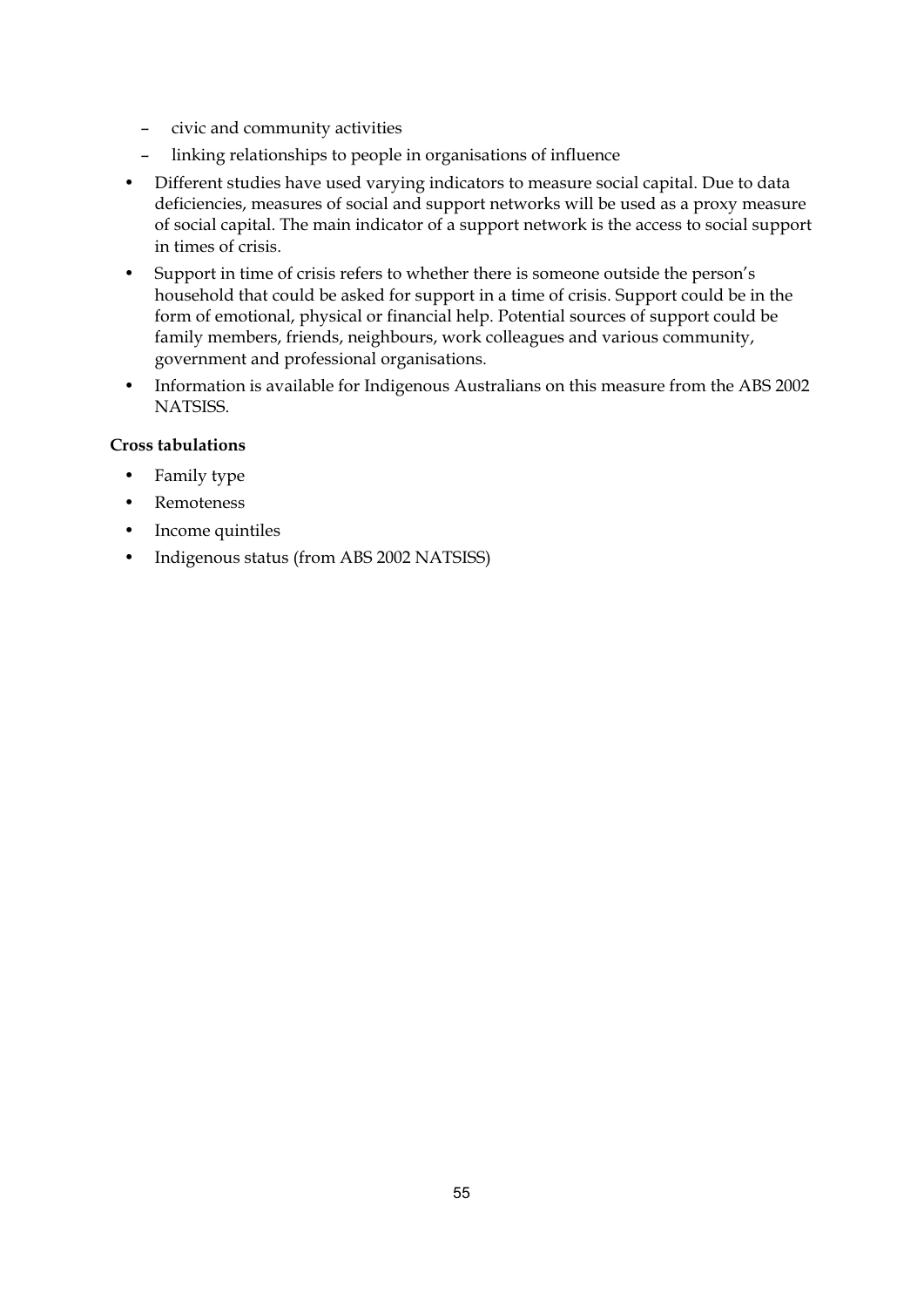# **How safe and secure are Australia's children?**

# **Indicator: Injuries**

# **Measure: Age-specific death rates from all injuries for children aged 0**−**4, 5**−**9 and 10**−**14 years<sup>15</sup>**

### **Operational definition**

*Numerator* 

Number of deaths from all injuries for children aged 0–4 , 5–9 and 10–14 years in reference year

Data source: AIHW National Mortality Database

Data availability: Annual from 1964 onwards (2005 available as at June 2008)

#### *Denominator*

Number of children aged 0–4 , 5–9 and 10–14 years in reference year (at 30 June)

Data source: AIHW Population Database

Data availability: Quarterly and/or annual time series from 1979 onwards (2007 available as at June 2008)

#### **Justification for selection**

Injury (including poisoning) is the leading cause of death and a major cause of hospitalisation among children aged 0–14 years in Australia. Injuries resulting in disability and disfigurement can impair a child's development and affect their future wellbeing (AIHW 2005).

Many causes of injury are preventable, and are therefore amenable to intervention. Injury prevention and control is a National Health Priority Area.

#### **Data issues**

- A new operational definition of injury has been developed by the AIHW National Injury Surveillance Unit (Kreisfeld & Harrison 2005), which examines injury deaths by multiple cause of death (rather than only the underlying cause of death) and considers *Complications of medical and surgical care* separately from other causes of injury.
- This indicator is based on deaths with a multiple cause of death of injury (ICD-10 S00–T75, T79) or an underlying cause of death of an external cause (ICD-10 V01–Y36, Y85–Y87, Y89). Multiple causes of death are available from 1997 onwards.

#### **Cross tabulations**

- Age
- Sex

-

<sup>15</sup> Headline Indicator for Children's Health, Development and Wellbeing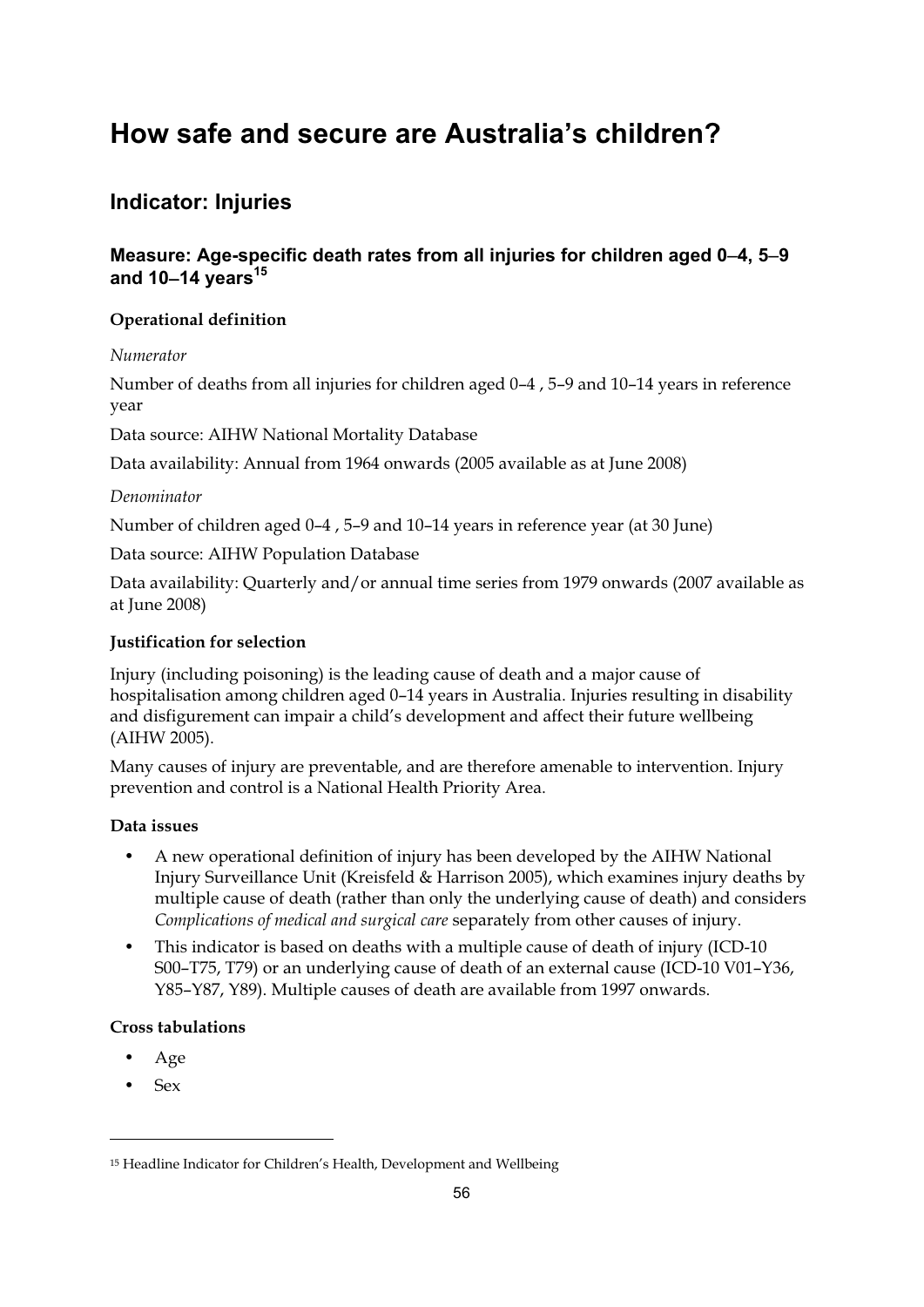- State and territory
- Indigenous status (Indigenous/non-Indigenous) (data available for Queensland, Western Australia, South Australia and the Northern Territory only)
- Remoteness
- Socioeconomic status

# **Measure: Road transport accident death rate for children aged 0–14 years**

### **Operational definition**

#### *Numerator*

Number of deaths of children aged 0–14 years from road transport accidents in reference year

Data source: Australian Transport Safety Bureau (ATSB) Fatal Road Crash Database

Data availability: Annual from 1989 onwards (2007 data available as at June 2008)

#### *Denominator*

Number of children aged 0–14 years in reference year (at 30 June)

Data source: AIHW Population Database

Data availability: Quarterly and/or annual time series from 1979 onwards (2007 available as at June 2008)

# **Justification for selection**

Road transport accidents remain the most common external cause of death from injury among children, despite large declines over the last 2 decades (AIHW 2005). Many of the causes of road transport accidents are preventable and therefore amenable to further intervention and reduction (WHO 2004).

# **Data issues**

- The ABS compile deaths data received from the Registrars of Births, Deaths and Marriages, and advise that care should be taken in interpreting injury deaths data from 2004 onwards for several external causes of death (although this issue may also apply for recent years before 2004), due to underenumeration. The AIHW National Injury Surveillance Unit has investigated this undercount in relation to road transport accident deaths, and advises that data from the ATSB is the most accurate enumeration of deaths due to road transport accidents.
- As a result of using the ATSB Fatal Road Crash Database for this indicator, statistics presented for this indicator will not be comparable to statistics derived from the AIHW National Mortality Database (sourced from ABS Causes of Death Collection (see ABS 2008a)).

- Age
- Sex
- Remoteness (lag in data availability—2004 available as at June 2008)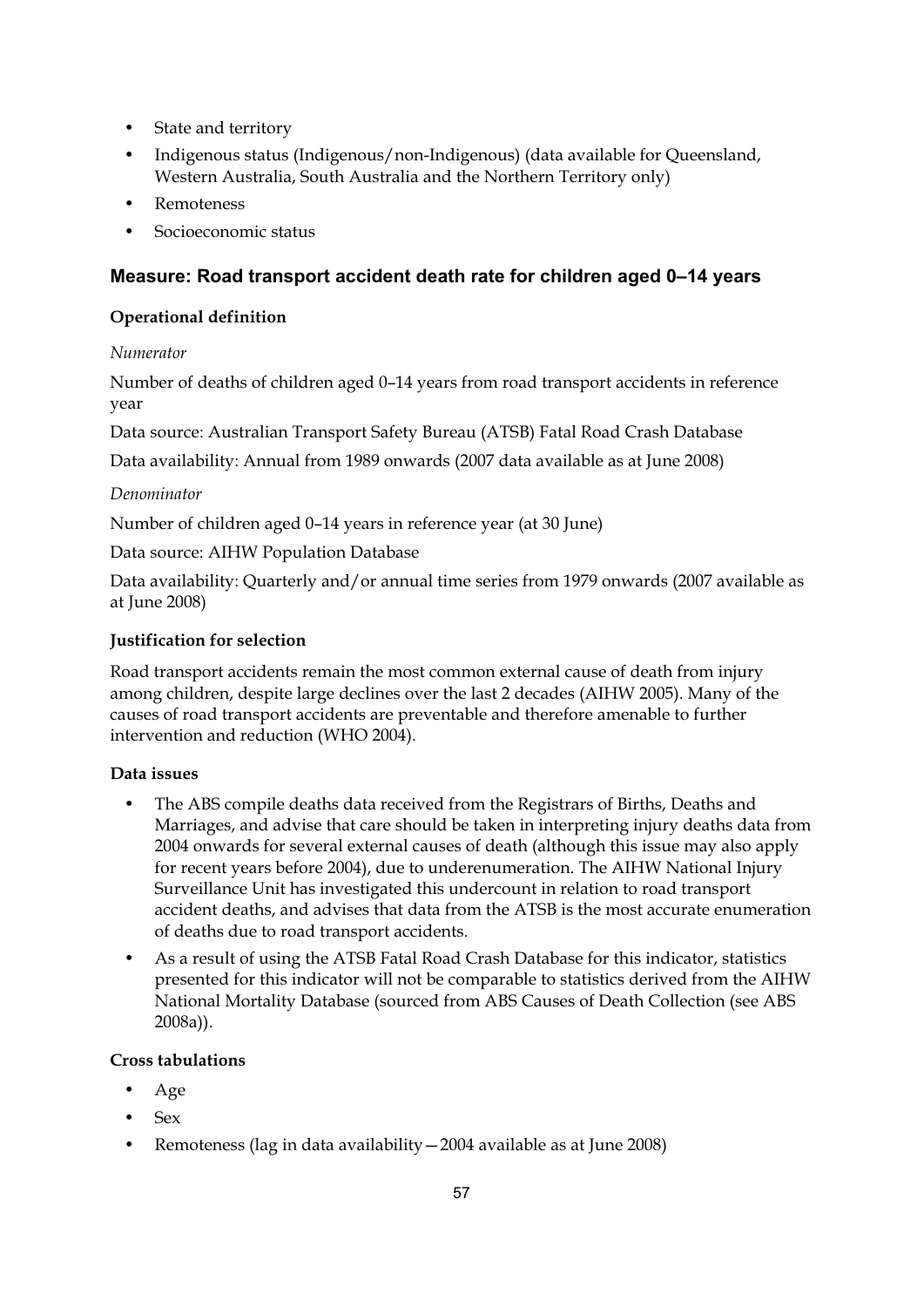• Socioeconomic status (lag in data availability—2004 available as at June 2008)

# **Measure: Accidental drowning death rate for children aged 0–14 years**

# **Operational definition**

#### *Numerator*

Number of deaths of children aged 0–14 years from accidental drowning in reference year

Data source: AIHW National Mortality Database

Data availability: Annual from 1964 onwards (2005 available as at June 2008)

#### *Denominator*

Number of children aged 0–14 years in reference year (at 30 June)

Data source: AIHW Population Database

Data availability: Quarterly and/or annual time series from 1979 onwards (2007 available as at June 2008)

#### **Justification for selection**

Accidental drowning is a leading cause of childhood death, especially among 1–4 year olds, and is a focus of childhood injury prevention initiatives. Prevention strategies include: fencing of swimming pools, raising community awareness, close supervision, flotation devices and resuscitation training for supervisors (Pitt & Cass 2001; Schnitzer 2006). Continued monitoring of the success of these interventions is essential.

#### **Data issues**

- An expanded scope has been developed by the AIHW National Injury Surveillance Unit to identify deaths due to accidental drowning. This expansion means that cases of accidental drowning associated with a range of external causes, such as floods and transport accidents, are now identified as accidental drowning cases (Henley et al. 2007).
- This indicator is based on deaths with a multiple cause of death in the ICD-10 range S00–T75, T79 and W65–W74; or T75.1 and V01–X59; or an underlying cause of death of an external cause in the ICD-10 range W65–W74. Multiple causes of death are available from 1997 onwards.

- Age
- Sex
- Indigenous status (Indigenous/non-Indigenous) (data available for Queensland, Western Australia, South Australia and the Northern Territory only), remoteness and socioeconomic status—due to the small number of deaths due to accidental drowning, reliable rates can not be presented for these population groups.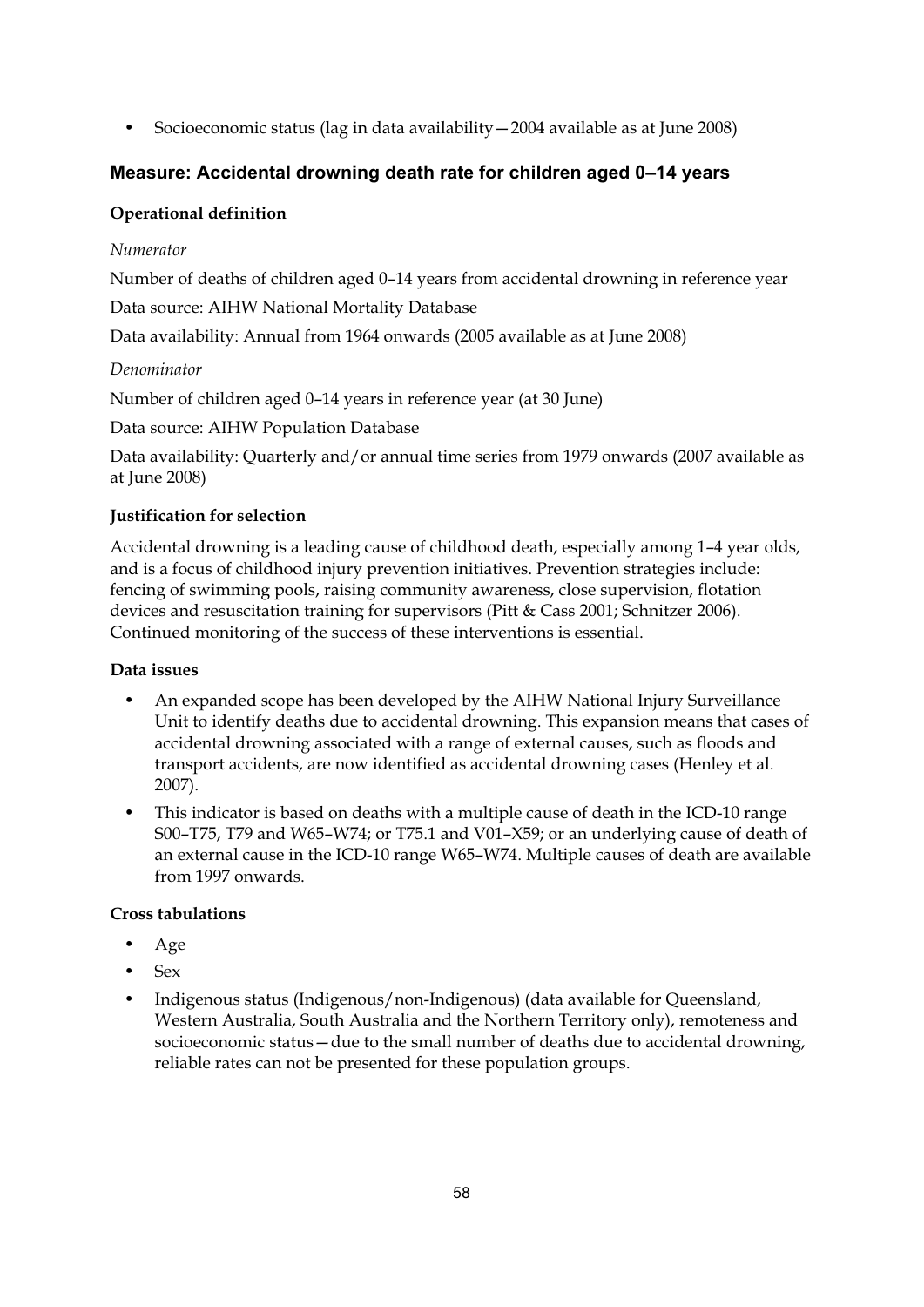# **Measure: Intentional self-harm hospitalisation rate for children aged 10–14 years**

# **Operational definition**

#### *Numerator*

Number of children aged 10–14 years hospitalised for intentional self-harm in reference year

Data source: AIHW National Hospital Morbidity Database

Data availability: Annual from 1993–94 onwards (2006–07 available as at June 2008)

#### *Denominator*

Number of children aged 10–14 years in reference year (at 31 December)

Data source: AIHW Population Database

Data availability: Quarterly and/or annual time series from 1979 onwards (2006 available as at June 2008)

#### **Justification for selection**

Intentional self-harm is a significant public health problem and is often, although not always, related to suicidal behaviour. Children and adolescents who are at risk of self-harm often suffer from depression, anxiety, impulsivity, low self-esteem and suicidal ideation (Lowenstein 2005).

#### **Data issues**

- Hospital records in the AIHW National Hospital Morbidity Database are for 'separations' and not individuals. As one individual can have multiple admissions, hospitalisation rates do not usually reflect the incidence or prevalence of the disease or condition in question. An approximate method has been used to reduce over-counting of injury cases, by omitting records in which the mode of admission is recorded as being a transfer from another acute-care hospital. These records have been excluded, as they are likely to result in multiple counting of the one injury case. This is consistent with other AIHW reports on injury (see, for example, Berry & Harrison 2007).
- This indicator is based on separations with a principal diagnosis of injury (ICD-10-AM S00–T75, T79) and a first reported external cause of intentional self-harm (ICD-10-AM X60–X84).

- Age
- Sex
- Indigenous status (Indigenous/other Australians) (data not available for Tasmania , the Australian Capital Territory and private hospitals in the Northern Territory), remoteness and socioeconomic status—due to the small number of hospitalisations due to intentional self-harm, reliable rates can not be presented for these population groups.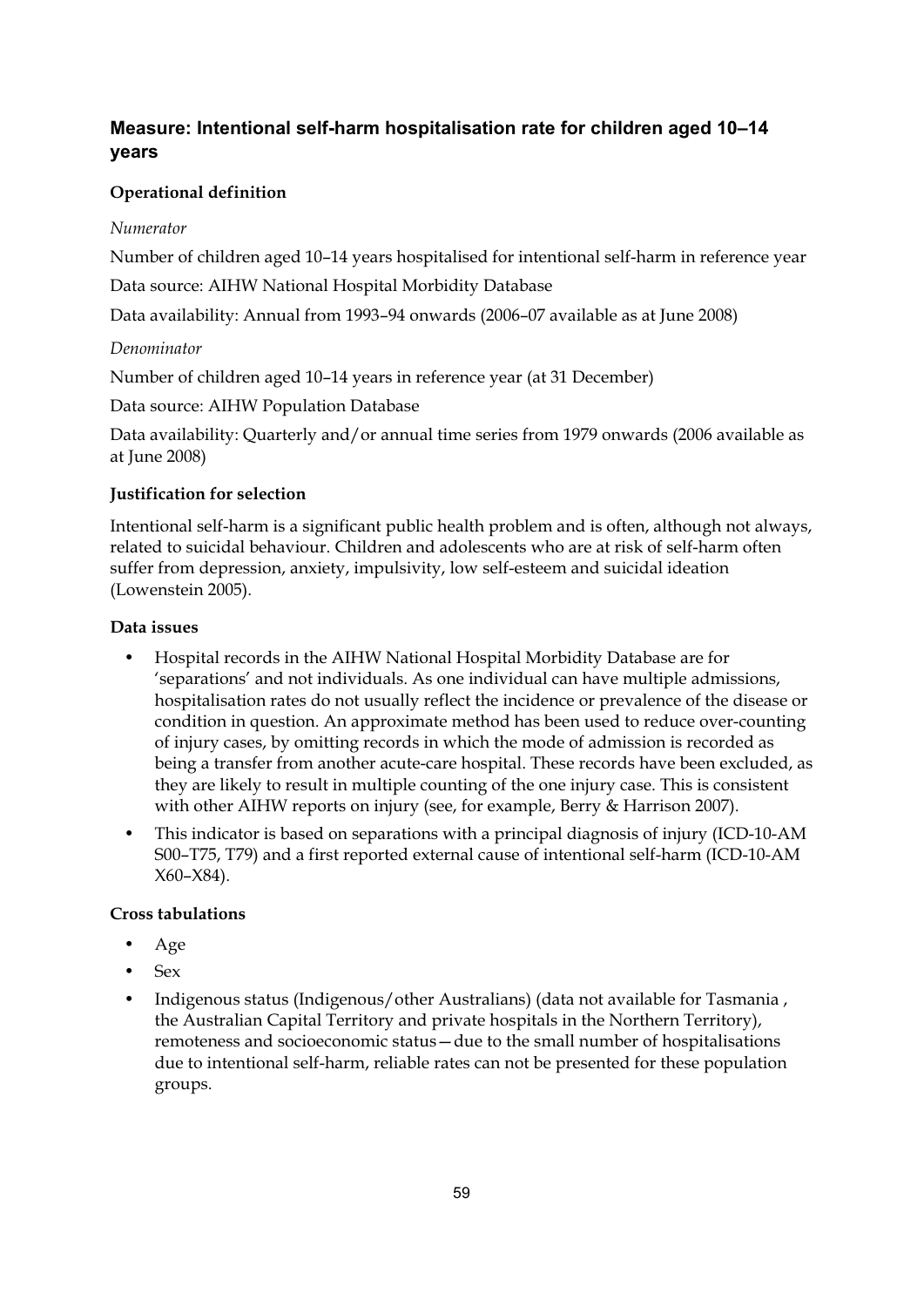# **Measure: Assault death rate for children aged 0–14 years**

#### **Operational definition**

#### *Numerator*

Number of deaths of children aged 0–14 years from assault in reference year

Data source: Australian Institute of Criminology (AIC) National Homicide Monitoring Program (NHMP)

Data availability: Annual from 1989 onwards (2005–06 available as at June 2008)

#### *Denominator*

Number of children aged 0–14 years in reference year (at 31 December)

Data source: AIHW Population Database

Data availability: Quarterly and/or annual time series from 1979 onwards (2006 available as at June 2008)

#### **Justification for selection**

Although deaths from assault are relatively rare among children, fatal outcomes from intentionally inflicted injuries or homicide provide an indication of the nature and extent of extreme interpersonal violence in this age group. Interpersonal violence, including domestic violence and child abuse, is often associated with parental drug and alcohol misuse and mental health problems (AIHW 2004).

#### **Data issues**

- The ABS compile deaths data received from the Registrars of Births, Deaths and Marriages, and advise that care should be taken in interpreting assault deaths data from 2004 onwards (although this issue may also apply for recent years before 2004), due to underenumeration. The AIHW National Injury Surveillance Unit has investigated this undercount in relation to assault (homicide) deaths, and advises that data from the AIC is the most accurate enumeration of deaths due to assault (homicide).
- As a result of using the AIC NHMP for this indicator, statistics presented for this indicator will not be comparable to statistics derived from the AIHW National Mortality Database (sourced from ABS Causes of Death Collection (see ABS 2008a)).

#### **Cross tabulations**

- Age
- Sex

# **Measure: Assault hospitalisation rate for children aged 0–14 years**

#### **Operational definition**

#### *Numerator*

Number of hospitalisations of children aged 0–14 years for assault in reference year Data source: AIHW National Hospital Morbidity Database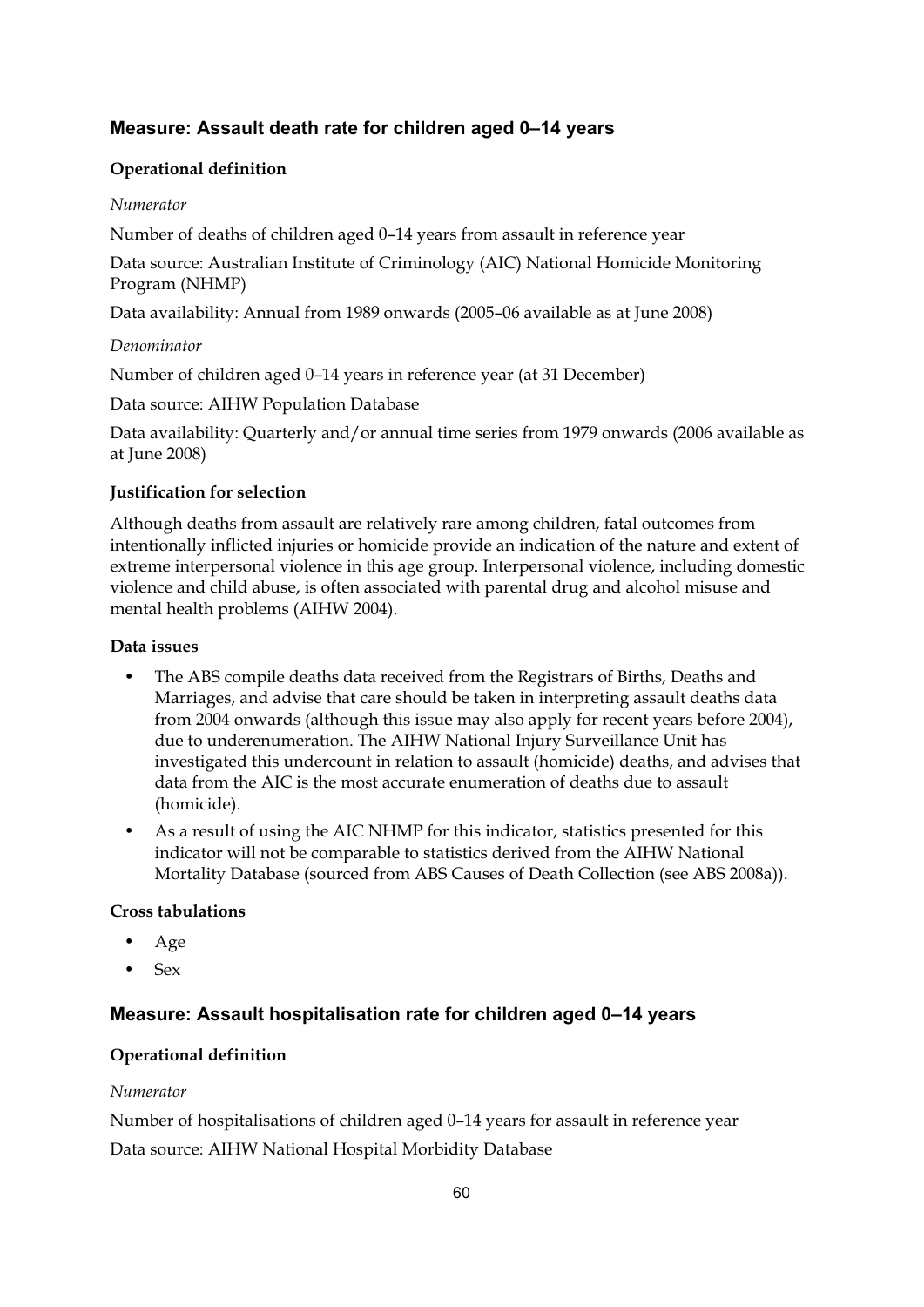Data availability: Annual from 1993–94 onwards (2006–07 available as at June 2008)

*Denominator* 

Number of children aged 0–14 years in reference year (at 31 December)

Data source: AIHW Population Database

Data availability: Quarterly and/or annual time series from 1979 onwards (2007 available as at June 2008)

#### **Justification for selection**

Hospitalisation rates for assault capture serious incidents of intentional harm inflicted by other people. This group includes hospitalisations for injuries from domestic violence and child abuse (AIHW 2004).

#### **Data issues**

- Hospital records in the AIHW National Hospital Morbidity Database are for 'separations' and not individuals. As one individual can have multiple admissions, hospitalisation rates do not usually reflect the incidence or prevalence of the disease or condition in question. An approximate method has been used to reduce over-counting of injury cases, by omitting records in which the mode of admission is recorded as being a transfer from another acute-care hospital. These records have been excluded, as they are likely to result in multiple counting of the one injury case. This is consistent with other AIHW reports on injury (see, for example, Berry & Harrison 2007).
- This indicator is based on separations with a principal diagnosis of injury (ICD-10-AM S00–T75, T79) and a first reported external cause of assault (ICD-10-AM X85–Y09).

#### **Cross tabulations**

- Age
- $S_{\rho x}$
- Indigenous status (Indigenous/other Australians) (data not available for Tasmania , the Australian Capital Territory and private hospitals in the Northern Territory)
- **Remoteness**
- Socioeconomic status

# **Measure: Injury hospitalisation rate for children aged 0–14 years**

#### **Operational definition**

#### *Numerator*

Number of hospitalisations of children aged 0–14 years for injury in reference year

Data source: AIHW National Hospital Morbidity Database

Data availability: Annual from 1993–94 onwards (2006–07 available as at June 2008)

*Denominator* 

Number of children aged 0–14 years in reference year (at 31 December)

Data source: AIHW Population Database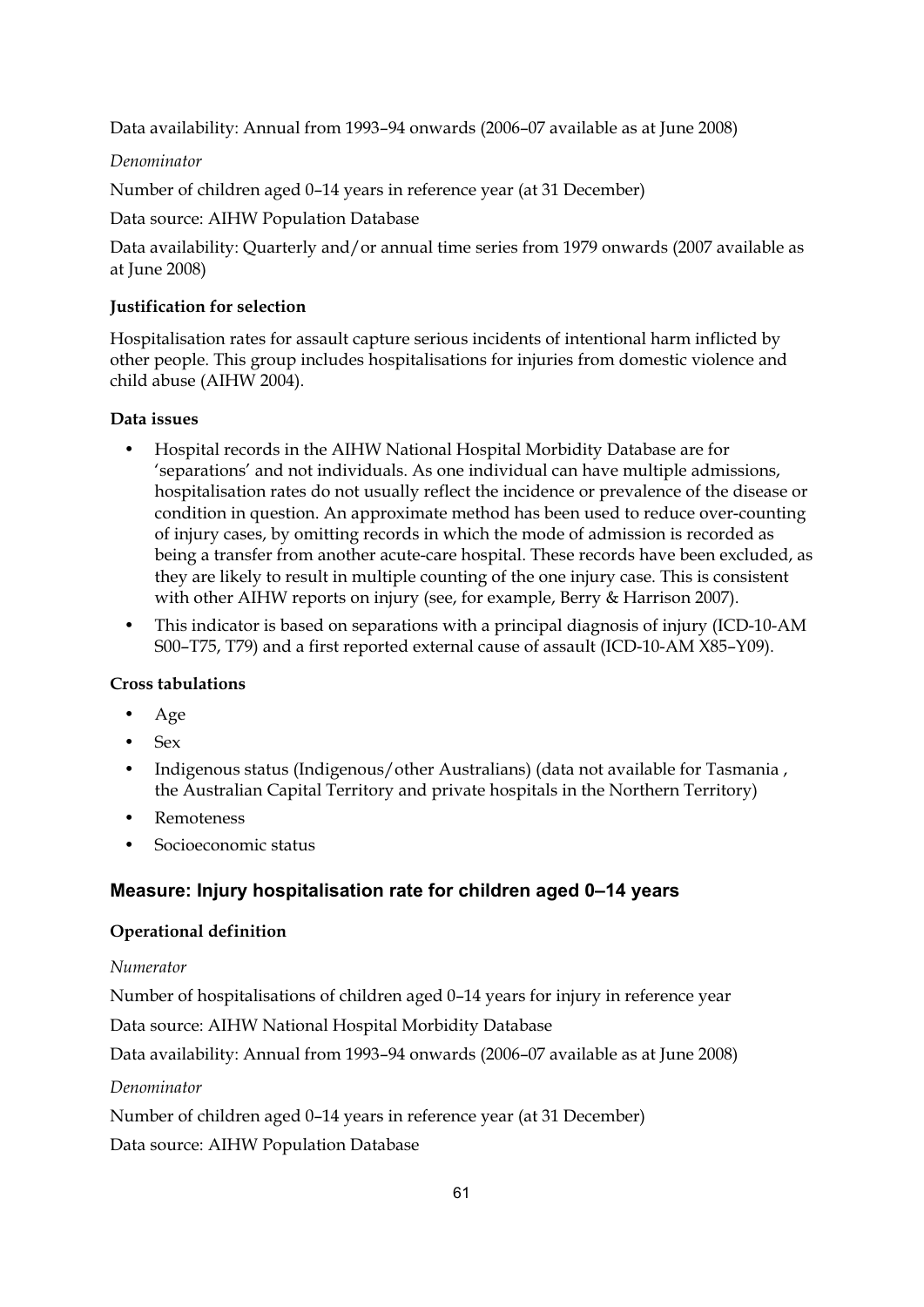Data availability: Quarterly and/or annual time series from 1979 onwards (2006 available as at June 2008)

# **Justification for selection**

Injury is a major reason for hospitalisations of children aged 1–14 years and injury prevention and control is a National Health Priority Area. Serious injury can result in chronic and disabling conditions which have a lasting impact on the health and wellbeing of the child.

# **Data issues**

- Hospital records in the AIHW National Hospital Morbidity Database are for 'separations' and not individuals. As one individual can have multiple admissions, hospitalisation rates do not usually reflect the incidence or prevalence of the disease or condition in question. An approximate method has been used to reduce over-counting of injury cases, by omitting records in which the mode of admission is recorded as being a transfer from another acute-care hospital. These records have been excluded, as they are likely to result in multiple counting of the one injury case. This is consistent with other AIHW reports on injury (see, for example, Berry & Harrison 2007).
- This indicator is based on separations with a principal diagnosis of injury (ICD-10-AM S00–T75, T79) and considers *Complications of medical and surgical care* (principal diagnosis with ICD-10-AM codes T80–T88) and residual groups (principal diagnosis with ICD-10-AM codes T78, T80–98) separately.

- Age
- Sex
- Indigenous status (Indigenous/other Australians) (data not available for Tasmania , the Australian Capital Territory and private hospitals in the Northern Territory)
- Remoteness
- Socioeconomic status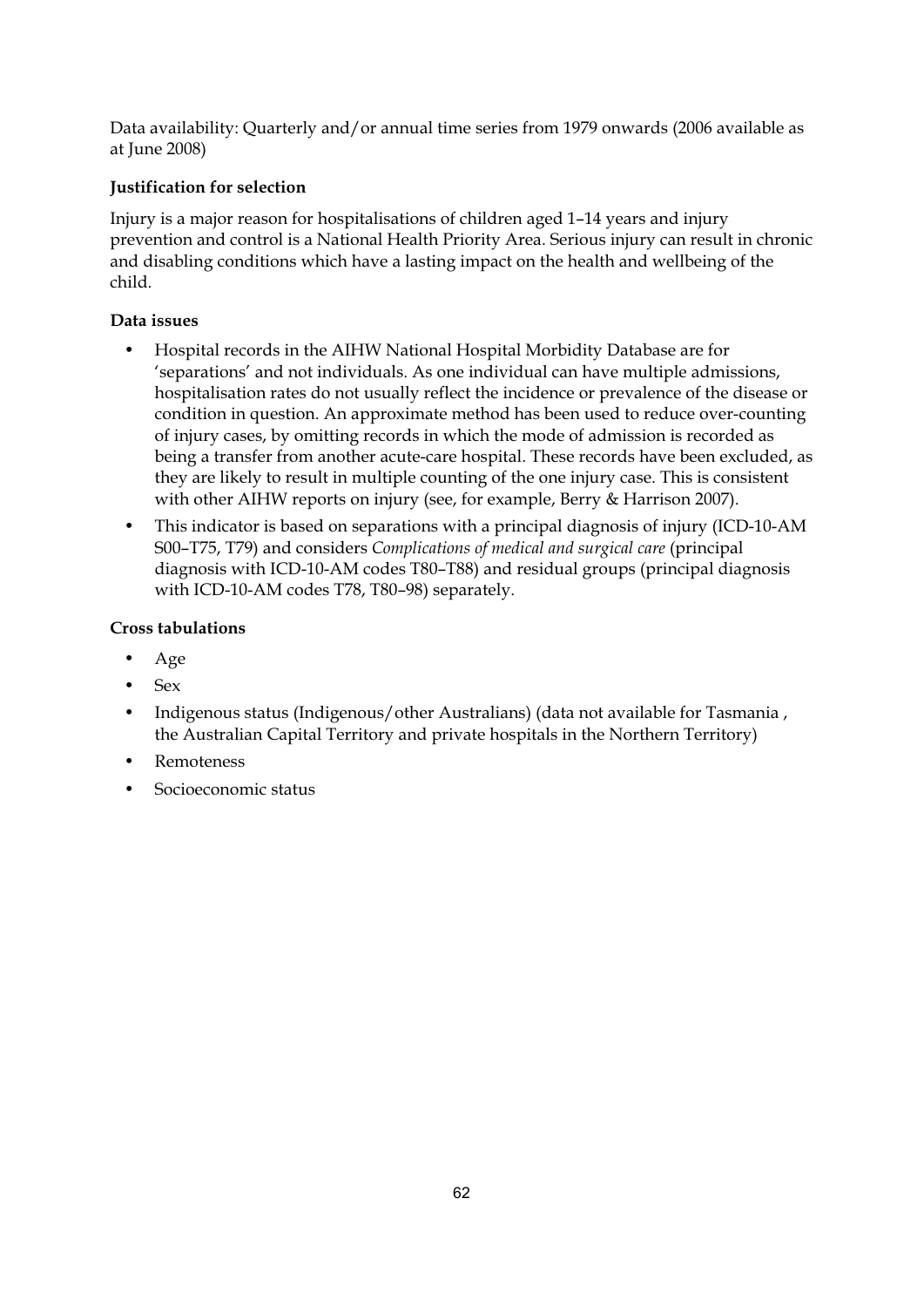# **Indicator: School relationships and bullying**

# **Measure: Under development**

# **Operational definition**

*Numerator under development*  Data source: To be determined Data availability: *Denominator under development*  Data source: To be determined Data availability:

# **Justification for selection**

School connectedness and supportive social relationships have been associated with lower levels of absenteeism, delinquency, aggression, substance use and sexual risk behaviour, and higher levels of academic achievement and self-esteem amongst children (Hopkins et al. 2007; Springer et al. 2006).

Conversely, bullying is associated with lower academic achievement, feeling 'unsafe' at school, depression, a number of psychosomatic conditions and contributes to maladjustment of children at school (Spector & Kelly 2006).

#### **Data issues**

- No national data are currently available on school relationships and bullying. Significant indicator and data development are required.
- Jurisdictional data are available from the Victorian Child Health and Wellbeing Survey and the Victorian Department of Education and Early Childhood Development.
- There is a bullying subsection on the Strengths and Difficulties Ouestionnaire (SDO) potentially some data can therefore be derived for Victoria, NSW and WA.
- Information on cyber bullying is potentially available from police data (Victoria and NSW), although this is likely to capture cases at the severe end of the spectrum.

# **Cross tabulations**

To be defined.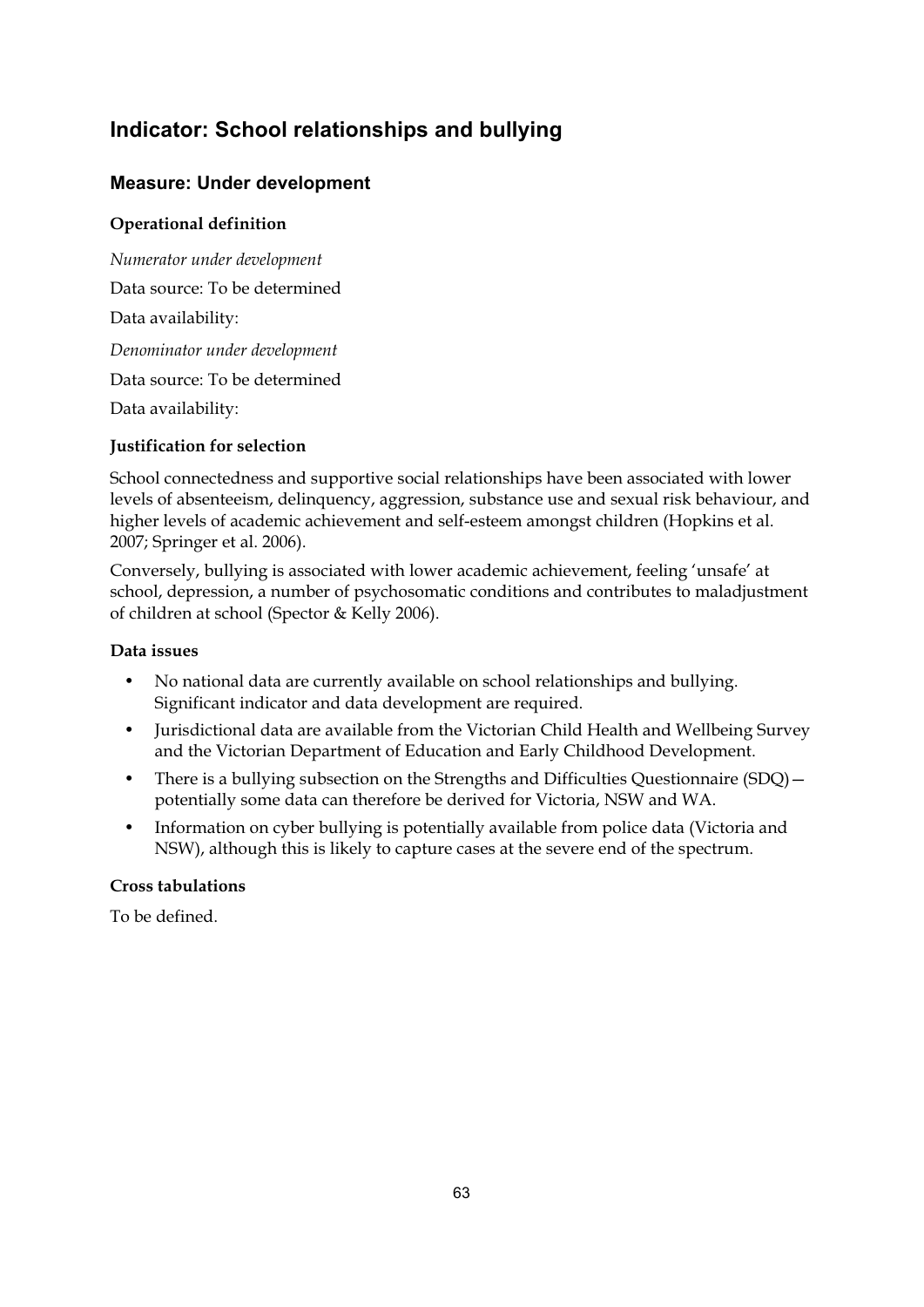# **Indicator: Child abuse and neglect**

# **Measure: Rate of children aged 0–12 years who were the subject of child protection substantiation in a given year16**

# **Operational definition**

### *Numerator:*

Number of children aged 0–12 years who were the subject of child protection substantiations of notifications received during the reference year

Data source: AIHW Child Protection Data Collection

Data availability: Annual from 1991 onwards (2006–07 available as at June 2008)

#### *Denominator:*

Number of children aged 0–12 years in reference year (at 31 December)

Data source: AIHW Population Database

Data availability: Quarterly and/or annual time series from 1979 onwards (2006 available as at June 2008)

# **Justification for selection**

Child abuse may include neglect, physical abuse, sexual abuse and emotional or psychological abuse. Children who are subjected to abuse may experience fear and bodily harm, poor school performance, learning disorders, poor peer relations, antisocial behaviour and mental health disorders (Paolucci et al. 2001; Shonkoff & Phillips 2000).

Abuse is substantiated if, in the professional opinion of officers of the child protection authority, there is reasonable cause to believe that a child has been, is being, or is likely to be abused or neglected or otherwise harmed (AIHW 2007b).

# **Data issues**

-

- The data reported to the AIHW on child protection substantiations reflects departmental activity. Investigations that are not finalised within the financial year are not included in the data for the reference year, or subsequent years.
- AIHW publishes these data by state and territory. National aggregation is not ideal due to differences between jurisdictions in defining and collecting data, but national data have been published previously.
- Differences in child protection legislation, policies and practices across jurisdictions and over time can affect the number and rate of children in substantiations and so caution must be taken when interpreting the data. For example, the rise in notifications in Tasmania from 2003–04 to 2004–05 is in part due to the introduction of the *Family Violence Act 2004* which extended the definition of child abuse and neglect to include a child affected by family violence.

<sup>16</sup> Headline Indicator for Children's Health, Development and Wellbeing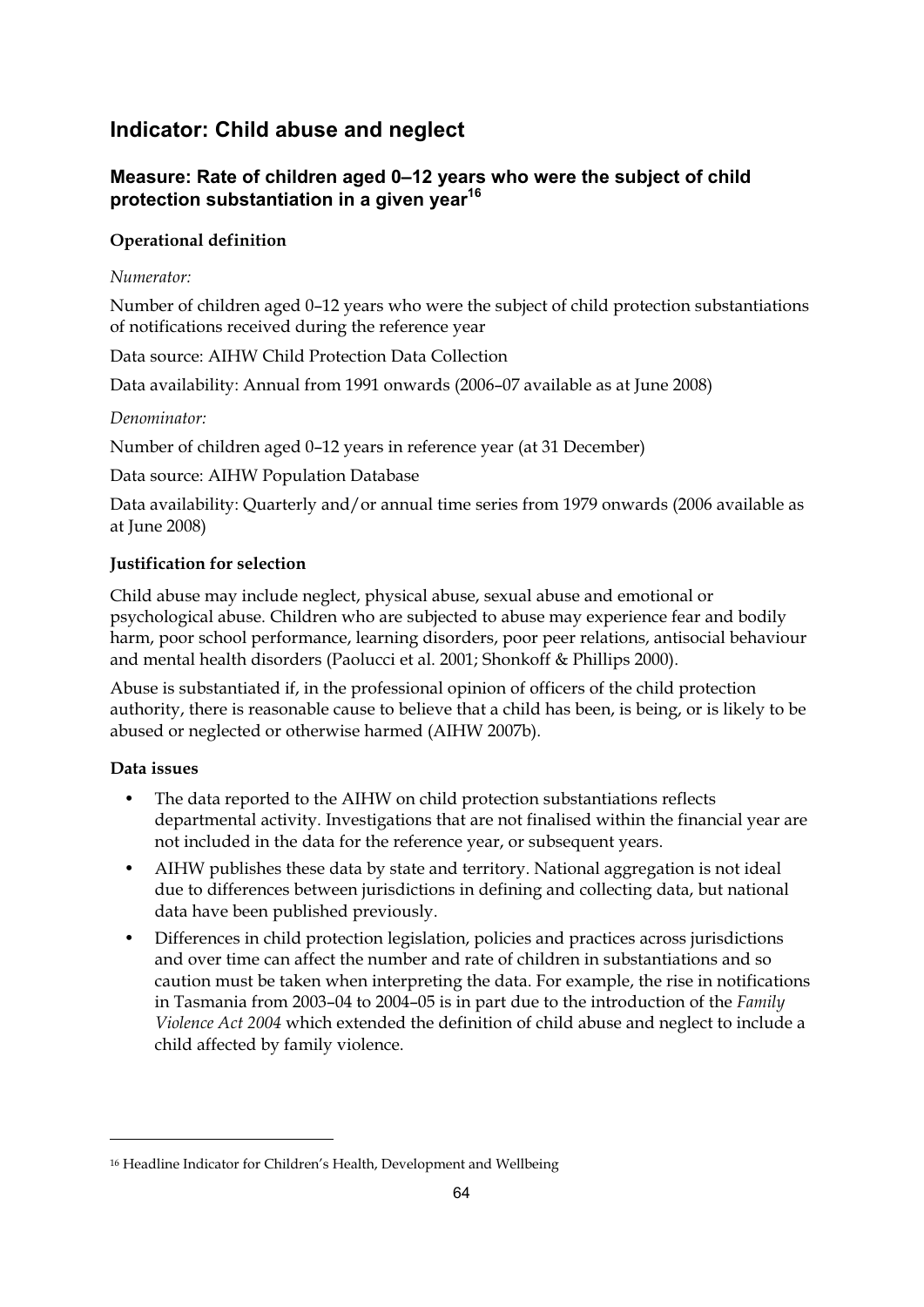- Sex
- Age
- State and territory
- Indigenous status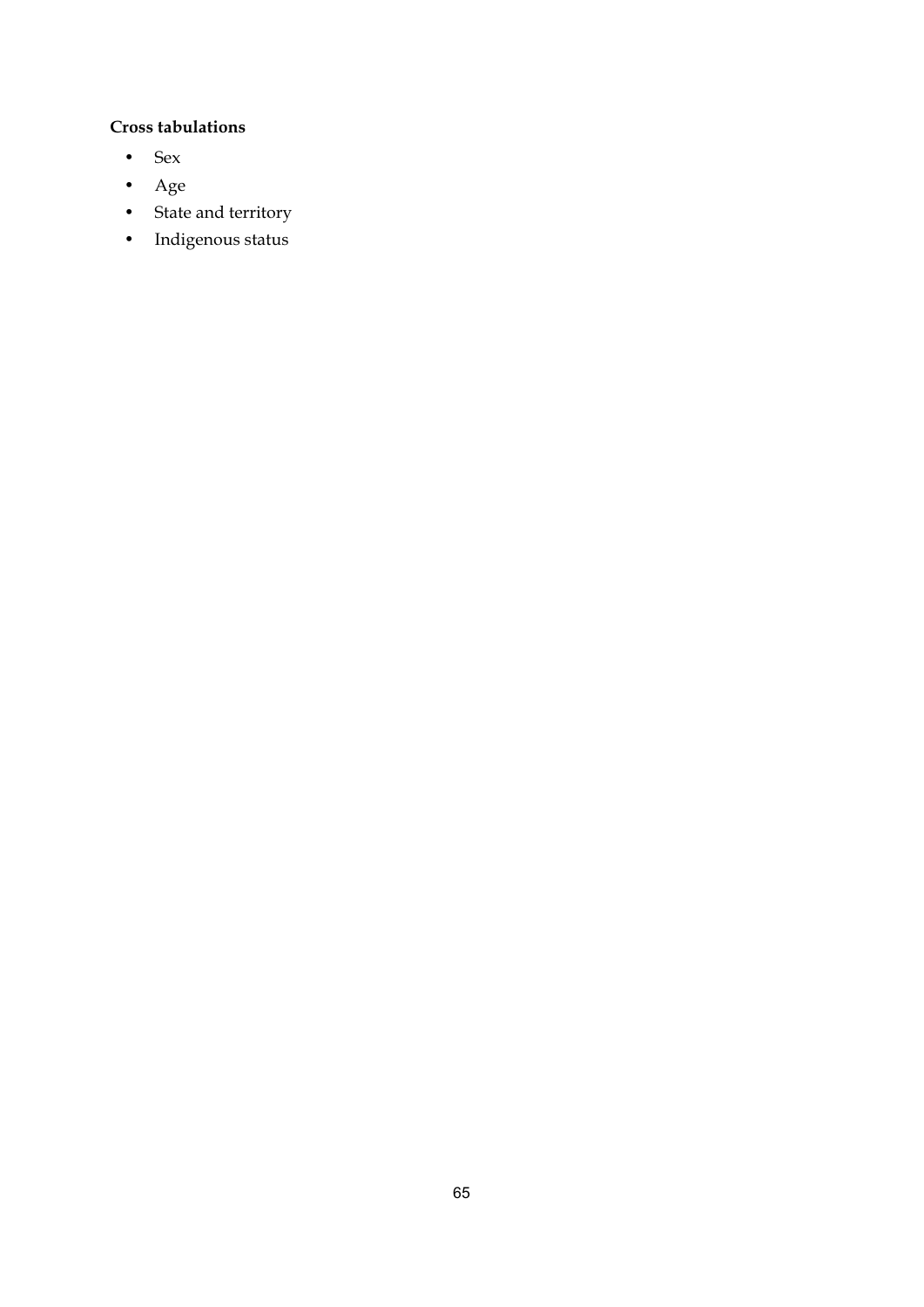# **Measure: Rate of children aged 0–12 years who are the subject of care and protection orders**

# **Operational definition**

### *Numerator*

Number of children aged 0–12 years who were on care and protection orders

Data source: AIHW Child Protection Data Collection

Data availability: Annual from 1991 onwards (2007 available as at June 2008)

#### *Denominator*

Number of children aged 0–12 years in reference year (at 31 March)

Data source: AIHW Population Database

Data availability: Quarterly and/or annual time series from 1979 onwards (2007 available as at June 2008)

#### **Justification for selection**

Children on care and protection orders are those whose safety and wellbeing are of serious concern due to abuse, neglect or the inability of parents to provide adequate care and protection (AIHW 2008b).

Recourse to the court is generally a last resort and is used in situations where supervision and counselling are resisted by the family, where other avenues for resolution of the situation have been exhausted, or where removal of a child into out-of-home care requires legal authorisation.

# **Data issues**

- Differences in child protection legislation, policies and practices across jurisdictions and over time can affect the number and rate of children on care and protection orders and so caution must be taken when interpreting the data.
- The scope of the data collection for children on care and protection orders was changed in 1997; data from 1997 onwards should not be compared with previous years.
- Children may be placed under care and protection orders for reasons other than abuse and neglect, for example, a break-down in the relationship between the child and the parent, or when the parent is unwilling or unable to adequately care for the child.

- Age
- Sex
- State and territory
- Indigenous status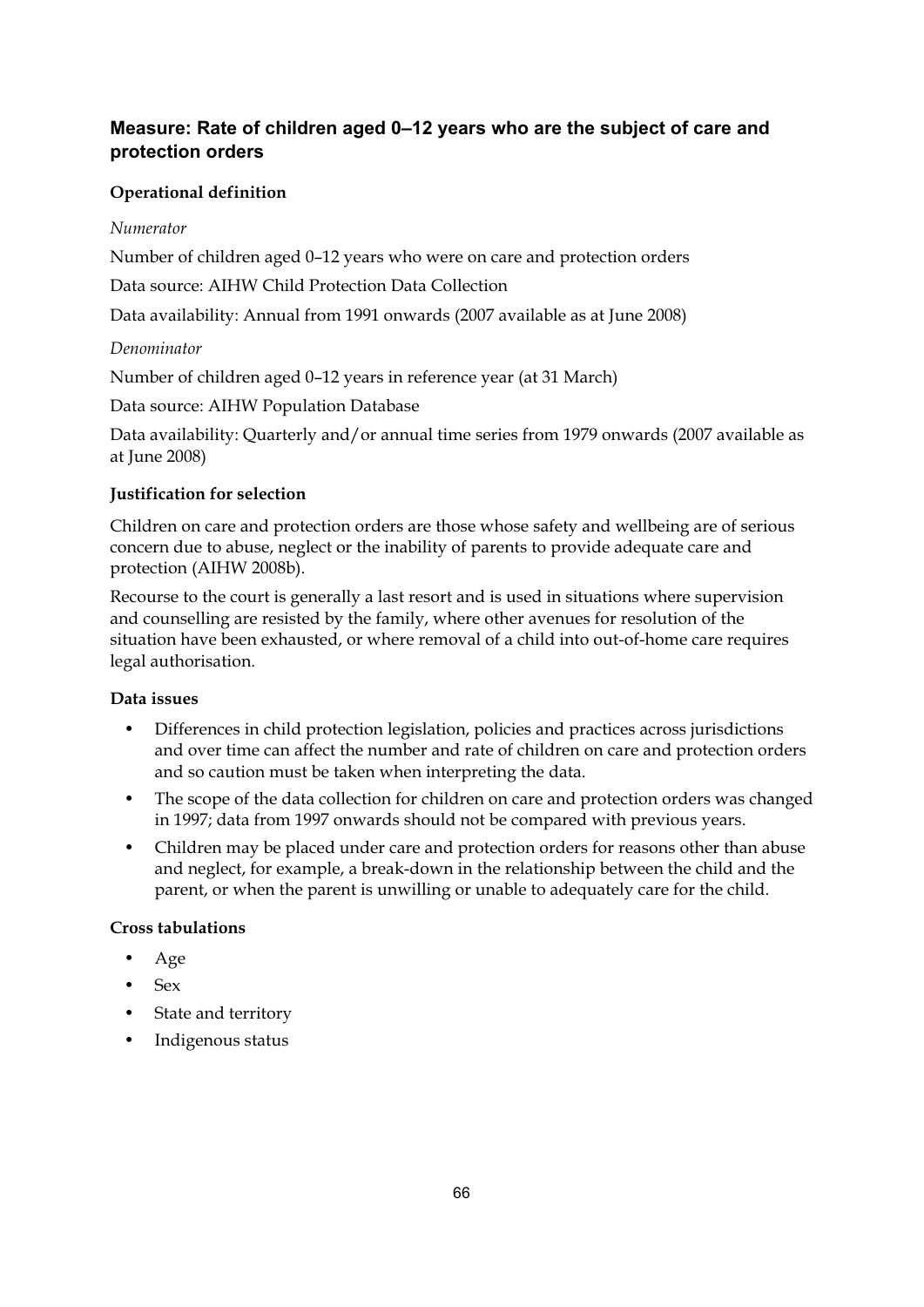# **Indicator: Children as victims of violence**

# **Measure: Rate of children aged 0–14 years who have been the victim of physical and sexual assault**

### **Operational definition**

#### *Numerator:*

Number of children aged 0–14 years who were the victim of assault (physical or sexual)

Data source: ABS Recorded Crime—Victims (ABS 2007a)

Data availability: Annual from 1993 (2006 available as at June 2008, but physical and sexual assault last reported in 2003)

#### *Denominator:*

Number of children aged 0–14 years in reference year (at 30 June)

Data source: AIHW Population Database

Data availability: Quarterly and/or annual time series from 1979 onwards (2007 available as at June 2008)

#### **Justification for selection**

Physical and sexual abuse have multifaceted short- and long-term negative effects on child development (Paolucci et al. 2001).

In particular, a history of child sexual abuse has been associated with psychopathology, depression, anxiety disorder, phobias, panic disorder, post-traumatic stress disorder, substance abuse and violent and sexual offending later in life (Lee & Hoaken 2007; Molnar et al. 2001; Rick & Douglas 2007).

# **Data issues**

- The offence categories used for national crime statistics are based on the Australian Standard Offence Classification (ASOC) (ABS 1997).
- The recorded crime statistics relate to victims of a selected range of offences that have been recorded by police. These offences may have been reported by a victim, witness or other person, or they may have been detected by police. The statistics do not provide a total picture of crime, as not all crimes are reported to police, nor do all incidents which are reported to police get recorded as a crime.
- The reported level of crime experienced by children and young people is likely to be underestimated, as children in particular, may feel intimidated and reluctant to report personal crimes if the perpetrator is known to them or in a position of power.
- The latest available data for assault and sexual assault for 0–24 year-olds is from 2003. Data on other types of offences (such as robbery, murder, kidnapping) are available for 2006.
- ABS also advises care in interpreting police statistics as fluctuations in recorded crime may be a reflection of changes in community attitudes in reporting crime, changes in police procedures or changes in crime reporting systems, rather than a change in the incidence of criminal behaviour.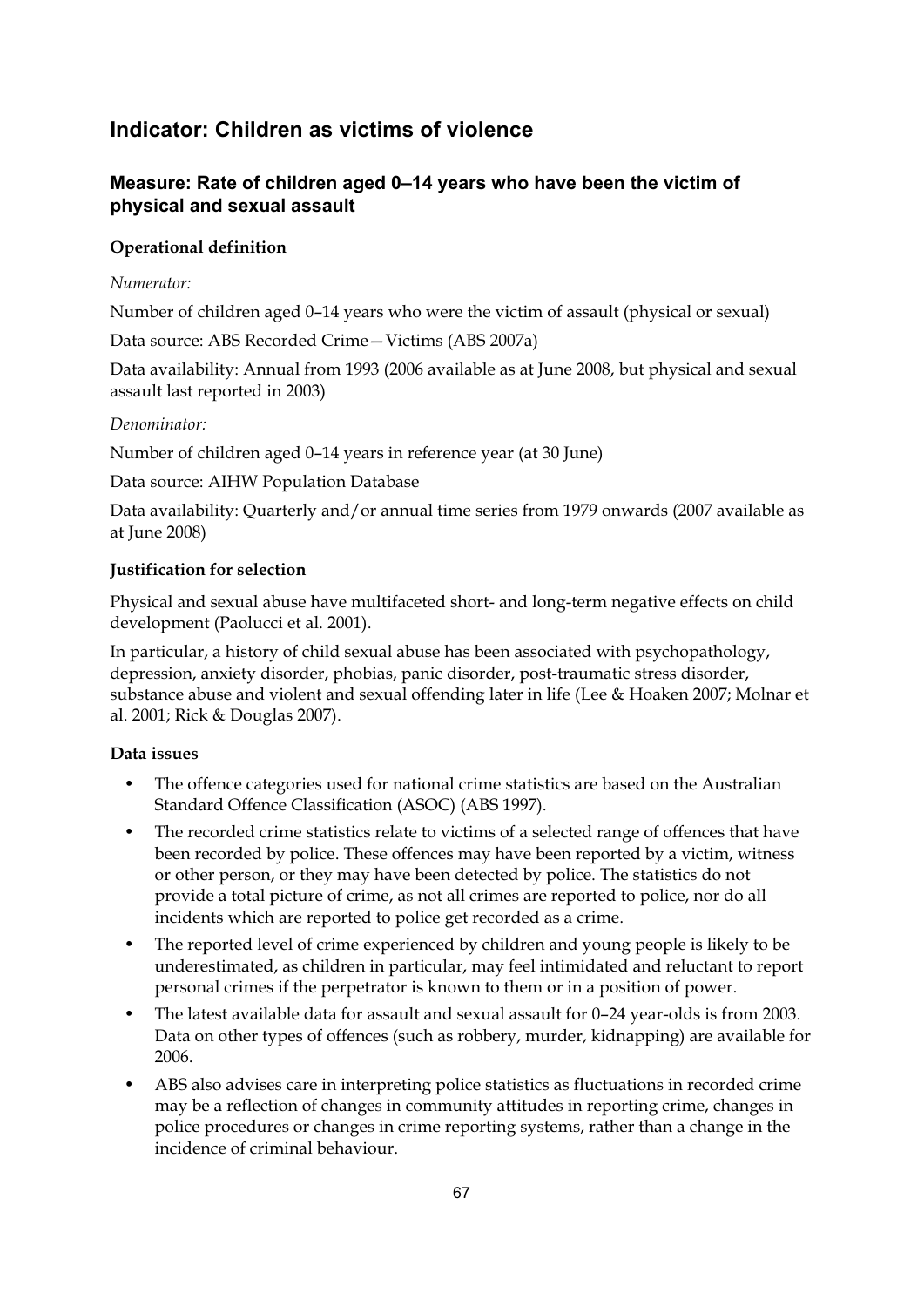- Sex
- Age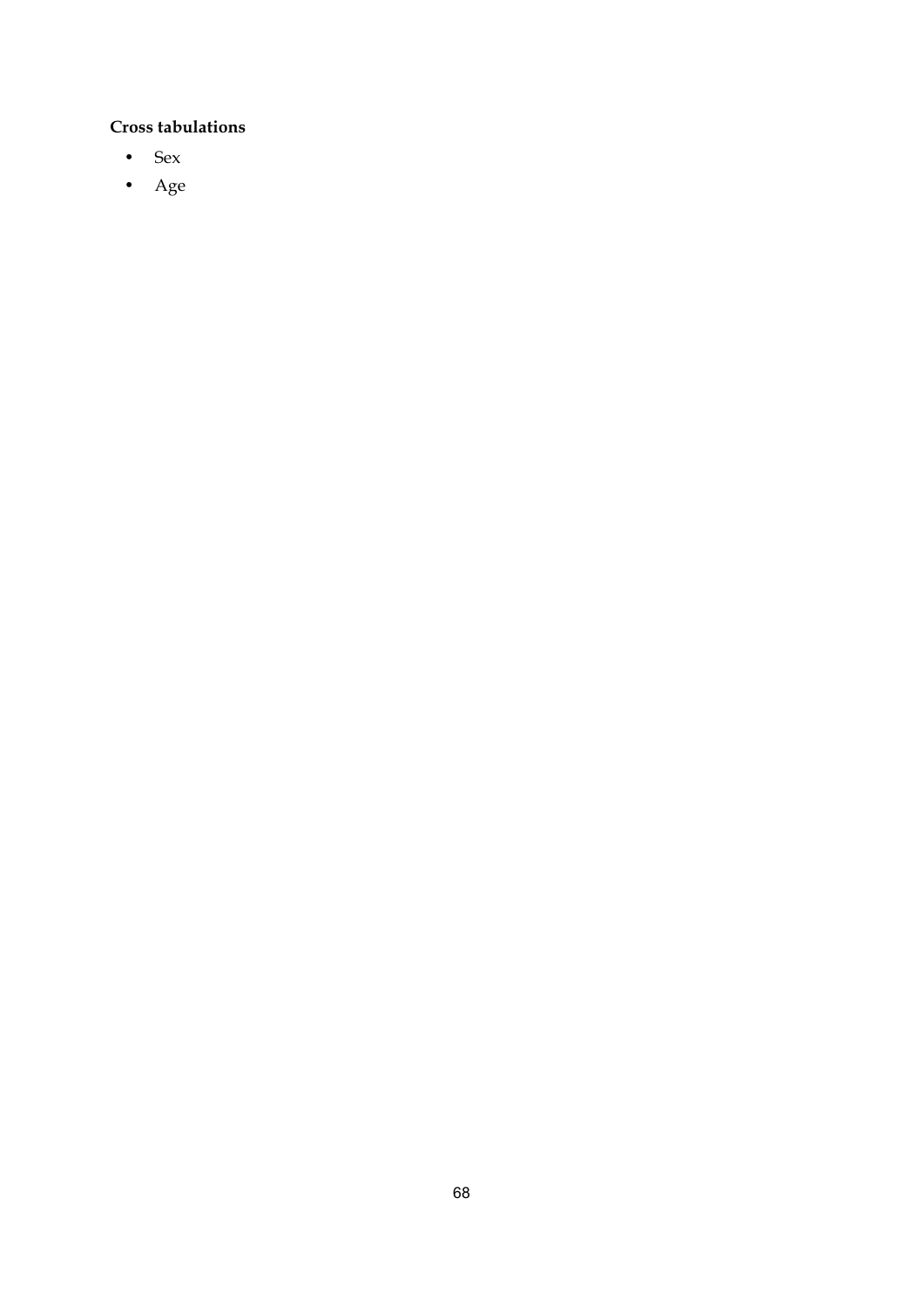## **Indicator: Homelessness**

## **Measure: Rate of children aged 0–15 years seeking assistance from the Supported Accommodation Assistance Program (accompanied and unaccompanied)**

## **Operational definition**

#### *Numerator*

Number of children aged 0–15 years seeking SAAP assistance (accompanied and unaccompanied)

Data source: AIHW SAAP National Data Collection

Data availability: Annual from 1996–97 (2006–07 available as at June 2008)

## *Denominator*

Number of children aged 0–15 years in the reference period (at 30 June)

Data source: AIHW Population Database

Data availability: Quarterly and/or annual time series from 1979 onwards (2007 available as at June 2008)

## **Justification for selection**

Children experience a number of negative educational, social and health consequences as a result of being homeless. These can include early school leaving, behavioural problems, lacking parental affection and support, and psychological problems such as depression and low self-esteem. Many homeless children have experienced or witnessed domestic violence, have been victims of other crime, or have been involved in criminal activities themselves (AIHW 2005).

## **Data issues**

- All children at risk of homelessness are not captured in the data as only those who sought assistance are included. AIHW will investigate the possibility of using data from the Counting the Homeless Project, based on the 2006 Census, for this age group (dependent on data availability and age breakdowns).
- The extent to which children as clients are captured in the data has improved in recent years. It is now possible to also present the number of children presenting to a SAAP agency unaccompanied.
- Seeking assistance from SAAP includes any service received (for example, shower or meal), not only accommodation (although accommodation can be singled out). However, all SAAP clients are either homeless, or at risk of homelessness, regardless of the service type they receive.

## **Cross tabulations**

- Sex
- Age
- Main reason for seeking assistance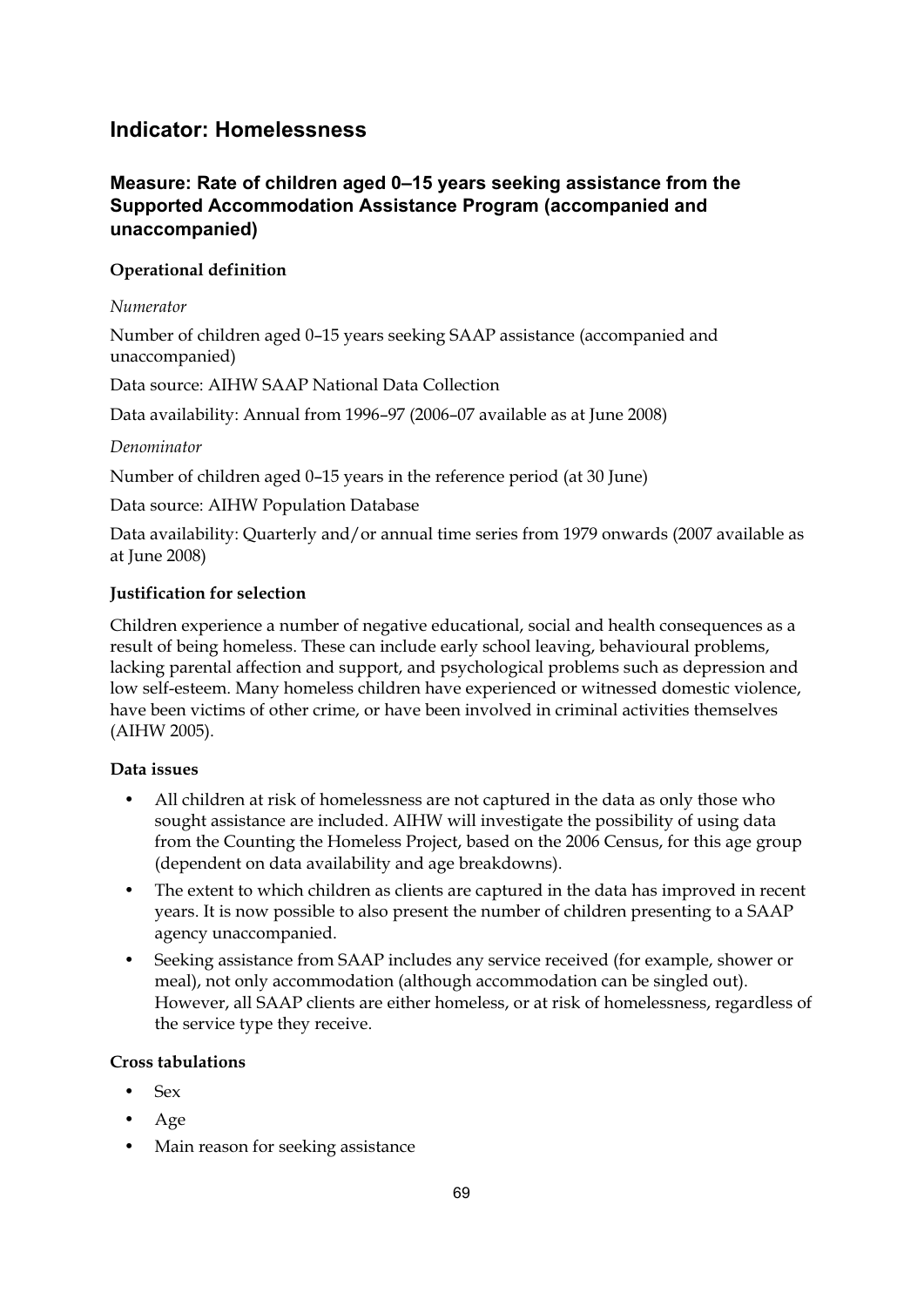- Accompanied and unaccompanied children
- Indigenous status

## **Indicator: Children and crime**

## **Measure: Rate of children aged 10–14 years who are under juvenile justice supervision**

## **Operational definition**

## *Numerator*

Number of children aged 10–14 years under juvenile justice supervision

Data source: AIHW Juvenile Justice National Minimum Dataset (JJ NMDS)

Data availability: Annual from 2000–01 (2006–07 available as at June 2008)

## *Denominator*

Number of children aged 10–14 years in reference year (at 31 March)

Data source: AIHW Population Database

Data availability: Quarterly and/or annual time series from 1979 onwards (2007 available as at June 2008)

## **Justification for selection**

Young people under juvenile justice supervision represent a particularly disadvantaged population, characterised by mental health and behavioural problems, high socioeconomic stress, physical abuse and childhood neglect (Bickel & Campbell 2002; Lynch et al. 2003; Stewart et al. 2002). These children are vulnerable to continued and more serious offending later in life (Makkai & Payne 2003).

## **Data issues**

• Data for Australian Capital Territory are available from 2003–04 onwards only.

## **Cross tabulations:**

- Age
- $\bullet$  Sex
- Type of supervision (detention or community-based)
- Age at first juvenile justice supervision
- Indigenous status
- State and territory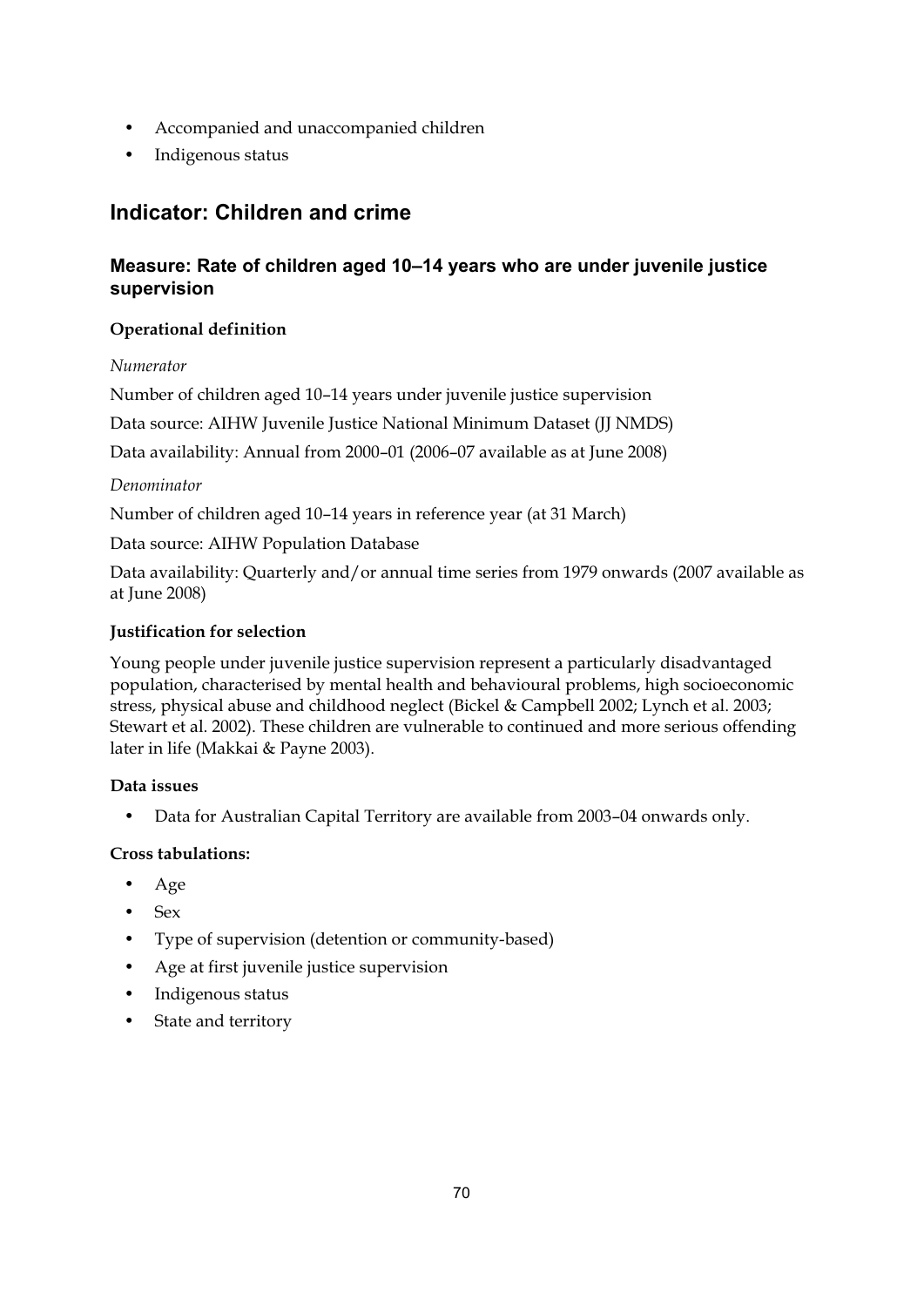## **How well is the system performing in delivering quality health and wellbeing actions to Australia's children?**

## **Indicator: Congenital anomalies**

## **Measure: Under development—Rate of selected congenital anomalies among infants at birth**

## **Operational definition**

## *Numerator*

Number of infants (less than 1 year of age) with congenital anomaly at birth in reference year

Data source: Australian Congenital Anomalies Monitoring System (ACAMS)

Data availability: Annual from 1981 onwards (2002–2003 available as at June 2008)

## *Denominator*

Number of live births and/or fetal deaths in reference year

Data source: National Perinatal Data Collection (NPDC)

Data availability: Annual from 1991 onwards (2005 available as at June 2008)

## **Justification for selection**

Congenital anomalies are a major cause of hospitalisation in infancy and childhood and a leading cause of infant mortality in Australia (Abeywardana et al. 2007). Preventative strategies can reduce the prevalence of some congenital anomalies, while timely intervention for children born with some congenital anomalies can significantly reduce morbidity, mortality and associated disabilities.

## **Data issues**

- Data from ACAMS are based on notifications to birth defects registers in New South Wales, Victoria, Western Australia and South Australia, and on data collected by perinatal data collections in Queensland, Tasmania and the Australian Capital Territory (Abeywardana & Sullivan 2008).
- Data is collected on congenital anomalies in live births and stillbirths of 20 weeks gestational age or more, or 400 grams birthweight or more (including induced abortions), for all states and the Australian Capital Territory. Data on induced abortion due to congenital anomaly at less than 20 weeks gestation, or less than 400 grams weight, is required to calculate an accurate rate of congenital anomaly. Currently this information is available for four states only: New South Wales, Victoria, Western Australia and South Australia. Therefore, at the national level, only an estimated rate (including live births, stillbirths and induced abortion data from four states) and a birth rate (including live births and stillbirths) can be presented.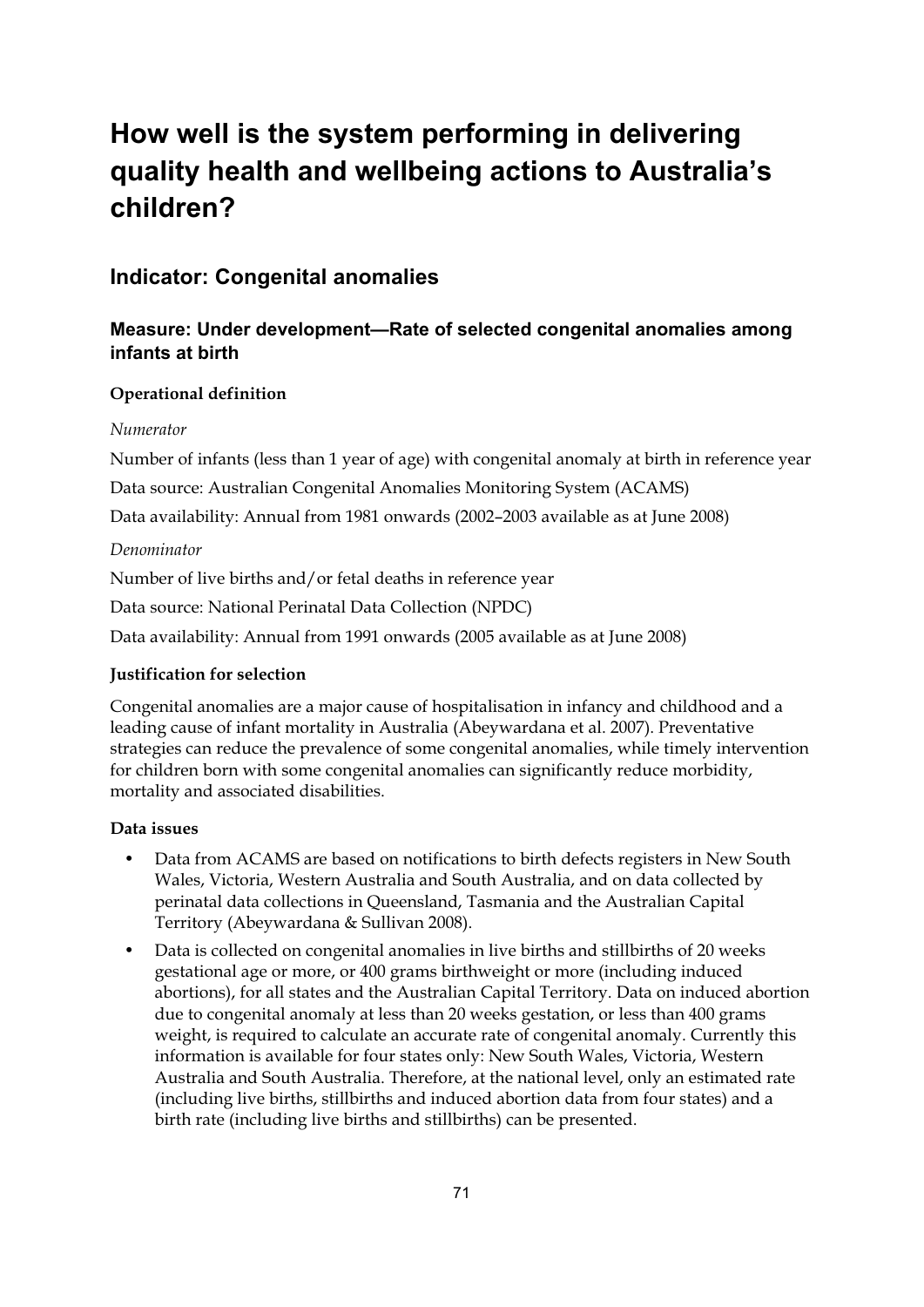• Possible congenital anomalies include neural tube defects, abdominal wall defects and renal conditions.

#### **Cross tabulations**

- Baby characteristics:
	- sex
	- gestational age
	- birthweight
	- type of congenital anomaly
- Maternal characteristics:
	- Age
	- Indigenous status
	- remoteness of residence
	- country of birth
	- parity
	- plurality
- State and territory
- Outcome (live birth, fetal death, termination of pregnancy)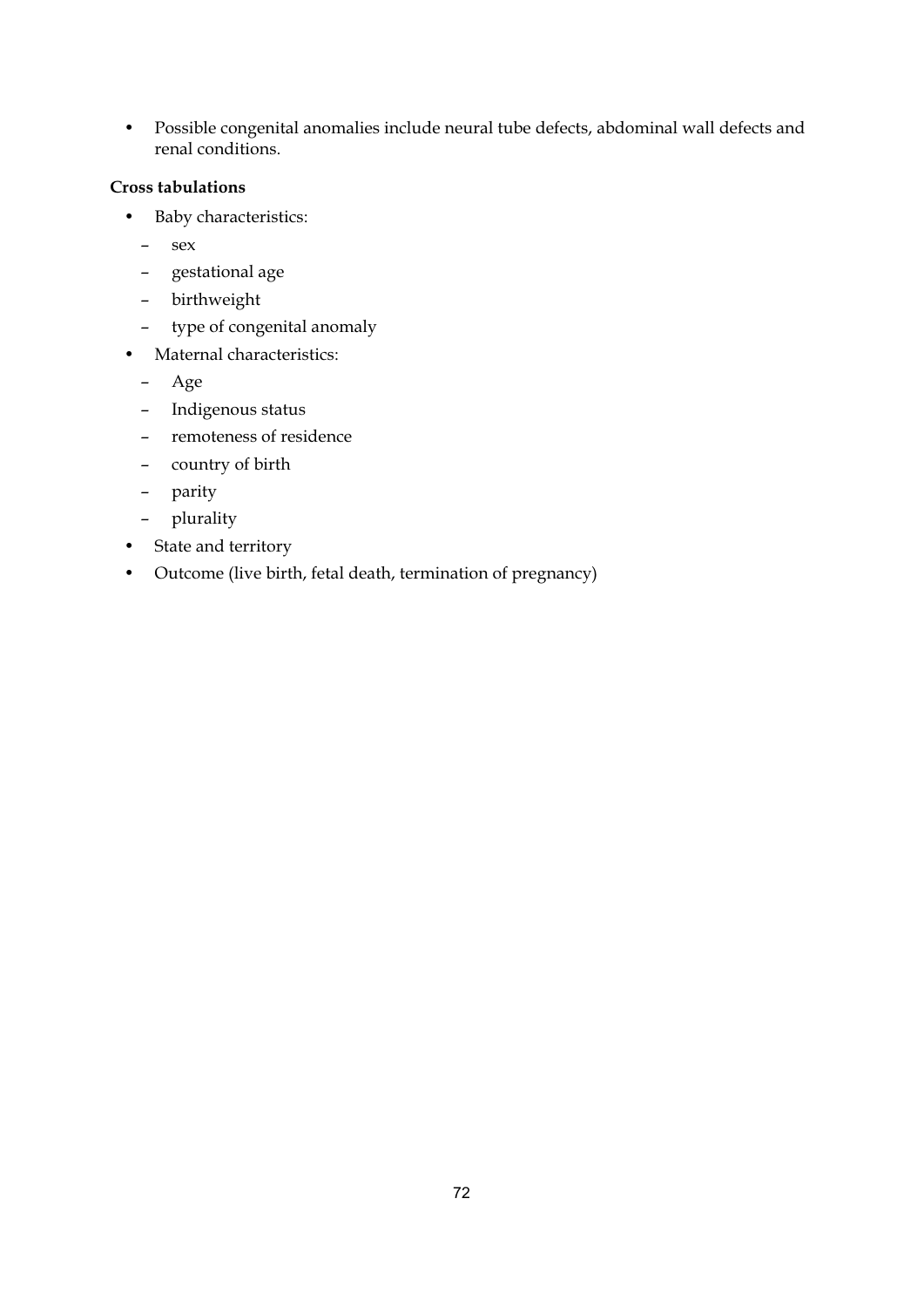## **Indicator: Newborn screening (hearing)**

## **Measure: Under development—Proportion of live births receiving a newborn hearing screen**

## **Operational definition**

*Numerator*  Number of live births receiving a newborn hearing screen in reference year Data source: To be determined Data availability: *Denominator*  Number of live births in reference year Data source: National Perinatal Data Collection (NPDC) Data availability: Annual from 1991 onwards (2005 available as at June 2008)

## **Justification for selection**

Congenital hearing impairment is traditionally diagnosed late in Australia and, for many children, deafness remains a disability leading to severe and lasting language impairment (Wake 2002; Wake et al. 2005). Early diagnosis and intervention can improve language, cognitive and social outcomes in hearing-impaired children (Yoshinaga-Itano 2003).

## **Data issues**

• This indicator is under development.

## **Cross tabulations**

To be defined.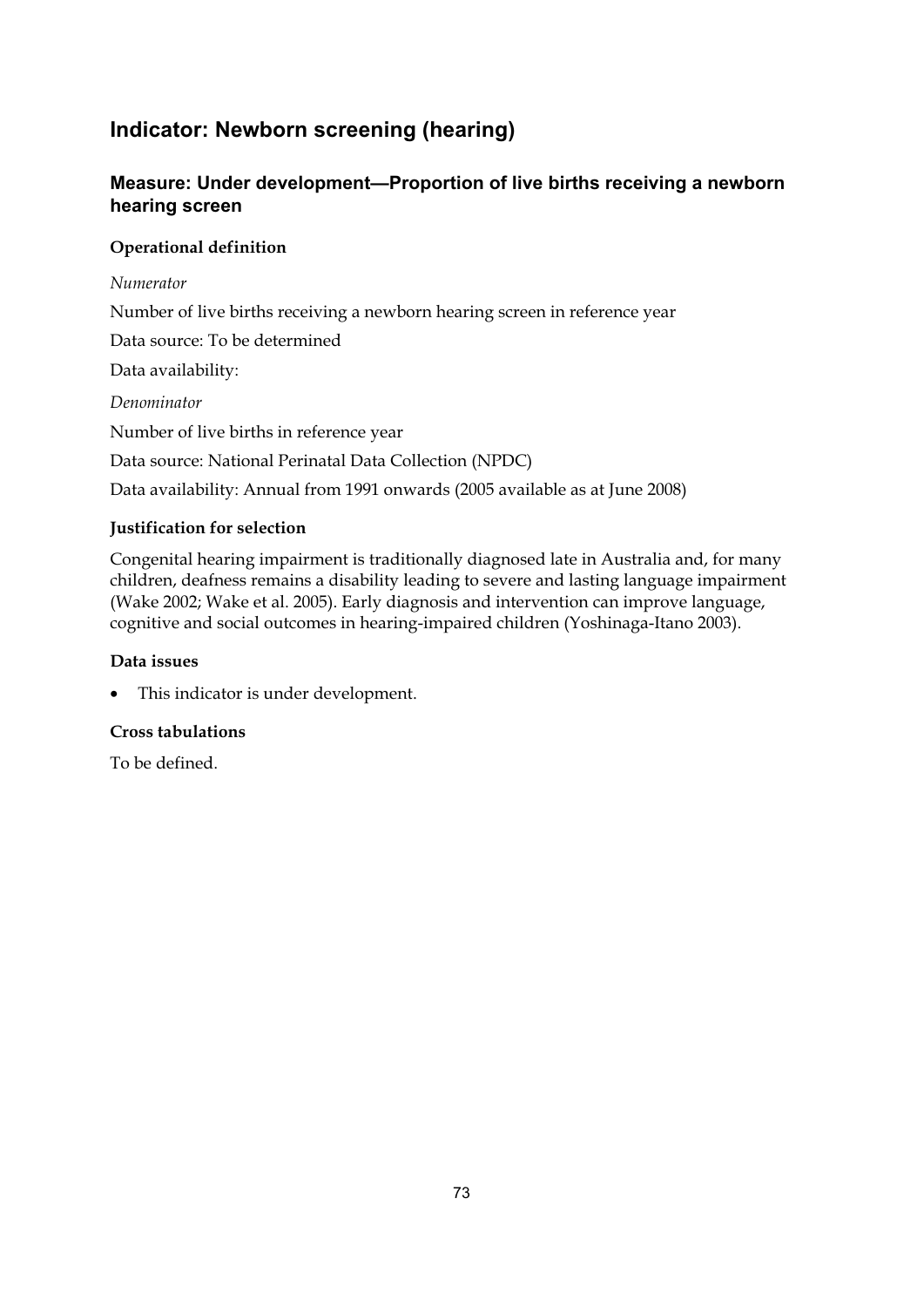## **Indicator: Childhood immunisation**

## **Measure: Proportion of children on the Australian Childhood Immunisation Register who are fully immunised at 2 years of age17**

## **Operational definition**

## *Numerator*

Number of children on the ACIR who are fully immunised at 2 years of age

Data source: Australian Childhood Immunisation Register (ACIR)

Data availability: Quarterly from March 1998 onwards (December 2007 available as at June 2008)

## *Denominator*

Number of children aged 2 years on the ACIR

Data source: Australian Childhood Immunisation Register (ACIR)

Data availability: Quarterly from March 1998 onwards (December 2007 available as at June 2008)

## **Justification for selection**

Immunisation against childhood diseases, such as diphtheria, pertussis, tetanus, polio and measles, is one of the most cost-effective public health interventions in preventing childhood morbidity and mortality (Pollard 2007).

The rate of immunisation coverage reflects the capacity of the health system to effectively target and provide vaccinations to all children (World Bank 2000).

## **Data issues**

-

- In the separate contexts of the ACIR and the National Immunisation Program Schedule, 'fully immunised' has two different meanings. As reflected on the ACIR, a fully immunised child has received the scheduled doses of the following vaccines: diphtheria, tetanus and pertussis triple antigen; poliomyelitis; hepatitis B; Hib; and measles, mumps, rubella. In the context of the Schedule, a fully immunised child has received the scheduled doses of all vaccines on the Schedule. Along with the above vaccines, rotavirus, varicella (chicken pox), meningococcal C and pneumococcal conjugate are included in the National Immunisation Program Schedule for children up to 2 years of age. These latter four vaccines are not reflected in the ACIR proportions of fully immunised children to be reported in *A picture of Australia's children 2009*.
- ACIR collects information on sex, remoteness, and Indigenous status but these data are currently not available for release.
- Immunisation data will be accompanied by notification rates for the communicable diseases on the ACIR.

<sup>17</sup> Headline Indicator for Children's Health, Development and Wellbeing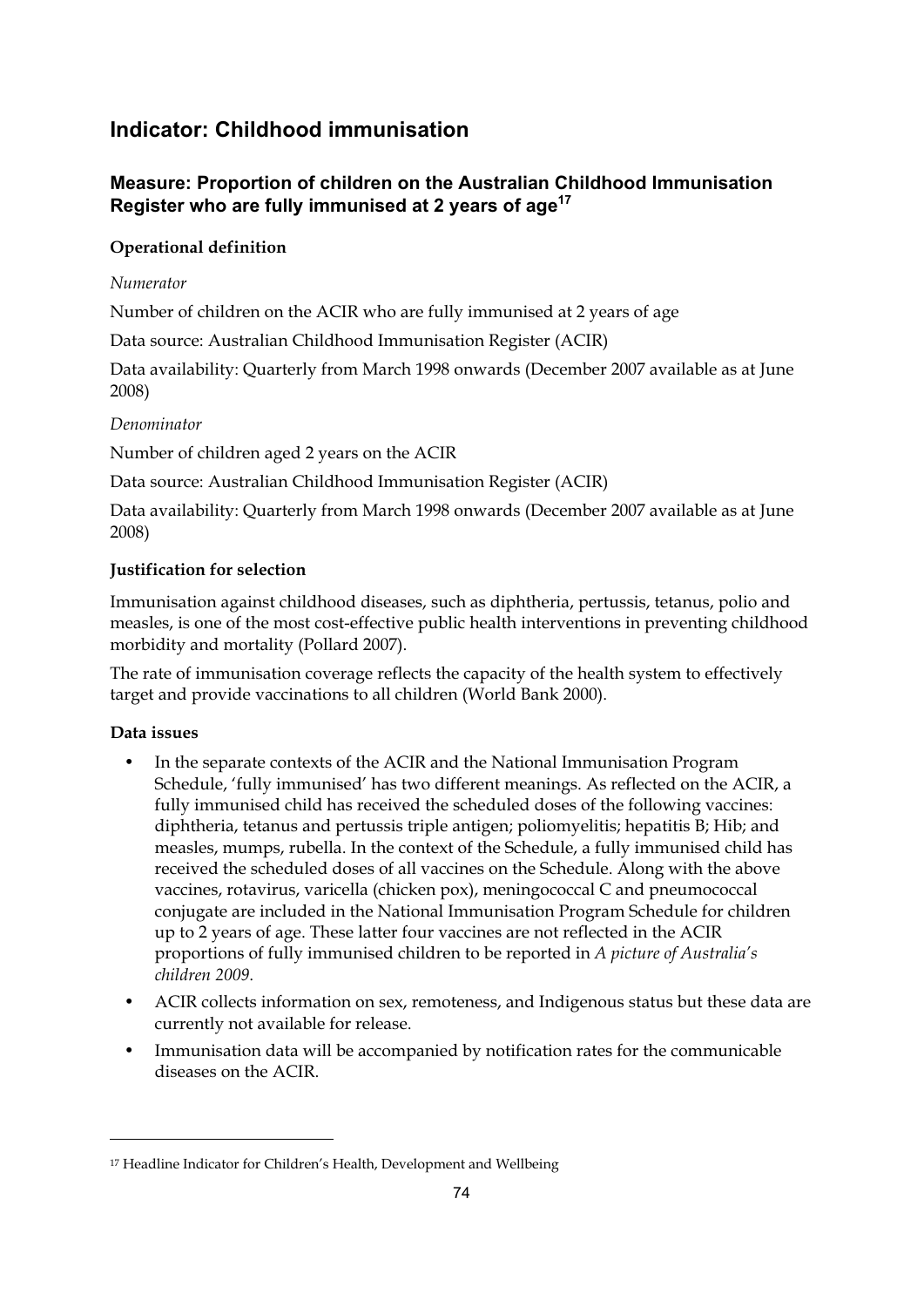## **Cross tabulations:**

• State and territory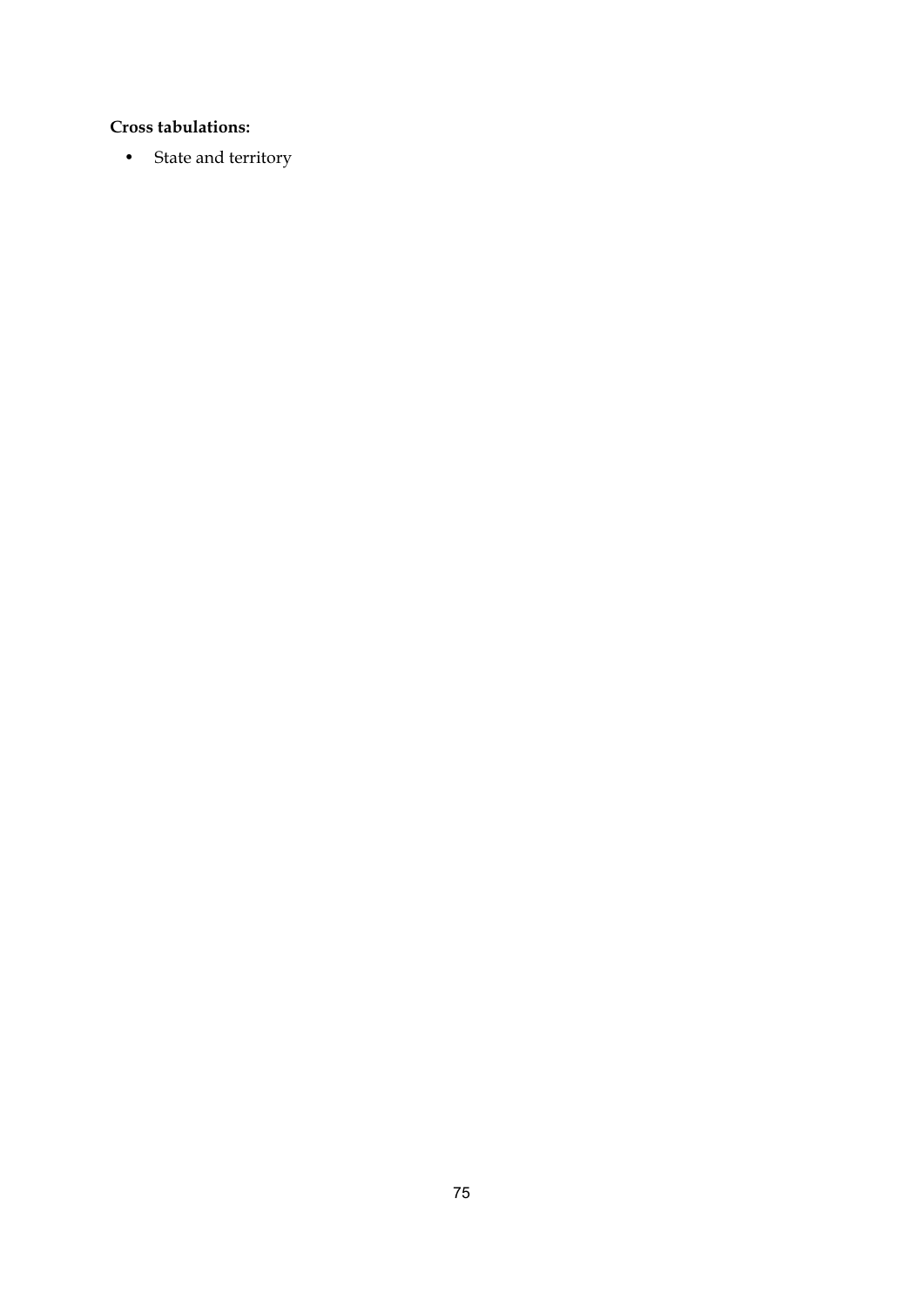## **Indicator: Survival for leukaemia**

## **Measure: Five-year relative survival rate for leukaemia in children aged 0–14 years**

## **Operational definition**

## *Numerator*

Survival of children aged 0–14 years with leukaemia (observed)

Data source: AIHW National Cancer Statistics Clearing House and the AIHW National Death Index

Data availability: 1982–1986, 1992–1997 and 1998–2004

## *Denominator*

Survival of children aged 0–14 years (expected)

Data source: AIHW analysis of ABS life tables (see ABS 2007d)

Data availability: Annual from 2002 onwards (2006 available as at June 2008)

## **Justification for selection**

Leukaemia is the most common cancer among Australian children (AIHW 2005). If detected early, medical treatment is often successful and advances in medical research have resulted in significant improvements in survival since the 1960s (Ziegler et al. 2005). Survival after diagnosis can be used to assess the effectiveness of early detection and treatment.

The leukaemia survival rate is a health system quality indicator for the Child Health Indicators of Life and Development (CHILD) Project developed by the European Union Community Health Monitoring Programme (Rigby & Köhler 2002).

## **Data issues**

- Relative survival analysis compares the survival rate of children with leukaemia (ICD-10 C91–C95) with the survival rate of the Australian population of the same sex and age in the same calendar year as the cancer cohort.
- Relative survival is defined as the observed survival divided by the expected survival, and is usually expressed as a percentage.

## **Cross tabulations**

- Age
- Sex
- Type of leukaemia
- Remoteness
- Socioeconomic status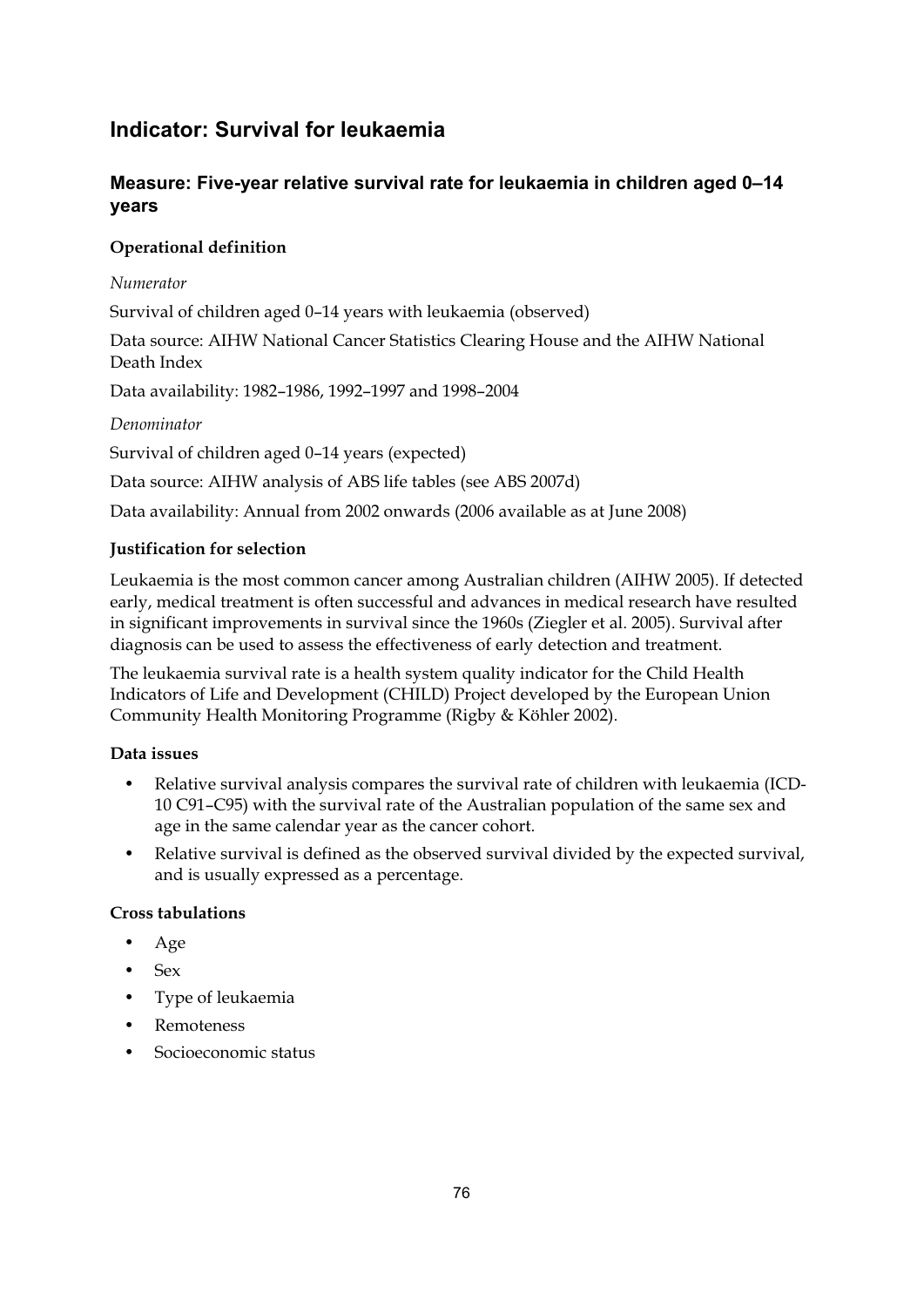## **Indicator: Quality child care**

## **Measure: Under development**

## **Operational definition**

*Numerator under development*  Data source: To be determined Data availability: *Denominator under development*  Data source: To be determined Data availability:

## **Justification for selection**

Good-quality child care provides support for a child's learning, socialisation, development and their transition to school. Good-quality child care can also be an effective intervention for disadvantaged children or those with special education needs. Conversely, poor-quality child care may be associated with developmental risk (Harrison & Ungerer 2005).

## **Data issues**

- No measure is currently defined for this indicator due to difficulties in choosing an appropriate measure and considerable data gaps in this area. This indicator requires significant indicator and data development, which may not be complete for inclusion in *A picture of Australia's children 2009*.
- Possible data sources include disaggregated data from the National Childcare Accreditation Council (NCAC), Growing up in Australia: the Longitudinal Study of Australian Children (LSAC). The Data Mapping Pilot Project on early childhood (by ABS, Treasury, FaCSIA and AIHW) will identify what data is available to answer specific policy questions.

## **Cross tabulations**

To be defined.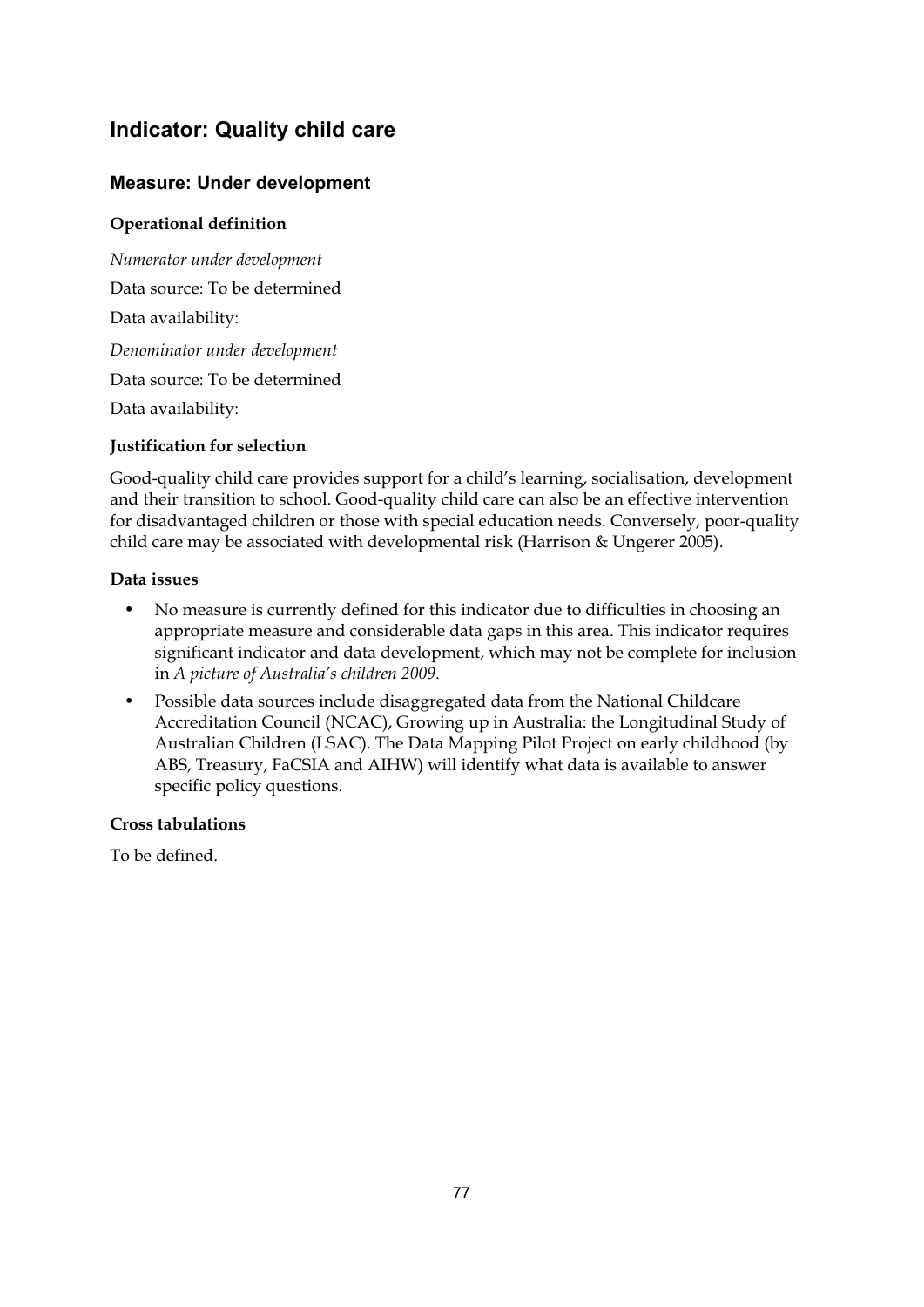## **Indicator: Child protection resubstantiations**

## **Measure: Rate of children aged 0–12 years who were the subject of a child protection resubstantiation in a given year**

## **Operational definition**

The resubstantiation rate reported for reference year, *y*, is defined in terms of resubstantiation within 3 or 12 months of a substantiation in the previous year.

## *Numerator*

Number of children aged 0–12 years who were the subject of a substantiation in year *y* minus 1 (the year prior to the reference year), who were the subject of a resubstantiation within 3 months/12 months

Data source: AIHW Child Protection Data Collection

Data availability: Annual from 1991 onwards (2006–07 available as at June 2008)

## *Denominator*

Number of children aged 0–12 years who were the subject of a substantiation in year *y* minus 1

Data source: AIHW Child Protection Data Collection

Data availability: Annual from 1991 onwards (2006–07 available as at June 2008)

## **Proxy measure: Rate of resubstantiation for children aged 0–17 years**

Data will be sourced from the AIHW Child Protection Data Collection, with data available annually from 1992–93 onwards (2006–07 available as at June 2008) (see 'Data issues').

## **Justification for selection**

Resubstantiation rates are an important measure of the effectiveness of child protection services in preventing the recurrence of abuse, neglect or harm to children (SCRGSP 2007).

## **Data issues**

- Currently, only the aggregate number of resubstantiations for the 0-17 year age group is available.
- Data are not comparable across jurisdictions because definitions of substantiation vary considerably, therefore a national rate can not be presented (AIHW 2008b).

## **Cross tabulations**

State and territory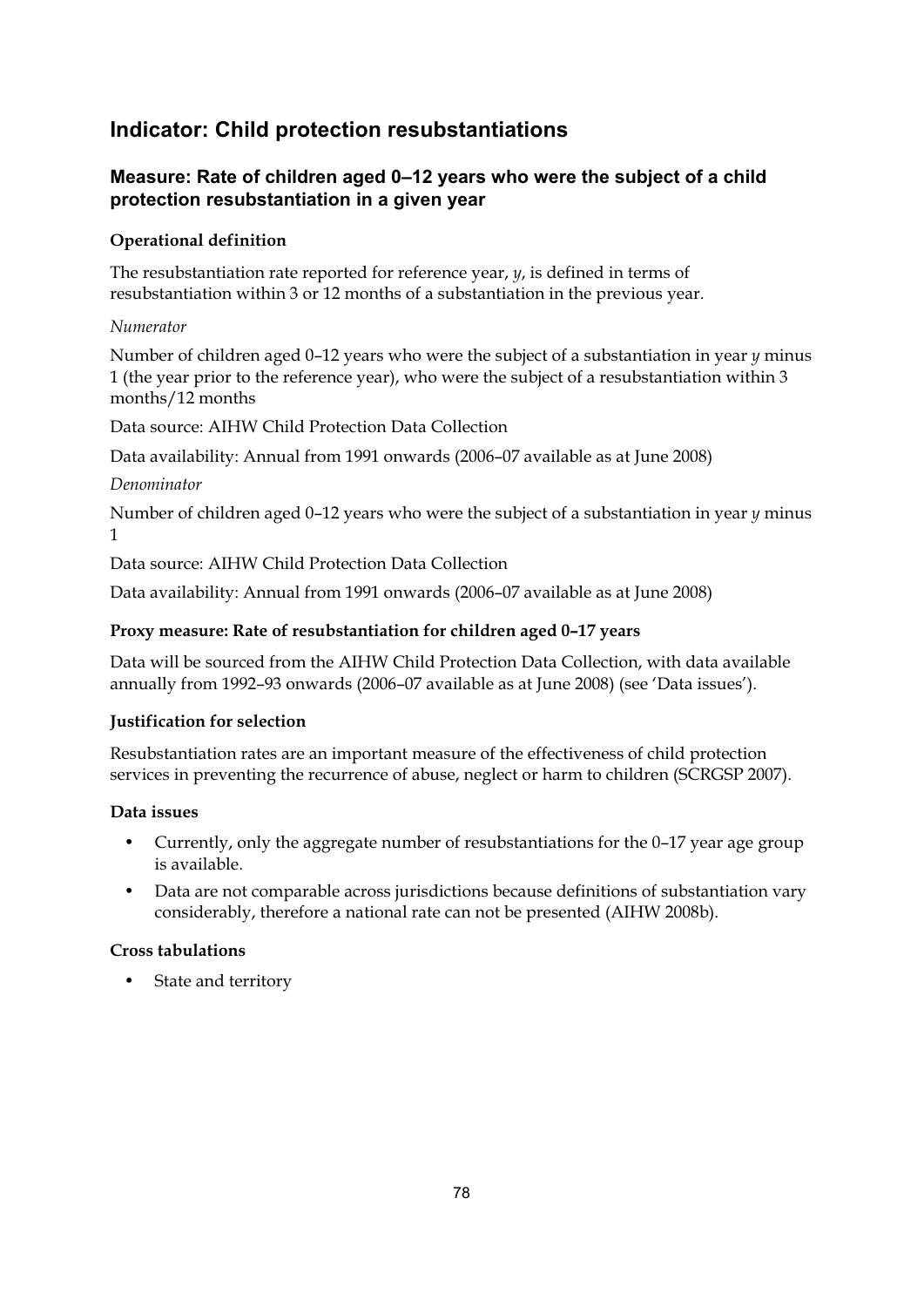# **3 Data sources**

## **AIHW and collaborating units data sources**

## **AIHW Child Protection Data Collection**

The AIHW collects annual statistics on child protection in Australia for children and adolescents aged 0–17 years. Data are provided by the state and territory community services departments and are used to produce *Child Protection Australia* and are also provided to the Productivity Commission for the *Report on Government Services*.

There are three separate child protection collections: child protection notifications, investigations and substantiations; children on care and protection orders; and children in out-of-home care.

Further information: www.aihw.gov.au/childyouth/childwelfare/childprotection/index.cfm

## **AIHW National Drug Strategy Household Survey (NSDHS)**

The NDSHS is a key data collection under the National Drug Strategy. The survey commenced in 1985 and has been managed by the AIHW since 1998.

The 2007 NDSHS was conducted between July and November 2007. Almost 25,000 Australians aged 12 years or older participated in the survey, in which they were asked about their knowledge of and attitudes towards drugs, their drug consumption histories, and related behaviours.

The data collected from these surveys have contributed to the development of policies for Australia's response to drug-related issues.

Further information: AIHW 2008a or www.aihw.gov.au/drugs/ndshs07.cfm

## **AIHW National Hospital Morbidity Database (NHMD)**

The NHMD is compiled by the AIHW from data supplied by the state and territory health authorities. It is a collection of electronic confidentialised summary records for separations (that is, episodes of care) in public and private hospitals in Australia.

Hospital records are for 'separations' and not individuals, and as there can be multiple admissions for the same individuals, hospital separation rates do not usually reflect the incidence or prevalence of the disease or condition in question.

The collection contains establishment data (information about the hospital), demographic data of the patient, administrative data, length of stay data and, clinical and related data.

Diagnoses have been classified according to ICD-10-AM since 1998–99.

Further information: www.aihw.gov.au/hospitals/nhm\_database.cfm

## **AIHW National Mortality Database**

The AIHW National Mortality Database includes information on the factors that caused death, and other information about the deceased person such as age at death, place of death,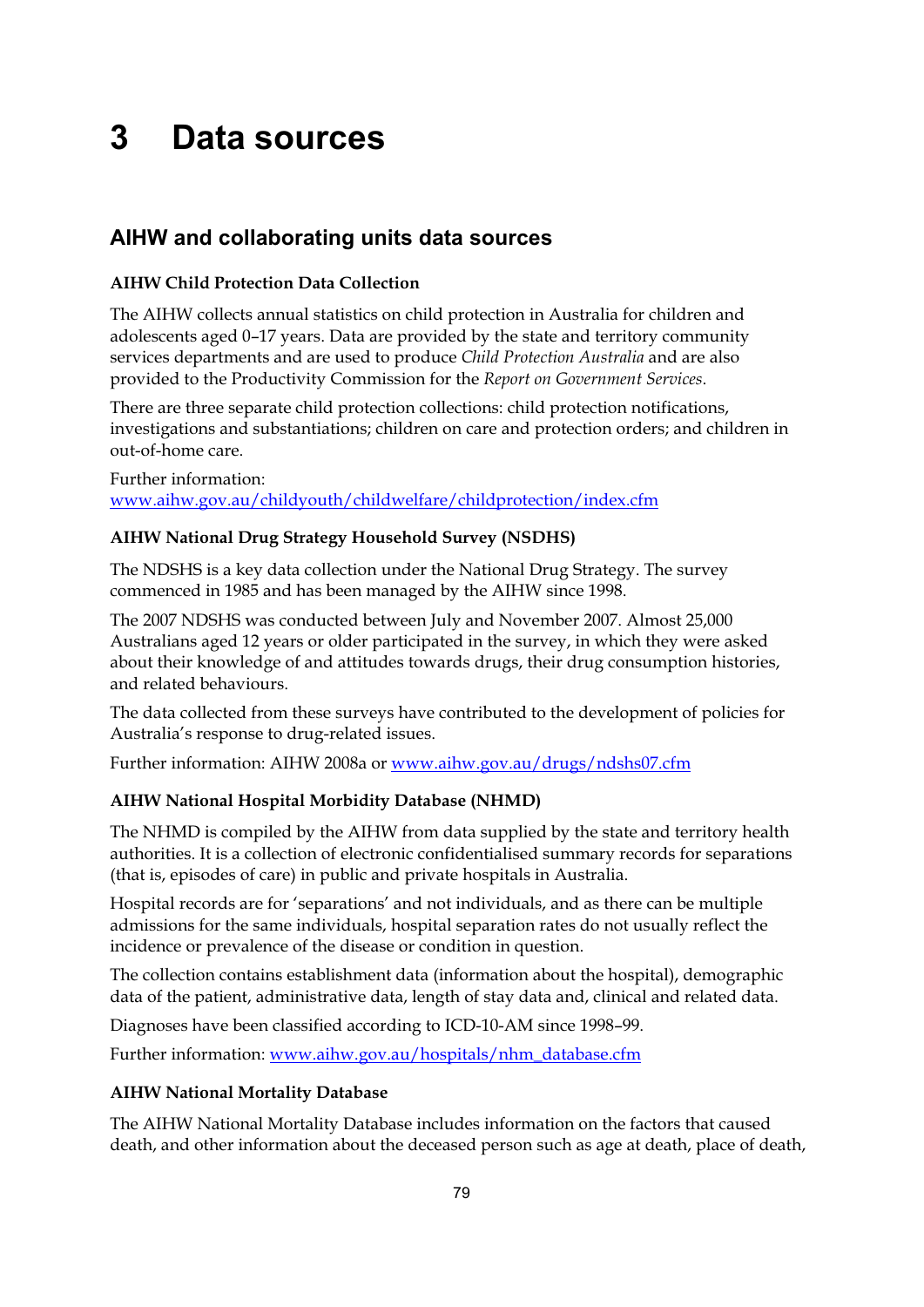country of birth, and where applicable, the circumstances of their death. These data are collected in Australia by the Registrars of Births, Deaths and Marriages in each state and territory. The data are then compiled nationally by the ABS, which codes the data according to the International Classification of Diseases (ICD). The tenth revision (ICD-10) is available for use from 1997.

Further information: www.aihw.gov.au/mortality/index.cfm

#### **AIHW Population Database**

Population data held by AIHW are sourced from the ABS Demography section and are updated as revised/new estimates become available. All population estimates currently produced by ABS are based on a usual residence concept, that is, where people usually reside, and are referred to as estimated resident populations (ERPs).

#### **Australian Congenital Anomalies Monitoring System**

The Australian Congenital Anomalies Monitoring System contains data based on notifications of major congenital anomalies to birth defects registers in New South Wales, Victoria, Western Australia and South Australia and on data collected on congenital anomalies in Queensland, Tasmania and the Australian Capital Territory. The Northern Territory is currently unable to provide data in a format enabling it to be compiled with data from the other states and territories.

Information is included on live births and stillbirths of 20 weeks gestational age or more, or 400 grams birthweight or more (including induced abortions), with a congenital anomaly, for all states and the Australian Capital Territory. Information on induced abortions of less than 20 weeks gestational age and less than 400 grams weight with a congenital anomaly is only available for four states: New South Wales, Victoria, Western Australia and South Australia.

Further information: Abeywardana & Sullivan 2008 or www.npsu.unsw.edu.au/NPSUweb.nsf/page/CADC

## **Child Dental Health Survey**

The Child Dental Health Survey is an annual survey which monitors the dental health of children enrolled in school dental services operated by the Australian state and territory health departments.

Data for the Child Dental Health Survey are derived from routine examinations of children enrolled in the school dental services. The survey collects information on selected demographic characteristics and dental health status, including: decay experience of deciduous and permanent teeth, immediate treatment needs (some states and territories only) and fissure sealants.

Further information: AIHW DSRU: Armfield et al. 2007

#### **Children's Services National Minimum Data Set**

The development of the Children's Services National Minimum Data Set has been completed with the publication of the final report in February 2007 (NCSIMG Children's Services Data Working Group 2007). The Children's Services NMDS, endorsed by the Community and Disability Services Ministers' Advisory Council in 2006, aims to provide nationally comparable and comprehensive data about the provision of child care and preschool services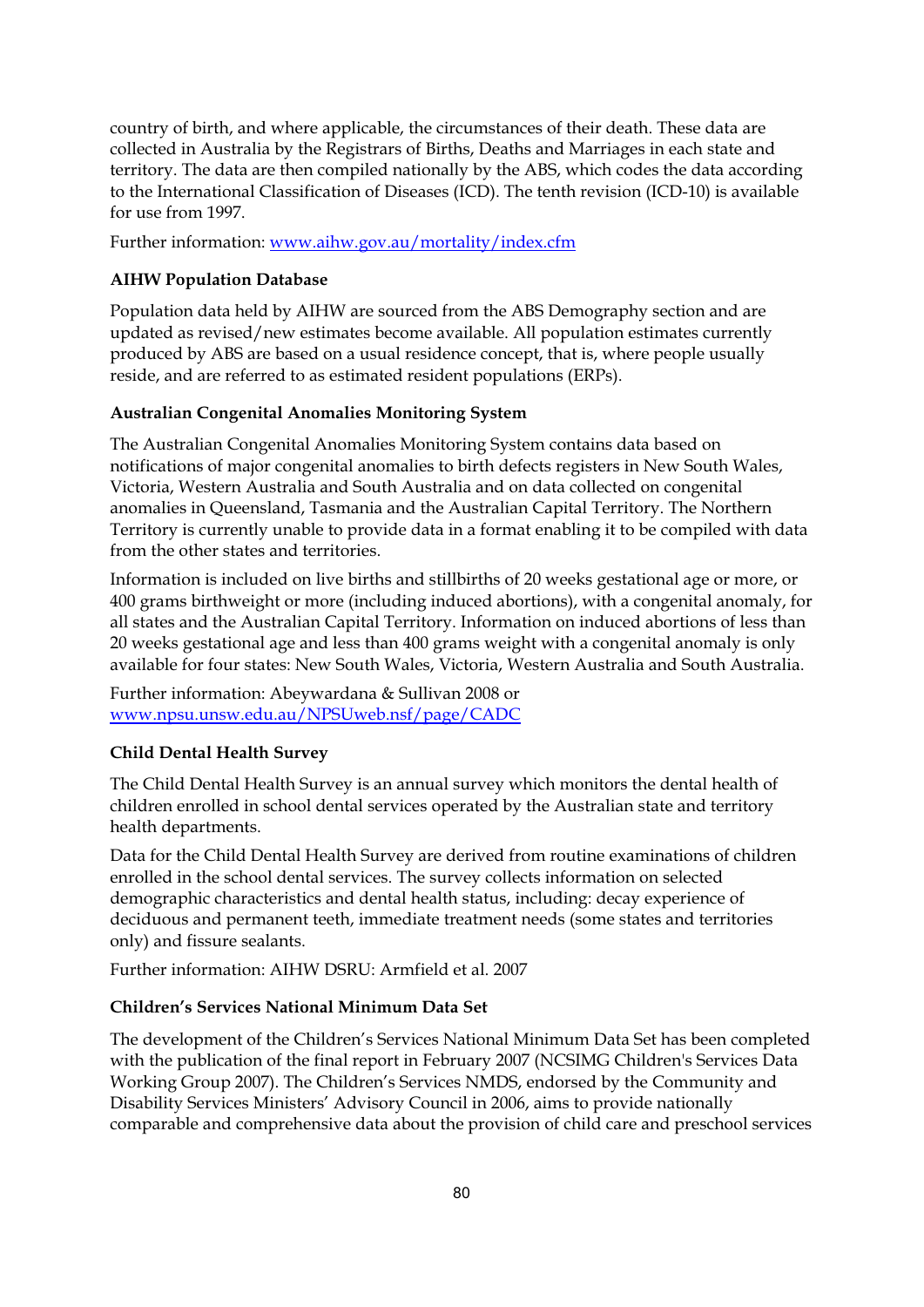including information about the children who use the services, the service providers and their workers. Options for the implementation of the data set are now being examined.

## **Juvenile Justice National Minimum Data Set (JJ NMDS)**

The JJ NMDS is the annual national collection of information on young people in community supervision and detention in Australia. It contains flow data from 2000–01 for all states and territories in Australia (except the ACT—data are available from 2003–04). Data is provided by the department responsible for juvenile justice in each jurisdiction. The JJ NMDS is designed to provide relevant and comparable information that will contribute to the national monitoring of juvenile justice policies and programs.

Information collected includes: the number and characteristics of young people in juvenile justice supervision (age, sex, Indigenous status); patterns of supervision (type, length, location); and juvenile justice detention centre characteristics.

Further information: www.aihw.gov.au/childyouth/juvenilejustice/index.cfm

## **National Cancer Statistics Clearing House (NCSCH)**

The AIHW maintains the NCSCH. Information on the incidence of cancer in the Australian population is provided by the state and territory cancer registries to the NCSCH. The NCSCH is the only national database of cancer incidence in Australia. It contains information on incidence, mortality, specific cancer sites, cancer histology, geographical variation, trends over time and survival.

Data items enable record linkage to be performed (for example, to the National Death Index) and the analysis of cancer by site and behaviour.

Further information: www.aihw.gov.au/cancer/ncsch/index.cfm

## **National Diabetes Register (NDR)**

The NDR, held at the AIHW, is a register of people living in Australia with insulin-treated diabetes. This includes persons using insulin to manage Type 1, Type 2, gestational and other types of diabetes.

People are eligible to be on the NDR if they use insulin to treat their diabetes and their insulin use began on or after 1 January 1999.

The NDR has two main data sources:

- the National Diabetes Services Scheme (NDSS) database, administered by Diabetes Australia
- the Australasian Paediatric Endocrine Group's (APEG) state and territory databases.

Further information: www.aihw.gov.au/diabetes/ndr.cfm

## **National Perinatal Data Collection (NPDC)**

The NPDC is a national population-based cross-sectional data collection of pregnancy and childbirth. The data are based on births reported to the perinatal data collection in each state and territory in Australia. Midwives and other staff, using information obtained from mothers and from hospital or other records, complete notification forms for each birth. Selected information is then compiled annually into this national dataset by the AIHW National Perinatal Statistics Unit. Information is included in the NPDC on both live births and stillbirths of at least 400 grams birthweight or at least 20 weeks gestation.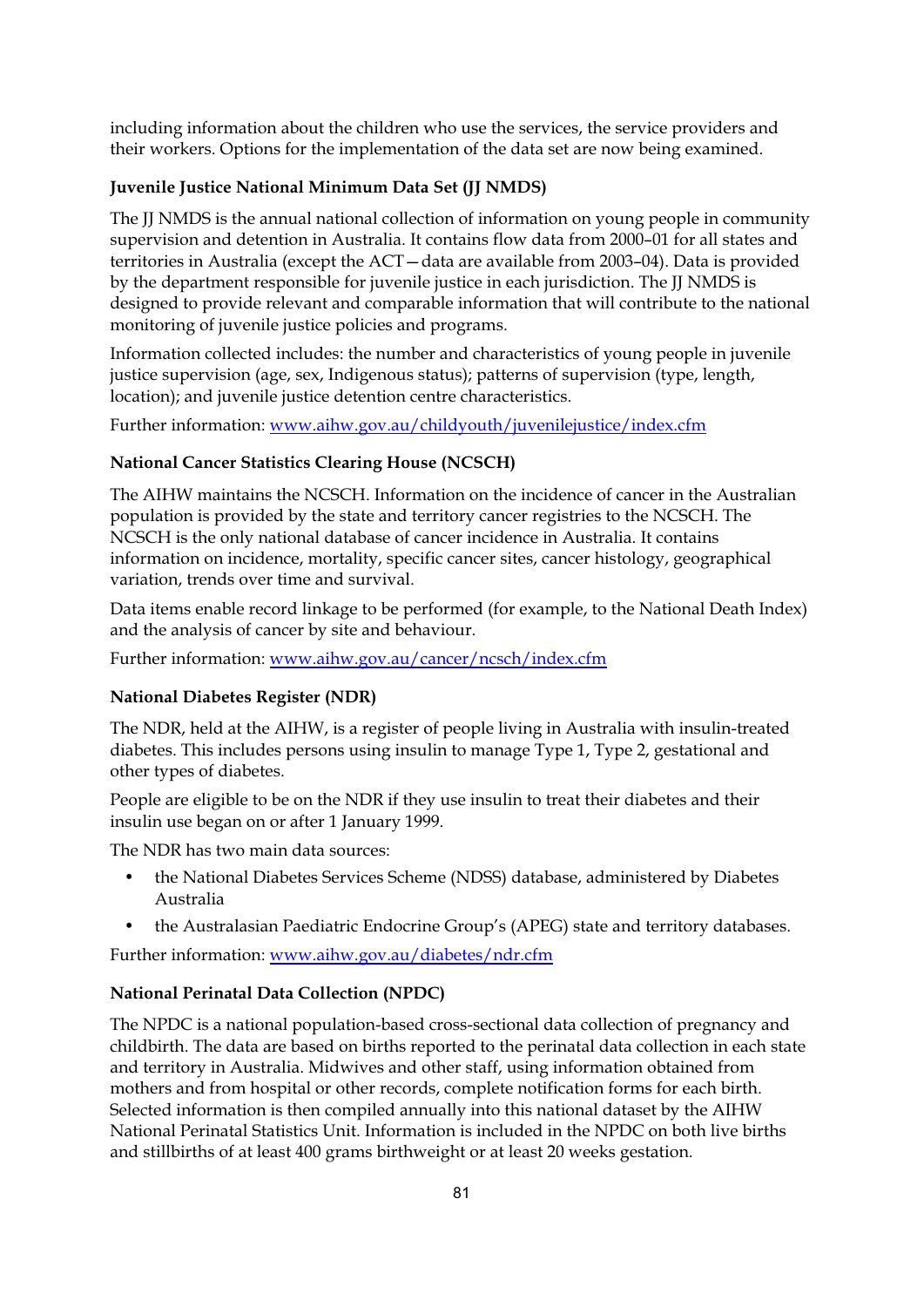Further information: www.npsu.unsw.edu.au/NPSUweb.nsf/page/NPDC

#### **Supported Accommodation Assistance Program (SAAP) National Data Collection**

The SAAP National Data Collection has been providing annual information on the provision of assistance through SAAP since 1996–97. The AIHW has had the role of National Data Collection Agency (NDCA) since the collection's inception.

The National Data Collection consists of distinct components, each of which can be thought of as a separate collection. Currently, four collections are run annually: the Client Collection, the Administrative Data Collection, the Demand for Accommodation Collection and the Casual Client Collection.

The Client Collection collects information about all clients receiving support under SAAP of more than 1 hour's duration. Data collected include basic sociodemographic information and information on the services requested by, and provided to, each client. Information about each client's situation before and after receiving SAAP services is also collected.

The Administrative Data Collection consists of general information about the agencies providing accommodation and support services to people who are homeless or in crisis.

The Demand for Accommodation Collection is conducted annually over 2 weeks. It measures the level of unmet demand for SAAP services by collecting information about the number of requests for accommodation from SAAP agencies that are not met, for whatever reason.

The 2-week Casual Client Collection is conducted annually to elicit information about shortterm or one-off assistance provided to homeless people.

Further information: www.aihw.gov.au/housing/sacs/saap/index.cfm

## **ABS data sources**

## **ABS Births, Australia**

The ABS compile aggregate statistics on births, based on data provided by the parent(s) of the child to the state and territory Registrars of Births, Deaths and Marriages.

The statistics in the *Births, Australia* publication refer to births registered during the relevant calendar year. As there is usually an interval between the occurrence and registration of a birth, some births occurring in one year are not registered until the following year or even later.

Further information: www.abs.gov.au/AUSSTATS/abs@.nsf/Lookup/3301.0Main+Features12006?OpenDocume nt

## **ABS General Social Survey (GSS)**

The ABS conducted the GSS in 2002 and 2006, with plans to repeat the survey at four-yearly intervals.

The aims of the GSS are to: present data on a range of social dimensions of the Australian community at a single point in time by collecting data on a range of topics from the same individual; enable analysis of the interrelationship of social circumstances and outcomes,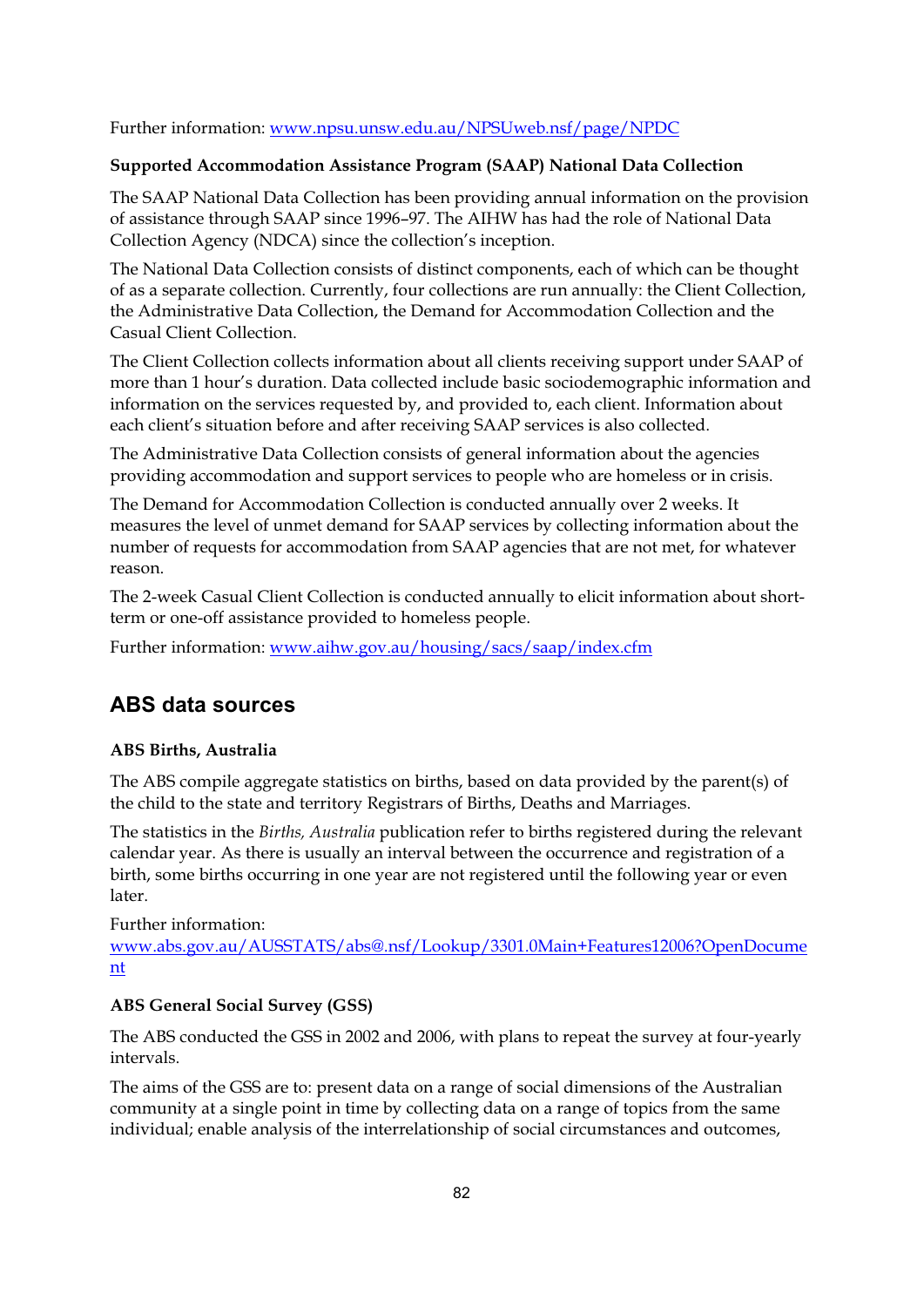including the exploration of multiple advantage and disadvantage and; provide a base for comparing social circumstances and outcomes over time and across population groups.

The focus is on the relationships between characteristics from different areas of social concern, rather than in-depth information about a particular field. Topics include: demographic characteristics, health and disability, housing, education, work, income, financial stress, assets and liabilities, information technology, transport, family and community, crime and feelings of safety, attendance at culture and leisure venues, sports attendance and participation, social networks and social participation, voluntary work and visa category.

Further information:

www.abs.gov.au/AUSSTATS/abs@.nsf/Lookup/4159.0Main+Features12006?OpenDocume nt

## **ABS National Aboriginal and Torres Strait Islander Health Survey (NATSIHS)**

The ABS 2004–05 NATSIHS provides information about the health circumstances of Indigenous Australians. This survey, which was conducted in remote and non-remote areas throughout Australia, collected information from Indigenous Australians about healthrelated issues, including health status, risk factors and actions, and socioeconomic circumstances. The sample size was considerably larger than the supplementary Indigenous sample in the 2001 National Health Survey.

The aims of the survey were to: provide broad information about the health of Indigenous Australians, by remoteness, and at the national and state/territory levels; allow for the relationships across the health status, risk factors and health-related actions of Indigenous Australians to be explored; provide comparisons over time in the health of Indigenous Australians; and provide comparisons with results for the non-Indigenous population from the 2001 and 2004–05 National Health Survey (NHS).

Further information: ABS 2006c or www.abs.gov.au/AUSSTATS/abs@.nsf/Lookup/4715.0Main+Features12004- 05?OpenDocument

## **ABS National Aboriginal and Torres Strait Islander Social Survey (NATSISS)**

The 2002 NATSISS was conducted between August 2002 and April 2003. Information was collected about the Aboriginal and Torres Strait Islander populations of Australia for a wide range of areas of social concern including health, education, culture and labour force participation. The survey is expected to be conducted at 6-yearly intervals.

Information was collected by personal interview from approximately 10,000 Aboriginal and Torres Strait Islander people aged 15 years and over throughout Australia, including those living in remote areas.

Further information:

www.abs.gov.au/Ausstats/abs@.nsf/0d21d0868273a2c3ca25697b00207e97/9ad558b6d0aed7 52ca256c7600018788!OpenDocument

## **ABS National Health Survey (NHS)**

The most recent NHS was conducted between August 2004 and June 2005 by the ABS. The survey collected information from 19,501 Australians of all ages and from all states and territories and from urban and remote areas. Very remote areas were excluded.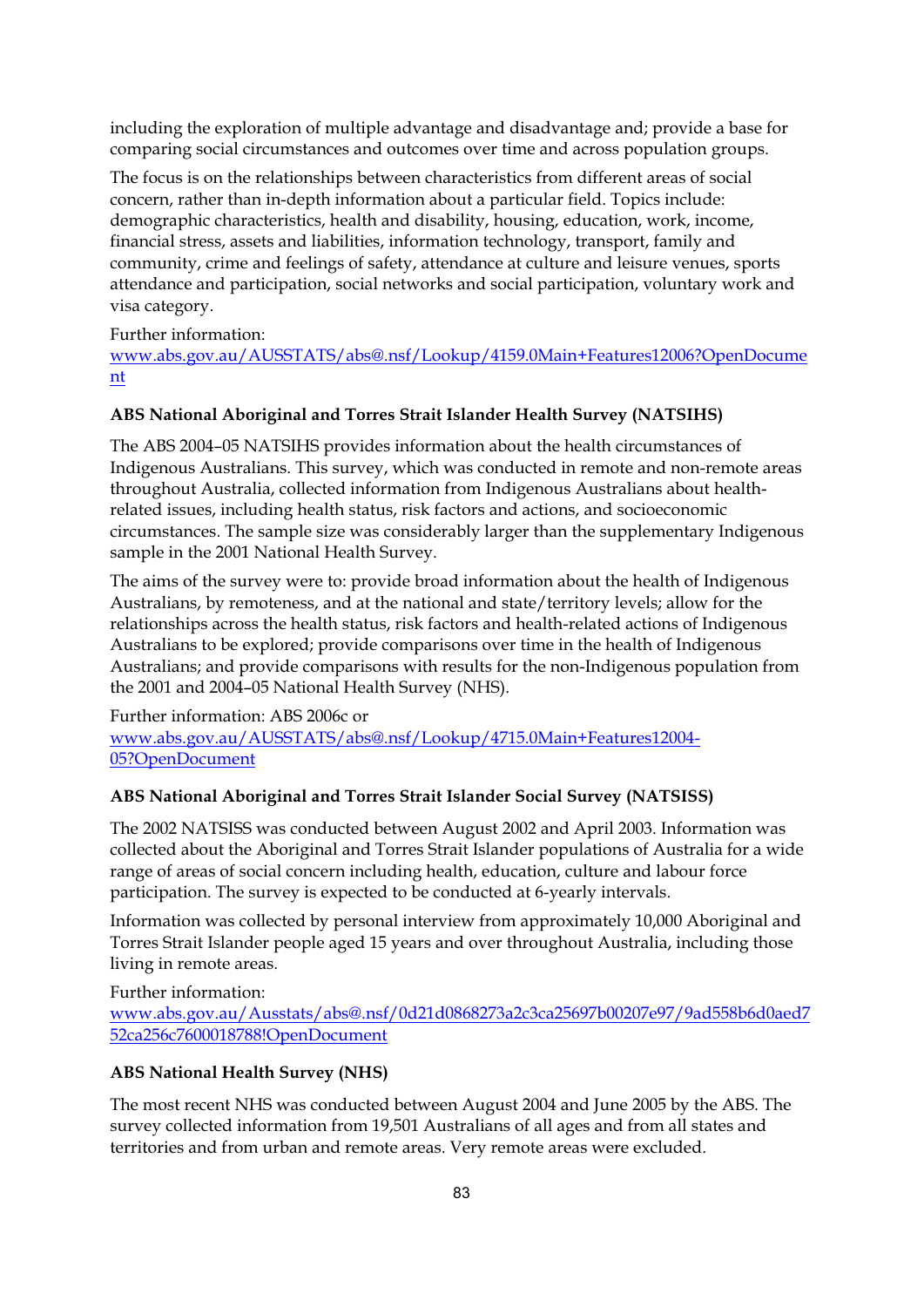The aims of the survey are to obtain national benchmark information on a range of health issues and to enable trends in health to be monitored over time. Information was collected about the health status of the Australian population, health-related aspects of lifestyle and other health risk factors and use of health services.

In the ABS National Health Surveys, information is reported by a parent/guardian for young people under the age of 15 years, a combination of self- and parent-report for ages 15–17 years and self-report only for aged 18 years and over.

Further information: ABS 2006d

## **ABS Recorded Crime—Victims**

*ABS Recorded Crime—Victims* is an annual publication which presents national crime statistics relating to victims of a selected range of offences that have been recorded by police. These statistics provide indicators of the level and nature of recorded crime victimisation in Australia and a basis for measuring change over time. The statistics for the publication are derived from administrative systems maintained by state and territory police.

#### Further information:

www.abs.gov.au/AUSSTATS/abs@.nsf/Lookup/4510.0Main+Features12006?OpenDocume nt

## **ABS Survey of Disability, Ageing and Carers (SDAC)**

The SDAC collects information about people of all ages with a disability, older people (aged 60 years and over) and people who provide assistance to older people and people with disabilities. The most recent survey was conducting in 2003.

The aims of the survey are to: measure the prevalence of disability in Australia; measure the need for support of older people and those with a disability; provide a demographic and socioeconomic profile of people with disabilities, older people and carers compared with the general population; and to estimate the number of, and provide information about, people who provide care to older people and people with disabilities.

People with a disability were asked questions relating to help and assistance needed and received for self-care, mobility, communication, cognition or emotion, health care, housework, property maintenance, meal preparation, paperwork (reading and writing tasks), transport activities, internet use and participation in community activities. Those aged 5–20 years (or their proxies) were asked about schooling restrictions, and those aged 15–64 years about employment restrictions.

Further information: ABS 2003

#### **ABS Survey of Income and Housing (SIH)**

The ABS SIH (previously known as the Survey of Income and Housing Costs (SIHC)) is a household survey which collects information on sources of income, amounts received, housing characteristics, household characteristics and personal characteristics.

The aim of the survey is to enable the analysis and monitoring of the social and economic welfare of Australian residents in private dwellings.

From 1994–95 to 2003–04, the survey was conducted in all years except 1998–99 and 2001–02. From 2003–04, the survey has been conducted biennially (most recently in 2005–06).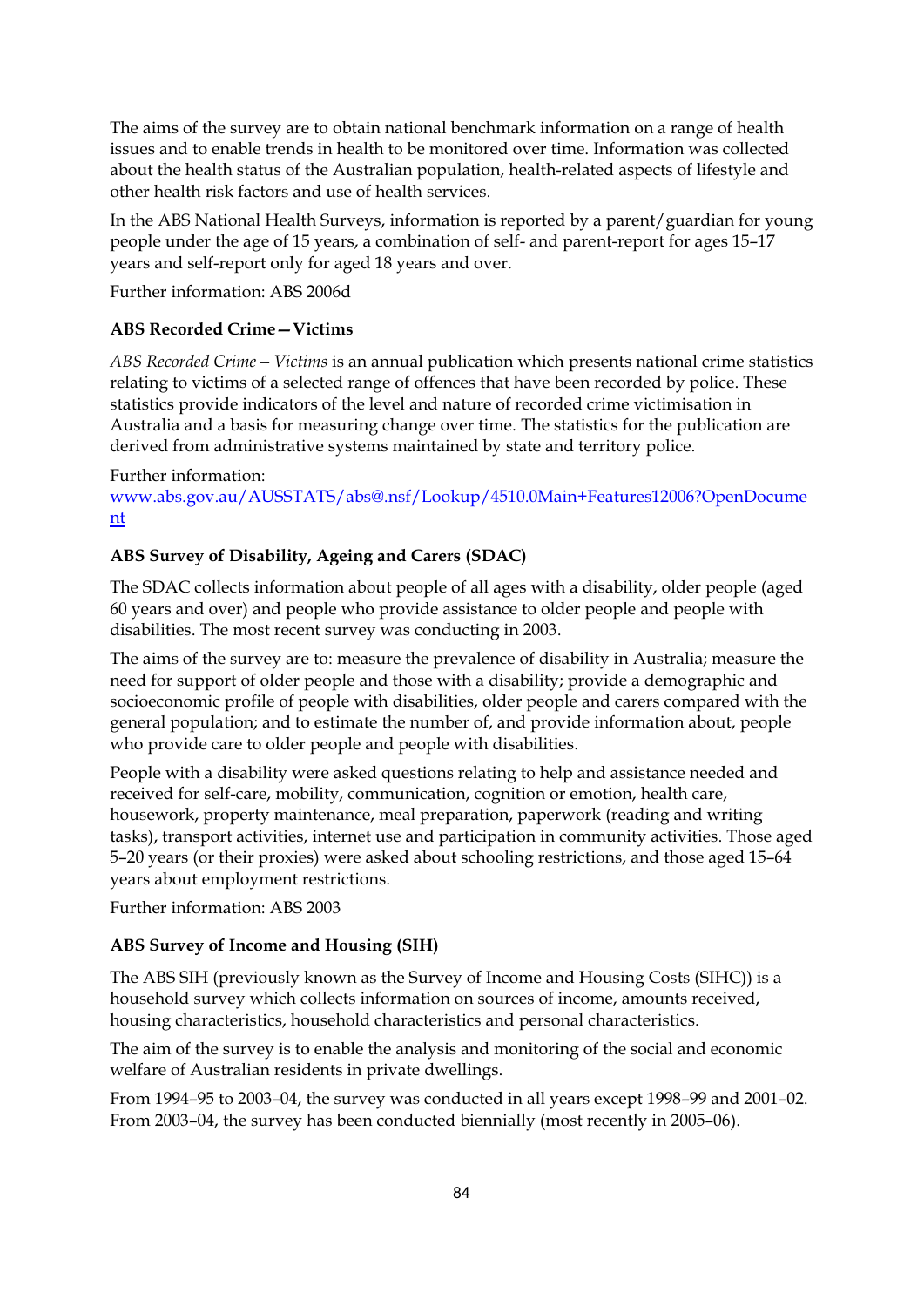Further information: www.abs.gov.au/AUSSTATS/abs@.nsf/DOSSbyTopic/F0CDB39ECC092711CA256BD00026 C3D5?OpenDocument

## **Other data sources**

#### **Australian Childhood Immunisation Register (ACIR)**

The ACIR records details of vaccinations given to children under the age of seven who live in Australia. The aims of the ACIR are to provide an accurate measure of the immunisation coverage of children in Australia under 7 years of age and to provide an effective management tool for monitoring immunisation coverage and service delivery.

Health professionals use the ACIR to monitor immunisation coverage levels, service delivery and disease outbreaks.

Further information: www.medicareaustralia.gov.au/provider/patients/acir/statistics.jsp

#### **Australian Early Development Index: Building Better Communities for Children (AEDI)**

This project is conducted by the Centre for Community Child Health at the Royal Children's Hospital Melbourne, in partnership with the Telethon Institute for Child Health Research, with funding from the Australian Government Department of Families, Housing, Community Services and Indigenous Affairs and support from Shell Company of Australia Limited.

The AEDI is a community measure of young children's health and development, based on the scores from a teacher-completed checklist in their first year of formal schooling. It aims to provide communities with a basis for reviewing the services, supports and environments that influence children in their first 5 years of life (Centre for Community Child Health & Telethon Institute of Child Health Research 2007). Although currently implemented in only 54 communities around Australia, the Australian Government has committed to the national implementation of the AEDI.

Further information: www.rch.org.au/australianedi/edi.cfm?doc\_id=6211

#### **Australian Institute of Criminology National Homicide Monitoring Program**

The Australian Institute of Criminology has operated the National Homicide Monitoring Program (NHMP) since 1989.

The purpose of the program is to identify the characteristics of individuals which place them at risk of homicide victimisation and offending, and the circumstances which contribute to the likelihood of a homicide occurring. The two main data sources used by the program are police records and coronial files.

Further information: www.aic.gov.au/research/projects/0001.html

#### **Australian Secondary Students' Alcohol and Drug (ASSAD) Survey**

The ASSAD Survey is a triennial secondary school-based survey which monitors the use of tobacco, alcohol and other substances among adolescents in Australia. The first survey was conducted by the Cancer Councils in each Australian state and territory in 1984, and was restricted to secondary school students' use of tobacco and alcohol. In 1996, the federal, state and territory health departments became collaborators with the Cancer Councils, and the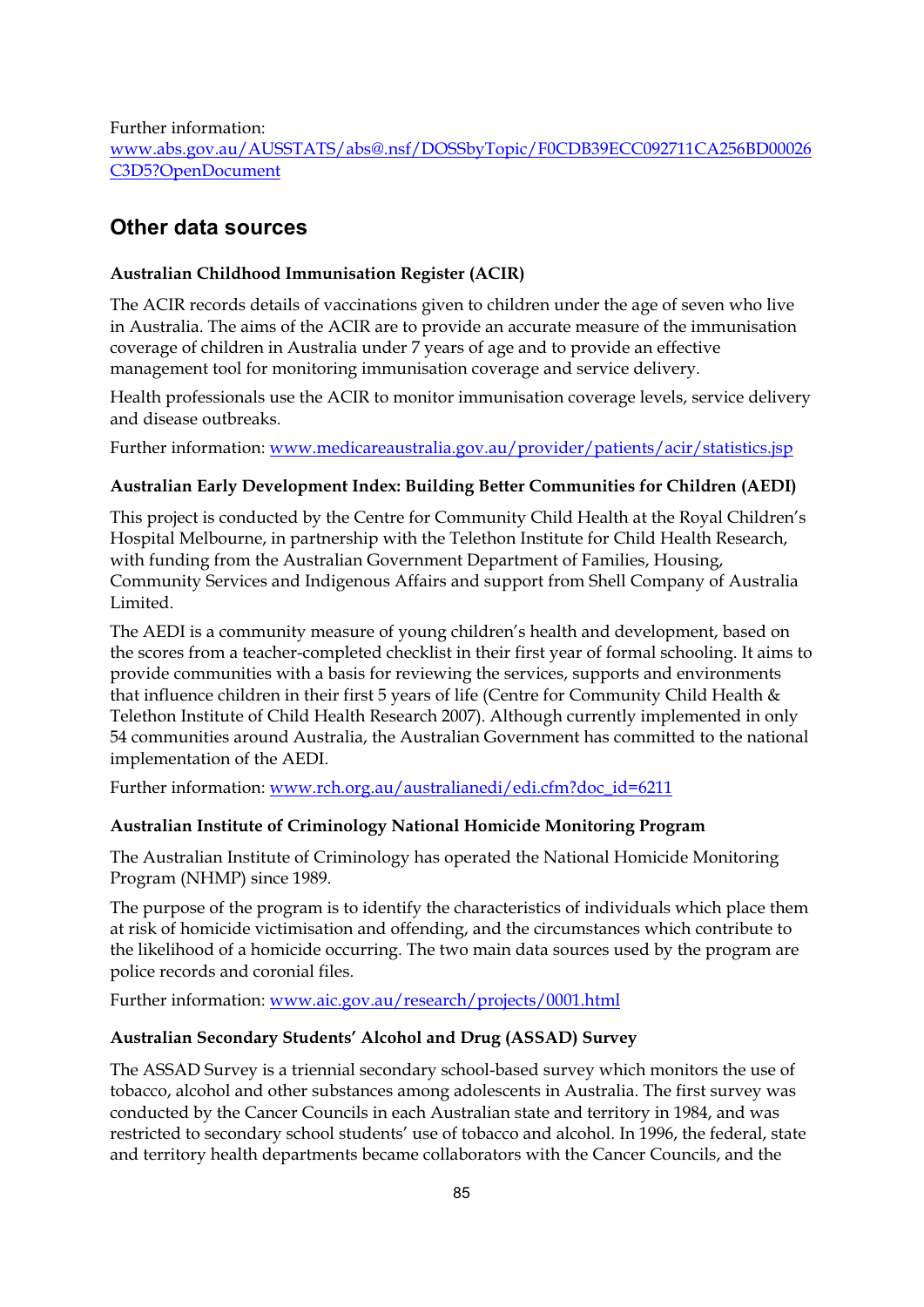survey was expanded to include questions on the use of illicit substances. The most recent survey was conducted in 2005 and used a representative sample of over 20,000 secondary school students in Years 7–12 across Australia.

The questionnaire covers the use of tobacco, alcohol, pain relievers, sleeping tablets and the use of illicit substances such as cannabis and hallucinogens.

Further information:

www.nationaldrugstrategy.gov.au/internet/drugstrategy/publishing.nsf/Content/publicat ions-monographs (see Monograph series no. 58, 59 and 60)

## **Australian Transport Safety Bureau Fatal Road Crash Database**

The Fatal Road Crash Database contains information on road transport crash fatalities in Australia, as reported by the police each month to the State and Territory road safety authorities.

The data can be examined by either fatalities or fatal crashes. Information collected for fatal crashes include date, location and type of crash. Information collected for fatalities include age, gender and road user type.

Further information: www.infrastructure.gov.au/roads/safety/road\_fatality\_statistics/fatal\_road\_crash\_databas e.aspx

## **Growing Up in Australia: the Longitudinal Study of Australian Children (LSAC)**

This study was initiated and funded by the Australian Government Department of Families, Housing, Community Services and Indigenous Affairs as part of its Stronger Families and Communities Strategy, and is being undertaken in partnership with the Australian Institute of Family Studies, with advice provided by a consortium of leading researchers. The study has a broad, multidisciplinary base, exploring family and social issues relevant to children's development, including family functioning, health, non-parental child care, and education.

The LSAC follows two cohorts of children—infants aged 3–19 months and children aged approximately 4–5 years at Wave 1 (2004)—with data collection occurring every 2 years. Data from waves 1, 1.5, 2 and 2.5 are currently available, enabling the longitudinal nature of this study to be utilised. A key benefit of this type of longitudinal study is to investigate how children's outcomes are interlinked with their environment.

Further information: www.aifs.gov.au/growingup/

## **Footprints in Time: the Longitudinal Study of Indigenous Children (LSIC)**

This study was initiated and funded by the Australian Government Department of Families, Housing, Community Services and Indigenous Affairs, and is guided by the LSIC Steering Committee. The study follows two cohorts of children—infants aged 0–12 months and children aged 4–5 years.

The study aims to improve the understanding of, and policy response to, the diverse circumstances faced by Aboriginal and Torres Strait Islander children, their families, and communities. The long-term objective of the study is to inform governments and communities about how programs and services can achieve positive outcomes for Aboriginal and Torres Strait Islander children.

Further information: www.facs.gov.au/internet/facsinternet.nsf/research/ldi-lsic\_nav.htm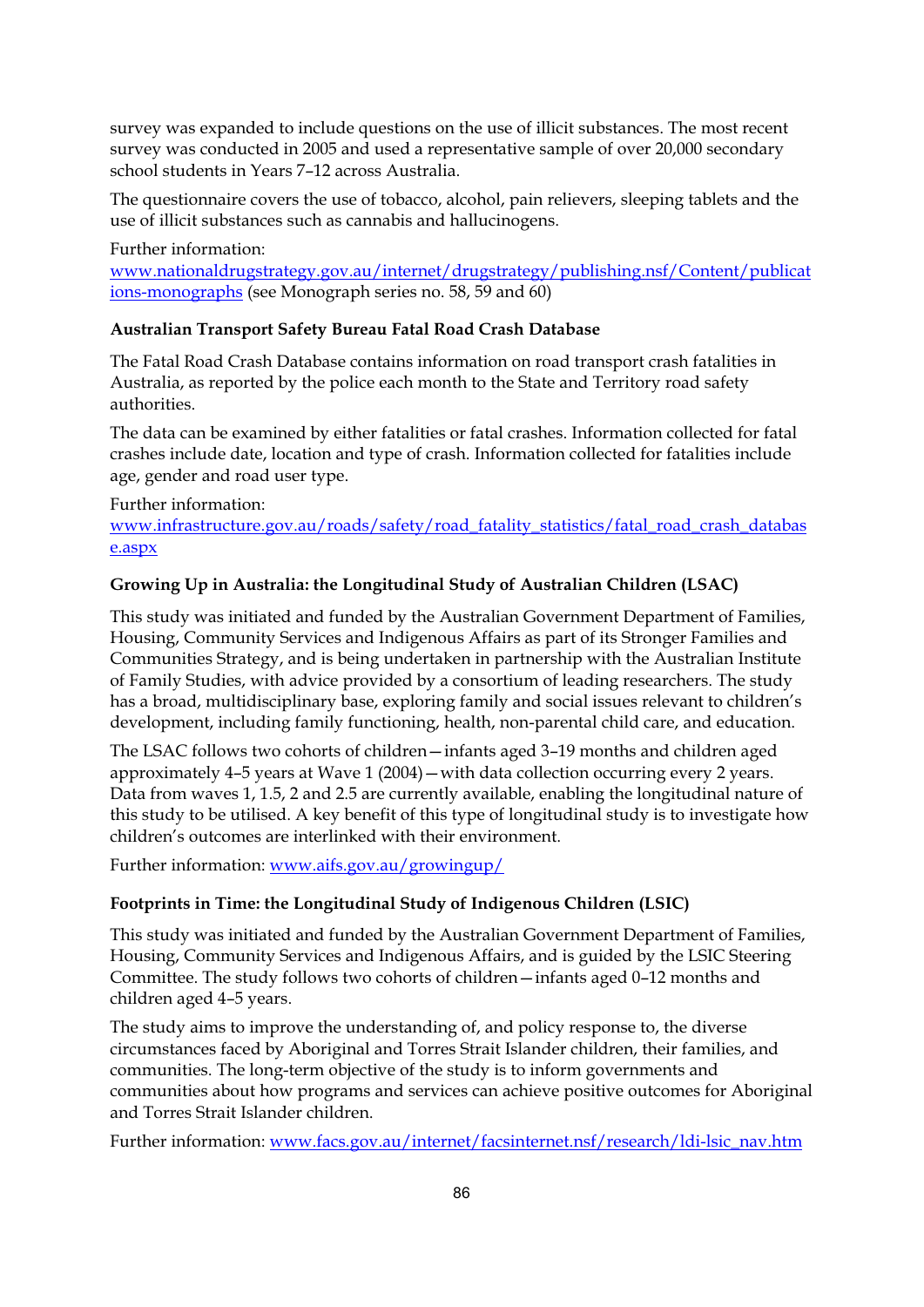## **Household, Income and Labour Dynamics in Australia (HILDA) Survey**

The HILDA Survey is a longitudinal household-based panel survey which began in 2001. The HILDA Survey is commissioned and funded by the Australian Government Department of Families, Housing, Community Services and Indigenous Affairs. The survey aims to describe the way people's lives are changing by tracking all members of an initial sample of households over an indefinite period. Wave 6 (2006) data are available as at June 2008.

Data are collected on a wide range of issues, including: household structure, family background, marital history, family formation, education, employment history, current employment, job search, income, health and wellbeing, child care, and housing. In addition, in every wave there is scope for additional questions on special topics. Interviews are conducted with all persons in the household aged 15 years and over, although information may be collected on persons aged under 15 years from other household members.

Further information: www.melbourneinstitute.com/hilda/

#### **National Children's Physical Activity and Nutrition Survey**

This survey was conducted in 2007 by the Commonwealth Scientific and Industrial Research Organisation (CSIRO) and the University of Adelaide, with funding from the Australian Government Departments of Health and Ageing, and Agriculture, Fisheries and Forestry, and the Australian Food and Grocery Council.

The survey collected comprehensive information on overweight and obesity, physical activity and nutrition from more than 4,000 children aged 2–16 years. The survey data can be measured against Australia's Nutrient Reference Values, the Australian Dietary Guidelines for Children and the Australian Physical Activity Guidelines. The results of the survey will inform research and government policy, and influence the promotion of good nutrition and healthy lifestyles in Australia.

Further information: www.kidseatkidsplay.com.au/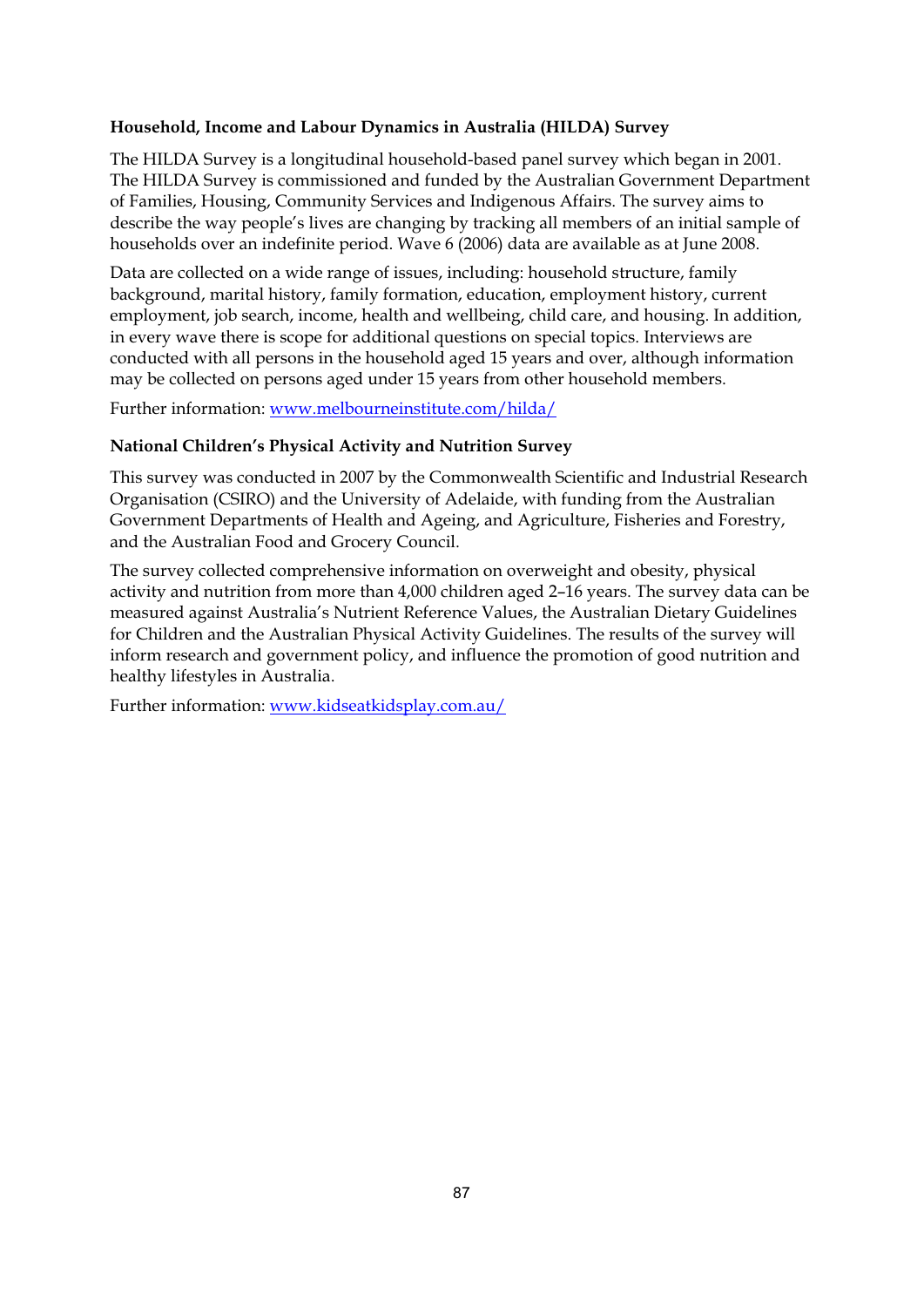# **Appendix 1: Headline Indicators for Children's Health, Development and Wellbeing**

| <b>Priority areas</b>                                         | <b>Headline Indicators</b>                                                                                                                                |
|---------------------------------------------------------------|-----------------------------------------------------------------------------------------------------------------------------------------------------------|
| <b>Infant Mortality</b>                                       | Mortality rate for infants less than 1 year of age                                                                                                        |
| <b>Birthweight</b>                                            | Proportion of live born infants of low birthweight                                                                                                        |
| Immunisation                                                  | Proportion of children on the Australian Childhood Immunisation Register who are fully immunised<br>at 2 years of age                                     |
| Dental Health                                                 | Mean number of decayed, missing or filled teeth (dmft/DMFT) among primary school children                                                                 |
| Injuries                                                      | Age-specific death rates from all injuries for children aged 0-4, 5-9 and 10-14 years                                                                     |
| Literacy                                                      | Proportion of primary school children who achieve the literacy benchmark                                                                                  |
| Numeracy                                                      | Proportion of primary school children who achieve the numeracy benchmark                                                                                  |
| <b>Teenage Births</b>                                         | Age-specific fertility rate for 15 to 19 year old women                                                                                                   |
| <b>Family Economic</b><br>Situation                           | Average real equivalised disposable household income for households with children in the 2 <sup>nd</sup> and<br>$3rd$ income deciles                      |
| Child Abuse and Neglect                                       | Rate of children aged 0-12 years who were the subject of child protection substantiation in a given<br>year                                               |
| Smoking in Pregnancy                                          | Proportion of women who smoked during the first 20 weeks of pregnancy $*$                                                                                 |
| <b>Breastfeeding</b>                                          | Proportion of infants exclusively breast fed at 4 months of age <sup>#</sup>                                                                              |
| Overweight and Obesity                                        | Proportion of children whose body mass index (BMI) score is above the international cut off points<br>for 'overweight' and 'obese' for their age and sex* |
| <b>Attending Early Childhood</b><br><b>Education Programs</b> | Proportion of children attending an early educational program in the 2 years prior to beginning<br>primary school"                                        |
| <b>Transition to Primary</b><br>School                        | Proportion of children entering school with basic skills for life and learning*                                                                           |
| Attendance at Primary<br>School                               | Attendance rate of children at primary school*                                                                                                            |
| Social and Emotional<br>Wellbeing                             | $***$                                                                                                                                                     |
| Shelter                                                       | $***$                                                                                                                                                     |
| <b>Family Social Network</b>                                  | $***$                                                                                                                                                     |
| Notes:                                                        |                                                                                                                                                           |

Shaded Data already available for reporting

# Data not currently being collected or not yet available

Further development to the indicator needed prior to data collection and/or reporting

\*\* No indicator identified at present; measure to be developed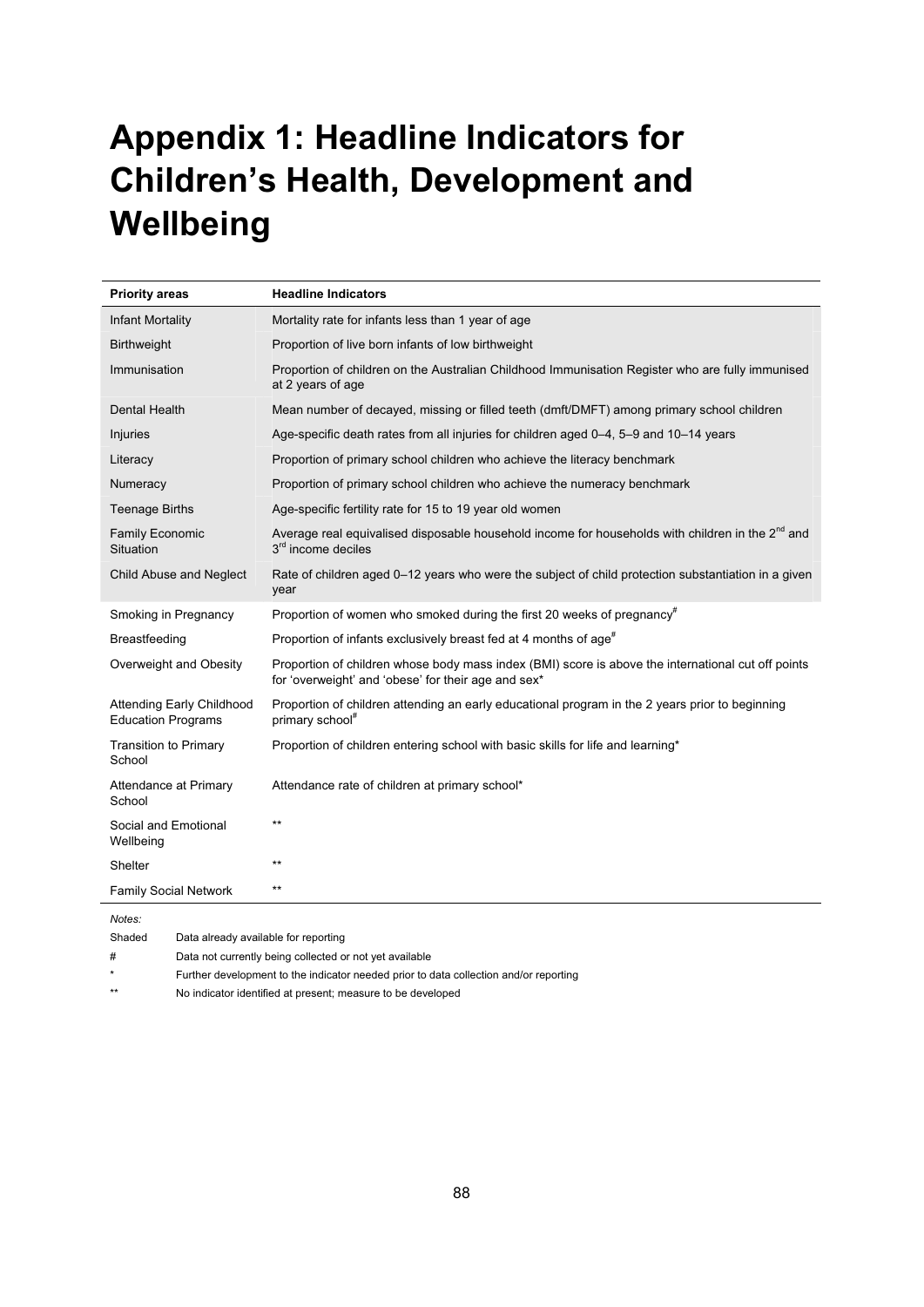# **References**

Abeywardana S, Karim M, Grayson N & Sullivan EA 2007. Congenital anomalies in Australia 1998–2001. Congenital anomalies series no. 2. Cat. no. PER 37. Sydney: AIHW National Perinatal Statistics Unit.

Abeywardana S & Sullivan EA 2008. Congenital anomalies in Australia 2002–2003. Birth anomalies series no. 3. Cat. no. PER 41. Sydney: AIHW National Perinatal Statistics Unit.

ABS (Australian Bureau of Statistics) 1997. Australian Standard Offence Classification. ABS Cat. no. 1234.0. Viewed 1 June 2008,

<www.abs.gov.au/AUSSTATS/abs@.nsf/Lookup/1234.0Main+Features11997?OpenDocum ent>.

ABS 1999. Disability, Ageing and Carers, Australia: summary of findings 1998. ABS Cat. no. 4430.0. Viewed 16 May 2008,

<www.abs.gov.au/AUSSTATS/abs@.nsf/DetailsPage/4430.01998?OpenDocument>.

ABS 2003. Disability, Ageing and Carers, Australia: summary of findings 2003. ABS Cat. no. 4430.0. Viewed 16 May 2008,

<www.abs.gov.au/AUSSTATS/abs@.nsf/Lookup/4430.0Explanatory%20Notes12003?Open Document#>.

ABS 2006a. Census Dictionary, 2006 (Reissue). Core Activity Need for Assistance (ASSNP). ABS Cat. no. 2901.0. Viewed 19 May 2008,

<www.abs.gov.au/AUSSTATS/abs@.nsf/Latestproducts/304E60A454FD00D2CA25729E000 8A89F?opendocument>.

ABS 2006b. Measures of Australia's progress, 2006. ABS Cat. no. 1370.0. Canberra: ABS.

ABS 2006c. National Aboriginal and Torres Strait Islander health survey 2004–05: summary of results. ABS Cat. no. 4715.0. Canberra: ABS.

ABS 2006d. National health survey 2004–05: summary of results. ABS Cat. no. 4364.0. Canberra: ABS.

ABS 2006e. National health survey: user's guide—electronic publication. ABS Cat. no. 4363.0.55.001. Canberra: ABS.

ABS 2007a. 2006 Recorded Crime—Victims, Australia: Sex and age group by offence category. ABS Cat. no. 4510.0. Viewed 28 May 2008,

<www.abs.gov.au/AUSSTATS/abs@.nsf/DetailsPage/4510.02006?OpenDocument>.

ABS 2007b. Births, Australia, 2006. ABS Cat. no. 3301.0. Canberra: ABS.

ABS 2007c. Survey of Income and Housing User Guide Australia 2005–06 (new issue). ABS Cat. no. 6553.0. Viewed 1 May 2008,

<www.abs.gov.au/AUSSTATS/abs@.nsf/DetailsPage/6553.02005-06?OpenDocument>.

ABS 2007d. Table 1. Life Tables, Australia. ABS Cat. no. 3302.0.55.001. Viewed 1 April 2008, <www.abs.gov.au/AUSSTATS/abs@.nsf/DetailsPage/3302.0.55.0012006?OpenDocument>.

ABS 2008a. Causes of death, Australia, 2006. ABS Cat. no. 3303.0. Canberra: ABS.

ABS 2008b. Family characteristics and transitions, Australia, 2006–07. ABS Cat. no. 4442.0. Viewed 7 June 2008, <www.abs.gov.au/AUSSTATS/abs@.nsf/DetailsPage/4442.02006- 07?OpenDocument>.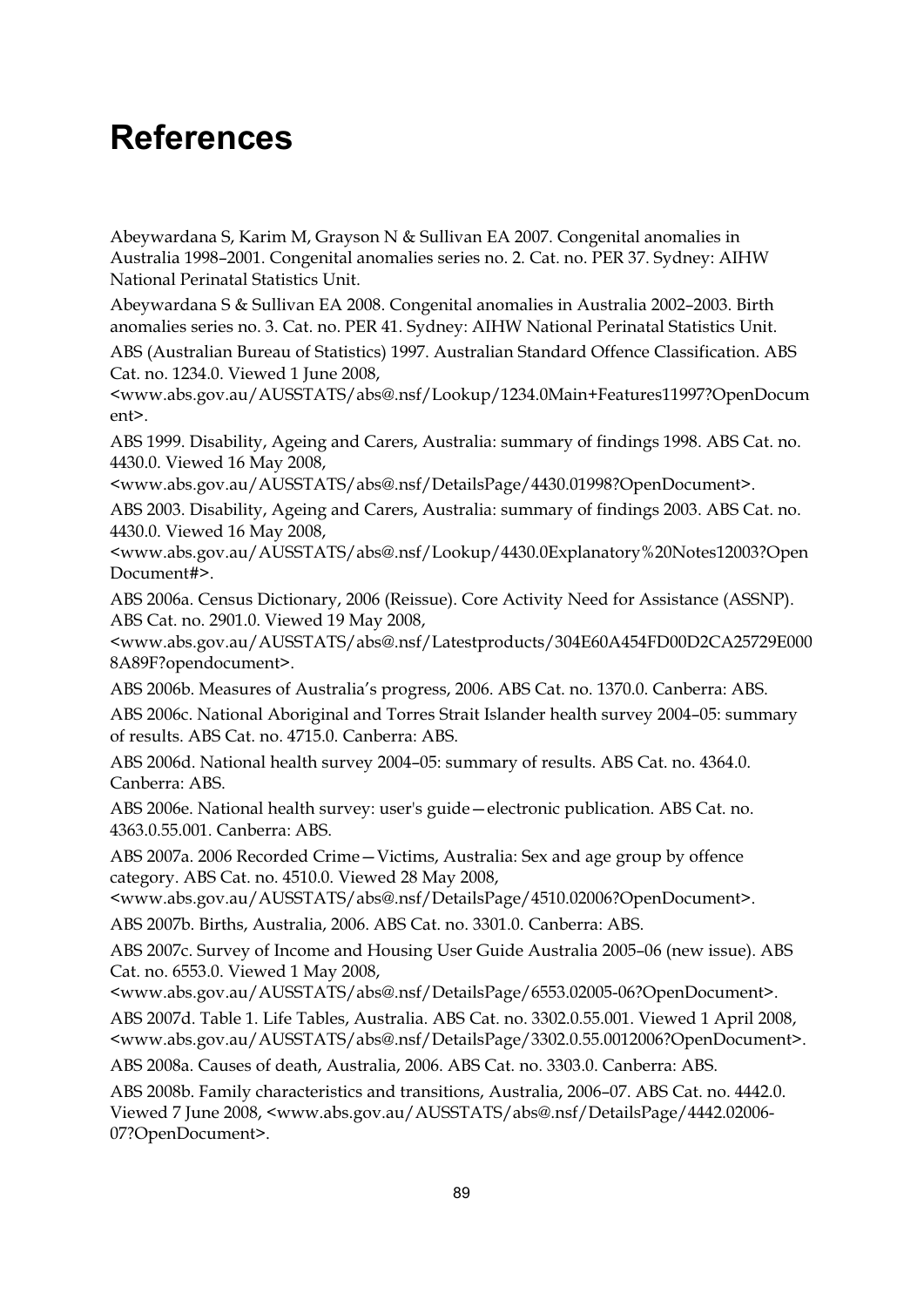ABS & SIDS and Kids 2003. SIDS Information Paper. Viewed 29 April 2008, <www.sidsandkids.org/documents/finalsidspaper2003\_002.pdf>.

AICAFMHA (Australian Infant, Child, Adolescent and Family Mental Health Association) 2001. Children of parents affected by mental illness—a scoping project. Canberra: Mental Health and Special Programs Branch, Department of Health and Aged Care.

AIHW (Australian Institute of Health and Welfare) 2003. Australia's young people: their health and wellbeing 2003. Cat. no. PHE 50. Canberra: AIHW.

AIHW 2004. Key national indicators of children's health, development and wellbeing. Bulletin no. 20. Cat. no. AUS 53. Canberra: AIHW.

AIHW 2005. A picture of Australia's children. Cat. no. PHE 58. Canberra: AIHW.

AIHW 2006. Australia's health 2006: the tenth biennial health report of the Australian Institute of Health and Welfare. Cat. no. AUS 73. Canberra: AIHW.

AIHW 2007a. Australia's welfare 2007. The eighth biennial welfare report of the Australian Institute of Health and Welfare. Cat. no. AUS 93. Canberra: AIHW.

AIHW 2007b. Child protection Australia 2005–06. Cat. no. CWS 28. Canberra: AIHW.

AIHW 2007c. Educational outcomes of children on guardianship or custody orders: a pilot study. Child welfare series no. 42. Cat. no. CWS 30 Canberra: AIHW.

AIHW 2007d. Young Australians: their health and wellbeing 2007. Cat. no. PHE 87. Canberra: AIHW.

AIHW 2008a. 2007 National Drug Strategy Household Survey: first results. Drug statistics series number 20. Cat. no. PHE 98. Canberra: AIHW.

AIHW 2008b. Child protection Australia 2006–07. Child welfare series no. 43. Cat. no. CWS 31. Canberra: AIHW.

AIHW 2008c. Key national indicators of children's health, development and wellbeing: indicator framework for A picture of Australia's children 2009. Bulletin no. 58. Cat. no. AUS 100 Canberra: AIHW.

AIHW ACAM (Australian Centre for Asthma Monitoring) 2005. Asthma in Australia 2005. Cat. no. ACM 6 Canberra: AIHW.

AIHW DSRU (Dental Statistics Research Unit): Armfield JM, Slade GD & Spencer AJ 2007. Water fluoridation and children's dental health: The Child Dental Health Survey, Australia 2002. Dental statistics and research series no. 36. Cat. no. DEN 170. Canberra: AIHW.

AIHW: Al-Yaman F, Bryant M & Sargeant H 2002. Australia's children: their health and wellbeing 2002. Cat. no. PHE 36. Canberra: AIHW.

AIHW: Catanzariti L, Faulks K & Waters A-M 2007. National Diabetes Register: statistical profile 1999–2005. Cat. no. CVD 39. Diabetes series no. 7. Canberra: AIHW.

AIHW: Ford J, Nassar N, Sullivan EA, Chambers G & Lancaster P 2003. Reproductive health indicators Australia 2002. Cat. no. PER 20. Canberra: AIHW National Perinatal Statistics Unit.

AIHW: Moon L, Meyer P & Grau J 2000. Australia's young people: their health and wellbeing 1999. Cat. no. PHE 19. Canberra: AIHW.

AIHW: Moon L, Rahman N & Bhatia K 1999. Australia's children: their health and wellbeing 1998. Cat. no. PHE 7. Canberra: AIHW.

Ambert AM 2006. One parent families: characteristics, causes, consequences and issues. Ontario: The Vanier Institute of the Family.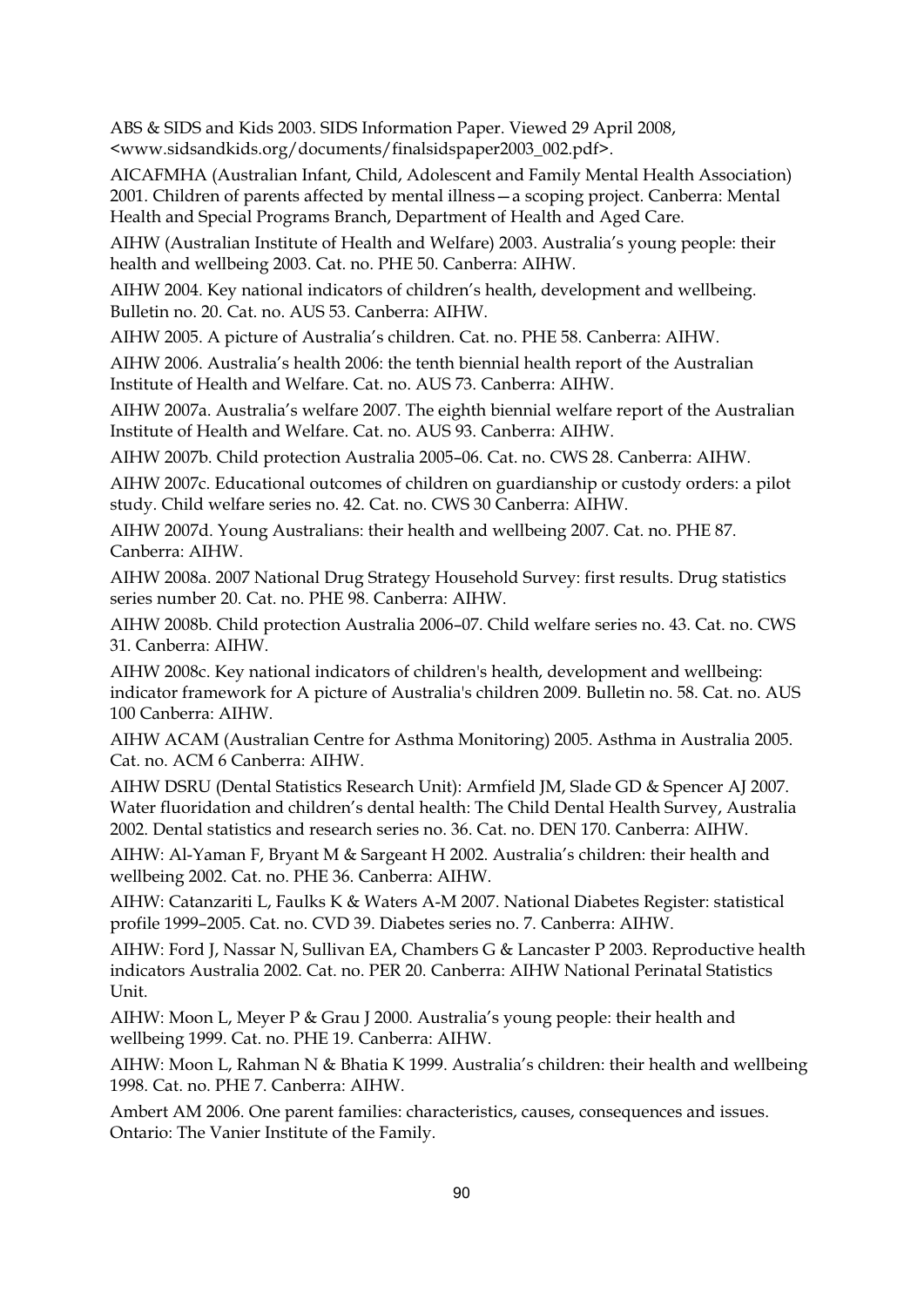Aneshensel CS & Succo CA 1996. The neighbourhood context of adolescent mental health. Journal of Health and Social Behavior 37:293–310.

Attar BK, Guerra NG & Tolan PH 1994. Neighborhood disadvantage, stressful life events, and adjustment in urban elementary-school children. Journal of Clinical Psychology 23:391–400.

Bayer JK, Hiscock H, Morton-Allen E, Ukoumme OC & Wake M 2007. Prevention of mental health problems: rationale for a universal approach. Archives of Disease in Childhood 92(1):34–8.

Begg S, Vos T, Barker B, Stevenson C, Stanely L & Lopez A 2007. The burden of disease and injury in Australia 2003. Cat. no. PHE 82. Canberra: AIHW.

Berg P & Coniglio D 2006. Oral health in children overlooked and undertreated. Journal of the American Academy of Physician Assistants 19(4):40–52.

Berry JG & Harrison JE 2007. Hospital separations due to injury and poisoning, Australia 2003–04. Cat. no. INJCAT 88. Adelaide: AIHW.

Bhatia SK & Bhatia SC 2007. Childhood and adolescent depression. American Family Physician 75(1):73–80.

Bickel R & Campbell A 2002. Mental health of adolescents in custody: the use of the 'Adolescent Psychopathology Scale' in the Tasmanian context. Australian and New Zealand Journal of Psychiatry 36(5):603–9.

Burns DM 2003. Tobacco related diseases. Seminars in Oncology Nursing 19(4):244–9.

Byard RW 2001. Inaccurate classification of infant deaths in Australia: a persistent and pervasive problem. Medical Journal of Australia 175:5–7.

Cashmore J & Ainsworth F 2004. Audit of Australian out-of-home care research. Child and Family Welfare Association of Australia. Sydney: Association of Children's Welfare Agencies.

CDCP (Centers for Disease Control and Prevention) 2004. The health consequences of smoking: a report of the Surgeon General. Washington DC: CDCP.

Centre for Community Child Health & Telethon Institute of Child Health Research 2007. Australian Early Development Index: Building better communities for children. Australian results 2004–2006. Melbourne: Centre for Community Child Health and Telethon Institute of Child Health Research.

Centre for Community Child Health & The Smith Family 2004. Let's read: literature review. Viewed 18 December 2007,

<www.letsread.com.au/pages/documents/LetsRead\_LitReview.pdf?PHPSESSID=b547fbfd 8160e5bfa2f65d4036892886>.

Chan-Yeung M & Dimich-Ward H 2003. Respiratory health effects of exposure to environmental tobacco smoke. Respirology 8(2):131–9.

Chomitz VR, Cheung LWY & Lieberman E 1995. The role of lifestyle in preventing low birth weight. The Future of Children 5(1):121–38.

Chong J, Craig M, Cameron F, Clarke C, Rodda C, Donath S et al. 2007. Marked increase in Type 1 diabetes mellitus incidence in children aged 0–14 yr in Victoria, Australia, from 1999 to 2002. Pediatric Diabetes 8:67–73.

Colder CR, Mott J, Levy S & Flay B 2000. The relation of perceived neighbourhood danger to childhood aggression: a test of mediating mechanisms. American Journal of Community Psychology 28(1):83–103.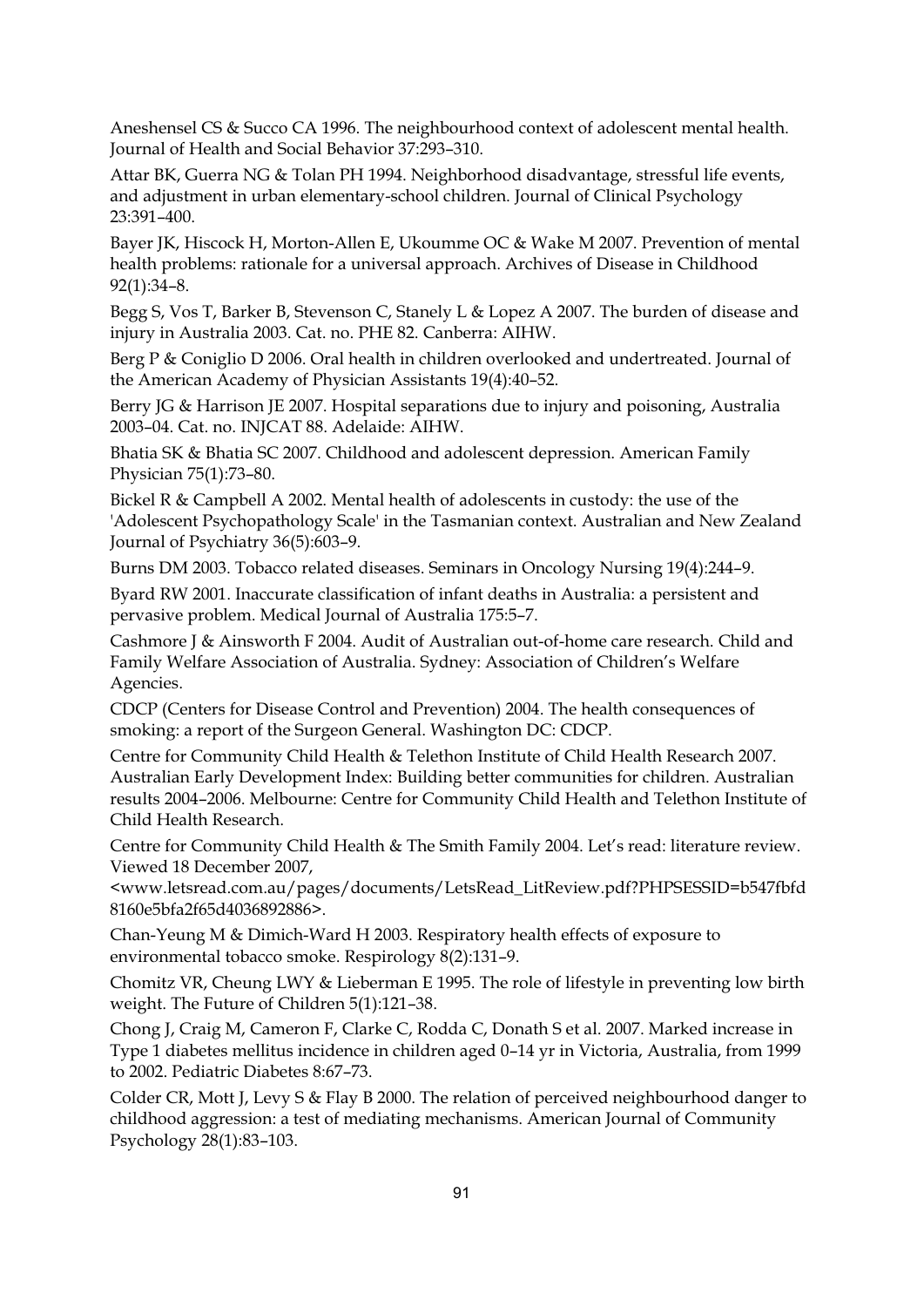Cole TJ, Bellizzi MC, Flegal KM & Dietz WH 2000. Establishing a standard definition for child overweight and obesity worldwide: international survey. British Medical Journal 320(7244):1240–5.

Coulton CJ, Korbin JE & Su M 1996. Measuring neighbourhood context for young children in an urban area. American Journal of Community Psychology 24(1):5–32.

Craig M, Femia G, Broyda V, Lloyd M & Howard N 2007. Type 2 diabetes in Indigenous and non-Indigenous children and adolescents in New South Wales. Medical Journal of Australia 186(10):497–9.

Difranza JR & Wellman RJ 2003. Preventing cancer by controlling youth tobacco use. Seminars in Oncology Nursing 19(4):261–7.

Eme RF 2007. Sex differences in child-onset, life-course-persistent conduct disorder. A review of biological influences. Clinical Psychology Review 27:607–27.

Ferguson KM 2006. Social capital and children's wellbeing: a critical synthesis of the international social capital literature. International Journal of Social Welfare 15(1):2–18.

Freemantle C, Read A, de Klerk N, Charles A, McAullay D & Stanley F 2005. Interpretation of recent sudden infant death syndrome rates in Western Australia. Journal of Paediatric and Child Health 41:669–70.

Goodman R 2001. Psychometric properties of the Strengths and Difficulties Questionnaire. Journal of the American Academy of Child and Adolescent Psychiatry 40(11):1337–45.

Guo SS, Wu W, Chumlea WC & Roche AF 2002. Predicting overweight and obesity in adulthood from body mass index values in childhood and adolescence. American Journal of Clinical Nutrition 76:653–8.

Harrison L & Ungerer J 2005. What can the longitudinal study of Australian children tell us about infants' and 4–5 year olds' experience of early childhood education and care. Family Matters 72:26–35.

Haynes A, Bower C, Bulsara M, Jones T & Davis E 2004. Continued increase in the incidence of childhood Type 1 diabetes in a population-based Australian sample (1985–2002). Diabetologia 47(5):866–70.

Henley G, Kreisfeld R & Harrison JE 2007. Injury deaths, Australia, 2003–04. Injury research and statistics series number 31. Cat. no. INJCAT 89. Adelaide: AIHW.

Hills AP, King NA & Armstrong TP 2007. The contribution of physical activity and sedentary behaviours to the growth and development of children and adolescents: implications for overweight and obesity. Sports Medicine 37(6):533–45.

Hopkins GL, McBride D, Marshak HH, Freier K, Stevens JV Jr, Kannenberg W et al. 2007. Developing healthy kids in healthy communities: eight evidence-based strategies for preventing high-risk behaviour. Medical Journal of Australia 186(Suppl 10):S70–S3.

Horner B, Downie J, Hay D & Wichmann H 2007. Grandparent-headed families in Australia. Family Matters 76:76–84.

Hunt CE & Hauck FR 2006. Sudden infant death syndrome. Canadian Medical Association Journal 174(13):1861–9.

Jackson S 2001. Reducing risk and promoting resilience in vulnerable children. IUC [Inter-University Centre] Journal of Social Work Theory and Practice. Viewed 18 December 2007, <www.bemidjistate.edu/academics/publications/social\_work\_journal/issue04/articles/jac kson.html>.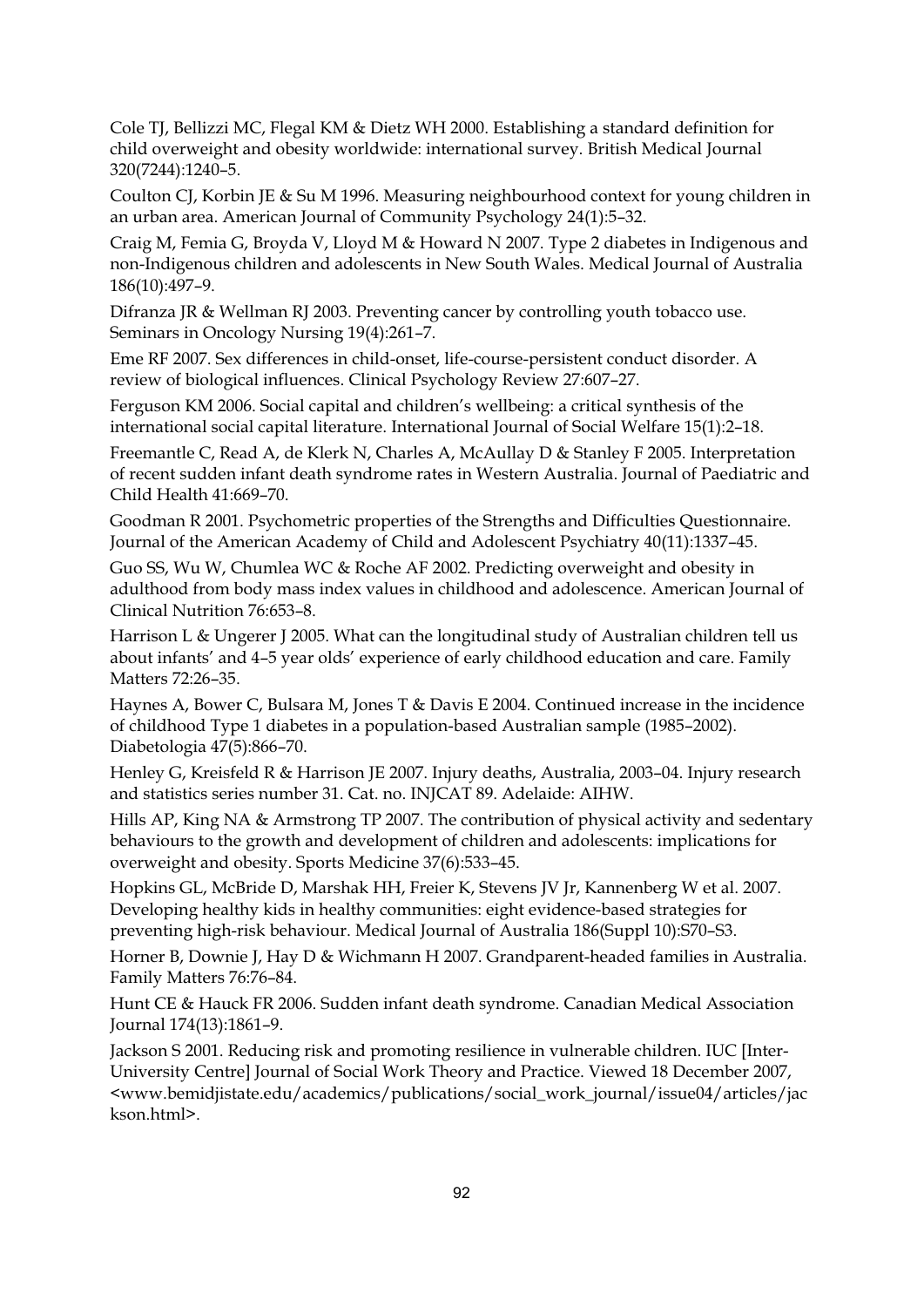Julvez J, Ribas-Fito N, Torrent M, Forns M, Gracia-Esteban R & Sunyer J 2007. Maternal smoking habits and cognitive development of children at age 4 years in a population-based birth cohort. International Journal of Epidemiology 36:825–32.

Klein LG 2006. Using indicators of school readiness to improve public policy for young children. In: Ben-Arieh A &Goerge R (eds.). Indicators of children's well-being: understanding their role, usage and policy influence. Dordrecht, Netherlands: Springer, 105–29.

Kreisfeld R & Harrison JE 2005. Injury deaths, Australia, 1999. Injury research and statistics series number 24. Cat. no. INJCAT 67. Adelaide: AIHW.

Kumada T, Jiang Y, Cameron DB & Komuro H 2007. How does alcohol impair neuronal migration? Journal of Neuroscience Research 85:465–70.

Laurel K & Wolraich ML 2007. ADHD service use and patterns in youth. Ambulatory Pediatrics 7:107–20.

Laws P, Grayson N & Sullivan EA 2006. Smoking and pregnancy. AIHW Cat. no. PER 33. Sydney: AIHW National Perinatal Statistics Unit.

Lee V & Hoaken PNS 2007. Cognition, emotion, and neurobiological development: mediating the relation between maltreatment and aggression. Child Maltreatment 12(3):281–98.

Lowenstein LF 2005. Youths who intentionally practise self harm. International Journal of Adolescent Medicine and Health 17(3):225–30.

Lubman DI, Hides L, Yücel M & Toumbourou JW 2007. Intervening early to reduce developmentally harmful substance use among youth populations. Medical Journal of Australia 187(7 Suppl):S22–5.

Lynch M, Buckman J & Krenske L 2003. Youth justice: criminal trajectories. Canberra: Australian Institute of Criminology.

Makkai T & Payne J 2003. Drugs and crime: a study of incarcerated male offenders. Research and public policy series no. 52. Canberra: Australian Institute of Criminology.

Malamitsi-Puchner A & Boutsikou T 2006. Adolescent pregnancy and perinatal outcome. Pediatric Endocrinology Reviews 3(Suppl 1):170–1.

Mathers CD, Fat DM, Inoue M, Rao C & Lopez AD 2005. Counting the dead and what they died from: an assessment of the global status of cause of death data. Bulletin of the World Health Organization 83:171–7.

McConnell D, Llewellyn G, Mayes R, Russo D & Honey A 2003. Developmental profiles of children born to mothers with intellectual disability. Journal of Intellectual and Developmental Disability 28(2):1–14.

McDermott L, Russell A & Dobson A 2002. Cigarette smoking in Australian women in Australia 2002, National Tobacco Strategy 1999 to 2002. Canberra: Commonwealth Department of Health and Ageing

MCEETYA (Ministerial Council on Education, Employment, Training and Youth Affairs) 2007. 2006 National Report on Schooling in Australia: National Benchmark Results Reading, Writing and Numeracy Years 3, 5 and 7. Melbourne: MCEETYA.

McMahon SK, Haynes A, Ratman M, Grant MT, Carne CL, Jones TW et al. 2004. Increase in Type 2 diabetes in children and adolescents in Western Australia. Medical Journal of Australia 180:459–61.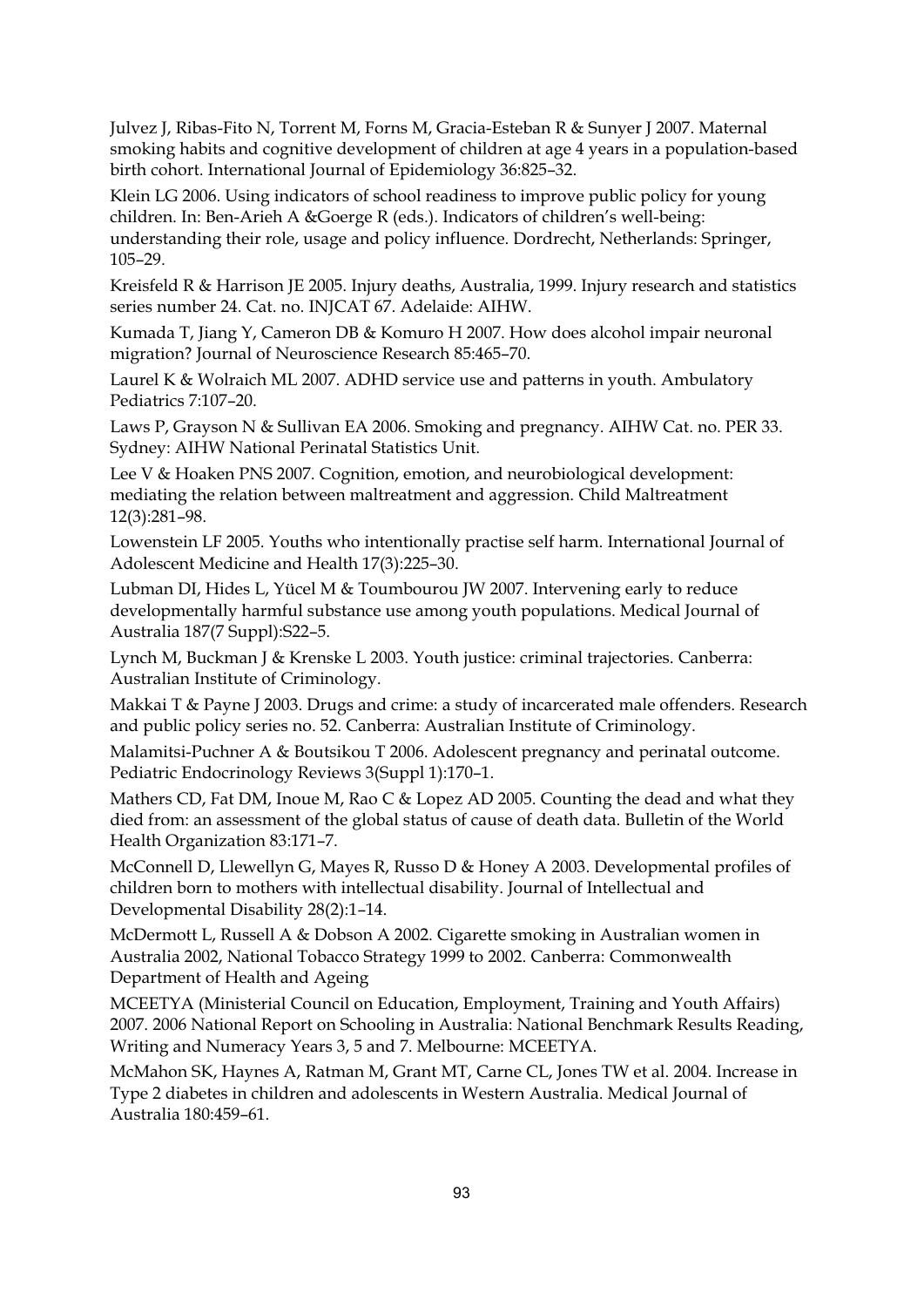Molnar BE, Buka SL & Kessler RC 2001. Child sexual abuse and subsequent psychopathology: results from the National Comorbidity Survey. American Journal of Public Health 91(5):753–60.

Mukherjee S, Sloper P & Lewin R 2002. The meaning of parental illness to young people: the case of inflammatory bowel disease. Child Care Health and Development 28:479–85.

Must A & Strauss RS 1999. Risks and consequences of childhood and adolescent obesity. International Journal of Obesity 23(Suppl 2):S2–S11.

NCSIMG (National Community Services Information Management Group) Children's Services Data Working Group 2007. Final report on the development of the Children's Services National Minimum Data Set. Cat. no. CFS 6 Canberra: AIHW.

NHMRC (National Health and Medical Research Council) 1997. The health effects of passive smoking: a scientific information paper. Canberra: NHMRC.

NHMRC 2001. Australian alcohol guidelines: health risks and benefits, October 2001. Canberra: NHMRC.

NHMRC 2003. Dietary guidelines for children and adolescents in Australia incorporating the infant feeding guidelines for health workers. Canberra: NHMRC.

NHMRC 2007. Australian alcohol guidelines for low-risk drinking: draft for public consultation, October 2007. Viewed 15 January 2008,

<www.nhmrc.gov.au/consult/\_files/draft\_australian\_alcohol\_guidelines.pdf>.

NHPC (National Health Performance Committee) 2004. National report on health sector performance indicators 2003. Canberra: AIHW.

NIEER (National Institute for Early Education Research) 2005. Promoting children's social and emotional development through preschool. Viewed 11 December 2007, <nieer.org/docs/?DocID=125>.

Olds T, Ridley K, Wake M, Hesketh K, Waters E, Patton G et al. 2007. How should activity guidelines for young people be operationalised? International Journal of Behavioural Nutrition and Physical Activity 4(1):43. Viewed 27 February 2008, <www.ijbnpa.org/content/4/1/43>.

Paolucci EO, Genuis ML & Violato C 2001. A meta-analysis of the published research on the effects of child sexual abuse. Journal of Psychology 135(1):17–36.

Patel V, Flisher AJ, Hetrick S & McGorry P 2007. Mental health of young people: a global public-health challenge. Lancet 369(9569):1302–13.

Patton N 2003. Parental drug use—the bigger picture: a review of the literature. Melbourne: The Mirabel Foundation.

Penman R 2006. The 'growing up' of Aboriginal and Torres Strait Islander children: a literature review. Occasional paper no. 15. Canberra: Australian Government Department of Families, Community Services and Indigenous Affairs.

Pitt W & Cass D 2001. Preventing children drowning in Australia. Medical Journal of Australia 175:603–4.

Pollard AJ 2007. Childhood immunisation: what is the future? Archives of Disease in Childhood 92(5):426–33.

Poulos LM, Toelle BG & Marks GB 2005. The burden of asthma in children: an Australian perspective. Paediatric Respiratory Reviews 6:20–7.

Rick S & Douglas DH 2007. Neurobiological effects of childhood abuse. Journal of Psychosocial Nursing 45(4):47–54.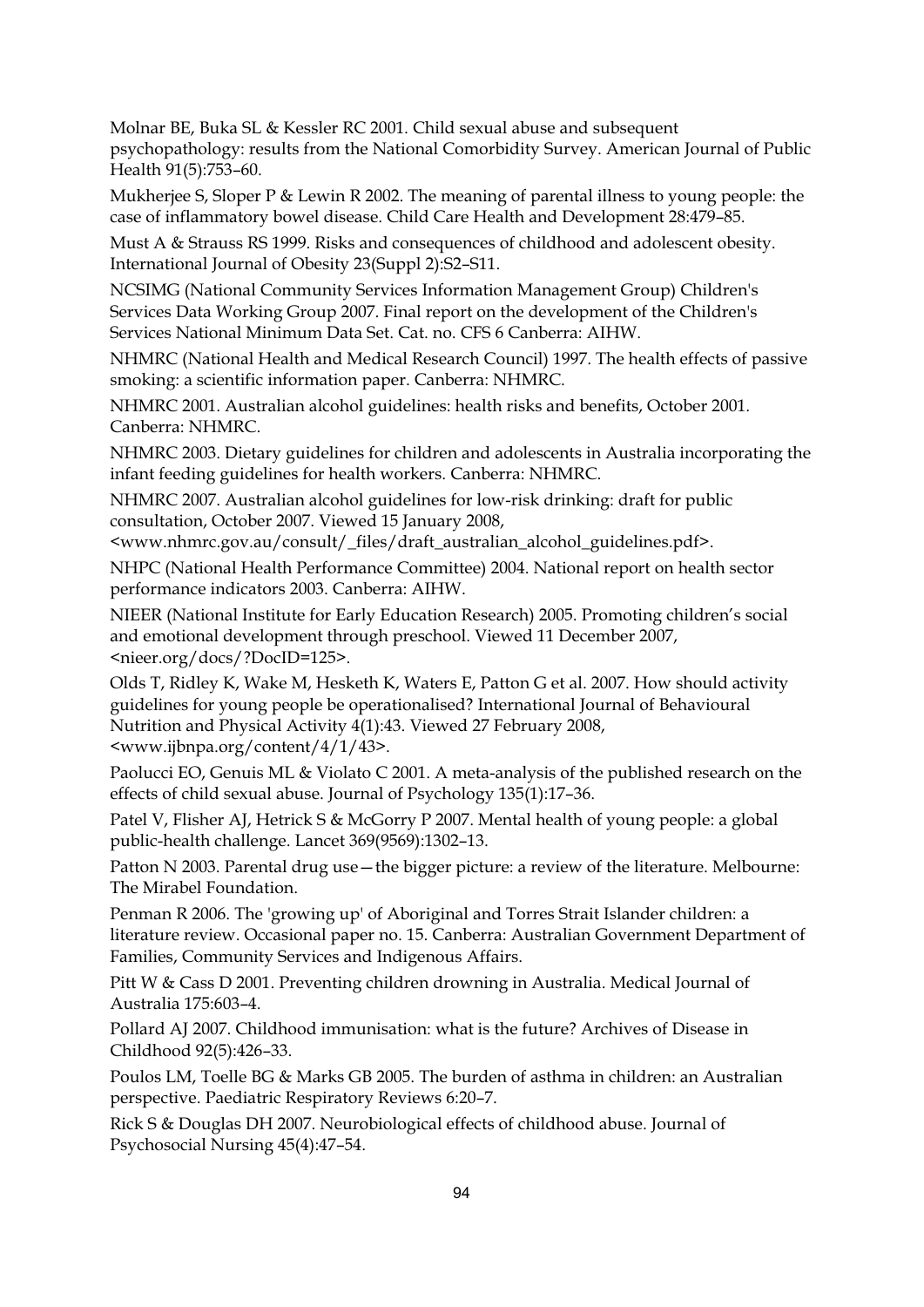Rigby M & Köhler L (eds.) 2002. Child Health Indicators of Life and Development (CHILD): report to the European Commission. Keele, United Kingdom: Centre for Health Planning and Management and Health and Consumer Protection Directorate, European Commission.

Sawyer M, Arney F, Baghurst P, Clark JJ, Graetz BW, Kosky RJ et al. 2000. The mental health of young people in Australia. Canberra: Commonwealth Department of Health and Aged Care.

Schack-Nielsen L & Michaelsen K 2006. Breastfeeding and future health. Current Opinion in Clinical Nutrition and Metabolic Care 9:289–96.

Schnitzer G 2006. Prevention of unintentional childhood injuries. American Family Physician 74(11):1864–9.

Schwartz D & Proctor LJ 2000. Community violence exposure and children's social adjustment in the school peer group: the mediating roles of emotion regulation and social cognition. Journal of Consulting and Clinical Psychology 68(4):670–83.

SCRGSP (Steering Committee for the Review of Government Service Provision) 2005. Report on government services 2005. Canberra: Productivity Commission.

SCRGSP 2007. Report on government services 2007. Canberra: Productivity Commission.

Shonkoff JP & Phillips DA 2000. From neurons to neighbourhoods: the science of early childhood development. Washington, DC: National Academy Press.

SIDS and Kids 2004. Adoption of a national consensus for the definition of SIDS and autopsy approach to unexpected infant death. First Australian SIDS Pathology Workshop. Canberra, March 22–23.

Silburn SR, Zubrick SR, Garton A, Gurrin L, Burton P, Dalby R et al. 1996. Western Australia Child Health Survey: Family and Community Health. Perth: Australian Bureau of Statistics & TVW Telethon Institute For Child Health Research.

South Australian Department of Education and Children's Services 2006. Student voice: issues affecting attendance. Viewed 6 June 2008,

<www.decs.sa.gov.au/speced2/pages/attendance/>.

Spector ND & Kelly SF 2006. Pediatrician's role in screening and treatment: bullying, prediabetes, oral health. Current Opinion in Pediatrics 18:661–70.

Springer A, Parcel G, Baumler E & Ross M 2006. Supportive social relationships and adolescent health risk behaviour among secondary school students in El Salvador. Social Science and Medicine 62:1628–40.

Stewart A, Dennison S & Waterson E 2002. Pathways from child maltreatment to juvenile offending. Trends and issues in crime and criminal justice no. 241. Canberra: Australian Institute of Criminology.

Taplin C, Craig M, Lloyd M, Taylor C, Crock P, Silink M et al. 2005. The rising incidence of childhood Type 1 diabetes in New South Wales, 1990–2002. Medical Journal of Australia 183(5):243–6.

Thomson NC 2007. The role of environmental tobacco smoke in the origins and progression of asthma. Current allergy and asthma reports 7(4):303–9.

United States Department of Health and Human Services 2007. The Surgeon General's call to action to prevent and reduce underage drinking. Rockville, MD: US Department of Health and Human Services, Public Health Service, Office of the Surgeon General.

Victorian Department of Human Services 2007. Reduced absences from primary school. Viewed 17 December 2007, <www.office-for